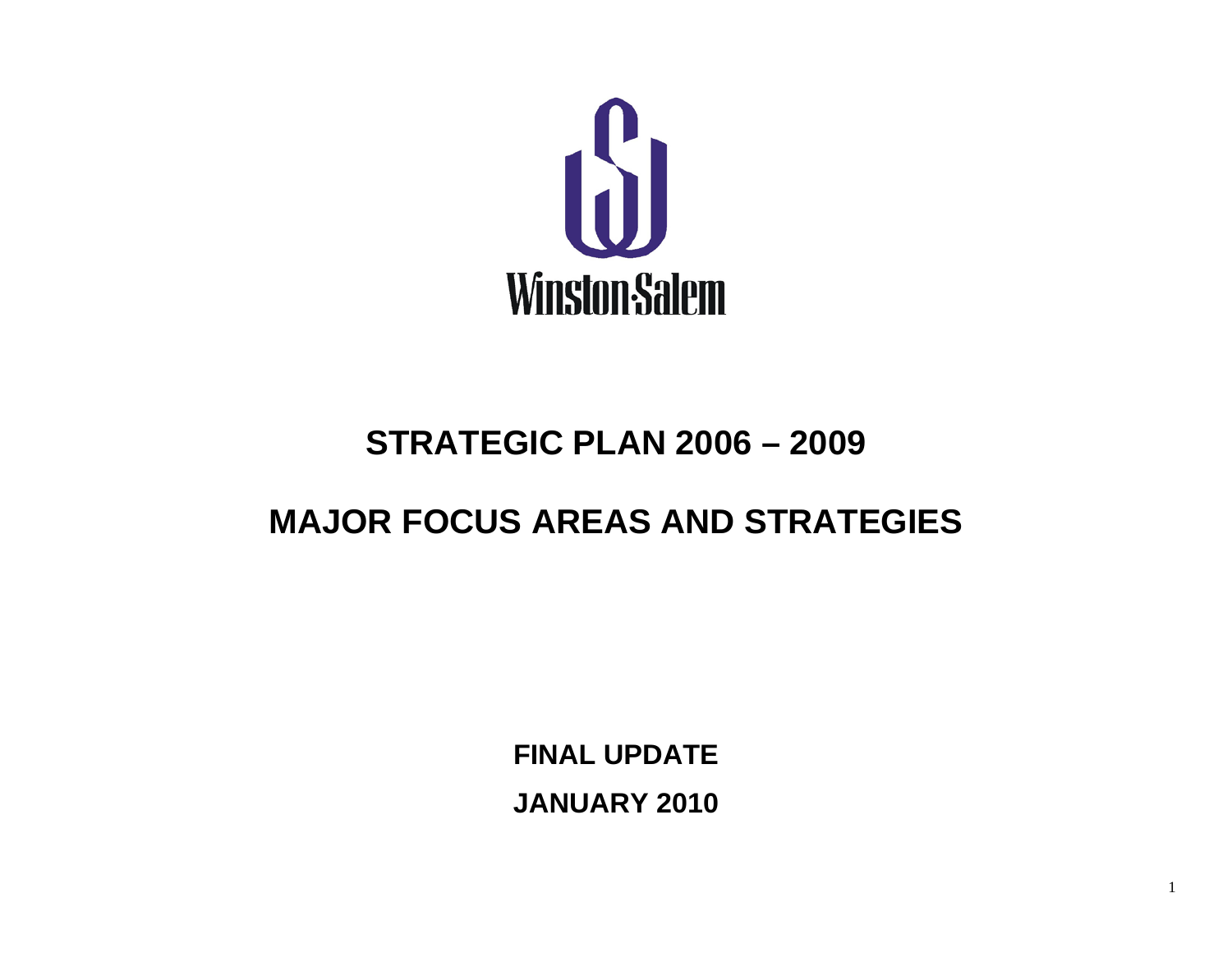## **ECONOMIC VITALITY AND DIVERSITY**

|         | <b>STRATEGIES</b>                                                                                                                                                                                | <b>ACTION PLANS</b>                                                                                             | <b>BEHIND</b><br><b>SCHEDULE</b> | ON<br><b>TARGET</b> | <b>COMPLETE</b> | <b>SCHEDULE</b><br><b>DETAILS</b> |
|---------|--------------------------------------------------------------------------------------------------------------------------------------------------------------------------------------------------|-----------------------------------------------------------------------------------------------------------------|----------------------------------|---------------------|-----------------|-----------------------------------|
| $EVD-1$ | Assess current state of local economy and actively<br>identify target economic sectors, workers who address<br>that potential, and aggressive marketing strategies.<br>(Derwick Paige: 747-7473) | Work with appropriate community partners<br>to identify and recruit core economic sector.                       |                                  |                     |                 | p. 8                              |
| $EVD-2$ | Examine joint regional marketing and recruiting<br>strategies; identify opportunity for sharing<br>costs/revenues.<br>(Derwick Paige: 747-7473; Greg Turner: 747-6866)                           | (See Strategy)                                                                                                  |                                  |                     |                 | p. 9                              |
| $EVD-3$ | Solidify and continue downtown revitalization efforts.<br>(Derwick Paige: 747-7473)                                                                                                              | (See Strategy)                                                                                                  |                                  |                     |                 | p. 10                             |
| $EVD-4$ | Focus on completing established redevelopment plans<br>for inner-city areas and provide more economic<br>opportunity for inner-city residents.<br>(Derwick Paige: 747-7473)                      | (See Strategy)                                                                                                  |                                  |                     |                 | p. 11                             |
| $EVD-5$ | Plan/implement efforts in Revitalizing Urban<br>Commercial Areas (RUCA).<br>(Derwick Paige: 747-7473)                                                                                            | (See Strategy)                                                                                                  |                                  |                     |                 | p. 12                             |
| $EVD-6$ | Strengthen transportation infrastructure including bus,<br>bicycle, and rail (streetcar and regional).                                                                                           | Promote pedestrian/non-motorized<br>transportation.                                                             |                                  |                     |                 | p. 13                             |
|         | (Greg Turner: 747-6866)                                                                                                                                                                          | Facilitate street and highway construction to<br>enhance safety, reduce congestion, and<br>improve air quality. |                                  |                     |                 | p. 14                             |
|         |                                                                                                                                                                                                  | Promote mass transit.                                                                                           |                                  |                     |                 | p. 15                             |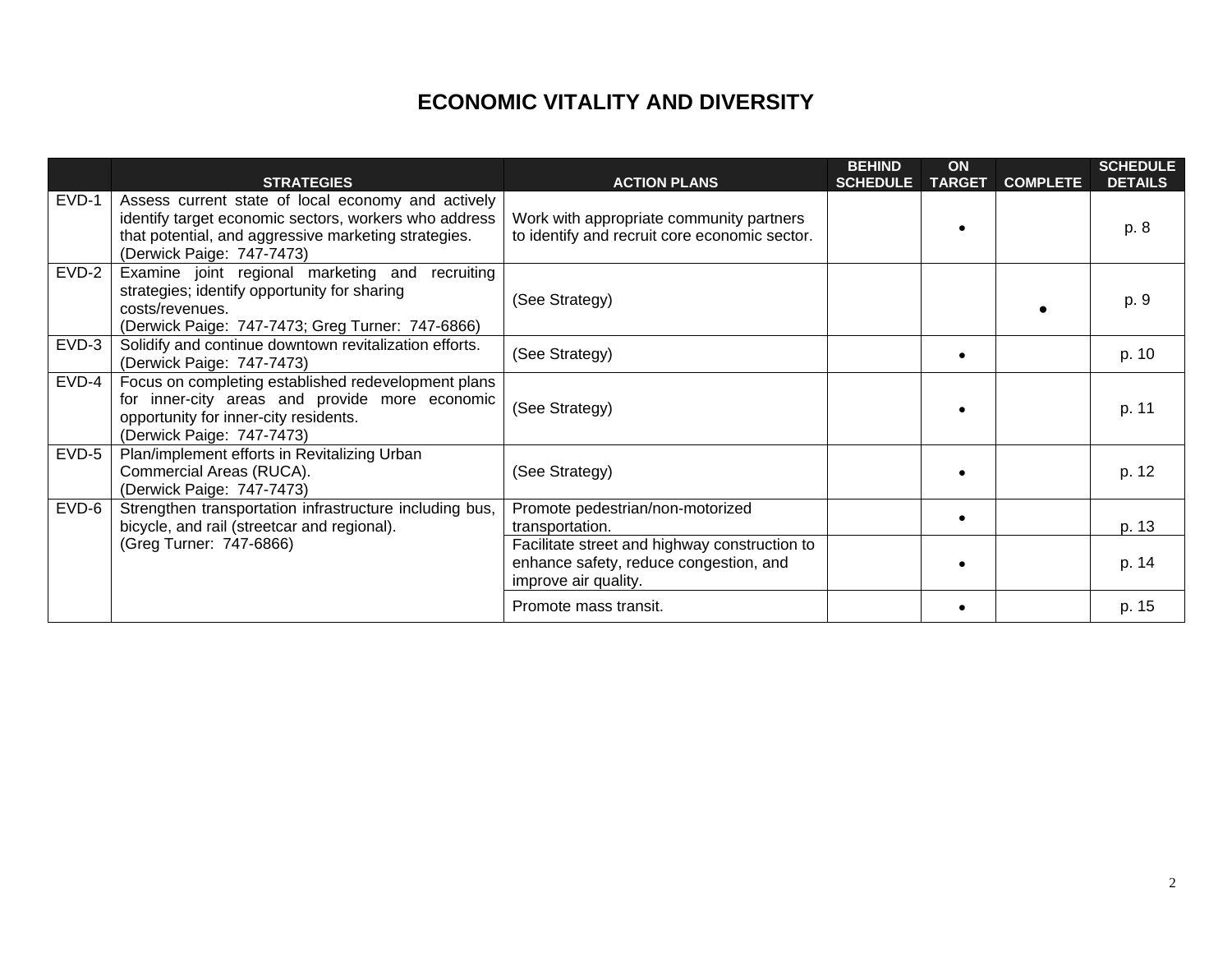# **SOCIAL VITALITY**

|        | <b>STRATEGIES</b>                                                                                                                                                                                                                               | <b>ACTION PLANS</b>                                                                                                                                                                                                           | <b>BEHIND</b><br><b>SCHEDULE</b> | ON<br><b>TARGET</b> | <b>COMPLETE</b> | <b>SCHEDULE</b><br><b>DETAILS</b> |
|--------|-------------------------------------------------------------------------------------------------------------------------------------------------------------------------------------------------------------------------------------------------|-------------------------------------------------------------------------------------------------------------------------------------------------------------------------------------------------------------------------------|----------------------------------|---------------------|-----------------|-----------------------------------|
| $SV-1$ | Work with criminal justice system to develop strategies<br>to address juvenile issues, re-entry after incarceration,                                                                                                                            | Lead community-wide initiative to address<br>growing gang activity.                                                                                                                                                           |                                  | $\bullet$           |                 | p. 16                             |
|        | gang activity, vandalism, and decay/crime issues in<br>neighborhoods.<br>(Scott Cunningham: 773-7828)                                                                                                                                           | Seek opportunities to partner with<br>organizations/agencies such as United Way,<br>LISC, Neighbors for Better Neighborhoods,<br>Center for Community Safety, and<br>C.H.A.N.G.E. to address neighborhood-<br>related issues. |                                  |                     |                 | p. 17                             |
|        |                                                                                                                                                                                                                                                 | Enhance neighborhood partnerships.                                                                                                                                                                                            |                                  | $\bullet$           |                 | p. 18                             |
|        |                                                                                                                                                                                                                                                 | Enhance efforts to assist the re-entry of<br>felons before and after incarceration.                                                                                                                                           |                                  | $\bullet$           |                 | p. 19                             |
|        |                                                                                                                                                                                                                                                 | Enhance efforts to work with juveniles.                                                                                                                                                                                       |                                  | $\bullet$           |                 | p. 20                             |
| $SV-2$ | Implement Ten-Year Plan to End Chronic<br>Homelessness.<br>(Derwick Paige: 747-7473)                                                                                                                                                            | (See Strategy)                                                                                                                                                                                                                |                                  |                     |                 | p. 21                             |
| $SV-3$ | Use Human Relations Commission<br>and<br>other<br>resources/agencies to develop/implement strategies<br>for reaching out to Hispanic population, identify<br>service needs, and promote interracial understanding.<br>(Derwick Paige: 747-7473) | (See Strategy)                                                                                                                                                                                                                |                                  |                     |                 | p. 22                             |
| $SV-4$ | Complete and implement parks, open space, and<br>greenways plans.<br>(Derwick Paige: 747-7473)                                                                                                                                                  | Develop and implement strategy to maintain<br>existing recreational facilities and parks<br>system and to enhance recreational<br>opportunities.                                                                              |                                  |                     |                 | p. 23                             |
| $SV-5$ | Investigate/evaluate need for support of the arts.<br>(Ann Jones: 747-7090; Martha Wheelock: 747-7384)                                                                                                                                          | Prepare a report that addresses issues<br>related to support for the arts.                                                                                                                                                    |                                  |                     | $\bullet$       | p. 24                             |
|        |                                                                                                                                                                                                                                                 | Evaluate the feasibility of implementing a<br>public art program.                                                                                                                                                             |                                  |                     | $\bullet$       | p. 25                             |
| $SV-6$ | Continue<br>housing<br>including<br>strong<br>programs<br>effort/emphasis on new construction, rehab, and code<br>enforcement.                                                                                                                  | Optimize neighborhood stability to assure<br>sustainability of physical<br>improvements.                                                                                                                                      |                                  |                     |                 | p. 26                             |
|        | (Derwick Paige: 747-7473)                                                                                                                                                                                                                       | Focus on aggressive code enforcement<br>measures.                                                                                                                                                                             |                                  |                     |                 | p. 27                             |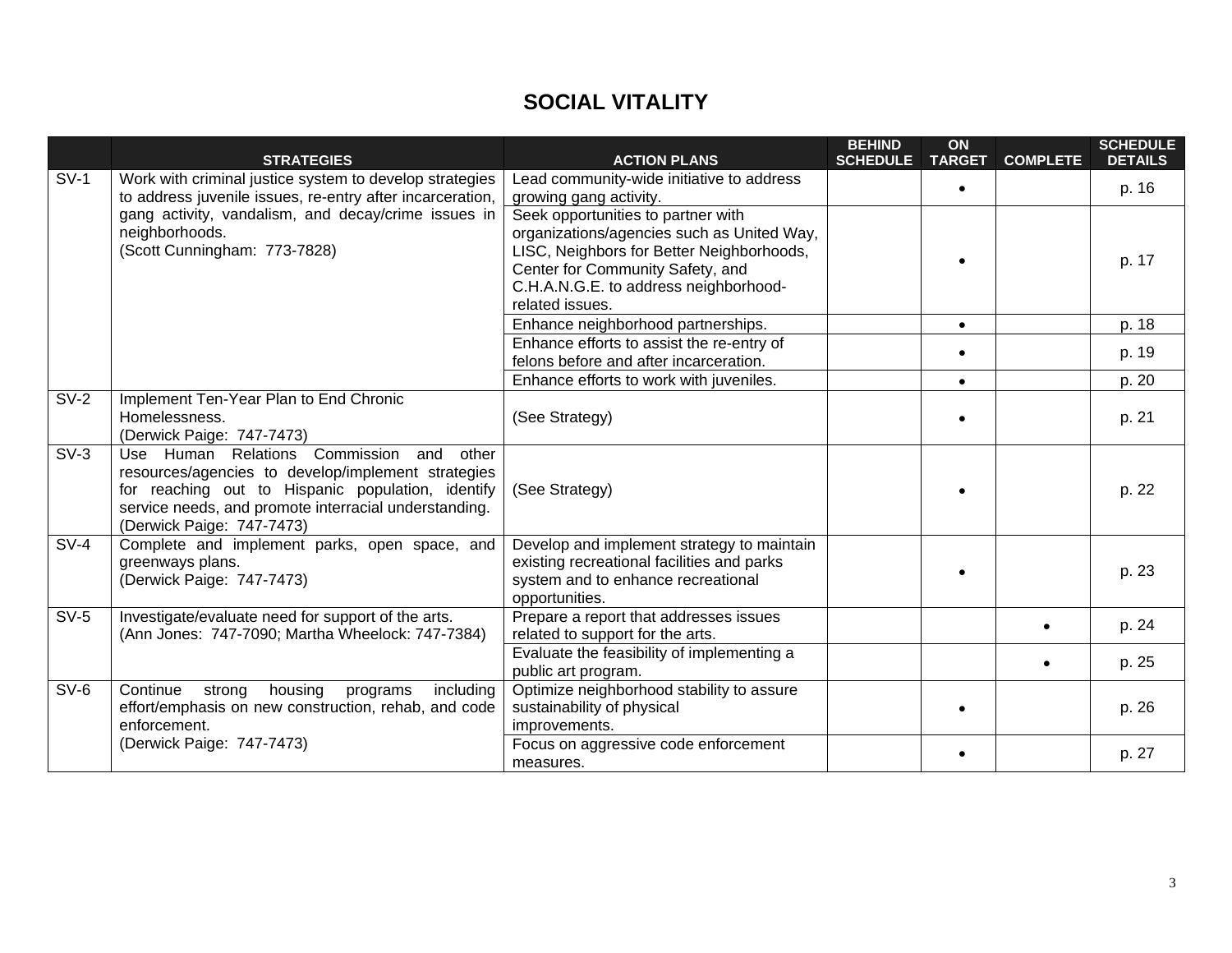#### **SERVICE EXCELLENCE**

|             | <b>STRATEGIES</b>                                                                                                                                                                                       | <b>ACTION PLANS</b>                                                                                                             | <b>BEHIND</b><br><b>SCHEDULE</b> | ON<br><b>TARGET</b> | <b>COMPLETE</b> | <b>SCHEDULE</b><br><b>DETAILS</b> |
|-------------|---------------------------------------------------------------------------------------------------------------------------------------------------------------------------------------------------------|---------------------------------------------------------------------------------------------------------------------------------|----------------------------------|---------------------|-----------------|-----------------------------------|
| <b>SE-1</b> | Improve service delivery and handling of complaints<br>through e-government tools and other methods.<br>(Dennis Newman: 747-7001)                                                                       | Utilize e-mail to notify individuals registered<br>through the City's web site of activities or<br>selected topics of interest. |                                  |                     | $\bullet$       | p. 28                             |
|             |                                                                                                                                                                                                         | Departments capture, track, and report on<br>citizen requests through common software.                                          |                                  |                     | $\bullet$       | p. 29                             |
|             |                                                                                                                                                                                                         | Advertise one telephone number answered<br>by City staff to access all City services.                                           |                                  |                     | $\bullet$       | p. 30                             |
|             |                                                                                                                                                                                                         | Use an electronic document for creation of<br>Council agenda books.                                                             |                                  |                     | $\bullet$       | p. 31                             |
| $SE-2$      | Develop a plan for full utilization of space in new<br>police building.<br>(Martha Wheelock: 747-7384)                                                                                                  | (See Strategy)                                                                                                                  |                                  |                     |                 | p. 32                             |
| $SE-3$      | Have annexation area services, including police and<br>fire facilities, ready to go on effective date, and place<br>new areas within ward boundaries as soon as<br>possible.<br>(Lee Garrity: 747-7380) | (See Strategy)                                                                                                                  |                                  |                     |                 | p.33                              |
| $SE-4$      | Set specific collection goals for leaves/brush.<br>(Greg Turner: 747-6866)                                                                                                                              | (See Strategy)                                                                                                                  |                                  |                     | $\bullet$       | p. 34                             |
| $SE-5$      | Publicize rules/procedures under existing ordinances;<br>enforce codes on books.<br>(Martha Wheelock: 747-7384)                                                                                         | (See Strategy)                                                                                                                  |                                  |                     |                 | p. 35                             |
| SE-6        | Make law enforcement more comprehensive.<br>(Scott Cunningham: 773-7828)                                                                                                                                | Enhance collaboration with other agencies.                                                                                      |                                  |                     |                 | p. 36                             |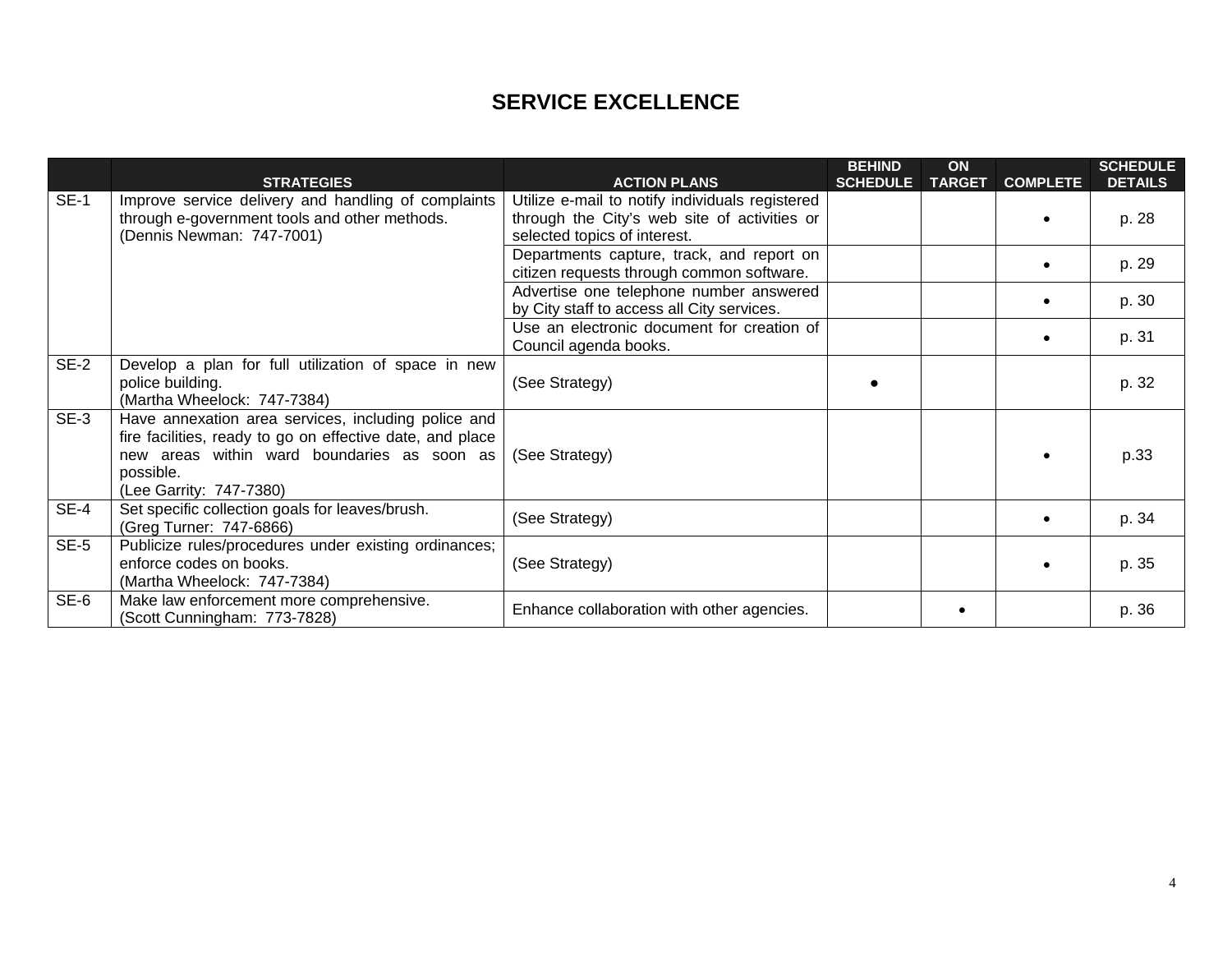### **ENVIRONMENT**

|        | <b>STRATEGIES</b>                                    | <b>ACTION PLANS</b>                            | <b>BEHIND</b><br><b>SCHEDULE</b> | ON<br><b>TARGET</b> | <b>COMPLETE</b> | <b>SCHEDULE</b><br><b>DETAILS</b> |
|--------|------------------------------------------------------|------------------------------------------------|----------------------------------|---------------------|-----------------|-----------------------------------|
| $EN-1$ | Examine stormwater and floodplain management         | Evaluate stormwater maintenance policy as it   |                                  |                     |                 |                                   |
|        | issues, and develop policies/funding to address      | relates to private property and present policy |                                  |                     |                 | p. 37                             |
|        | them.                                                | revision options.                              |                                  |                     |                 |                                   |
|        | (Greg Turner: 747-6866)                              | Investigate assistance options for             |                                  |                     |                 |                                   |
|        |                                                      | homeowners that are incurring damages from     |                                  |                     |                 | p. 38                             |
|        |                                                      | flooding.                                      |                                  |                     |                 |                                   |
|        |                                                      | Increase citizens' awareness regarding the     |                                  |                     |                 |                                   |
|        |                                                      | purchase of property with stormwater devices   |                                  |                     |                 | p. 39                             |
|        |                                                      | or drainage easements on the property.         |                                  |                     |                 |                                   |
|        |                                                      | Create electronic database of existing         |                                  |                     |                 |                                   |
|        |                                                      | structures located within FEMA mapped          |                                  |                     |                 | p. 40                             |
|        |                                                      | Special Flood Hazard Areas.                    |                                  |                     |                 |                                   |
|        |                                                      | Evaluate appropriateness of the ten-year       |                                  |                     |                 | p. 41                             |
|        |                                                      | storm as the City's design standard.           |                                  |                     |                 |                                   |
|        |                                                      | Complete benchmarking study to review          |                                  |                     |                 | p. 42                             |
|        |                                                      | existing stormwater regulations.               |                                  |                     |                 |                                   |
|        |                                                      | Revise stormwater policy to address            |                                  |                     |                 |                                   |
|        |                                                      | structural controls for planned residential    |                                  |                     |                 | p. 43                             |
|        |                                                      | developments.                                  |                                  |                     |                 |                                   |
| $EN-2$ | Take actions to improve air quality, protect water   | Promote transportation air quality             |                                  | $\bullet$           |                 | p. 44                             |
|        | quality, and protect sensitive lands.                | projects.                                      |                                  |                     |                 |                                   |
|        | (Greg Turner: 747-6866; Derwick Paige: 747-7473)     | Promote water quality projects.                |                                  | $\bullet$           |                 | p. 45                             |
|        |                                                      | Develop regulations to protect sensitive       |                                  |                     |                 | p. 46                             |
|        |                                                      | lands.                                         |                                  |                     |                 |                                   |
|        |                                                      | Establish an enforcement program to control    |                                  |                     |                 |                                   |
|        |                                                      | off-site sedimentation for all single-family   |                                  |                     |                 | p. 47                             |
|        |                                                      | construction sites.                            |                                  |                     |                 |                                   |
| $EN-3$ | Combat sprawl through careful infill development and | Complete and adopt infill development          |                                  |                     |                 |                                   |
|        | improved planning.                                   | regulations applicable to appropriate growth   |                                  |                     |                 | p. 48                             |
|        | (Paul Norby: 747-7061)                               | management areas in Legacy.                    |                                  |                     |                 |                                   |
|        |                                                      | Complete and adopt zoning regulations for      |                                  |                     | $\bullet$       | p. 49                             |
|        |                                                      | traditional neighborhood developments.         |                                  |                     |                 |                                   |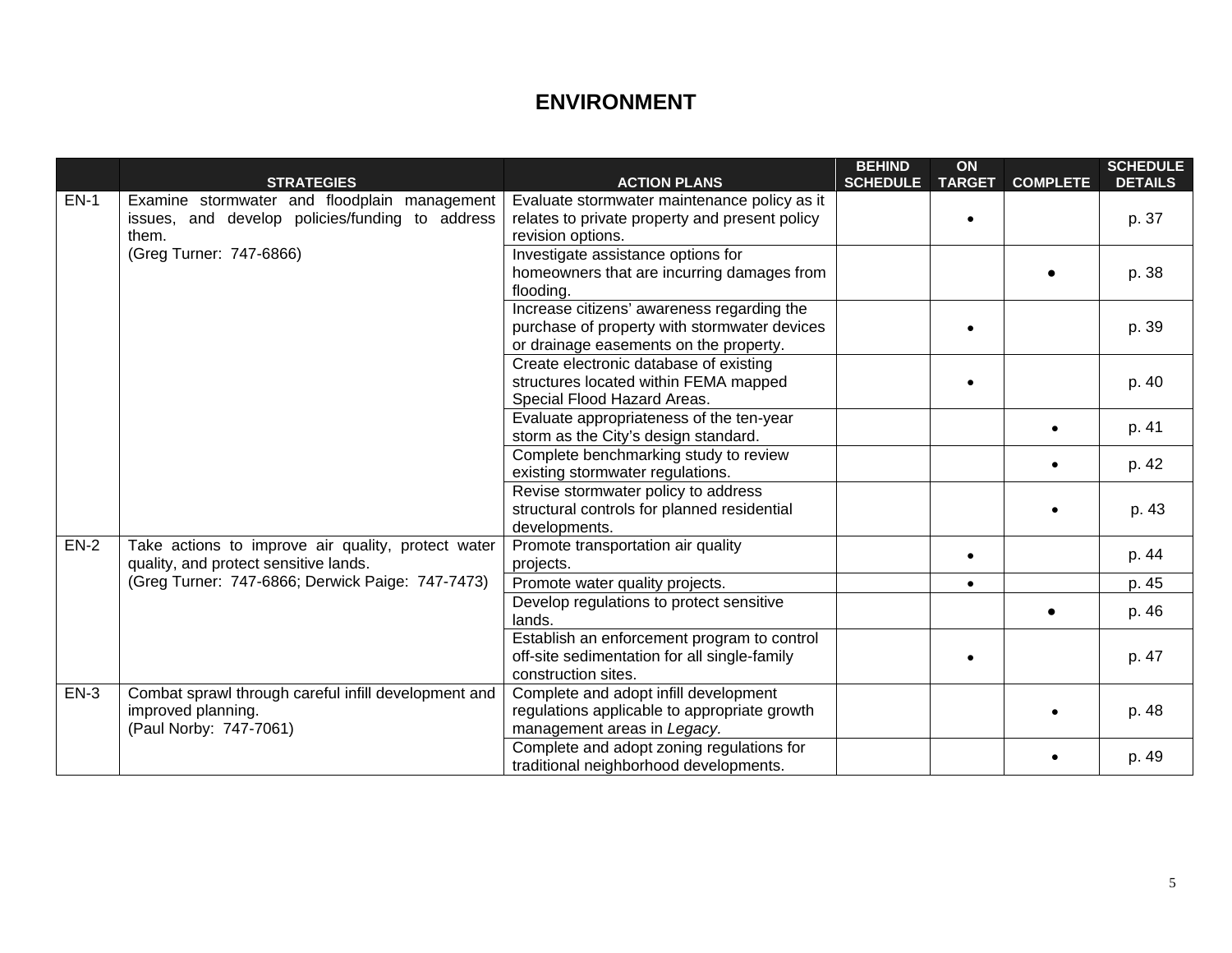# **ENVIRONMENT** *(Continued)*

|        | <b>STRATEGIES</b>                                                                                                                     | <b>ACTION PLANS</b>                                                                                                                                                                  | <b>BEHIND</b><br><b>SCHEDULE</b> | ON<br><b>TARGET</b> | <b>COMPLETE</b> | <b>SCHEDULE</b><br><b>DETAILS</b> |
|--------|---------------------------------------------------------------------------------------------------------------------------------------|--------------------------------------------------------------------------------------------------------------------------------------------------------------------------------------|----------------------------------|---------------------|-----------------|-----------------------------------|
| $EN-3$ | (Continued)<br>Combat sprawl through careful infill development and                                                                   | Complete and adopt revisions to the<br>mixed-use zoning district.                                                                                                                    |                                  |                     |                 | p. 50                             |
|        | improve planning.<br>(Paul Norby: 747-7061)                                                                                           | Complete and adopt revisions to the current<br>regulations for planned residential density<br>developments that incorporate and<br>encourage use of open space planning<br>concepts. |                                  |                     |                 | p. 51                             |
|        |                                                                                                                                       | Adopt new on-premise signage<br>regulations.                                                                                                                                         |                                  |                     |                 | p. 52                             |
|        |                                                                                                                                       | Complete all remaining central city area<br>plans (NE, SW, and NW).                                                                                                                  |                                  | $\bullet$           |                 | p. 53                             |
|        |                                                                                                                                       | Revise central industrial zoning district as a<br>central research park district.                                                                                                    |                                  |                     |                 | p. 54                             |
|        |                                                                                                                                       | Study and make recommendations for<br>overhaul of parking requirements applicable<br>to older, existing commercial areas.                                                            |                                  |                     |                 | p. 55                             |
| $EN-4$ | dumping issues in neighborhoods,<br>Identify<br>and<br>develop strategies to eliminate and prevent them.<br>(Derwick Paige: 747-7473) | (See Strategy)                                                                                                                                                                       |                                  |                     |                 | p. 56                             |
| $EN-5$ | Make more effective use of landfill and recycling<br>program and define how funded.<br>(Greg Turner: 747-6866)                        | (See Strategy)                                                                                                                                                                       |                                  |                     |                 | p. 57                             |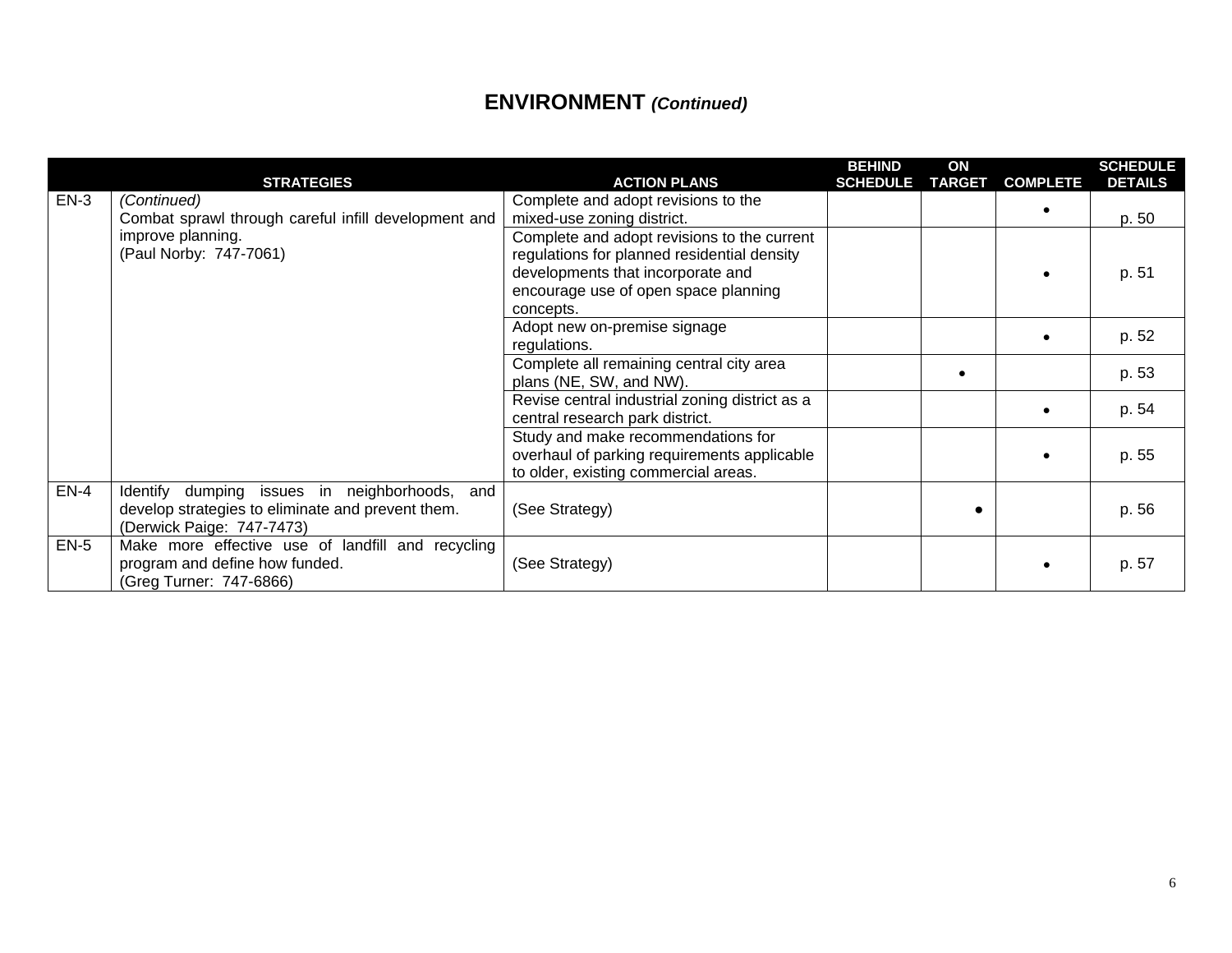## **GOVERNANCE**

|                         | <b>STRATEGIES</b>                                                                                                                     | <b>ACTION PLANS</b>                                                                                                                              | <b>BEHIND</b><br><b>SCHEDULE</b> | ON<br><b>TARGET</b> | <b>COMPLETE</b> | <b>SCHEDULE</b><br><b>DETAILS</b> |
|-------------------------|---------------------------------------------------------------------------------------------------------------------------------------|--------------------------------------------------------------------------------------------------------------------------------------------------|----------------------------------|---------------------|-----------------|-----------------------------------|
| $G-1$                   | Examine future role of Housing Authority and means<br>of City oversight.<br>(Derwick Paige: 747-7473)                                 | (See Strategy)                                                                                                                                   |                                  |                     |                 | p. 58                             |
| $G-2$                   | Develop capital needs list to consider for a new bond<br>referendum.                                                                  | Prepare for a potential general obligation<br>bond referendum.                                                                                   |                                  | $\bullet$           |                 | p. 59                             |
|                         | (Ann Jones: 747-7090)                                                                                                                 | Develop a potential 2010 general obligation<br>bond referendum schedule.                                                                         |                                  | $\bullet$           |                 | p. 60                             |
| $G-3$                   | Have departments conduct a self-study of functions,<br>accomplishments, needs, and coordination of efforts<br>with other departments. | Update performance measurement<br>programs using data collected from<br>departments.                                                             |                                  |                     |                 | p. 62                             |
| (Lee Garrity: 747-7380) | Determine the impact on call-answering<br>positions of a single telephone number for<br>accessing all City services.                  |                                                                                                                                                  |                                  |                     | p. 62           |                                   |
|                         |                                                                                                                                       | Use a common service request tracking<br>system that captures information to be used<br>for managing work processes and staffing<br>allocations. |                                  |                     |                 | p. 63                             |
|                         |                                                                                                                                       | Establish performance measures for new<br>customer service initiatives, and evaluate<br>programs annually.                                       |                                  |                     |                 | p. 64                             |
|                         |                                                                                                                                       | Assist departments through independent<br>field investigations and contract compliance<br>evaluation.                                            |                                  |                     |                 | p. 65                             |
|                         |                                                                                                                                       | Continue to use zero-based budgeting to<br>systematically review City programs.                                                                  |                                  |                     | $\bullet$       | p. 66                             |
| $\overline{G-4}$        | Continue the regular evaluation of boards and<br>commissions.<br>(Martha Wheelock: 747-7384)                                          | (See Strategy)                                                                                                                                   |                                  |                     |                 | p. 67                             |
| $G-5$                   | Study potential for non-profit institutions providing<br>services or payments in lieu of taxes.<br>(Ann Jones: 747-7090)              | (See Strategy)                                                                                                                                   |                                  |                     |                 | p. 68                             |
| $G-6$                   | Develop land use and design guidelines as well as<br>area plans to address use conflicts applicable to all                            | Complete area plans for the southwest,<br>south, and east suburban areas.                                                                        |                                  | $\bullet$           |                 | p. 69                             |
|                         | areas of the city, including areas/buildings of historic<br>significance.<br>(Paul Norby: 747-7061)                                   | Increase awareness of historic<br>resources in the city and the incentives or<br>tools to protect historic resources.                            |                                  |                     |                 | p. 70                             |
|                         |                                                                                                                                       | Prepare land use and design recommenda-<br>tions for eastern leg beltway interchanges.                                                           |                                  |                     | $\bullet$       | p. 71                             |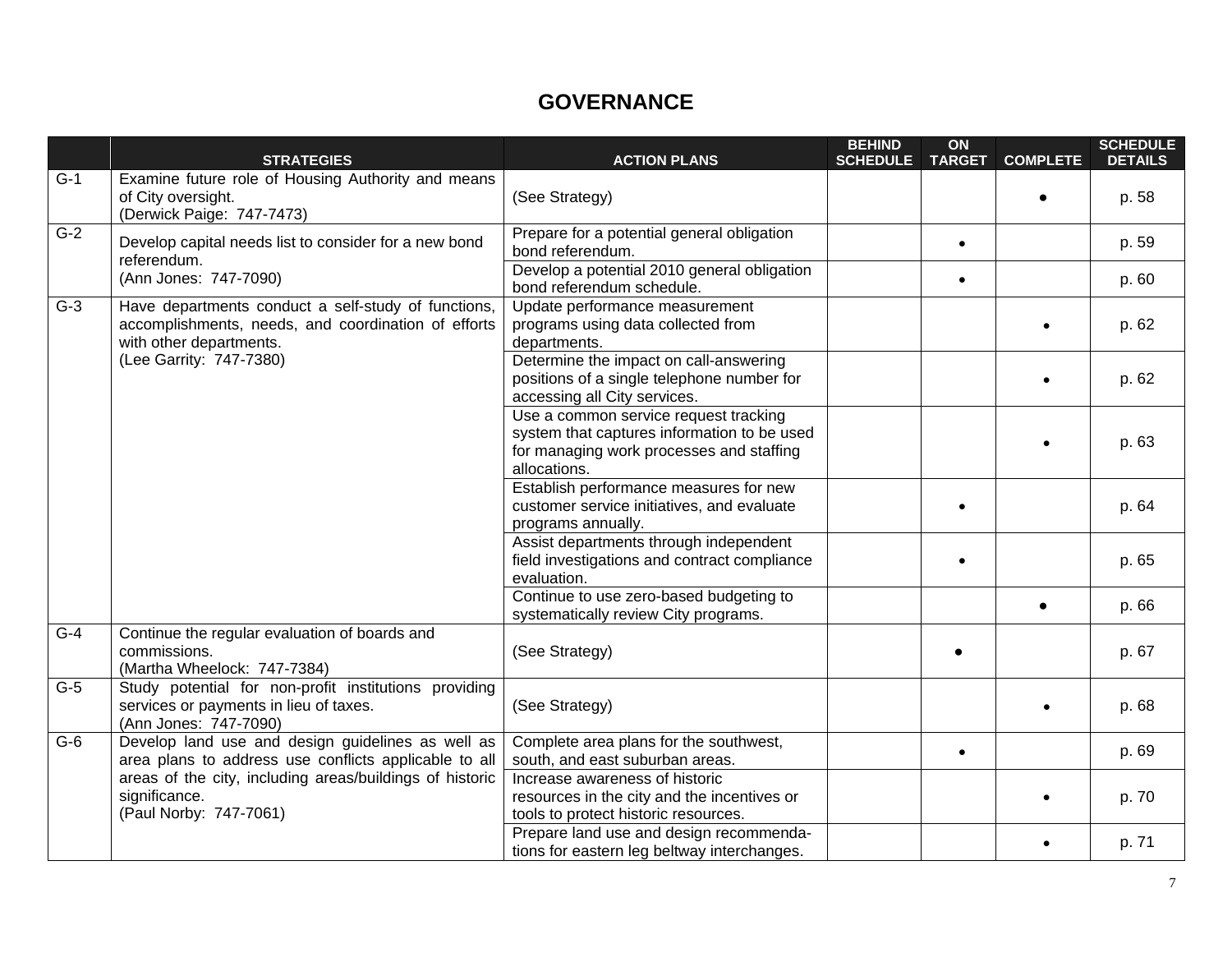- **STRATEGY:** EVD-1: Assess current state of local economy and actively identify target economic sectors, workers that address potential, and aggressive marketing strategies
- ACTION PLAN: Work with appropriate community partners to identify and recruit core economic sector.

| <b>ACTION PLAN TASKS</b>                                                                                                                                                                                                                                                 | <b>PLANNED</b><br><b>COMPLETION</b><br><b>DATE</b> | <b>ACTUAL</b><br><b>COMPLETION</b><br><b>DATE</b> | <b>BEHIND</b><br><b>SCHEDULE</b> | ON<br><b>TARGET</b> | <b>COMPLETE</b> | <b>NOTES</b>                                                                                                                                                                        |
|--------------------------------------------------------------------------------------------------------------------------------------------------------------------------------------------------------------------------------------------------------------------------|----------------------------------------------------|---------------------------------------------------|----------------------------------|---------------------|-----------------|-------------------------------------------------------------------------------------------------------------------------------------------------------------------------------------|
| Coordinate with WSBI to prepare report regarding targeted<br>industries and marketing strategies.                                                                                                                                                                        | 01/07                                              | 02/07                                             |                                  |                     |                 | WSBI made<br>presentation to<br>CD/H/GG                                                                                                                                             |
| Prepare in conjunction with WSBI or the Northwest Piedmont<br>Workforce Development Board a study of local economy and<br>workforce.                                                                                                                                     | 06/07                                              |                                                   |                                  |                     |                 | See below                                                                                                                                                                           |
| Based on economic sectors identified, assist WSBI, as needed,<br>with its marketing and recruiting efforts.                                                                                                                                                              | Ongoing                                            | Ongoing                                           |                                  |                     |                 | Assists as projects<br>are identified.<br>Recent projects<br>include USAir,<br>Hanes Geo.<br>Clearinghouse<br>Payment Center,<br>Exhibit Works,<br>PTRP, Smurfit-<br>Stone, Tengion |
| Assist other economic development organizations, including the<br>Black Chamber of Commerce, Chamber of<br>Commerce,<br>Idealliance, and Downtown Winston-Salem Partnership, as<br>needed, with their identification and recruitment of core enomic<br>sector businesses | Ongoing                                            | Ongoing                                           |                                  |                     |                 | <b>DWSP</b><br>Development &<br>Infrastructure<br>Committees, CoC<br><b>Small Business</b><br>Forums, BCoc<br>presentations                                                         |

A meeting was held with NWPWDB staff in April 2007 regarding this task. While they acknowledged that this study clearly falls within their scope of responsibility, and that such a study is necessary, they also advised that WIA funding currently is unavailable. Such a study is estimated to cost approximately \$10,000 based upon a similar study conducted in 2000. NWPWDB personnel anticipated having funding available to conduct this study during FY 07-08; however, because of their change in management, the study was no longer a priority.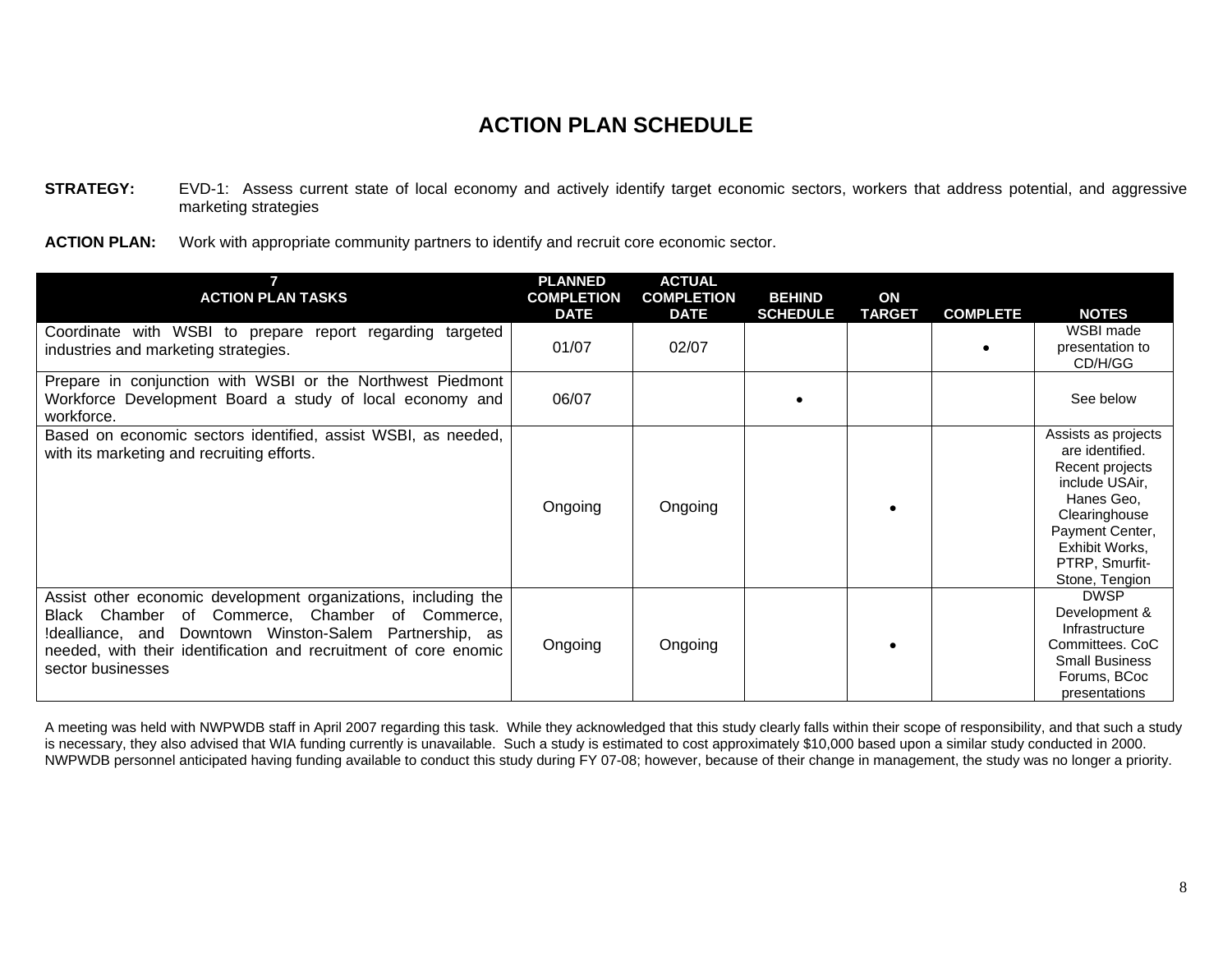**STRATEGY:** EVD-2: Examine joint regional marketing and recruiting strategies; identify opportunity for sharing costs/revenues

| <b>ACTION PLAN TASKS</b>                                                                                                 | <b>PLANNED</b><br><b>COMPLETION</b><br><b>DATE</b> | <b>ACTUAL</b><br><b>COMPLETION</b><br><b>DATE</b>             | <b>BEHIND</b><br><b>SCHEDULE</b> | ON<br><b>TARGET</b> | <b>COMPLETE</b> | <b>NOTES</b>                                                                                                                                                                                                                                                                                                                              |
|--------------------------------------------------------------------------------------------------------------------------|----------------------------------------------------|---------------------------------------------------------------|----------------------------------|---------------------|-----------------|-------------------------------------------------------------------------------------------------------------------------------------------------------------------------------------------------------------------------------------------------------------------------------------------------------------------------------------------|
| Communicate with the Piedmont Triad Partnership regarding<br>marketing strategies.                                       | 12/06                                              | 12/06                                                         |                                  |                     |                 | Staff explored<br>possible marketing<br>partnerships with<br>PTP such as<br>Skybus, however<br>partnering<br>opportunities are<br>limited since they<br>have a much broader<br>focus                                                                                                                                                      |
| Identify opportunities to participate in the Workforce Innovations in<br>Regional Economic Development Grant initiative. | 01/07                                              | Ongoing                                                       |                                  |                     |                 | The City partnered<br>on a WIRED grant in<br>2006, but was<br>unsuccessful. Staff<br>continues to look for<br>partnering<br>opportunities.                                                                                                                                                                                                |
| Update Council on the Heart of the Triad initiative.                                                                     | 03/07                                              | <b>Initial Update</b><br>12/07<br>Projected<br>Update<br>2010 |                                  |                     |                 | The initial consulting<br>study was completed<br>in 2007. Since then,<br>a process has been<br>undertake and is still<br>in progress to<br>develop specific land<br>use<br>recommendations<br>and supporting<br>development<br>regulations and<br>public improvements<br>that would then be<br>considered by the<br>elected bodies in the |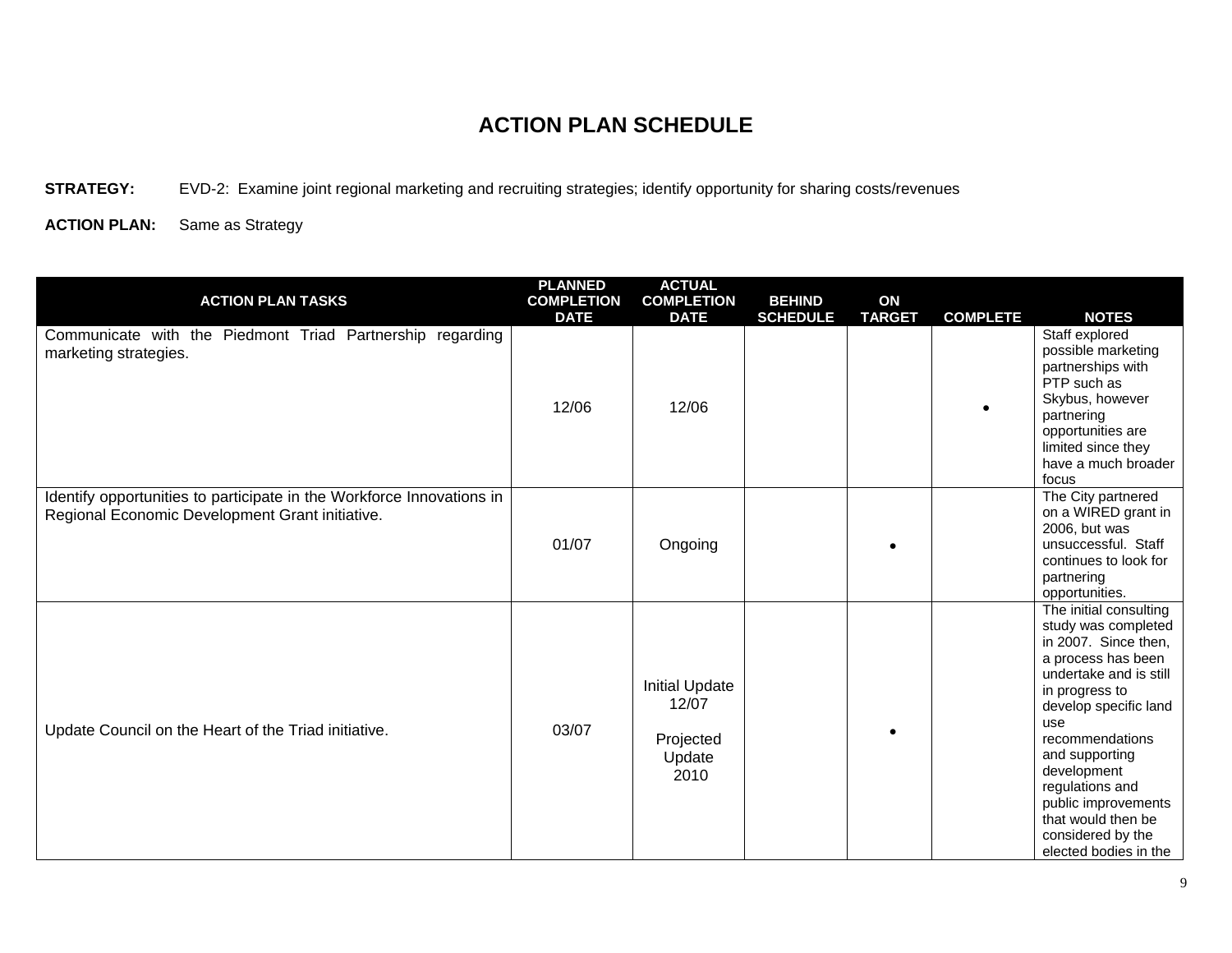|                                                                    |         |         |  | area. This process<br>is being assisted by<br>an appointed body of<br>citizens and other<br>stakeholders in the<br>area and is expected<br>to be completed in<br>2010. |
|--------------------------------------------------------------------|---------|---------|--|------------------------------------------------------------------------------------------------------------------------------------------------------------------------|
| Assist with efforts to promote cost/revenue sharing opportunities. | Ongoing | Ongoing |  |                                                                                                                                                                        |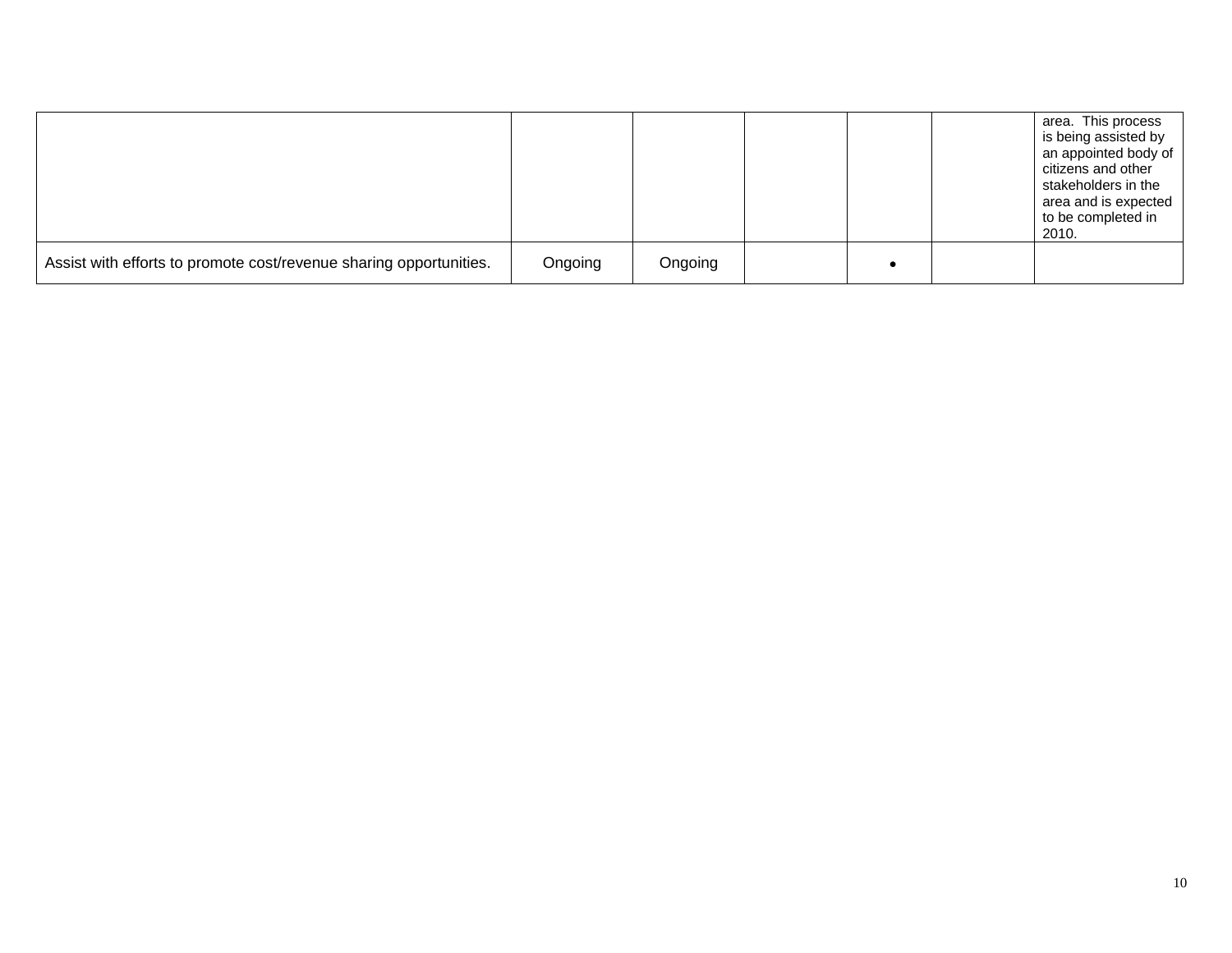**STRATEGY:** EVD-3: Solidify and continue downtown revitalization efforts

| <b>ACTION PLAN TASKS</b>                                                                                                                                                                  | <b>PLANNED</b><br><b>COMPLETION</b><br><b>DATE</b> | <b>ACTUAL</b><br><b>COMPLETION</b><br><b>DATE</b> | <b>BEHIND</b><br><b>SCHEDULE</b> | ON<br><b>TARGET</b> | <b>COMPLETE</b> | <b>NOTES</b>                                                                                                                                                                                                                                                                                                                                        |
|-------------------------------------------------------------------------------------------------------------------------------------------------------------------------------------------|----------------------------------------------------|---------------------------------------------------|----------------------------------|---------------------|-----------------|-----------------------------------------------------------------------------------------------------------------------------------------------------------------------------------------------------------------------------------------------------------------------------------------------------------------------------------------------------|
| Extend Strollway along Trade Street from Fourth Street to Martin<br>Luther King, Jr. Drive.                                                                                               | 12/08                                              | 10/09                                             |                                  |                     |                 | New landscaping,<br>sidewalk<br>improvements,<br>lighting, etc. from<br>$4^{\text{th}}$ to $5^{\text{th}}$ and $7^{\text{th}}$ to<br><b>MLK</b>                                                                                                                                                                                                     |
| Update Downtown Plan in conjunction with the Downtown<br>Winston-Salem Partnership (Planning and Development).                                                                            | 10/07                                              | 07/07                                             |                                  |                     |                 | The Downtown<br>Plan was updated<br>and adopted by<br>Council in July<br>2007                                                                                                                                                                                                                                                                       |
| Prepare, in conjunction with the Downtown Winston-Salem<br>Partnership, design standards for future downtown development<br>and infrastructure (Planning, Public Works, and Development). | 07/09                                              | Projected<br>2010                                 |                                  |                     |                 | Planning staff is<br>working with the<br>Downtown<br>Partnership on a<br>proposed zoning<br>overlay district for<br>the downtown core<br>that would set<br>minimal site and<br>building design<br>standards that<br>encourage<br>pedestrian-friendly<br>development. That<br>process should<br>result in a<br>proposed UDO<br>amendment in<br>2010. |
| Support development of a downtown baseball stadium.                                                                                                                                       | Ongoing                                            | Ongoing                                           |                                  |                     |                 | After providing<br>additional City<br>support, Council<br>created a Citizens'<br>baseball oversight<br>committee.                                                                                                                                                                                                                                   |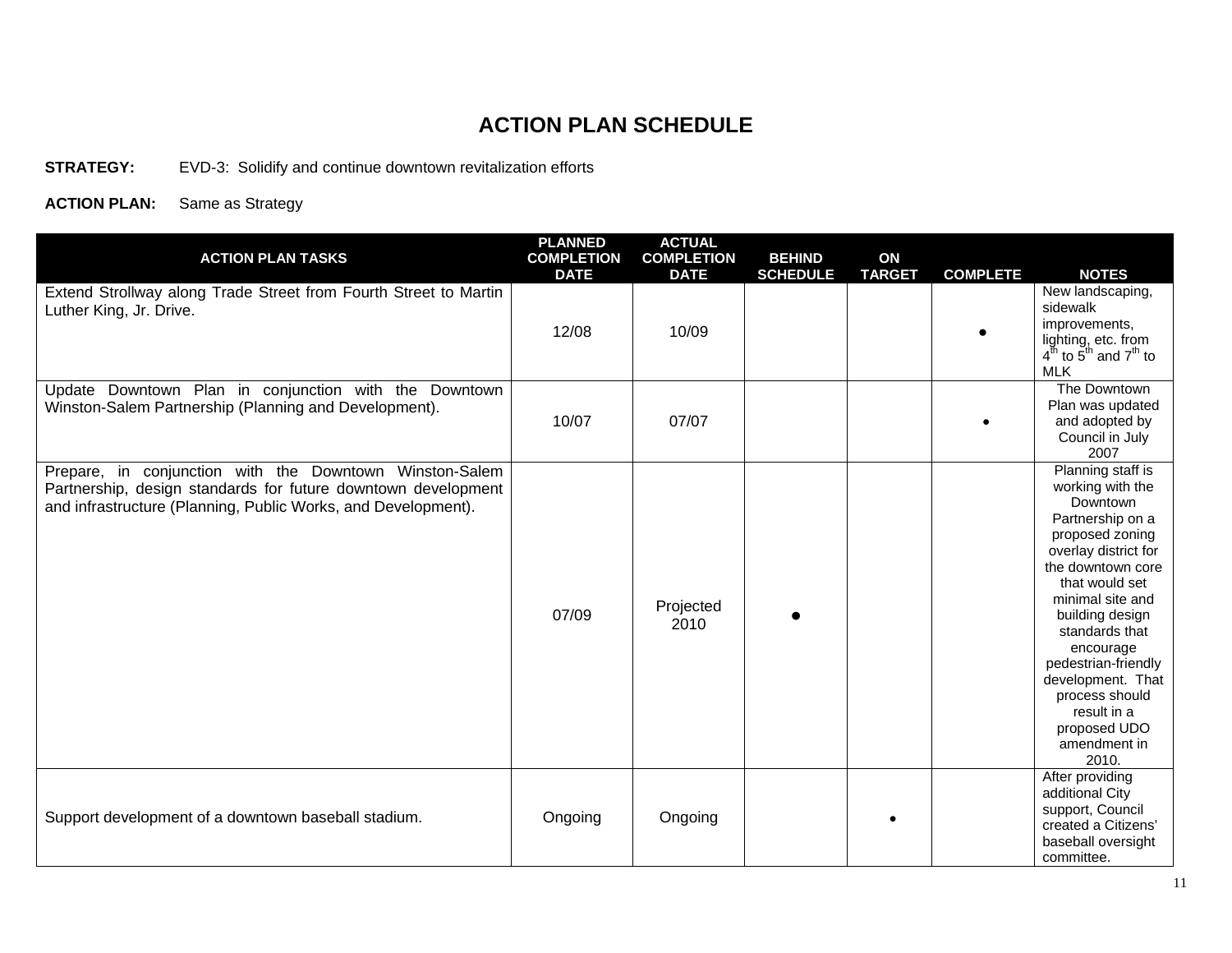| Continue to study Civic Plaza redevelopment feasibility as<br>proposed by Neiman Capital. | Ongoing | Ongoing |           | Project, as<br>proposed by<br>Nieman did not<br>materialize; Kerry<br>Avant and partners<br>also attempted to<br>develop project, but<br>have been<br>unsuccessful                                       |
|-------------------------------------------------------------------------------------------|---------|---------|-----------|----------------------------------------------------------------------------------------------------------------------------------------------------------------------------------------------------------|
| Continue to support Goler redevelopment.                                                  | Ongoing | Ongoing | $\bullet$ | See Below                                                                                                                                                                                                |
| Continue to support Piedmont Triad Research Park.                                         | Ongoing | Ongoing |           | Original developer<br>- Struever Brothers<br>- filed bankruptcy.<br>Wexford is new<br>developer, but no<br>assistance request<br>yet. Infrastructure<br>improvements<br>continue in Central<br>district. |
| Continue recruiting restaurants and entertainment venues to<br>downtown.                  | Ongoing | Ongoing |           | 12 restaurants<br>were created by<br>this program. All<br>funding has been<br>exhausted.                                                                                                                 |
| Continue assisting downtown residential development.                                      | Ongoing | Ongoing |           | Projects assisted<br>include: Goler<br>Lofts, One Park<br>Vista, Westend<br>Village, Trader's<br>Row.                                                                                                    |

Goler Redevelopment:

- Construction of Goler Manor, a 79-unit rental development for the elderly, was completed in September 2007. The project was developed by the North Carolina Housing Foundation and Goler CDC.
- Rehabilitation of the Craver Building was completed in October 2007. Goler CDC has had delays renting the two units.
- During 2008 City staff held discussions with Goler CDC and a potential development partner for the development of the Patterson Avenue Property as a mixed-use project, including townhouses, multi-family rental, and commercial/retail.

• In December 2008, the City and Goler CDC agreed that proposed development was not feasible due to current market conditions and the Local Initiatives Support Corporation (LISC) was prepared to foreclose on the Patterson Avenue Property. The City acquired the note from LISC on behalf of Goler CDC. They have up to 48 months based upon "significant" progress" to purchase land from City.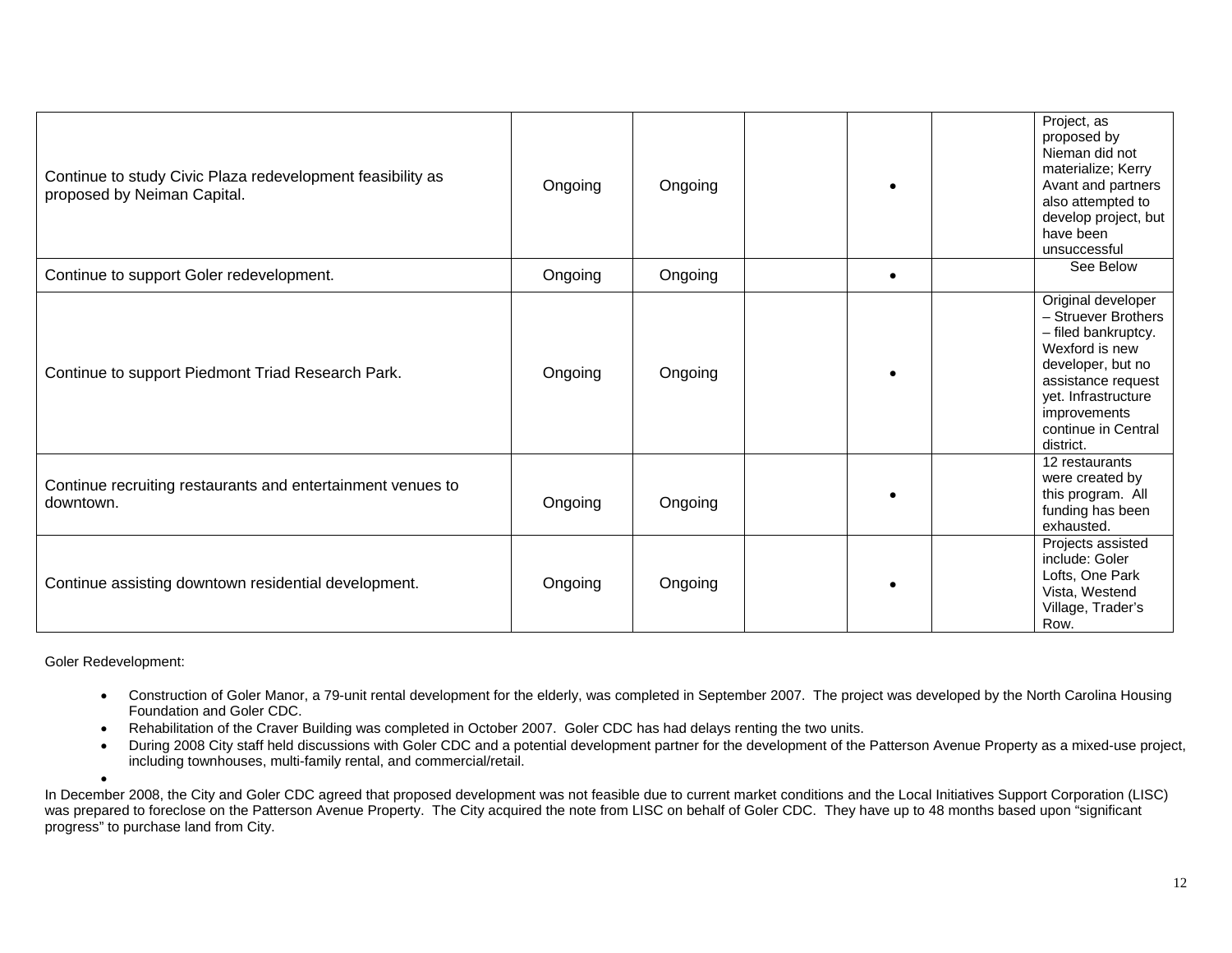**STRATEGY:** EVD-4: Focus on completing established redevelopment plans for inner-city areas and provide more economic opportunity for inner-city residents

| <b>ACTION PLAN TASKS</b>                                                                                         | <b>PLANNED</b><br><b>COMPLETION</b><br><b>DATE</b> | <b>ACTUAL</b><br><b>COMPLETION</b><br><b>DATE</b> | <b>BEHIND</b><br><b>SCHEDULE</b> | ON<br><b>TARGET</b> | <b>COMPLETE</b> | <b>NOTES</b>                                                                                                                                                        |
|------------------------------------------------------------------------------------------------------------------|----------------------------------------------------|---------------------------------------------------|----------------------------------|---------------------|-----------------|---------------------------------------------------------------------------------------------------------------------------------------------------------------------|
| Assess status of existing redevelopment project activities and<br>identify impediments, obstacles.               | 11/06                                              | 11/06                                             |                                  |                     | $\bullet$       |                                                                                                                                                                     |
| Complete any outstanding acquisition/condemnation cases in Old<br>Cherry and Happy Hill redevelopment plan area. | 03/07                                              | 07/08                                             |                                  |                     | $\bullet$       | See Below                                                                                                                                                           |
| Initiate all property acquisitions for the Liberty Street Corridor<br>Redevelopment Plan.                        | 12/06                                              | 12/06                                             |                                  |                     |                 | All necessary<br>properties were<br>acquired.                                                                                                                       |
| Market (Liberty Street Corridor) sites acquired to potential<br>developers.                                      | 08/07                                              | Ongoing                                           |                                  |                     |                 | A Request for<br>Proposal was<br>issued, but no<br>interested<br>developers<br>identified. City<br>continues to work<br>with Liberty CDC to<br>identify developers. |
| Based on identifying potential developer(s), work to convey<br>property for redevelopment opportunities.         | 09/08                                              | Ongoing                                           |                                  |                     |                 | Council approved<br>selling one site for<br>a day care, but<br>financing is<br>currently an issue.                                                                  |
| Based on available funding, begin Phase I<br>infrastructure<br>improvements for Brookwood Redevelopment Plan.    | 11/07                                              | 11/07                                             |                                  |                     |                 | Road was installed<br>and first two lots<br>have been graded.<br>Sites currently<br>being marketed by<br><b>WSBI</b>                                                |
| Complete Northeast Winston #2 build-out.                                                                         | 12/09                                              |                                                   |                                  |                     |                 | Completion date is<br>unknown. Habitat<br>had planned a blitz<br>in the area in early<br>2009, but the<br>project was halted<br>based upon<br>concerns of a         |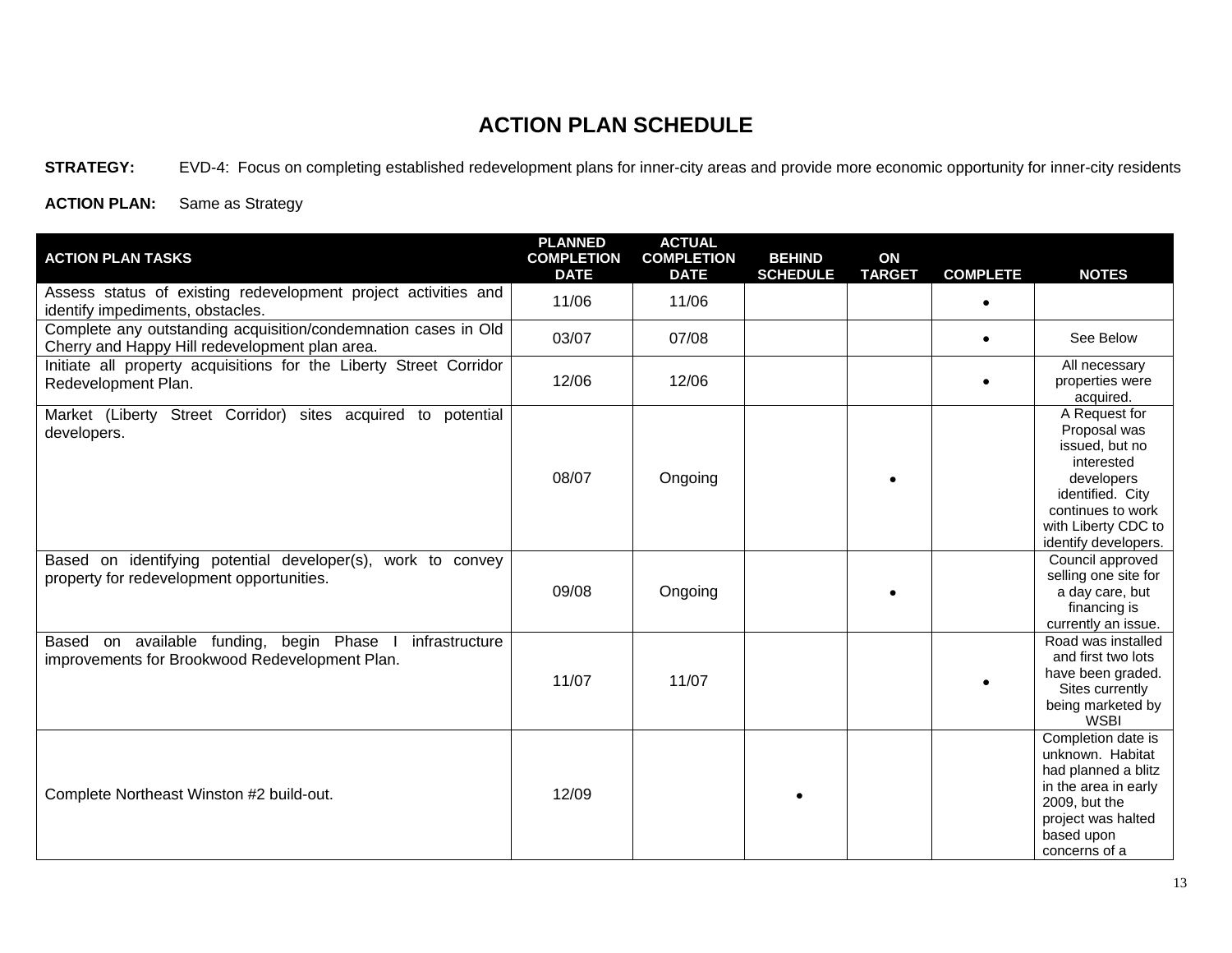|                                                                                                                                                                                                 |       |  | <b>Council Member</b><br>due to other<br>blighted conditions<br>in the area. We<br>are continuing to<br>work to try to<br>address these<br>other concerns.                                                                                                      |
|-------------------------------------------------------------------------------------------------------------------------------------------------------------------------------------------------|-------|--|-----------------------------------------------------------------------------------------------------------------------------------------------------------------------------------------------------------------------------------------------------------------|
| Facilitate completion of Old Cherry and Happy Hill development<br>activities in concert with completion of Kimberly Park and Happy<br>Hill on-site and off-site HOPE VI development activities. | 12/09 |  | Under new HAWS<br>leadership and<br>approval by HUD,<br>there will not be<br>any additional off-<br>site HOPE VI<br>housing<br>constructed so this<br>could impact Old<br>Cherry #2. Habitat<br>for Humanity is<br>currently working to<br>build out this area. |
| Based on available funding, identify additional inner-city areas for<br>potential redevelopment opportunity.                                                                                    | 12/09 |  | No funding<br>currently available                                                                                                                                                                                                                               |

#### **Old Cherry/Happy Hill Redevelopment Plan Area:**

Old Cherry #2 - Property acquisition was completed by March 2007 as planned, but additional properties were identified in early 2008 to be acquired as part of the Old Cherry #2 redevelopment area. Habitat has built and sold four houses, and nine others are under construction and are expected to close by June. Y-Stair Apartments, LLC has closed on acquisition/rehabilitation financing to rehab 13 units in four structures, three of which are historic. The project is under way. Infill Community Builders, LLC has been approved to purchase up to six single-family homes to rehab and sell for homeownership. Happy Hill – Acquisition of property identified as Phase 1 has been completed. During FY09 Habitat built and sold six single-family houses. Development of the remaining parcels that the City owns has been slowed by current market conditions.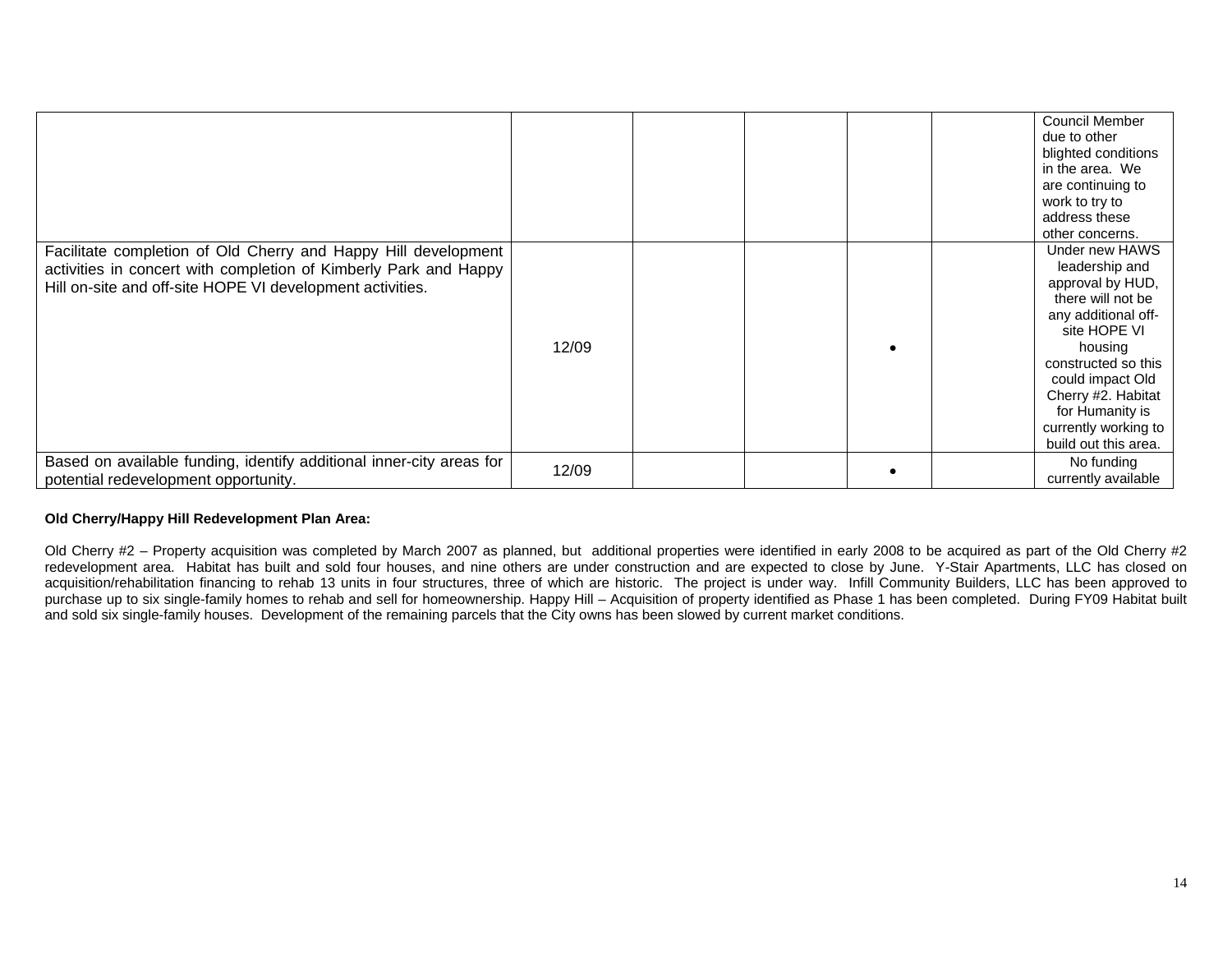#### **STRATEGY:** EVD-5: Plan/implement efforts in Revitalizing Urban Commercial Areas (RUCA)

| <b>ACTION PLAN TASKS</b>                                                                                                                                            | <b>PLANNED</b><br><b>COMPLETION</b><br><b>DATE</b> | <b>ACTUAL</b><br><b>COMPLETION</b><br><b>DATE</b> | <b>BEHIND</b><br><b>SCHEDULE</b> | ON<br><b>TARGET</b> | <b>COMPLETE</b> | <b>NOTES</b>                                                                                                                                                                                                                                                      |
|---------------------------------------------------------------------------------------------------------------------------------------------------------------------|----------------------------------------------------|---------------------------------------------------|----------------------------------|---------------------|-----------------|-------------------------------------------------------------------------------------------------------------------------------------------------------------------------------------------------------------------------------------------------------------------|
| Present Revitalizing Urban Commercial Area (RUCA) Plan.                                                                                                             | 04/06                                              | 04/06                                             |                                  |                     | $\bullet$       | Planning presented<br>report in April 2006                                                                                                                                                                                                                        |
| Identify priority areas for public improvements and private<br>incentives.                                                                                          | 05/06                                              | 05/06                                             |                                  |                     | $\bullet$       | 12 Priority 1 areas<br>identified                                                                                                                                                                                                                                 |
| Prepare individual plans for priority areas.                                                                                                                        | 05/06                                              | 05/06                                             |                                  |                     | $\bullet$       | Planning prepared<br>individual plans for<br>each area                                                                                                                                                                                                            |
| Select first areas for RUCA public participation.                                                                                                                   | 12/06                                              | 10/06                                             |                                  |                     |                 | Council allocated<br>\$1.5 million. RFPs<br>sought from non-<br>profits in the 12<br>areas                                                                                                                                                                        |
| Assign implementation responsibility and implement plans for<br>selected priority areas.                                                                            | 05/07                                              | 03/07                                             |                                  |                     |                 | 4 proposals were<br>submitted and<br>three funded. As of<br>12/09 the 3 area<br>have utilized or<br>committed the<br>following<br>percentage of<br>funding - Liberty<br>Street - 99%,<br>Waughtown/Off<br>Lexington Road-<br>100%, and<br>Washington Park-<br>75% |
| Based on available funding, identify next area(s) for public<br>improvements and private incentives including the expansion of<br>this program into suburban areas. | 07/09                                              |                                                   |                                  |                     |                 | No funding<br>currently available                                                                                                                                                                                                                                 |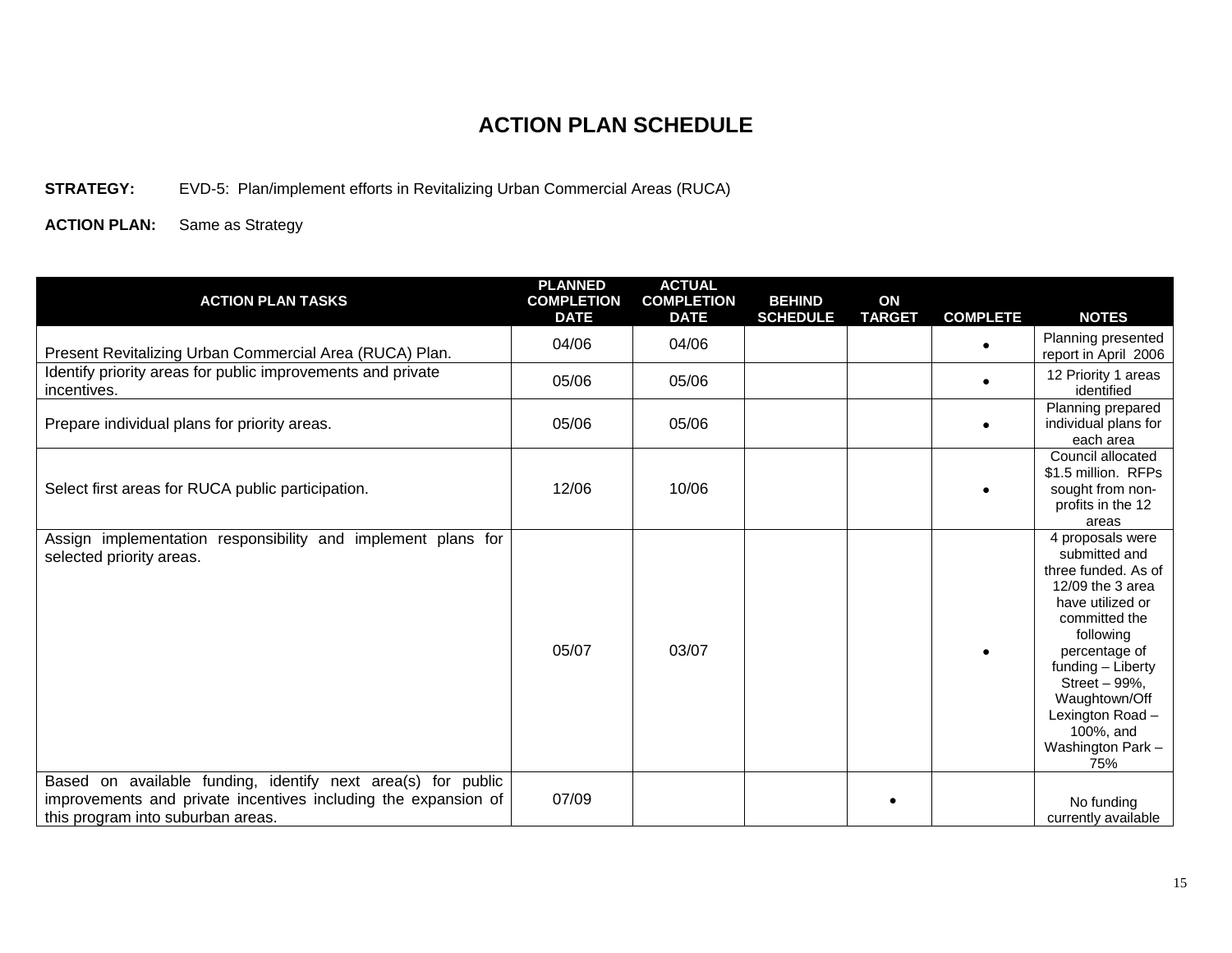**STRATEGY**: EVD-6: Strengthen transportation infrastructure including bus, bicycle, and rail (streetcar and regional)

**ACTION PLAN**: Promote pedestrian/non-motorized transportation

| <b>ACTION PLAN TASKS</b>                                                                          | <b>PLANNED</b><br><b>COMPLETION</b><br><b>DATE</b> | <b>ACTUAL</b><br><b>COMPLETION</b><br><b>DATE</b> | <b>BEHIND</b><br><b>SCHEDULE</b> | ON<br><b>TARGET</b> | <b>COMPLETE</b> | <b>NOTES</b>                                                                                                                                                                                                                                                                                                                                                                                       |
|---------------------------------------------------------------------------------------------------|----------------------------------------------------|---------------------------------------------------|----------------------------------|---------------------|-----------------|----------------------------------------------------------------------------------------------------------------------------------------------------------------------------------------------------------------------------------------------------------------------------------------------------------------------------------------------------------------------------------------------------|
| Complete the sidewalk plan and present to Transportation<br>Advisory Committee.                   | 10/06                                              | 07/07                                             |                                  |                     | $\bullet$       | The sidewalk and<br>pedestrian facilities<br>plan was presented<br>for review to the<br>TAC in May 2007<br>and was approved<br>by the TAC at its<br>July 2007 meeting.<br>The City Council<br>also approved the<br>plan<br>at<br>its<br>2007<br>November<br>meeting.                                                                                                                               |
| Create new bike route map for the city and county, and install<br>signs along established routes. | 02/07                                              | 06/08                                             |                                  |                     | $\bullet$       | New bike route<br>signs were installed<br>throughout the City.<br>The County did not<br>participate in the<br>sign plan so no<br>new signs were<br>installed there.<br>The updated bike<br>route map was<br>printed in October<br>2007 and<br>distributed through<br>the normal sources<br>which include City<br>office, parks and<br>recreation facilities,<br>bike shops and<br>public meetings. |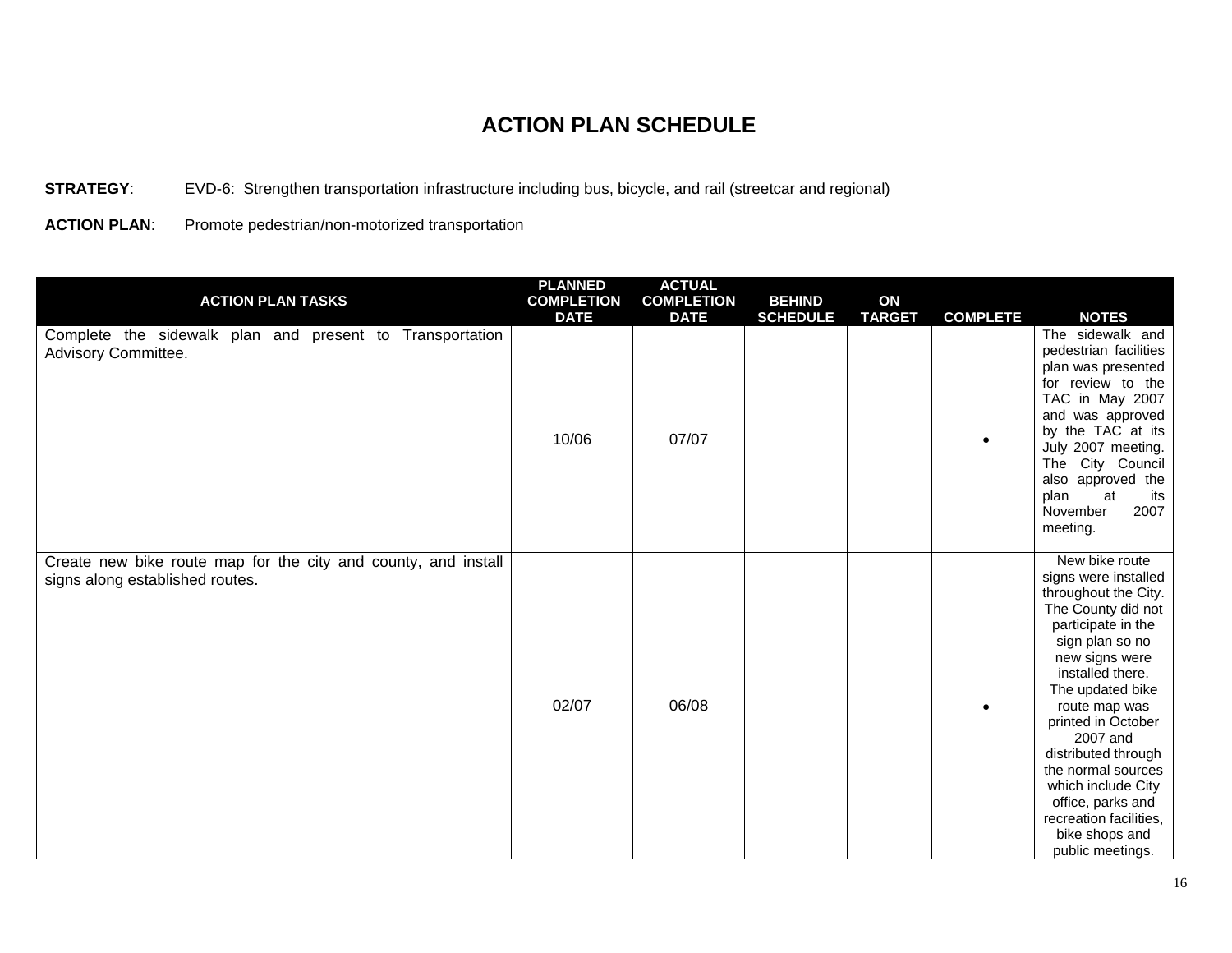| Identify priority bicycle and pedestrian plan improvements to<br>include in financing plans for street and greenway improvements. | 12/07   | 01/08   | $\bullet$ | Priority bicycle and<br>pedestrian<br>improvements were<br>included in the<br>City's Capital<br>Improvement Plan<br>and potential<br>funding sources<br>were identified.<br>The following<br>bike/pedestrian<br>projects were<br>approved in 2007-<br>2008: Carver<br>School, Petree<br>Road, Reynolds<br>Park Road,<br>Reynolda Road,<br>Salem Avenue,<br>Linden Street. |
|-----------------------------------------------------------------------------------------------------------------------------------|---------|---------|-----------|---------------------------------------------------------------------------------------------------------------------------------------------------------------------------------------------------------------------------------------------------------------------------------------------------------------------------------------------------------------------------|
| identify<br>Coordinate<br>repaving<br>possible<br>bicycle<br>plans<br>to<br>improvements.                                         | Ongoing | Ongoing |           | The City's<br>Department of<br>Transportation<br>which was at the<br>time a separate<br>unit from Streets<br>Division<br>coordinated the<br>roadway<br>resurfacing activity<br>with the roadway<br>remarking activity<br>to consider and<br>accommodate bike<br>lane markings on<br>roadways for which<br>they were<br>appropriate.                                       |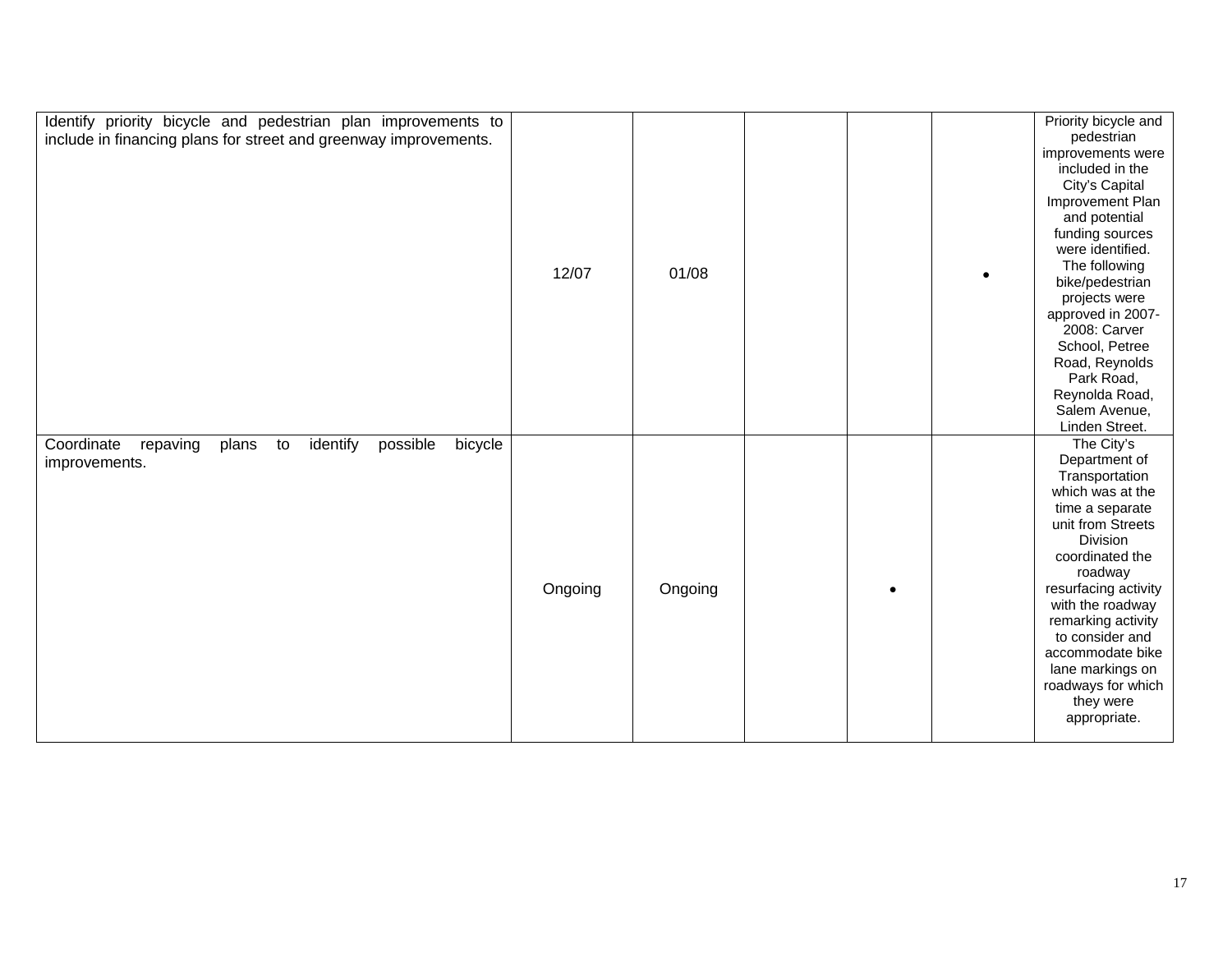#### **STRATEGY:** EVD-6: Strengthen transportation infrastructure including bus, bicycle, and rail (streetcar and regional)

**ACTION PLAN:** Facilitate street and highway construction to enhance safety, reduce congestion, and improve air quality

| <b>ACTION PLAN TASKS</b>                                                                                                      | <b>PLANNED</b><br><b>COMPLETION</b> | <b>ACTUAL</b><br><b>COMPLETION</b> | <b>BEHIND</b>   | ON            |                 |                                                                                                                                                                                                                                                                                       |
|-------------------------------------------------------------------------------------------------------------------------------|-------------------------------------|------------------------------------|-----------------|---------------|-----------------|---------------------------------------------------------------------------------------------------------------------------------------------------------------------------------------------------------------------------------------------------------------------------------------|
| Maintain efforts that support funding and construction of the<br>Northern Beltway.                                            | <b>DATE</b><br>Ongoing              | <b>DATE</b><br>Ongoing             | <b>SCHEDULE</b> | <b>TARGET</b> | <b>COMPLETE</b> | <b>NOTES</b><br>City staff have<br>continued to work<br>with the State and<br>Federal DOT's to<br>support their efforts<br>to defend the<br>environmental<br>study and record of<br>decision on that<br>study in the lawsuit<br>filed against the<br>project.                         |
| Maintain efforts to identify strategies to mitigate impacts of<br>planned maintenance and rehabilitation work on Business 40. | Ongoing                             | Ongoing                            |                 |               |                 | City staff also<br>continue to work<br>with both the<br>steering and<br>technical<br>committees which<br>NCDOT has setup<br>to plan for and<br>solicit public<br>involvement into<br>this project.<br>Funding and<br>roadway<br>construction have<br>been delayed for<br>this project |
| Add the upgrade of the computerized traffic control system to the<br>Metropolitan Planning Organization's needs list.         | 12/06                               | 07/07                              |                 |               | $\bullet$       |                                                                                                                                                                                                                                                                                       |
| Complete a collector street plan for the city.                                                                                | 06/07                               | 10/07                              |                 |               | $\bullet$       |                                                                                                                                                                                                                                                                                       |
| Identify possible road, sidewalk, and other transportation projects<br>for a local bond issue.                                | 02/08                               | 02/08                              |                 |               |                 |                                                                                                                                                                                                                                                                                       |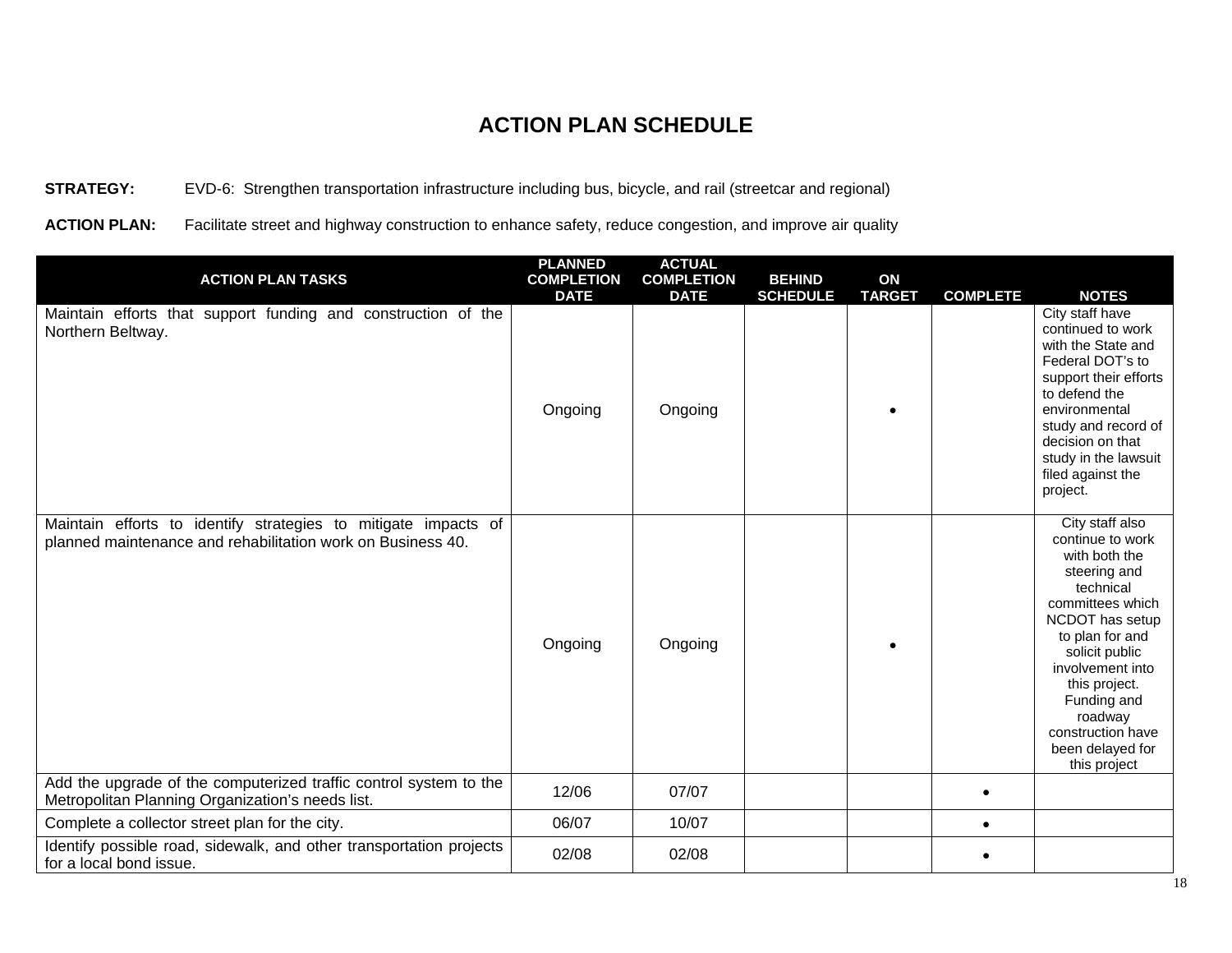**STRATEGY:** EVD-6: Strengthen transportation infrastructure including bus, bicycle, and rail (streetcar and regional)

**ACTION PLAN:** Promote mass transit

| <b>ACTION PLAN TASKS</b>                                                                                                                                     | <b>PLANNED</b><br><b>COMPLETION</b><br><b>DATE</b> | <b>ACTUAL</b><br><b>COMPLETION</b><br><b>DATE</b> | <b>BEHIND</b><br><b>SCHEDULE</b> | ON<br><b>TARGET</b> | <b>COMPLETE</b> | <b>NOTES</b>                                                                                                                                                                                                                                                                                                                                                                                                                              |
|--------------------------------------------------------------------------------------------------------------------------------------------------------------|----------------------------------------------------|---------------------------------------------------|----------------------------------|---------------------|-----------------|-------------------------------------------------------------------------------------------------------------------------------------------------------------------------------------------------------------------------------------------------------------------------------------------------------------------------------------------------------------------------------------------------------------------------------------------|
| Maintain efforts to include Winston-Salem in the Southeastern<br>High Speed Rail, the Regional Commuter Rail, and the NCDOT<br>inter-city rail system plans. | Ongoing                                            | Ongoing                                           |                                  | $\bullet$           |                 | Staff continue to<br>work with the<br>State and with the<br>Piedmont<br>Authority for<br>Regional<br>Transportation to<br>prepare for high<br>speed rail service<br>to our area.<br>Although Federal<br>funding for the<br>program had<br>been delayed, the<br>City's efforts have<br>continued with<br>work to develop a<br>local stop at the<br><b>Historic Union</b><br><b>Station Building</b><br>on Martin Luther<br>King Jr. Drive. |
| Review WSTA funding and ridership enhancement options with<br>City Council.                                                                                  | 10/06                                              | 10/06                                             |                                  |                     | $\bullet$       |                                                                                                                                                                                                                                                                                                                                                                                                                                           |
| Report to City Council on streetcar phase 2 feasibility study<br>including funding strategies.                                                               | 10/06                                              | 10/06                                             |                                  |                     | $\bullet$       |                                                                                                                                                                                                                                                                                                                                                                                                                                           |
| Update streetcar study with Public<br>Works<br>Finance<br>and<br>Committees.                                                                                 | 09/08                                              | 09/08                                             |                                  |                     | $\bullet$       |                                                                                                                                                                                                                                                                                                                                                                                                                                           |
| Forward report on fixed route bus system best practices to City<br>Council.                                                                                  | 02/07                                              | 11/07                                             |                                  |                     | $\bullet$       |                                                                                                                                                                                                                                                                                                                                                                                                                                           |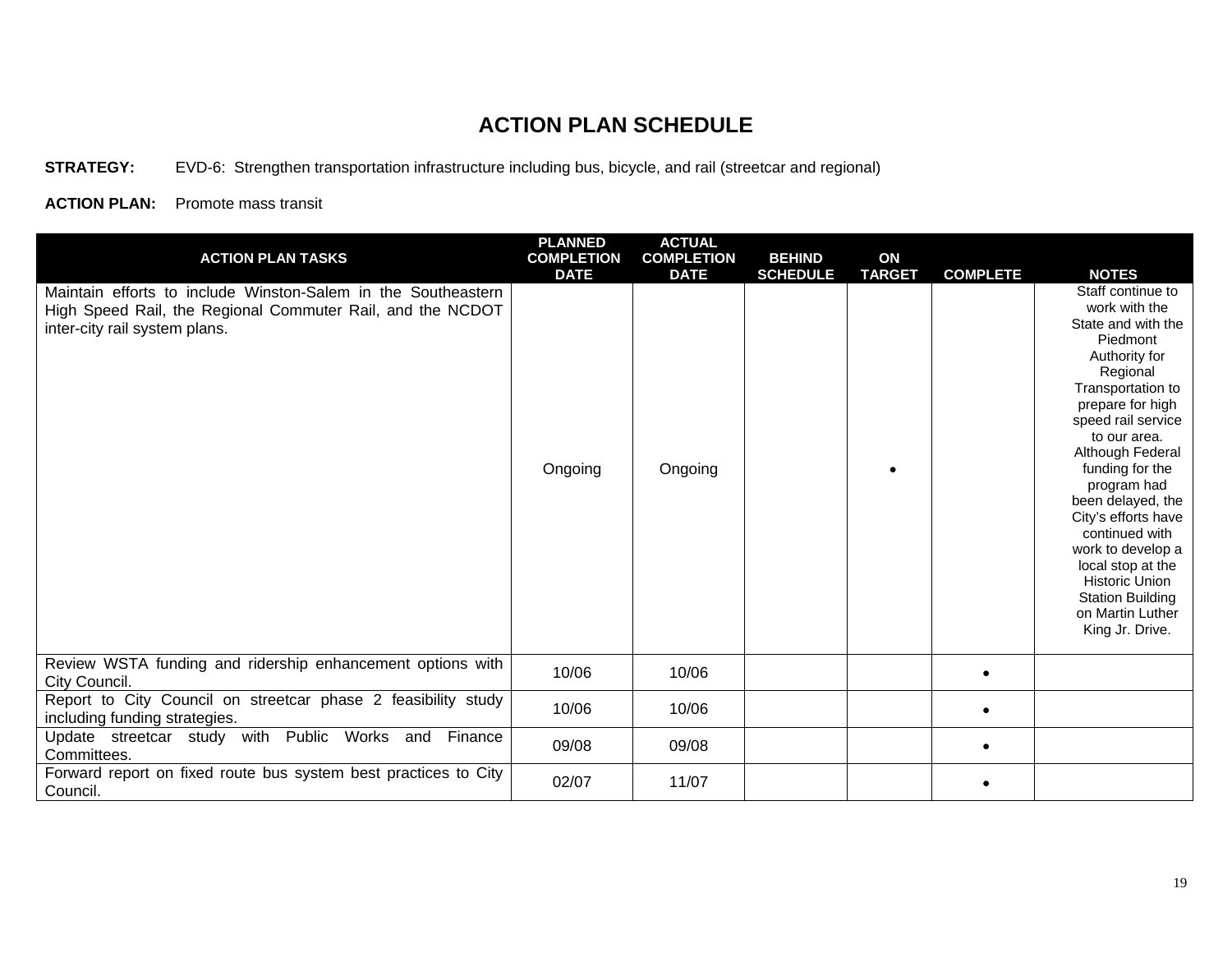- **STRATEGY:** SV-1: Work with criminal justice system to develop strategies to address juvenile issues, re-entry after incarceration, gang activity, vandalism, and decay/crime issues in neighborhoods
- **ACTION PLAN:** Lead community-wide initiative to address growing gang activity

| <b>ACTION PLAN TASKS</b>                                                                                               | <b>PLANNED</b><br><b>COMPLETION</b> | <b>ACTUAL</b><br><b>COMPLETION</b> | <b>BEHIND</b>   | ON            |                              |                                                                                                                                                                                                                                                                    |
|------------------------------------------------------------------------------------------------------------------------|-------------------------------------|------------------------------------|-----------------|---------------|------------------------------|--------------------------------------------------------------------------------------------------------------------------------------------------------------------------------------------------------------------------------------------------------------------|
| Hold citywide discussion forum.                                                                                        | <b>DATE</b><br>03/06                | <b>DATE</b><br>03/06               | <b>SCHEDULE</b> | <b>TARGET</b> | <b>COMPLETE</b><br>$\bullet$ | <b>NOTES</b>                                                                                                                                                                                                                                                       |
| Draft a gang awareness operating procedure to include education,<br>prevention, intervention, and enforcement.         | 01/07                               | 01/07                              |                 |               | $\bullet$                    | Recommended<br>enhanced efforts in<br>this area. Have<br>increased outreach<br>and information via<br>various programs<br>(sports, advertising,<br>SRO, etc.)                                                                                                      |
| Continue efforts of WSPD Gang Intelligence Unit in identifying,<br>investigating, and suppressing gang-related crimes. | Ongoing                             | Ongoing                            |                 |               |                              | The gang unit<br>remains focused<br>on understanding<br>the nature of gangs<br>in the city, making<br>appropriate arrests<br>and conducting<br>educational<br>prevention.                                                                                          |
| Seek grant funding for community education program.                                                                    | Ongoing                             | 06/08                              |                 |               | $\bullet$                    | Department hired a<br>gang coordinator in<br>June 2009, a<br>position funded by<br>a state grant. The<br>gang coordinator<br>serves a liaison<br>between agencies<br>and helps to<br>ensure that all<br>agencies work<br>together effectively<br>in achieving gang |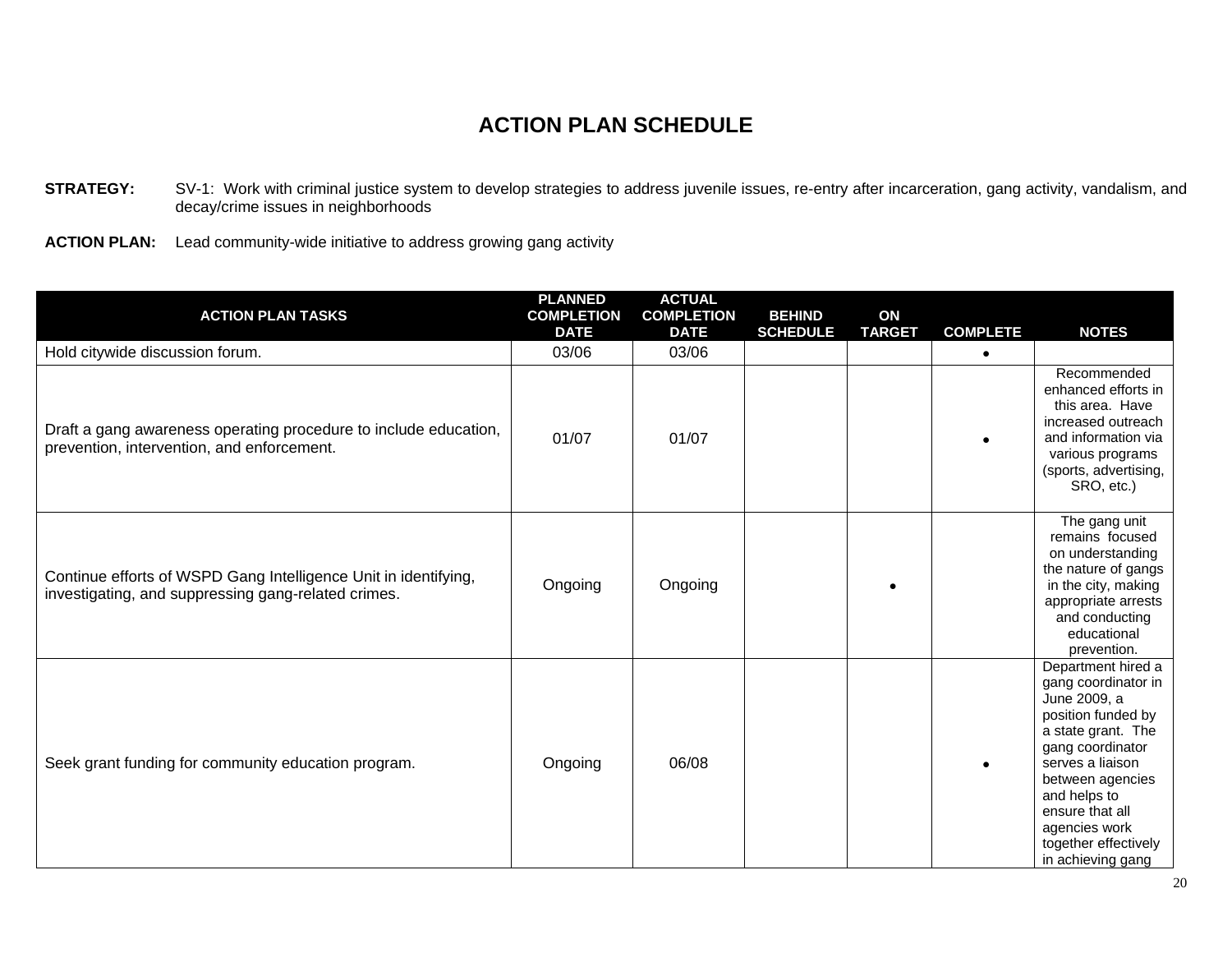|                                                                                                                                                                                                 |         |                           |  | prevention and<br>suppression goals.<br>The gang<br>coordinator has<br>been reviewing<br>each partnering<br>agency's resources<br>and strategies,<br>incorporating these<br>resources and<br>strategies into a<br>county-wide gang<br>reduction strategy.                                                                            |
|-------------------------------------------------------------------------------------------------------------------------------------------------------------------------------------------------|---------|---------------------------|--|--------------------------------------------------------------------------------------------------------------------------------------------------------------------------------------------------------------------------------------------------------------------------------------------------------------------------------------|
| Support SBI effort to make GANGNET information available<br>statewide.                                                                                                                          | Ongoing | Ongoing                   |  | Assist and promote<br>through SRO<br>Program and Crime<br>Prevention<br>collaboration and<br>data sharing with<br>the justice system<br>to include juvenile<br>services and law<br>enforcement<br>agencies to<br>address gang<br>activity and<br>enhance the<br>relationship<br>between the<br>communities' youth<br>and the police. |
| Assist Center for Community Safety and other partnering agencies<br>in preparing and submitting additional Weed & Seed grant. Based<br>on award of grant, assist with implementation as needed. | Ongoing | Grant<br>08/07<br>Ongoing |  | Ongoing<br>partnership and<br>involvement with<br>the Center for<br><b>Community Safety</b><br>and partner<br>agencies. In<br>addition we are<br>partners with the<br>Weed and Seed<br>initiative in<br>Winston-Salem.                                                                                                               |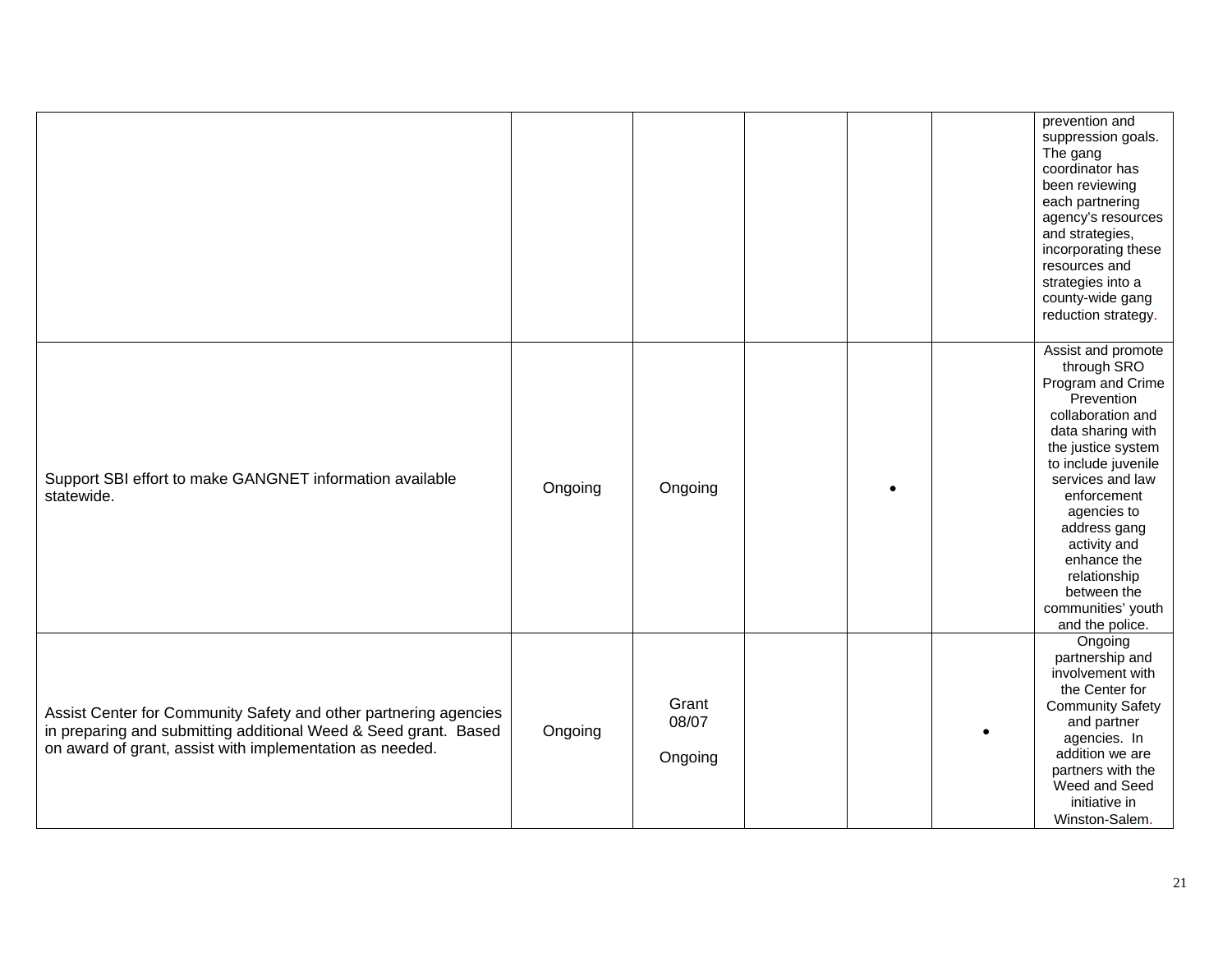- **STRATEGY:** SV-1: Work with criminal justice system to develop strategies to address juvenile issues, re-entry after incarceration, gang activity, vandalism, and decay/crime issues in neighborhoods
- ACTION PLAN: Seek opportunities to partner with organizations/agencies such as United Way, LISC, Neighbors for Better Neighborhoods, Center for Community Safety, and C.H.A.N.G.E. to address neighborhood-related issues

| <b>ACTION PLAN TASKS</b>                                                                                                                                                                                                               | <b>PLANNED</b><br><b>COMPLETION</b><br>DATE | <b>ACTUAL</b><br><b>COMPLETION</b><br><b>DATE</b> | <b>BEHIND</b><br><b>SCHEDULE</b> | ON<br><b>TARGET</b> | <b>COMPLETE</b> | <b>NOTES</b> |
|----------------------------------------------------------------------------------------------------------------------------------------------------------------------------------------------------------------------------------------|---------------------------------------------|---------------------------------------------------|----------------------------------|---------------------|-----------------|--------------|
| Continue collaborative effort with agencies and neighborhoods to<br>enhance comprehensive crime reduction strategies through<br>information sharing. Advocate new Watch programs and develop<br>as part of a neighborhood association. | Ongoing                                     | Ongoing                                           |                                  |                     |                 | See below    |
| Engage in quality of life/enrichment activities, partnering with<br>various organizations and communities (Center for Community<br>Safety, Habitat for Humanity, etc.).                                                                | Ongoing                                     | Ongoing                                           |                                  |                     |                 | See below    |
| Continue to be actively involved in the U.S. Attorney's Project Safe<br>Neighborhood program.                                                                                                                                          | Ongoing                                     | Ongoing                                           |                                  |                     |                 | See below    |

These are all continuing efforts that will never be complete as constant vigilance is necessary for safety and high quality of life. Increased meetings and outreach to various community organizations to deliver the message, with a focus on youth issues and prevention.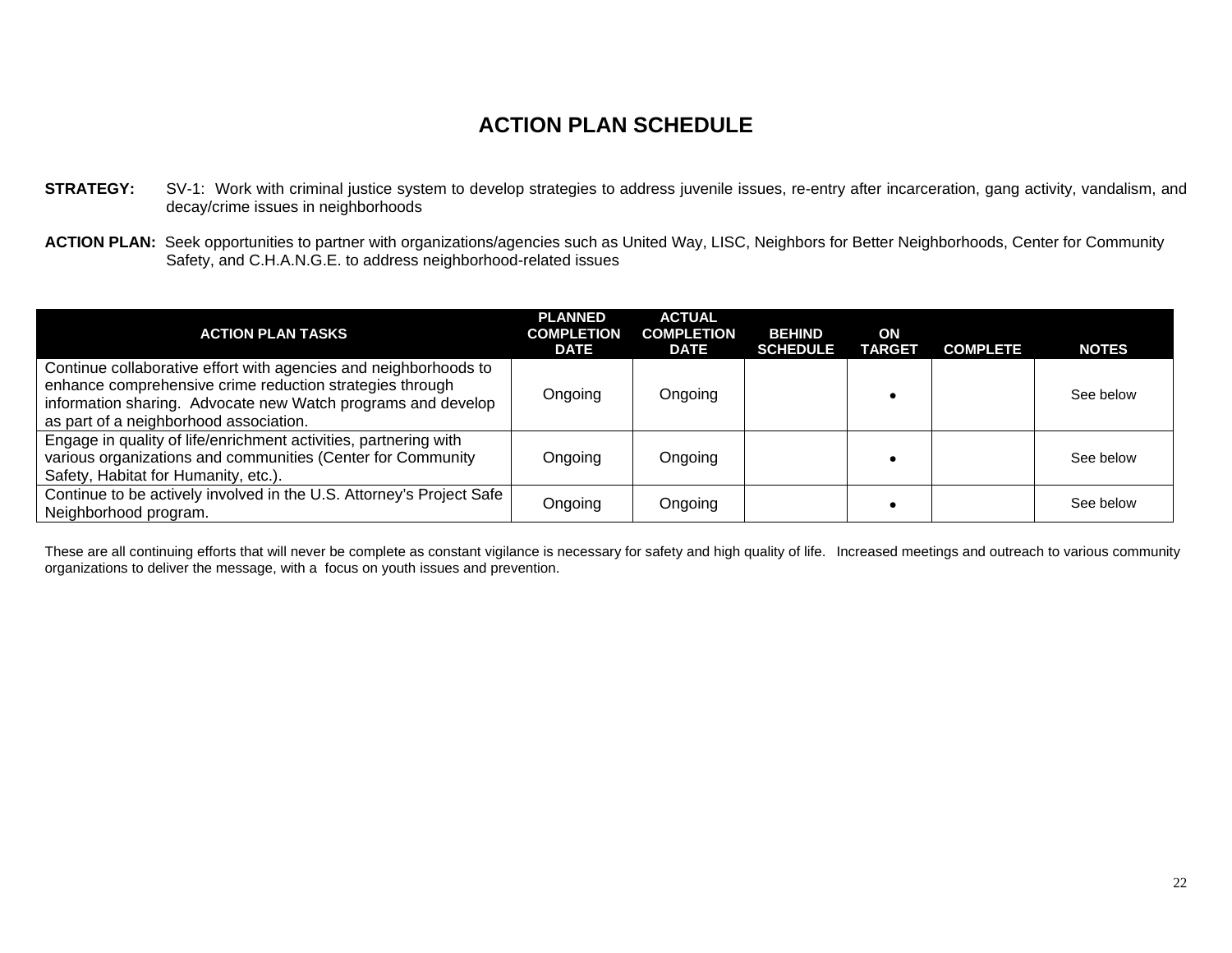STRATEGY: SV-1: Work with criminal justice system to develop strategies to address juvenile issues, re-entry after incarceration, gang activity, vandalism, and decay/crime issues in neighborhoods

**ACTION PLAN:** Enhance neighborhood partnerships

| <b>ACTION PLAN TASKS</b>                                                                                                                                                     | <b>PLANNED</b><br><b>COMPLETION</b><br><b>DATE</b> | <b>ACTUAL</b><br><b>COMPLETION</b><br><b>DATE</b> | <b>BEHIND</b><br><b>SCHEDULE</b> | ON<br><b>TARGET</b> | <b>COMPLETE</b> | <b>NOTES</b>                                                                                                                                                                                                                                                                                         |
|------------------------------------------------------------------------------------------------------------------------------------------------------------------------------|----------------------------------------------------|---------------------------------------------------|----------------------------------|---------------------|-----------------|------------------------------------------------------------------------------------------------------------------------------------------------------------------------------------------------------------------------------------------------------------------------------------------------------|
| Continue Neighborhood Watch programs and set up new<br>programs including, where possible, consolidated programs within<br>the Housing and Neighborhood Services Department. | Ongoing                                            | Ongoing                                           |                                  |                     |                 | See below                                                                                                                                                                                                                                                                                            |
| Advocate crime prevention strategies, and continue to provide<br>assistance to neighborhood associations.                                                                    | Ongoing                                            | Ongoing                                           |                                  |                     |                 | See below                                                                                                                                                                                                                                                                                            |
| Expand efforts of Operation Impact.                                                                                                                                          | Ongoing                                            | Ongoing                                           |                                  |                     |                 | Operation Impact is<br>currently under<br>review as a result<br>of the Easton OI in<br>06/09. A series of<br>meetings in being<br>held with<br>Neighborhood<br>associations<br>throughout the city<br>to allow their input<br>as to what, if any,<br>revisions to the<br>program need to be<br>made. |
| Continue to partner with City departments in Trashbusters<br>initiative to aid neighborhood clean-ups.                                                                       | Ongoing                                            | Ongoing                                           |                                  |                     |                 | Trashbusters was<br>designed to involve<br>communities in the<br>identification and<br>arrest of illegal<br>dumpers on vacant<br>lots or at problem<br>dump sites through<br>the city. Citizens<br>continue to be<br>made aware of the<br>program by                                                 |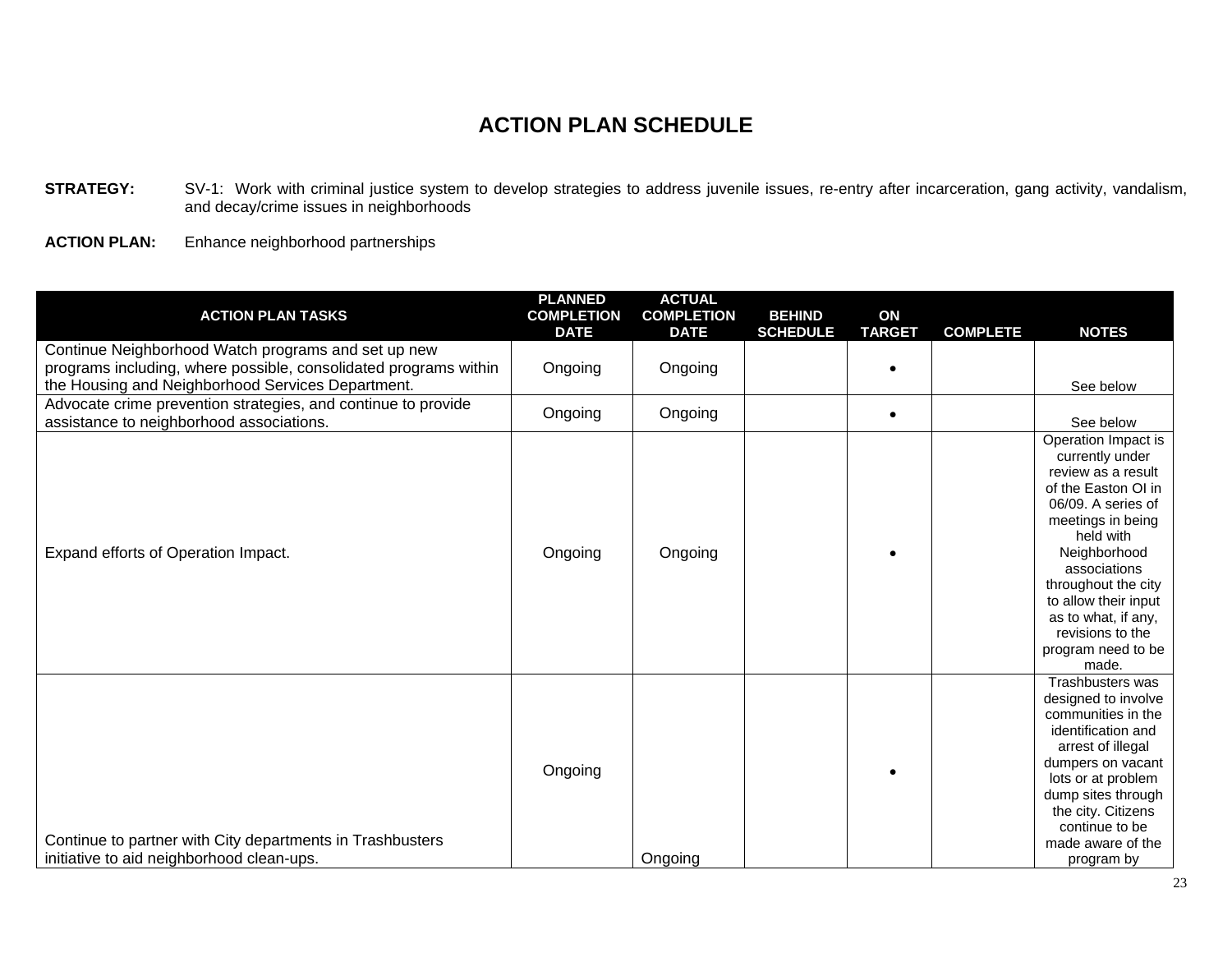|                                                                                                                                                        |         |         |  | advertising; from<br>the Neighborhood<br>Assistance<br>Specialists, the<br><b>Community Service</b><br>and Code<br>Enforcement<br>Divisions of<br>Neighborhood<br>Services, and<br>various other city<br>departments, i.e.<br>Sanitation and                                |
|--------------------------------------------------------------------------------------------------------------------------------------------------------|---------|---------|--|-----------------------------------------------------------------------------------------------------------------------------------------------------------------------------------------------------------------------------------------------------------------------------|
|                                                                                                                                                        |         |         |  | <b>TV13</b>                                                                                                                                                                                                                                                                 |
| Employ comprehensive problem-solving model to address<br>vandalism and malicious injury to property incidents in<br>neighborhoods with specific needs. | Ongoing | Ongoing |  | WSPD and<br>neighborhoods<br>partner to address<br>specific needs.<br>Revised<br>deployment model<br>is resulting in<br>enhanced<br>relationships with<br>WSPD officers and<br>citizens. A graffiti<br>inventory has been<br>developed to<br>address vandalism<br>concerns. |

#### **Neighborhood Watch/Crime Prevention**

New crime watches groups have been created. The goal is to have every location covered by and participating in a crime watch and to substantially increase attention on prevention and education. Additional personnel and resources have been added to this effort. The revised deployment strategy and increased focus on problem resolution will also help.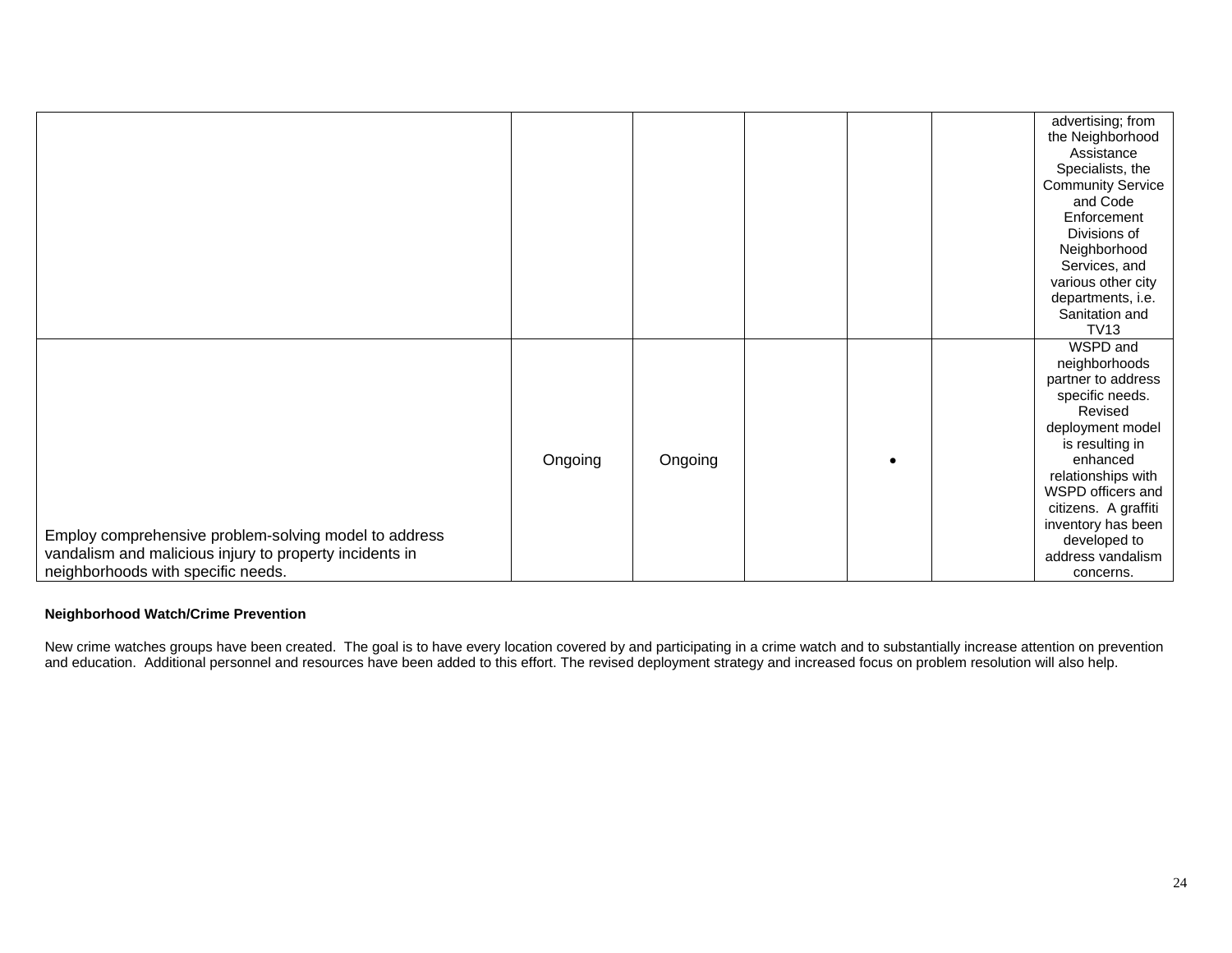**STRATEGY:** SV-1: Work with criminal justice system to develop strategies to address juvenile issues, re-entry after incarceration, gang activity, vandalism, and decay/crime issues in neighborhoods

**ACTION PLAN:** Enhance efforts to assist the re-entry of felons before and after incarceration

| <b>ACTION PLAN TASKS</b>                                                                                                                                                                                                                                                                                                                   | <b>PLANNED</b><br><b>COMPLETION</b><br><b>DATE</b> | <b>ACTUAL</b><br><b>COMPLETION</b><br><b>DATE</b> | <b>BEHIND</b><br><b>SCHEDULE</b> | ON<br><b>TARGET</b> | <b>COMPLETE</b> | <b>NOTES</b>                                                                                               |
|--------------------------------------------------------------------------------------------------------------------------------------------------------------------------------------------------------------------------------------------------------------------------------------------------------------------------------------------|----------------------------------------------------|---------------------------------------------------|----------------------------------|---------------------|-----------------|------------------------------------------------------------------------------------------------------------|
| Continue participation in Project Re-entry, a community-based<br>initiative to facilitate the transition of adult offenders re-entering<br>the community by providing collaborative support and supervision.                                                                                                                               | Ongoing                                            | Ongoing                                           |                                  |                     |                 | See below                                                                                                  |
| Assist in monitoring of re-entry participants to ensure they remain<br>crime free.                                                                                                                                                                                                                                                         | Ongoing                                            | Ongoing                                           |                                  |                     |                 | See below                                                                                                  |
| Continue involvement in Community Safety Partnership's new<br>Faith Seeds re-entry program.                                                                                                                                                                                                                                                | Ongoing                                            | Ongoing                                           |                                  |                     |                 | See below                                                                                                  |
| Continue participation in the Violent Crimes Task Force with a<br>representative at meetings to provide input on re-entry issues.                                                                                                                                                                                                          | Ongoing                                            | Ongoing                                           |                                  |                     |                 | See below                                                                                                  |
| Seek opportunities to partner with various re-entry organizations<br>such as Faith Seeds, Project Re-entry, and the Northwest<br>Piedmont Workforce Development Board to encourage efforts that<br>enhance re-entry success potential for incarcerated felons through<br>pre- and post-entry educational and job counseling opportunities. | Ongoing                                            | Ongoing                                           |                                  |                     |                 | See below<br>The City of<br>Winston-Salem<br>also adopted a<br>formal re-entry<br>program in June<br>2009. |

Partnership and involvement with Project Re-entry has been strengthened in various ways, including joint presentations to various groups including the Attorney General and Statewide Task Force.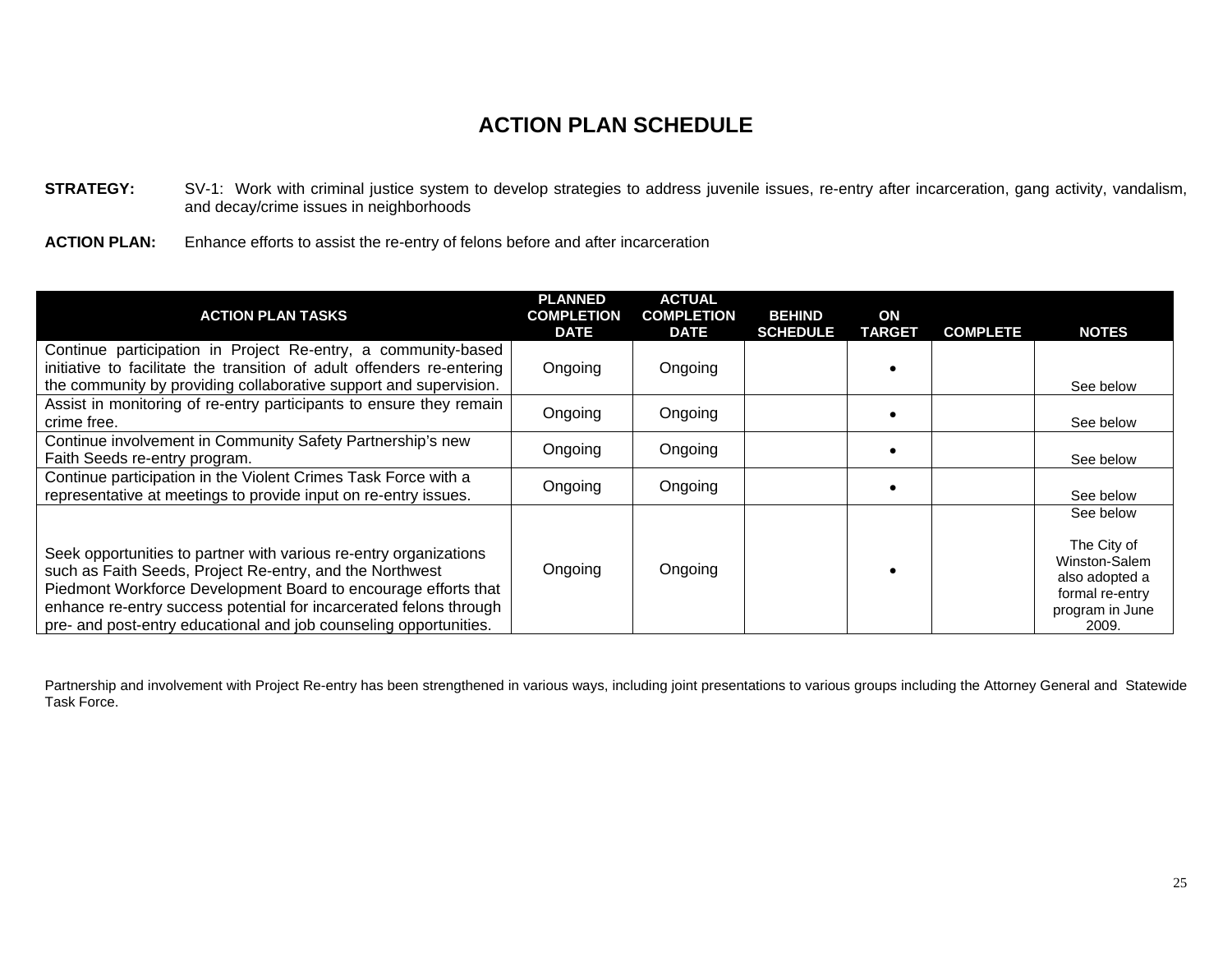**STRATEGY:** SV-1: Work with criminal justice system to develop strategies to address juvenile issues, re-entry after incarceration, gang activity, vandalism, and decay/crime issues in neighborhoods

**ACTION PLAN:** Enhance efforts to work with juveniles

| <b>ACTION PLAN TASKS</b>                                                                                                                                          | <b>PLANNED</b><br><b>COMPLETION</b><br><b>DATE</b> | <b>ACTUAL</b><br><b>COMPLETION</b><br><b>DATE</b> | <b>BEHIND</b><br><b>SCHEDULE</b> | ON<br><b>TARGET</b> | <b>COMPLETE</b> | <b>NOTES</b> |
|-------------------------------------------------------------------------------------------------------------------------------------------------------------------|----------------------------------------------------|---------------------------------------------------|----------------------------------|---------------------|-----------------|--------------|
| Continue to develop the WSPD Family/Youth Services Unit's<br>holistic approach to juvenile crime prevention and reduction.                                        | Ongoing                                            | Ongoing                                           |                                  |                     |                 | See below    |
| Assist in YWCA's Teen Court Program by screening delinquent<br>juvenile cases for referral.                                                                       | Ongoing                                            | Ongoing                                           |                                  |                     |                 | See below    |
| Refer chronic runaways to Dr. Liz Arnold/WFU School of<br>Medicine's Runaway Youth Project.                                                                       | Ongoing                                            | Ongoing                                           |                                  |                     |                 | See below    |
| Continue work with Forsyth Council for Children and Families to<br>provide service provider resource list for families requiring non-law<br>enforcement services. | Ongoing                                            | Ongoing                                           |                                  |                     |                 | See below    |

WSPD has increased sponsorship of and involvement with groups focused on youth services. This includes Boy/Girl Scouts, Boys/Girls Club, City Recreation, other entities, and through direct actions of WSPD components and personnel..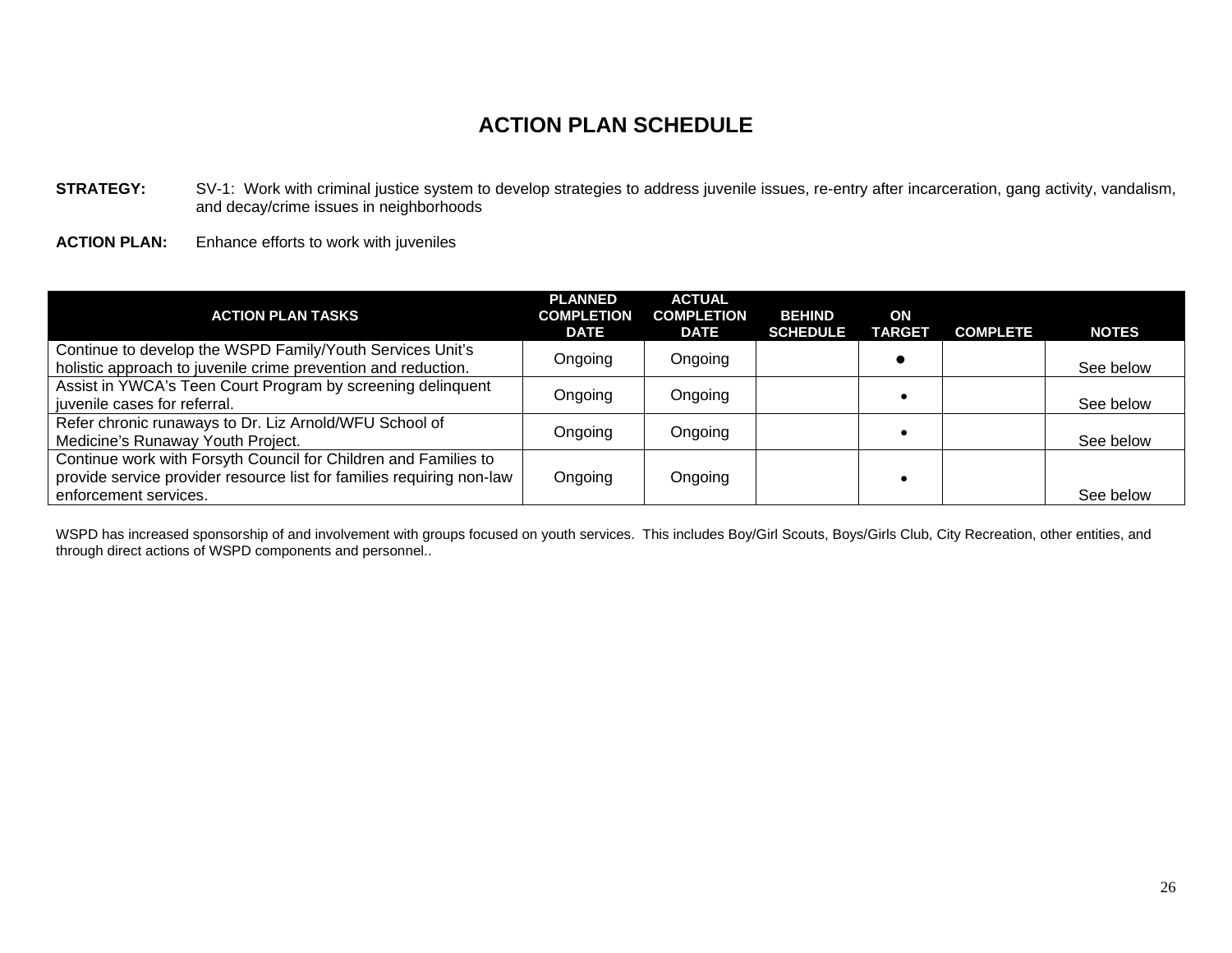#### **STRATEGY:** SV-2: Implement plan to end "chronic" homelessness

| <b>ACTION PLAN TASKS</b>                                                                                                                                                                                                                                                                                  | <b>PLANNED</b><br><b>COMPLETION</b><br><b>DATE</b> | <b>ACTUAL</b><br><b>COMPLETION</b><br><b>DATE</b> | <b>BEHIND</b><br><b>SCHEDULE</b> | ON<br><b>TARGET</b> | <b>COMPLETE</b> | <b>NOTES</b>                                                                                                                 |
|-----------------------------------------------------------------------------------------------------------------------------------------------------------------------------------------------------------------------------------------------------------------------------------------------------------|----------------------------------------------------|---------------------------------------------------|----------------------------------|---------------------|-----------------|------------------------------------------------------------------------------------------------------------------------------|
| Complete public review process.                                                                                                                                                                                                                                                                           | 03/06                                              | 03/06                                             |                                  |                     | $\bullet$       |                                                                                                                              |
| Adoption of plan by City Council and Forsyth County<br>Commissioners.                                                                                                                                                                                                                                     | 07/06                                              | 07/06                                             |                                  |                     | $\bullet$       |                                                                                                                              |
| Initiate oversight by United Way, which has committed to oversee<br>the plan implementation for the first three years.                                                                                                                                                                                    | 10/06                                              | 04/07                                             |                                  |                     | $\bullet$       |                                                                                                                              |
| Create ten-year plan commission, with the following immediate<br>functions:                                                                                                                                                                                                                               |                                                    |                                                   |                                  |                     |                 | 10-Yr. Council to<br><b>End Chronic</b><br>Homelessness<br>established.<br>Annual reports are<br>provided to the<br>CD/H/GG. |
| A transition team made up of a wide variety of potential<br>stakeholders. The transition team will focus on short-term<br>action steps to support plan strategies.<br>Identify and commit resources to support the implementation of<br>the plan.                                                         | 04/07<br>04/07                                     | 04/07<br>04/07                                    |                                  |                     |                 |                                                                                                                              |
| Create permanent supportive housing for individuals and<br>families that experience homelessness for long periods of time<br>and struggle with disabilities such as mental illness, substance<br>abuse and addiction, physical disabilities, and developmental<br>disabilities.                           | Ongoing                                            | Ongoing                                           |                                  |                     |                 | See below                                                                                                                    |
| Transition the current shelter-based system to a Housing First<br>philosophy that promotes a client-centered approach to<br>engagement, service delivery, and rapid housing placement.<br>Enhancement of shelter services and development of<br>homelessness prevention and shelter diversion strategies. | Ongoing                                            | Ongoing                                           |                                  |                     |                 | See below                                                                                                                    |
| Develop external infrastructure supports such as the Housing<br>First Resource Center, employment assistance and training,<br>legal counseling, and treatment for mental illness and<br>addictions.                                                                                                       | Ongoing                                            | Ongoing                                           |                                  |                     |                 | See below                                                                                                                    |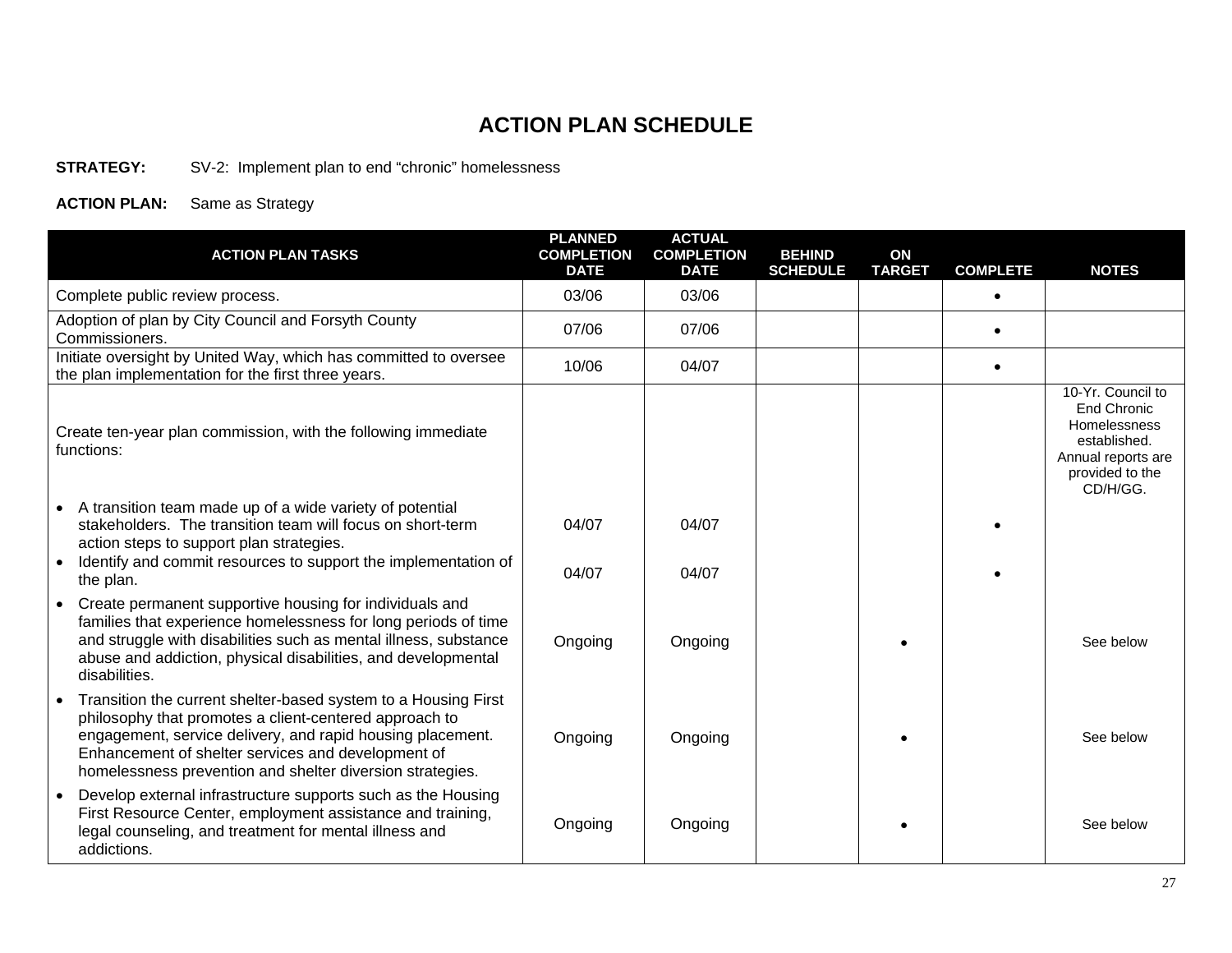10-Year Plan to End Chronic Homelessness

Homelessness continues to be a problem. The Winston-Salem/Forsyth County Council on Services for the Homeless conducts a complete point-in-time count annually in January, including both the shelters and streets. The last count was conducted on January 28, 2009, at which time there were 417 sheltered homeless persons and 68 unsheltered homeless persons on that one night, for a total of 485 homeless persons. According to the Ten Year Plan, the data system now in use indicated that over 2,500 different persons experienced homelessness in the community in 2008. The next point-in-time count will be done on January 27, 2010.

Chronic homelessness has been a significant problem. Chronically homeless persons are those individuals who are disabled and have been homeless for over one year or homeless for four or more times in three years. In response to a national, bipartisan call to end chronic homelessness, Winston-Salem and Forsyth County joined over 300 communities nation-wide which have developed Ten Year Plans to End Chronic Homelessness. A Blue Ribbon Task Force convened by Mayor Joines developed the Plan in 2005, and it was adopted by the City and County in 2006. A Ten Year Plan Director was hired in December, 2006 and is housed at United Way of Forsyth County. The Plan is overseen by the City- and County-appointed Ten Year Plan Commission on Homelessness and has recorded tangible achievements, including:

- Reduced number of chronically homeless from 204 persons to 119 persons
- Established SOAR (SSI/SSDI Outreach, Access and Recovery) to speed up process for disabled persons to get disability income
- Obtained United Way funding for a Housing Assurance Fund to keep chronically homeless persons housed, once housed
- Opened a Housing Resource Center at the Bethesda Center to coordinate access to mainstream services such as food stamps, Medicaid, disability income, Veteran's benefits, mental health services, health care, substance abuse services and housing
- Helped spread the use of a single information system to track homeless clients
- Facilitated development and funding for Hunters Hill, 12 apartment units on Hutton Street
- Developed plans for a transitional housing project for 30 veterans, for which funding is pending
- Facilitated processes to provide access to 235 new units of supportive housing to help meet Plan goals of 598 units in 10 years
- Beginning in 2007, established the annual Project Homeless Connect event at the LJVM Coliseum Annex, a one-day, one stop shop of services, which last year attracted over 300 homeless persons, over 200 volunteers and 40 service providers

The Commission recently identified these priorities: (1) resource development for supportive services and programming; (2) expansion of the Housing Resource Center; (3) relationship-building with non-primary homeless service providers (such as landlords, hospital personnel, jails, law enforcement, and community based mental health providers); (4) enhancing institutional capacity; and (5) housing development.

The Ten Year Plan to End Chronic Homelessness is found at the United Way's website: <http://www.forsythunitedway.org/pilotFiles/fckPages/file/Ten%20Year%20Plan.pdf>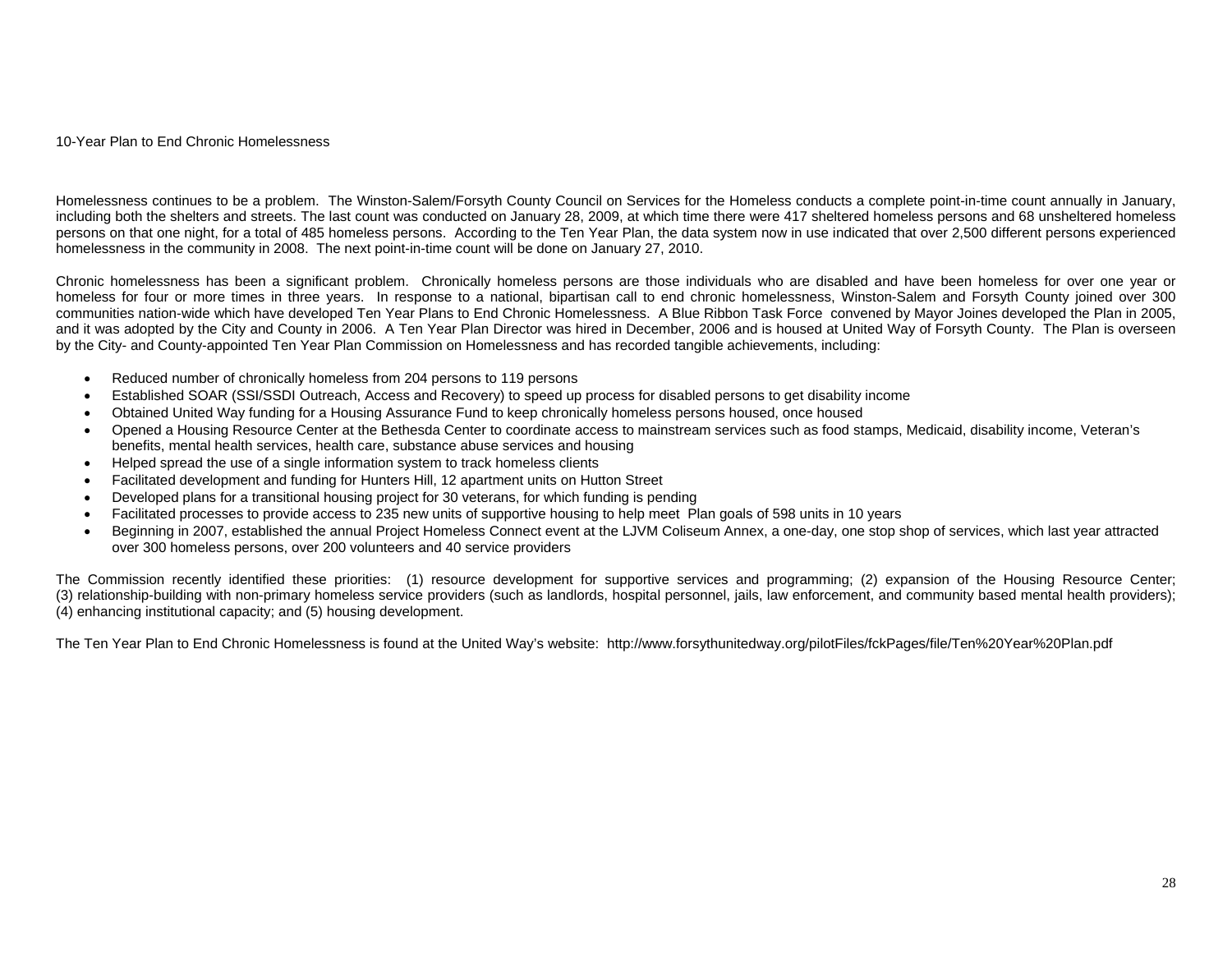**STRATEGY:** SV-3: Use Human Relations Commission and other resources/agencies to develop/implement strategies for reaching out to Hispanic population, identifying service needs, and promoting interracial understanding

| <b>ACTION PLAN TASKS</b>                                                                                                  | <b>PLANNED</b><br><b>COMPLETION</b><br><b>DATE</b> | <b>ACTUAL</b><br><b>COMPLETION</b><br><b>DATE</b> | <b>BEHIND</b><br><b>SCHEDULE</b> | ON<br><b>TARGET</b> | <b>COMPLETE</b> | <b>NOTES</b>                                                                                                                                                                                                                                                               |
|---------------------------------------------------------------------------------------------------------------------------|----------------------------------------------------|---------------------------------------------------|----------------------------------|---------------------|-----------------|----------------------------------------------------------------------------------------------------------------------------------------------------------------------------------------------------------------------------------------------------------------------------|
| Develop and implement incentive pay program for employees who<br>attain competency in oral Spanish.                       | 07/06                                              | 04/06                                             |                                  |                     |                 |                                                                                                                                                                                                                                                                            |
| Develop and implement series of programs focused on the<br>Hispanic population and promoting racial understanding:        |                                                    |                                                   |                                  |                     |                 | Soul & Salsa<br>Annual event was<br>held at Hanes Mall                                                                                                                                                                                                                     |
| African-American/Hispanic Relations Forum Series                                                                          | 06/06                                              | Ongoing                                           |                                  |                     |                 |                                                                                                                                                                                                                                                                            |
| <b>Hispanic Expo</b>                                                                                                      | 10/06                                              | 10/06                                             |                                  |                     |                 | Stopped program<br>in 2007                                                                                                                                                                                                                                                 |
| • Race Equality Week                                                                                                      | 10/06                                              | Ongoing                                           |                                  |                     |                 | <b>Annual Event</b>                                                                                                                                                                                                                                                        |
| Alternative Residential Mediation Program                                                                                 | 12/06                                              | Ongoing                                           |                                  |                     |                 | Program<br>implemented and<br>cases mediated as<br>referred by courts                                                                                                                                                                                                      |
| Quarterly radio interviews on Hispanic radio stations                                                                     | Ongoing                                            | Ongoing                                           |                                  |                     |                 | Tu Communidad                                                                                                                                                                                                                                                              |
| Fiesta Festival community outreach sponsorship                                                                            | Ongoing                                            | Ongoing                                           |                                  |                     |                 | <b>Annual Event</b>                                                                                                                                                                                                                                                        |
| Juneteenth Cultural Festival                                                                                              | Ongoing                                            | Ongoing                                           |                                  |                     |                 | <b>Annual Event</b>                                                                                                                                                                                                                                                        |
| Dr. Martin Luther King, Jr. Noonday Observance<br>$\bullet$                                                               | Ongoing                                            | Ongoing                                           |                                  |                     |                 | Young Dreamer's<br>Program                                                                                                                                                                                                                                                 |
| Develop seminar and create materials<br>$\bullet$<br>Market seminar and schedule dates/locations<br><b>Start seminars</b> | $11/06 - 01/07$                                    | Ongoing                                           |                                  |                     |                 | A series of<br>workshops was<br>held in the<br>Lakeside and<br>Weatherwood<br>Court Apts. (high<br>concentration of<br>Hispanic/Latino<br>residents) and<br>manuals printed in<br>Spanish were<br>provided to the<br>attendees.<br>Workshops<br>included<br>information on |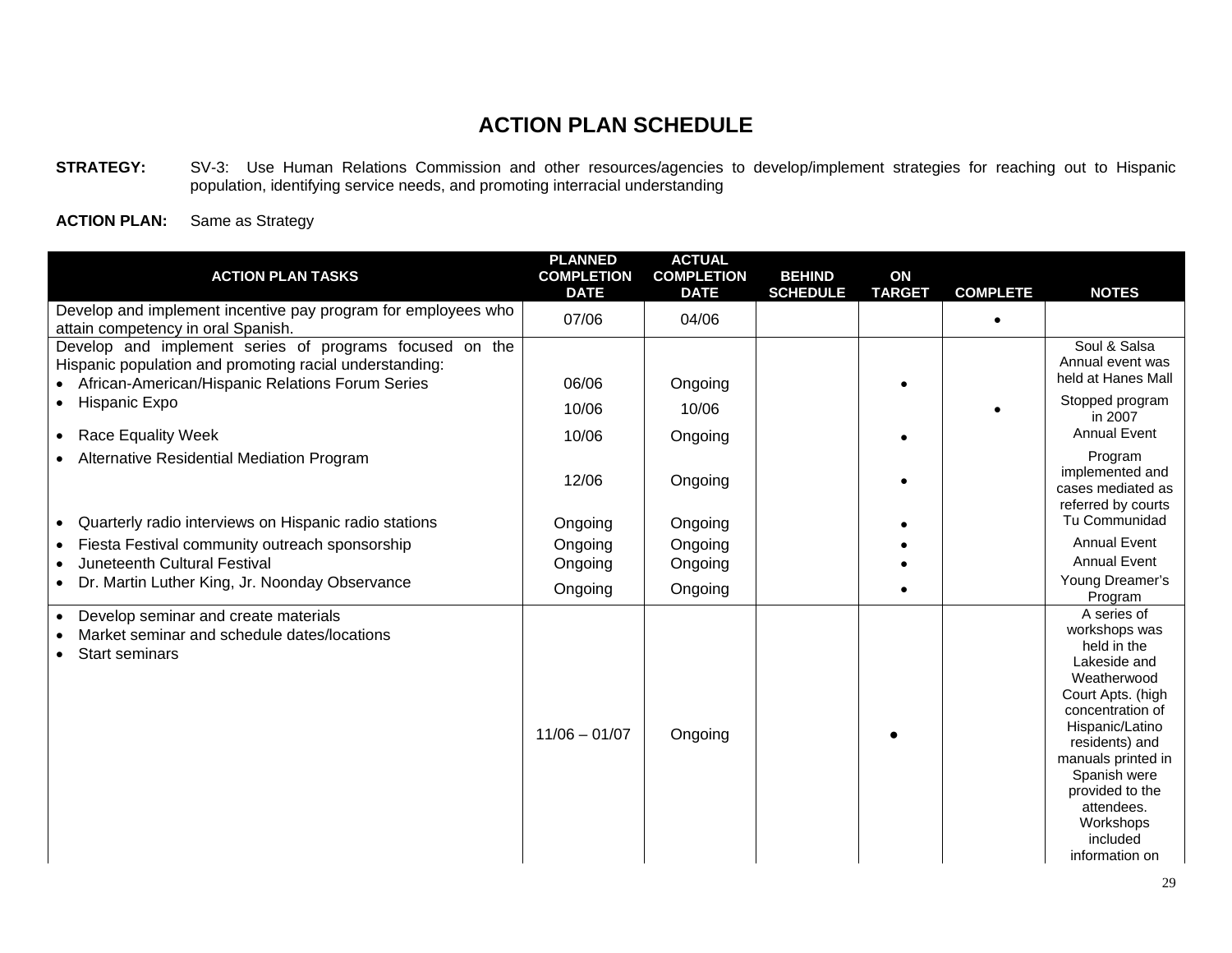|                                                                                                                                                     |         |         | Code Sanitation<br>and Zoning<br>violations.                                                                                                                                                |
|-----------------------------------------------------------------------------------------------------------------------------------------------------|---------|---------|---------------------------------------------------------------------------------------------------------------------------------------------------------------------------------------------|
| with<br>Center<br>Coordinate<br>for<br>efforts<br>agencies such as<br>Homeownership to educate Hispanic population in the area of<br>homeownership. | 06/07   | Ongoing | Ongoing<br>partnership with<br>Center for<br>Homeownership                                                                                                                                  |
| Work with other City departments, volunteers, and non-profit<br>agencies to ensure needed Spanish translations for government<br>services rendered. | Ongoing | Ongoing | <b>Building Inspectors</b><br>and Policemen who<br>spoke Spanish<br>were used to<br>convey information<br>as well the<br>Hispanic<br><b>Interaction Agency</b><br>and the Salvation<br>Army |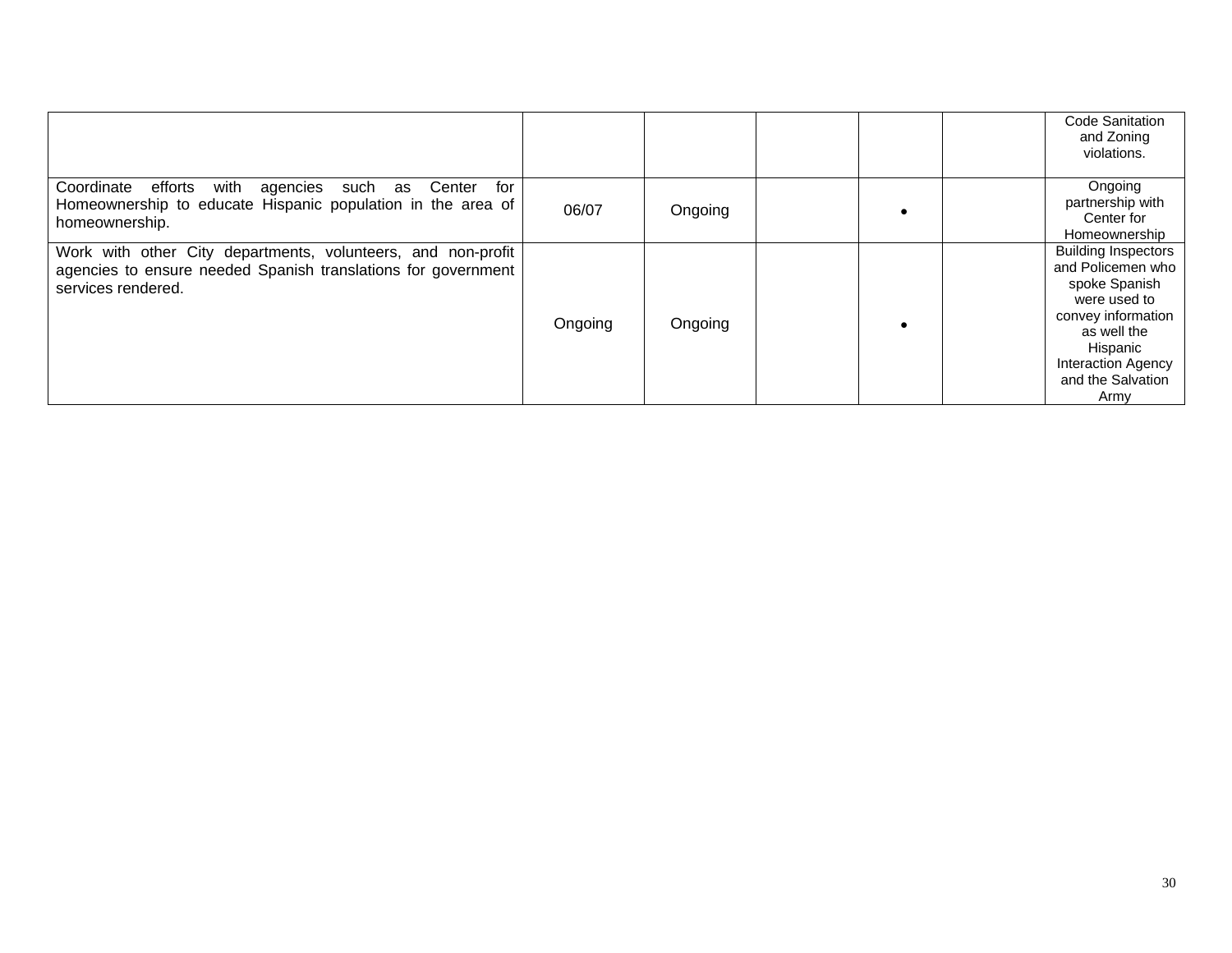#### **STRATEGY:** SV-4: Complete and implement parks, open space, and greenways plans

ACTION PLAN: Develop and implement strategy to maintain existing recreational facilities and parks system and to enhance recreational opportunities

| <b>ACTION PLAN TASKS</b>                                                                                                                                    | <b>PLANNED</b><br><b>COMPLETION</b><br><b>DATE</b> | <b>ACTUAL</b><br><b>COMPLETION</b><br><b>DATE</b> | <b>BEHIND</b><br><b>SCHEDULE</b> | ON<br><b>TARGET</b> | <b>COMPLETE</b> | <b>NOTES</b>                                                                                                                                                                                                                                                                                                                                                                                                               |
|-------------------------------------------------------------------------------------------------------------------------------------------------------------|----------------------------------------------------|---------------------------------------------------|----------------------------------|---------------------|-----------------|----------------------------------------------------------------------------------------------------------------------------------------------------------------------------------------------------------------------------------------------------------------------------------------------------------------------------------------------------------------------------------------------------------------------------|
| Complete public hearings and adopt parks and open space plan.                                                                                               | 04/06                                              | 04/06                                             |                                  |                     | $\bullet$       | Plan adopted by<br>City Council in May<br>2006                                                                                                                                                                                                                                                                                                                                                                             |
| Develop a park facility maintenance assessment to clearly<br>articulate future capital needs based on a comprehensive<br>evaluation of existing conditions. | 02/08                                              | Ongoing                                           |                                  |                     |                 | Property<br>Maintenance and<br>Recreation and<br>Park staffs<br>continue to request<br>funding to renovate<br>and repair<br>recreation buildings<br>through the<br>ongoing facility<br>renewal project.<br>Capital needs for<br>parks such have<br>been identified<br>through an asset<br>inventory, although<br>the total cost of<br>these needs has<br>not been<br>determined. Facility<br>renewal depends<br>on funding |
| Prepare priority list of greenways, parks, open space, and<br>maintenance projects for inclusion in future capital improvement<br>plans.                    | 02/08                                              | 03/08                                             |                                  |                     |                 | Recreation and<br>Parks continues to<br>submit an annual<br>capital plan request<br>that identifies the<br>department's<br>priorities for new<br>facilities as well as                                                                                                                                                                                                                                                     |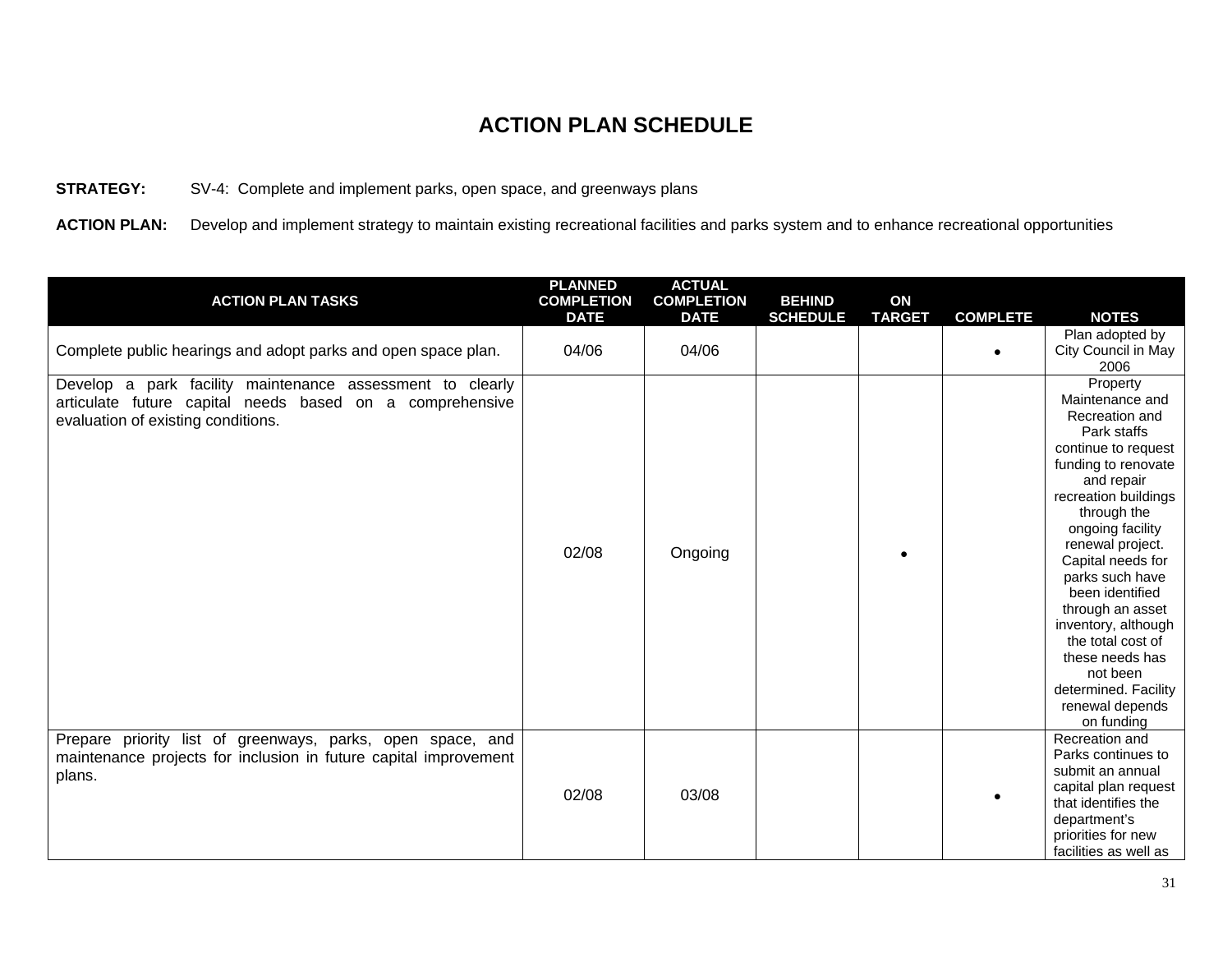|  | major maintenance<br>and repairs of<br>existing facilities.<br>Staff recently<br>participated in a<br>process to evaluate<br>its unfunded capital |
|--|---------------------------------------------------------------------------------------------------------------------------------------------------|
|  | needs.                                                                                                                                            |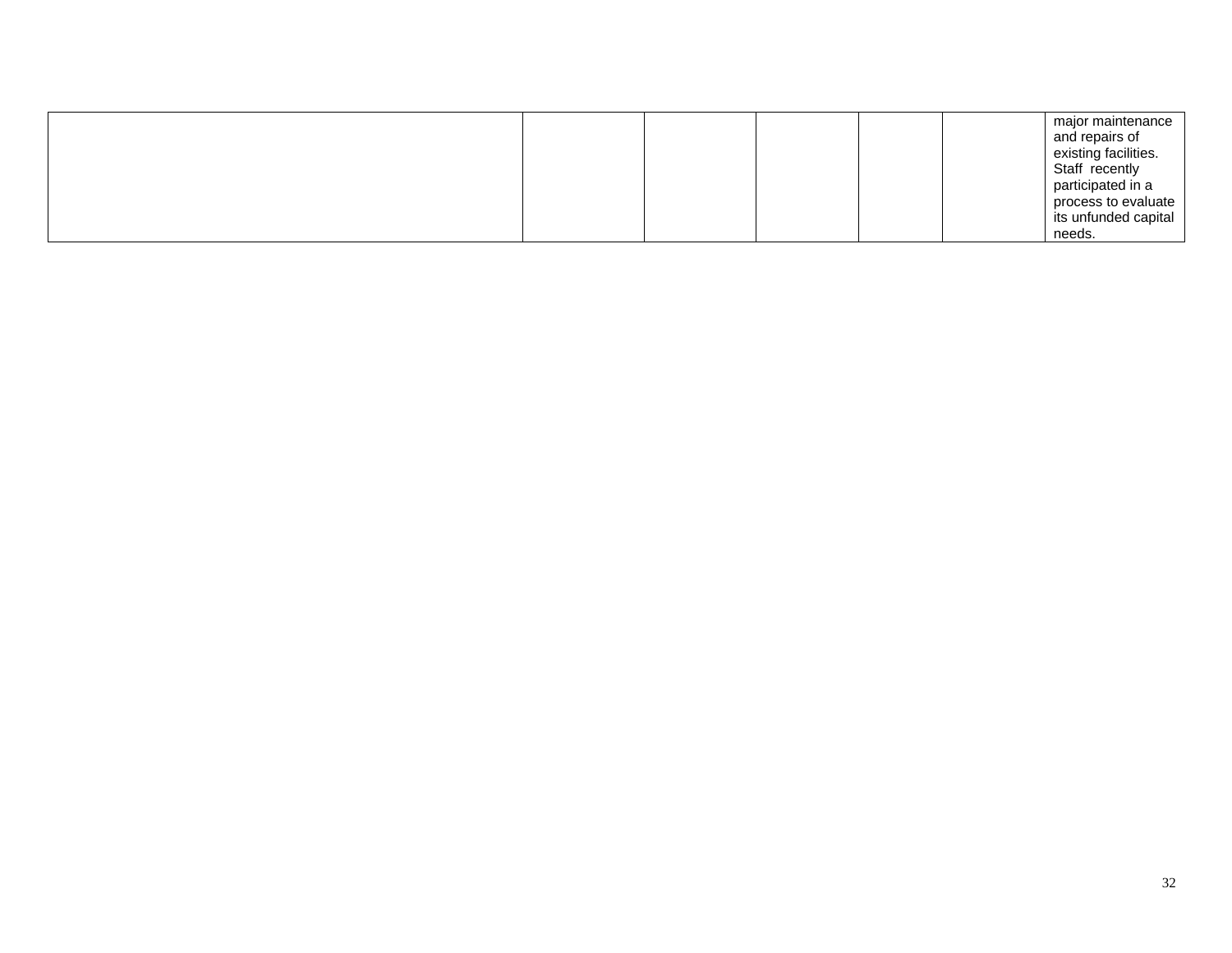#### **STRATEGY:** SV-5: Investigate and evaluate the need for support of the arts

#### **ACTION PLAN:** Prepare a report that addresses issues related to support for the arts

| ACTION PLAN TASKS                                                                                                                      | <b>PLANNED</b><br><b>COMPLETION</b><br><b>DATE</b> | <b>ACTUAL</b><br><b>COMPLETION</b><br><b>DATE</b> | <b>BEHIND</b><br><b>SCHEDULE</b> | ON<br><b>TARGET</b> | <b>COMPLETE</b> | <b>NOTES</b> |  |
|----------------------------------------------------------------------------------------------------------------------------------------|----------------------------------------------------|---------------------------------------------------|----------------------------------|---------------------|-----------------|--------------|--|
| Prepare a report to the City Council that addresses the following                                                                      |                                                    |                                                   |                                  |                     |                 |              |  |
| issues:                                                                                                                                |                                                    |                                                   |                                  |                     |                 |              |  |
| Economic impact of arts support;                                                                                                       |                                                    |                                                   |                                  |                     |                 |              |  |
| Comparison of the City's level of support to that of other North<br>Carolina cities (\$ per capita, % of general fund budget, tax rate | 12/06                                              | 11/07                                             |                                  |                     |                 | See below    |  |
| equivalent);                                                                                                                           |                                                    |                                                   |                                  |                     |                 |              |  |
| alternative types of support, including<br>Identify<br>facilities                                                                      |                                                    |                                                   |                                  |                     |                 |              |  |
| maintenance or ownership, event support, in-kind services,                                                                             |                                                    |                                                   |                                  |                     |                 |              |  |
| opportunities<br>for<br>artists.<br>creating<br>encouraging<br>or                                                                      |                                                    |                                                   |                                  |                     |                 |              |  |
| neighborhoods, or the community.                                                                                                       |                                                    |                                                   |                                  |                     |                 |              |  |

Information was compiled and provided to City Council in a report submitted to City Council in November 2007. Beginning in the FY 2007- 08 operating budget, City Council has set aside \$50,000 in the Occupancy Tax Fund for future public arts initiatives yet to be defined. The city is also undertaking an inventory of its public art and has supported some public arts projects (WalMart Outdoor Sculpture, Children's Museum "Animal Alphabet", SECCA exhibits) as available. The City has also supported the Arts Council's request for capital campaign participation through future renegotiation of the lease on the AC Delco building in conjunction with its grant application to the Kresge Foundation and other requests related to the construction of the Hanes Center for the Arts.

City Council also heard a presentation from the Arts Council in September 2008 reinforcing the Arts Council's desire to collaborate with the City on its support of public art. City Council has not endorsed a public arts commission until further review and funding availability issues are considered.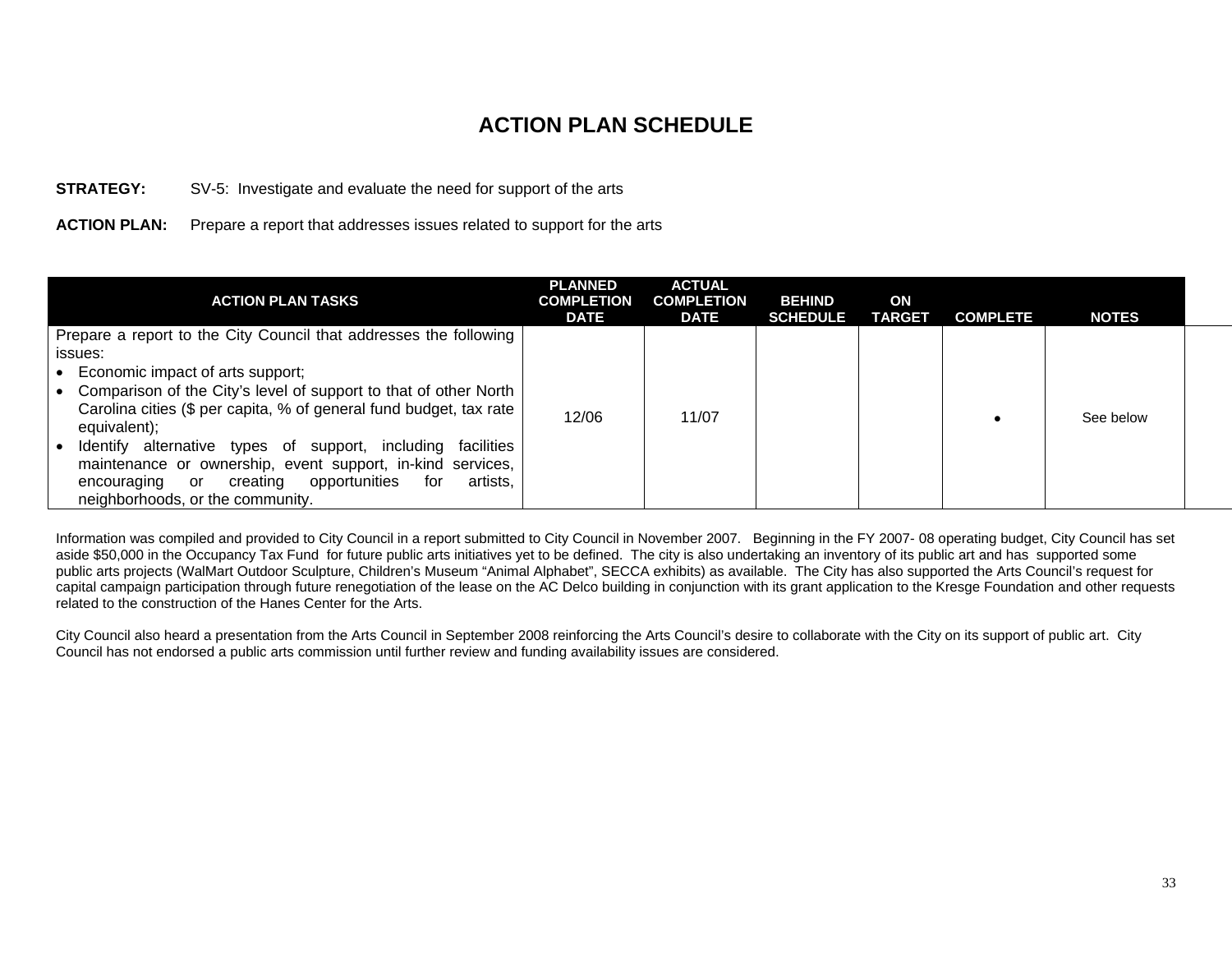#### **STRATEGY:** SV-5: Investigate and evaluate need for support of the arts

**ACTION PLAN:** Evaluate the feasibility implementing a public arts program

| <b>ACTION PLAN TASKS</b>                                                                                                                                             | <b>PLANNED</b><br><b>COMPLETION</b><br><b>DATE</b> | <b>ACTUAL</b><br><b>COMPLETION</b><br><b>DATE</b> | <b>BEHIND</b><br><b>SCHEDULE</b> | ON<br><b>TARGET</b> | <b>COMPLETE</b> | <b>NOTES</b> |
|----------------------------------------------------------------------------------------------------------------------------------------------------------------------|----------------------------------------------------|---------------------------------------------------|----------------------------------|---------------------|-----------------|--------------|
| the literature relating to the various types of and<br>Review<br>approaches to public art programs.                                                                  | 06/06                                              | 06/06                                             |                                  |                     |                 | See below    |
| Solicit information and suggestions from the public art committee<br>at the Arts Council to understand options currently under<br>consideration.                     | 09/06                                              | 09/06                                             |                                  |                     |                 | See below    |
| Outline in detail how public art programs are structured in other<br>cities.                                                                                         | 09/06                                              | 09/06                                             |                                  |                     |                 | See below    |
| Develop draft policies that encourage (or require) public art<br>associated with major rezonings.                                                                    | 10/06                                              | 10/06                                             |                                  |                     |                 | See below    |
| Evaluate a policy that would enable and encourage the placement<br>of public art in major publicly funded building projects.                                         | 10/06                                              | 10/06                                             |                                  |                     |                 | See below    |
| Prepare a report to the City Council on public art that summarizes<br>all the research topics listed above and provides a draft policy for<br>Council consideration. | 12/06                                              | 11/06                                             |                                  |                     |                 | See below    |

An initial report was provided to City Council in April 2007. Additional information was compiled and presented in a report submitted to City Council in November 2007. Beginning in the FY 2007- 08 operating budget, City Council has set aside \$50,000 in the Occupancy Tax Fund for future public arts initiatives yet to be defined. The city is also undertaking an inventory of its public art and has supported some public arts projects (Wa Mart Outdoor Sculpture, Children's Museum "Animal Alphabet", SECCA exhibits) as available. The City has also supported the Arts Council's request for capital campaign participation through future renegotiation of the lease on the AC Delco building in conjunction with its grant application to the Kresge Foundation and other requests related to the construction of the Hanes Center for the Arts.

City Council also heard a presentation from the Arts Council in September 2008 reinforcing the Arts Council's desire to collaborate with the City on its support of public art. City Council has not endorsed a public arts commission until further review and funding availability issues are considered.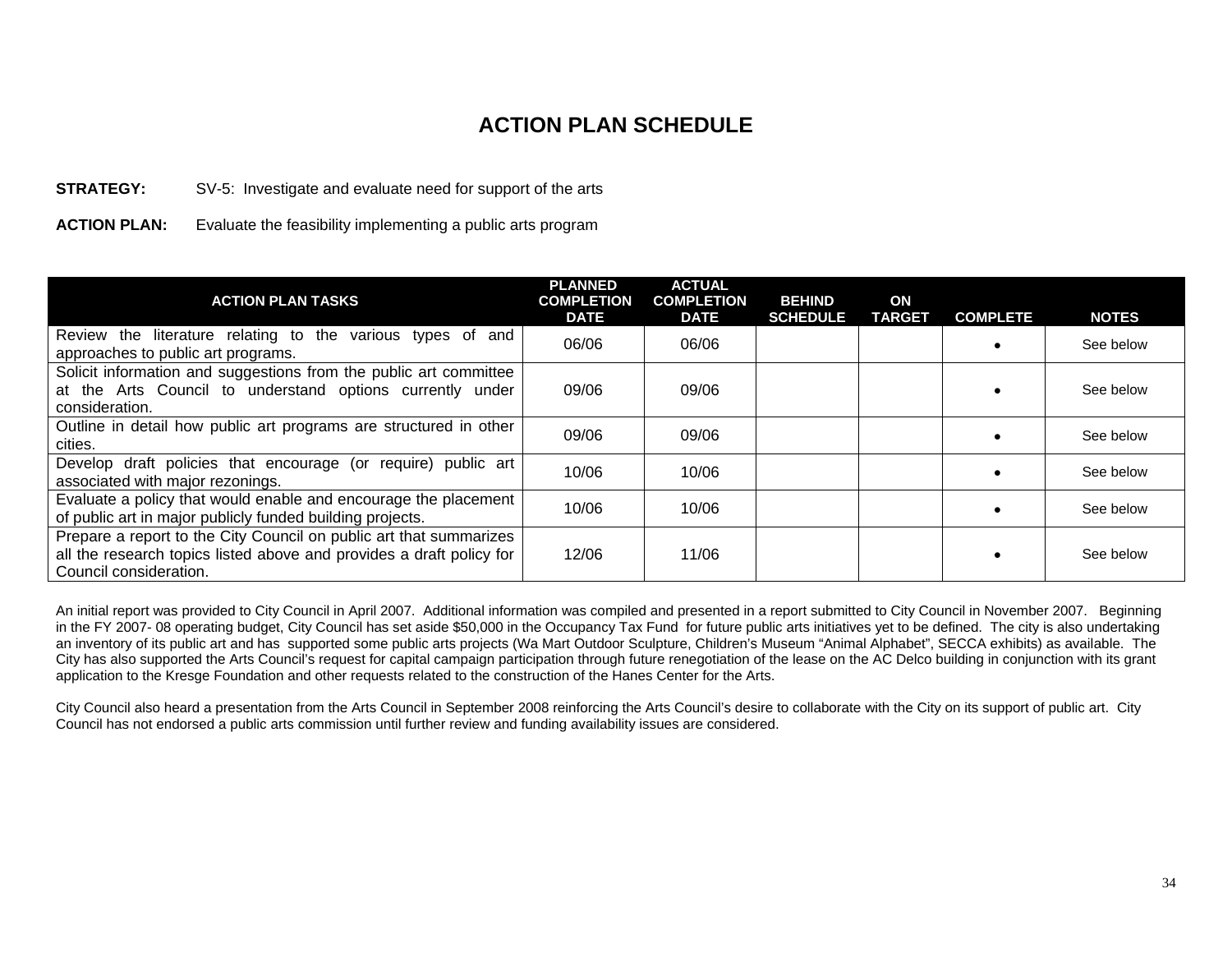**STRATEGY:** SV-6: Continue strong housing programs including effort/emphasis on new construction, rehab, and code enforcement

**ACTION PLAN:** Optimize neighborhood stability to assure sustainability of physical improvements

| <b>ACTION PLAN TASKS</b>                                                                                                                                  | <b>PLANNED</b><br><b>COMPLETION</b> | <b>ACTUAL</b><br><b>COMPLETION</b> | <b>BEHIND</b>   | ON            |                 |                                                                                                                                                                                      |
|-----------------------------------------------------------------------------------------------------------------------------------------------------------|-------------------------------------|------------------------------------|-----------------|---------------|-----------------|--------------------------------------------------------------------------------------------------------------------------------------------------------------------------------------|
|                                                                                                                                                           | <b>DATE</b>                         | <b>DATE</b>                        | <b>SCHEDULE</b> | <b>TARGET</b> | <b>COMPLETE</b> | <b>NOTES</b>                                                                                                                                                                         |
| Upate current conditions in currently certified "future" revitalization<br>areas: Neal Place #2, North East Winston #3.                                   | Unknown                             |                                    |                 |               |                 | Until funding has<br>been identified to<br>implement these<br>redevelopment<br>plans, there is no<br>need to update<br>conditions. At this<br>point, no funding is<br>available.     |
| Identify small neighborhood areas for which purchase-rehab and<br>"infill" new construction will be effective tools to stem the tide of<br>disinvestment. | 09/07                               | 09/07                              |                 |               |                 | Potential areas<br>were identified to<br>include the<br>Waughtown,<br>Ogburn Station,<br>Belview and<br>Easton areas;<br>however, funding is<br>not available at this<br>time        |
| Establish planning process with existing, active neighborhood<br>associations in small neighborhood areas.                                                | 11/07                               | Ongoing                            |                 |               |                 | Neighborhood<br>Services staff has<br>been meeting with<br>neighborhood<br>associations on an<br>ongoing basis to<br>discuss their<br>concerns regarding<br>improvements<br>efforts. |
| Utilizing a cross-department approach, classify "troubled"<br>neighborhoods as follows:                                                                   | 03/08                               |                                    |                 |               |                 | Due to a lack of<br>funding to<br>implement the                                                                                                                                      |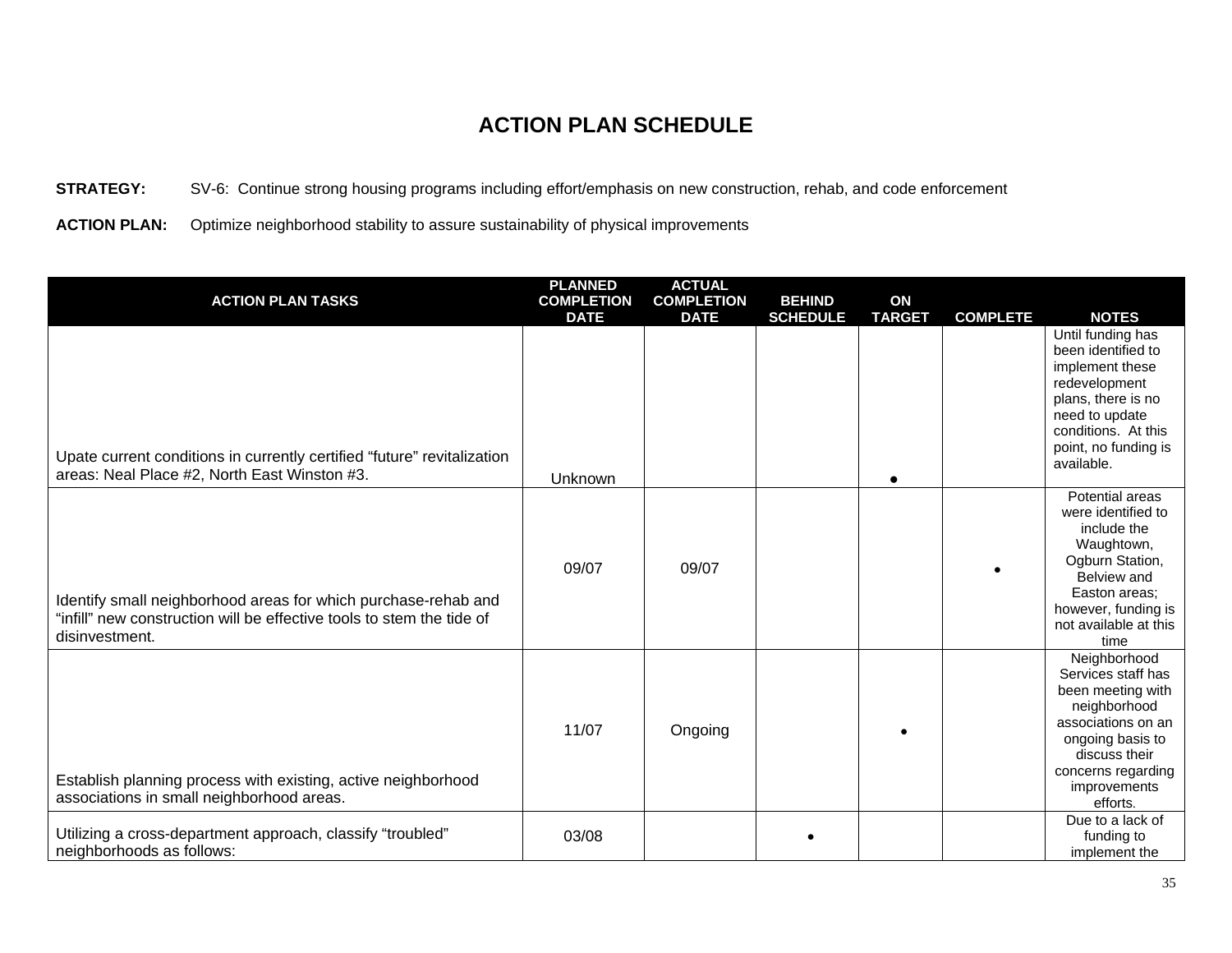| areas w/long-term, substantial needs and obsolete housing;      |       |       |  | necessary                |
|-----------------------------------------------------------------|-------|-------|--|--------------------------|
|                                                                 |       |       |  | improvements, this       |
| areas w/aging neighborhood/declining property values;           |       |       |  | task was never           |
| areas w/limited, "targeted" improvement needs.                  |       |       |  | completed due to         |
|                                                                 |       |       |  | changing                 |
|                                                                 |       |       |  | conditions.              |
|                                                                 |       |       |  | However, in those        |
|                                                                 |       |       |  | areas with               |
|                                                                 |       |       |  | substantial needs,       |
|                                                                 |       |       |  | aggressive code          |
|                                                                 |       |       |  | enforcement efforts      |
|                                                                 |       |       |  | via Operation            |
|                                                                 |       |       |  | Impact were              |
|                                                                 |       |       |  | undertaken in an         |
|                                                                 |       |       |  | effort to stabilize      |
|                                                                 |       |       |  | and in some              |
|                                                                 |       |       |  | instances improve        |
|                                                                 |       |       |  | the overall              |
|                                                                 |       |       |  | conditions.              |
|                                                                 |       |       |  | The 2009-2013            |
|                                                                 |       |       |  | <b>Consolidated Plan</b> |
|                                                                 |       |       |  | was completed in         |
|                                                                 |       |       |  | May 2008 with            |
|                                                                 |       |       |  | neighborhood and         |
|                                                                 |       |       |  | community input.         |
|                                                                 |       |       |  | The Consolidated         |
|                                                                 | 03/08 | 05/08 |  | Plan is on the           |
|                                                                 |       |       |  | City's website at        |
|                                                                 |       |       |  | http://www.cityofws      |
|                                                                 |       |       |  | .org/Home/Depart         |
|                                                                 |       |       |  | ments/Housing -          |
|                                                                 |       |       |  | eighborhoodDevelo        |
| Incorporate neighborhoods and new or revised program tools in   |       |       |  | pment/Articles/Rep       |
| the 2009-2013 Consolidated Plan.                                |       |       |  | orts                     |
|                                                                 |       |       |  | See the EVD-4            |
|                                                                 |       |       |  | Report for               |
|                                                                 |       |       |  | information on           |
| Complete Old Cherry and Happy Hill plan development activities  | 12/09 |       |  | specific                 |
| in concert with completion of Kimberly Park and Happy Hill HOPE |       |       |  | redevelopment            |
| VI development activities.                                      |       |       |  | areas                    |
|                                                                 |       |       |  |                          |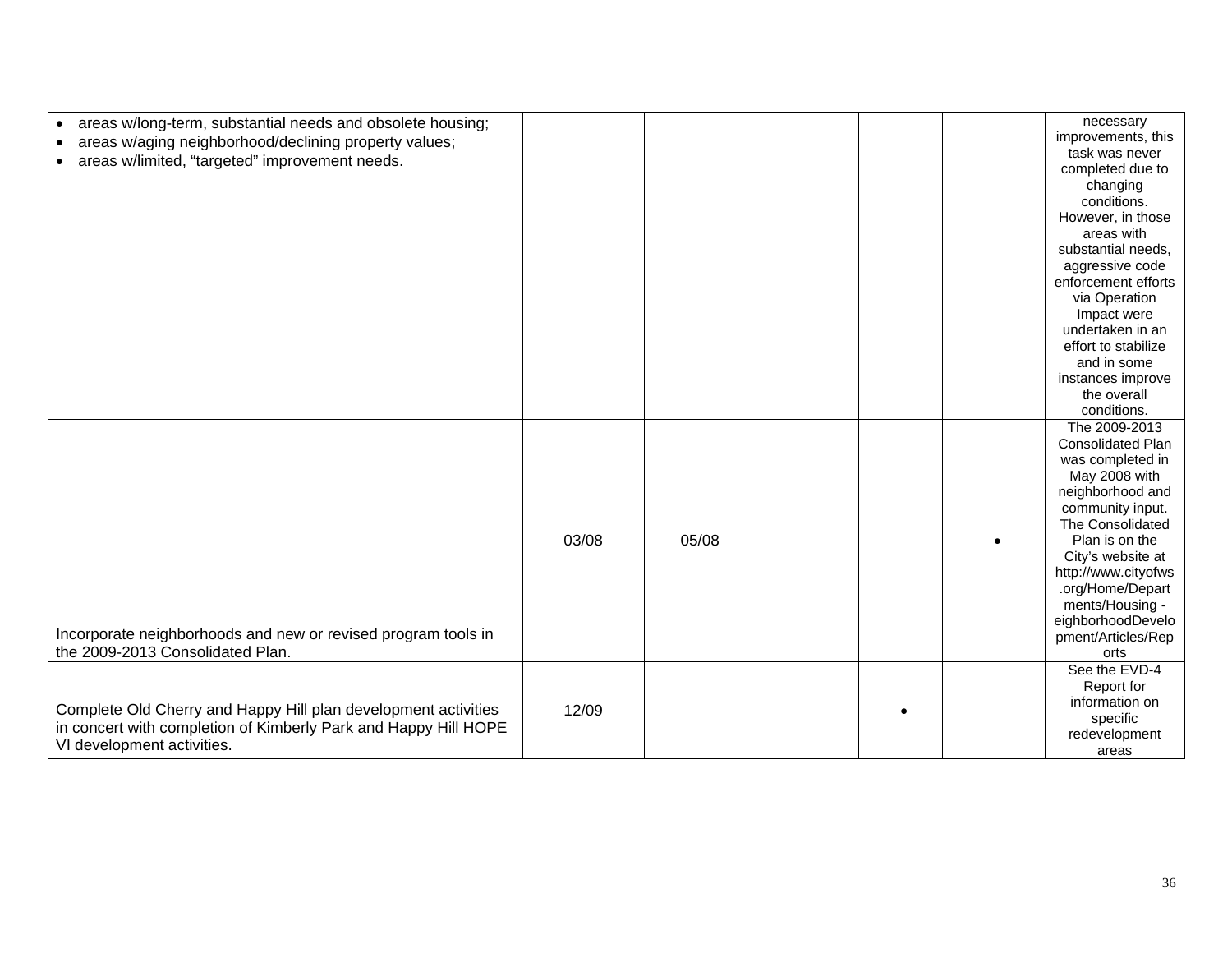**STRATEGY**: SV-6: Continue strong housing programs including effort/emphasis on new construction, rehab, and code enforcement

**ACTION PLAN**: Focus on aggressive code enforcement measures

| <b>ACTION PLAN TASKS</b>                                                                                                            | <b>PLANNED</b><br><b>COMPLETION</b><br><b>DATE</b> | <b>ACTUAL</b><br><b>COMPLETION</b><br><b>DATE</b> | <b>BEHIND</b><br><b>SCHEDULE</b> | ON<br><b>TARGET</b> | <b>COMPLETE</b> | <b>NOTES</b>                                                                                                                                                                                                                                                                                                                                                                                          |
|-------------------------------------------------------------------------------------------------------------------------------------|----------------------------------------------------|---------------------------------------------------|----------------------------------|---------------------|-----------------|-------------------------------------------------------------------------------------------------------------------------------------------------------------------------------------------------------------------------------------------------------------------------------------------------------------------------------------------------------------------------------------------------------|
| Market and utilize Operation Impact to address hard-core problem<br>properties/locations.                                           | 11/06                                              | Ongoing                                           |                                  | $\bullet$           |                 |                                                                                                                                                                                                                                                                                                                                                                                                       |
| Develop and implement a pilot Neighborhood Improvement Plan<br>to address hard-core problems in multi-family developments.          | 01/07                                              | Ongoing                                           |                                  |                     |                 | Community<br>Outreach events<br>were held at<br>Lakeside and<br>Weatherwood<br><b>Court Apartments</b><br>where several city<br>departments as<br>well as agencies/<br>institutions such as<br>the Health<br>Department,<br>Forsyth Hospital,<br>Forsyth Tech,<br>Center For<br>Community Safety,<br>etc. provided<br>information on their<br>services to the<br>mostly Hispanic/<br>Latino attendees |
| Explore feasibility of obtaining authority for housing inspectors to<br>cite certain zoning violations (vehicles, boarding houses). | 12/07                                              | 07/07                                             |                                  |                     |                 | Housing inspectors<br>were granted<br>authority to cite for<br>certain zoning<br>violations, i.e.<br>rooming/boarding<br>houses, signs in<br>the right-of-way,                                                                                                                                                                                                                                        |
| Seek legislation to obtain alternative ways to notify owners of<br>chronic violator properties to ensure enforcement.               | 12/07                                              | 07/08                                             |                                  |                     |                 | Legislation passed<br>in 2007 had<br>wording making it                                                                                                                                                                                                                                                                                                                                                |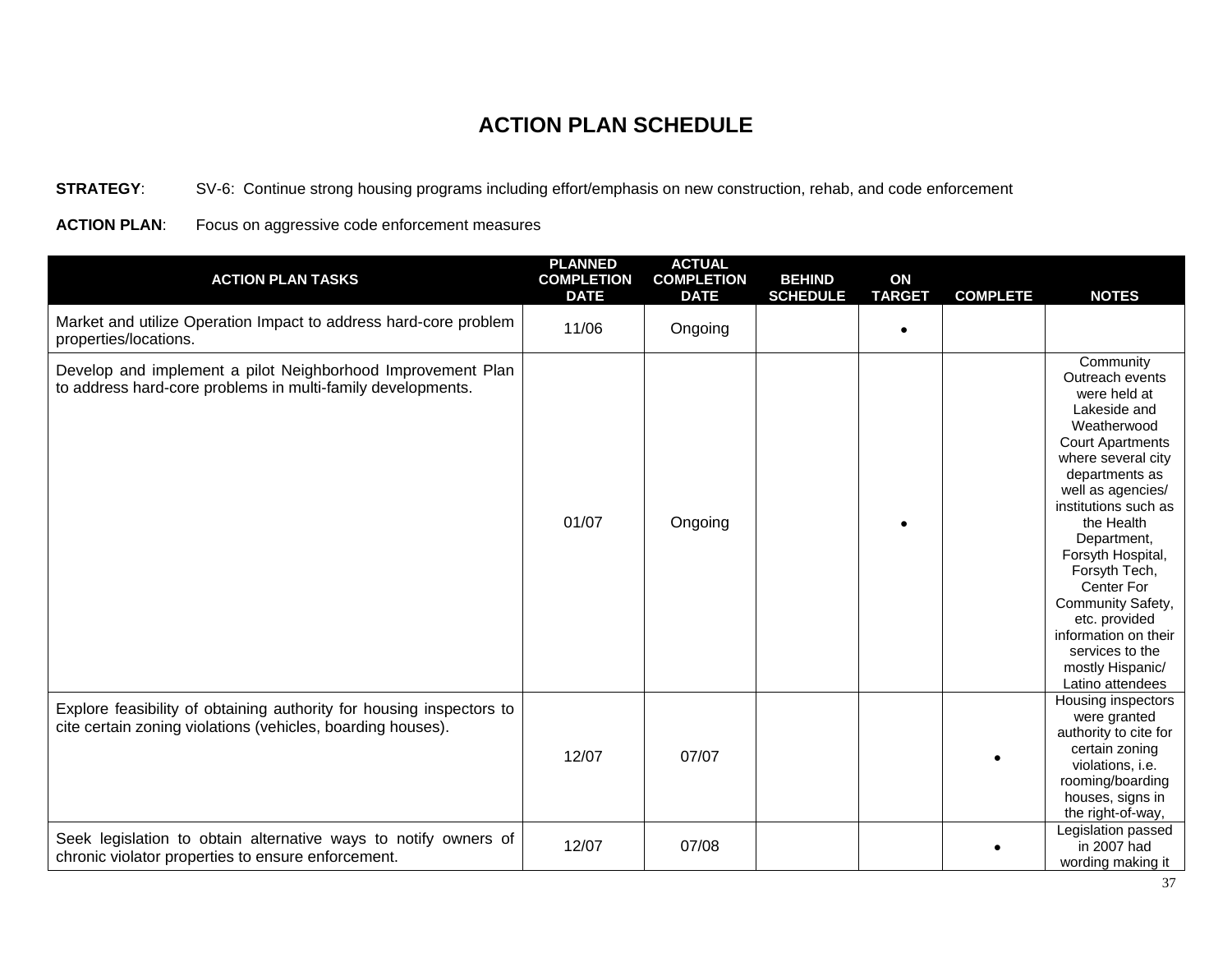|  |  |  | ineffective.<br>Legislation<br>subsequently<br>approved in July |
|--|--|--|-----------------------------------------------------------------|
|  |  |  | 2008                                                            |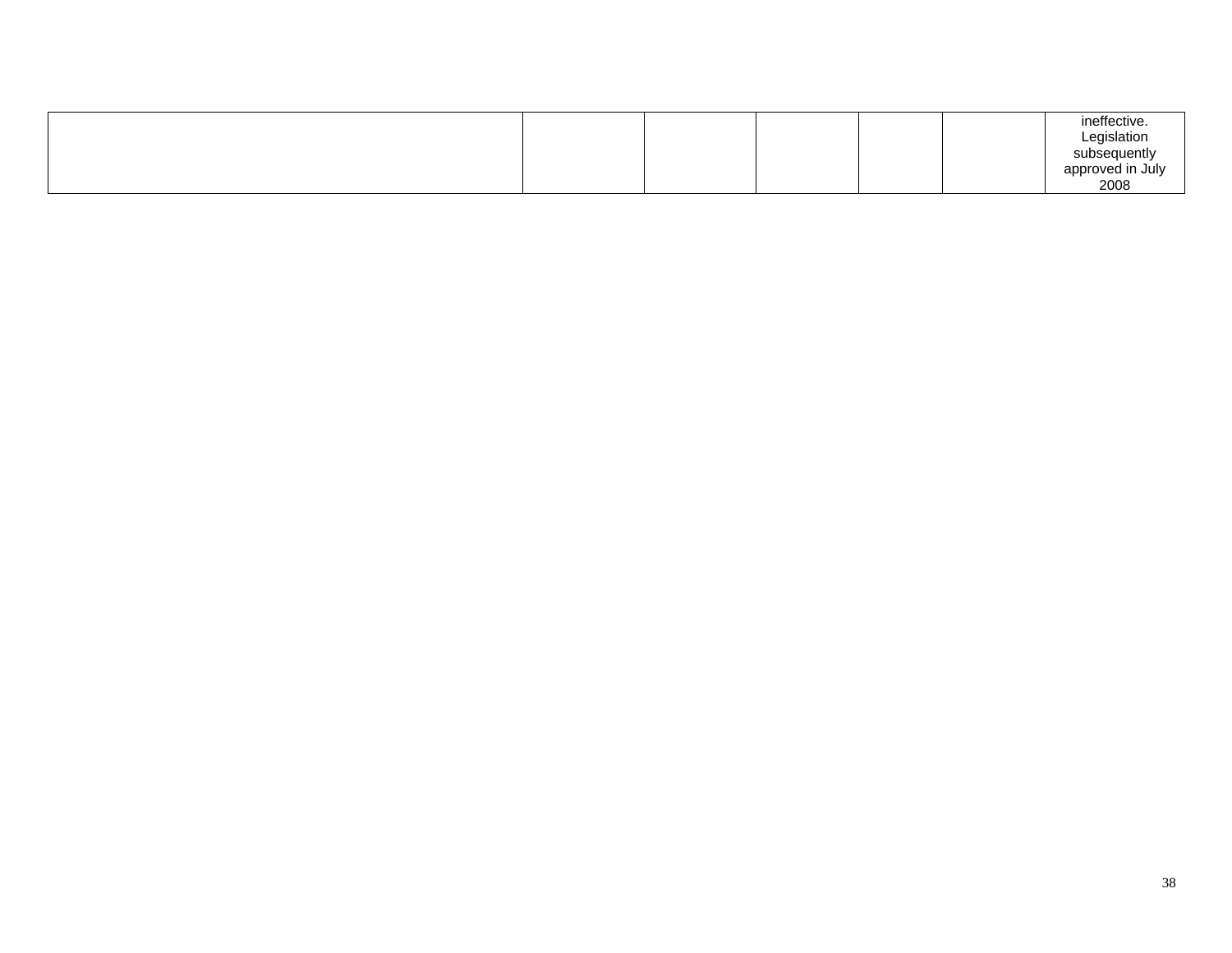#### **STRATEGY:** SE-1: Improve service delivery and handling of requests for service through e-government tools and other methods

**ACTION PLAN:** Utilize e-mail to notify individuals registered through the City's web site of activities or selected topics of interest

| <b>ACTION PLAN TASKS</b>                                                                                                                                                   | <b>PLANNED</b><br><b>COMPLETION</b><br><b>DATE</b> | <b>ACTUAL</b><br><b>COMPLETION</b><br><b>DATE</b> | <b>BEHIND</b><br><b>SCHEDULE</b> | ON<br><b>TARGET</b> | <b>COMPLETE</b> | <b>NOTES</b> |
|----------------------------------------------------------------------------------------------------------------------------------------------------------------------------|----------------------------------------------------|---------------------------------------------------|----------------------------------|---------------------|-----------------|--------------|
| Categorize new web content into categories of interest such as<br>neighborhoods or recreational activities.                                                                | 05/06                                              | 05/06                                             |                                  |                     |                 | See below    |
| Release new City web site with "MyCityofWS."                                                                                                                               | 05/06                                              | 05/06                                             |                                  |                     |                 | See below    |
| Begin sending e-mails notifying registered users of new web<br>content that matches areas of interest.                                                                     | 06/06                                              | 06/06                                             |                                  |                     |                 | See below    |
| Expand selection criteria to be based upon location, and begin<br>sending e-mails notifying registered users of new web content that<br>is associated with their location. | 06/07                                              | 05/07                                             |                                  |                     |                 | See below    |

Software was developed and processes defined that gathers and publishes content on the City Home Page in such a manner that it can be assigned to a variety of categories. Content on the web site can then be searched by category. Software was also developed that allows anyone to sign up under 'MyCityofWS' with their email address and specify which categories of information that they are interested in. The software automatically matches new content to anyone who has selected the associated category, and sends them an email notification with a link to the content.

'MyCityofWS' was expanded to include content selections based upon location. Relevant content is categorized by location (X,Y coordinate) and can therefore be searched based upon proximity to any other location. This enables automated emails to be sent to registered users notifying them of new content that falls within certain distances from their preferred location (ex: home or business).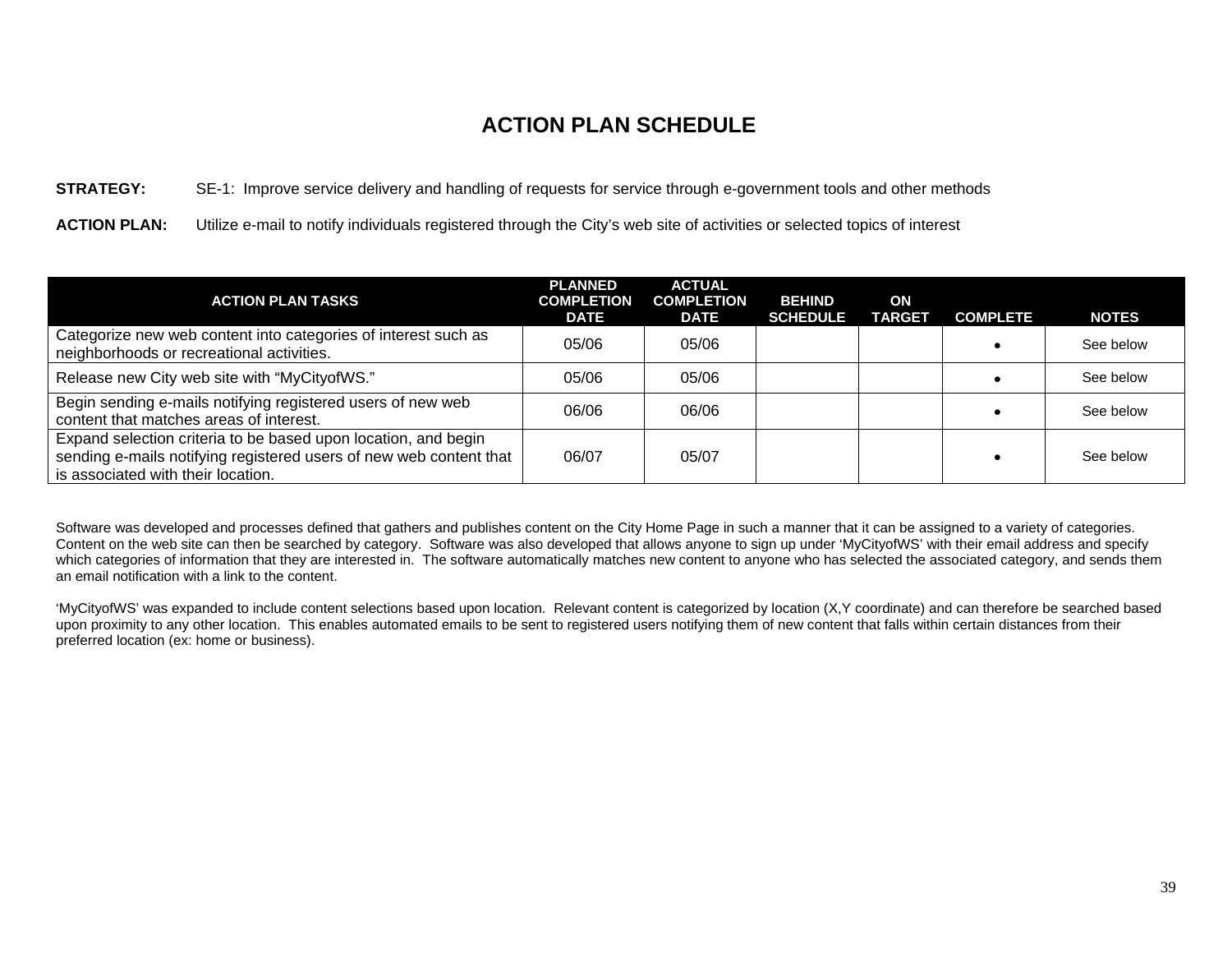#### **STRATEGY:** SE-1: Improve service delivery and handling of requests for service through e-government tools and other methods

**ACTION PLAN:** Departments capture, track, and report on citizen requests through common software

| <b>ACTION PLAN TASKS</b>                                                                                                   | <b>PLANNED</b><br><b>COMPLETION</b><br>DATE | <b>ACTUAL</b><br><b>COMPLETION</b><br>DATE | <b>BEHIND</b><br><b>SCHEDULE</b> | ON<br><b>TARGET</b> | <b>COMPLETE</b> | <b>NOTES</b> |
|----------------------------------------------------------------------------------------------------------------------------|---------------------------------------------|--------------------------------------------|----------------------------------|---------------------|-----------------|--------------|
| Institute a policy where departments must capture all citizen<br>service requests through a standard method.               | 10/06                                       | 05/06                                      |                                  |                     |                 | See below    |
| Expand use of existing service request software.                                                                           | 03/07                                       | 01/07                                      |                                  |                     |                 | See below    |
| Complete system where citizen service request reports are<br>available upon request or through an easy-to-use application. | 06/07                                       | 06/07                                      |                                  |                     |                 | See below    |

Several City departments had been using Motorola's Customer Service Request (CSR) software in a variety of ways. Policies were issued and methods enforced to standardize practices and to ensure that all requests for service were captured within the software and tracked to completion. CSR was further deployed to include all citizen facing departments. This was accomplished by installing the software, providing user training, writing custom reports, and establishing management review processes to learn from the captured data. Standard reports were developed with software tools that enabled department staff to produce updated information upon request.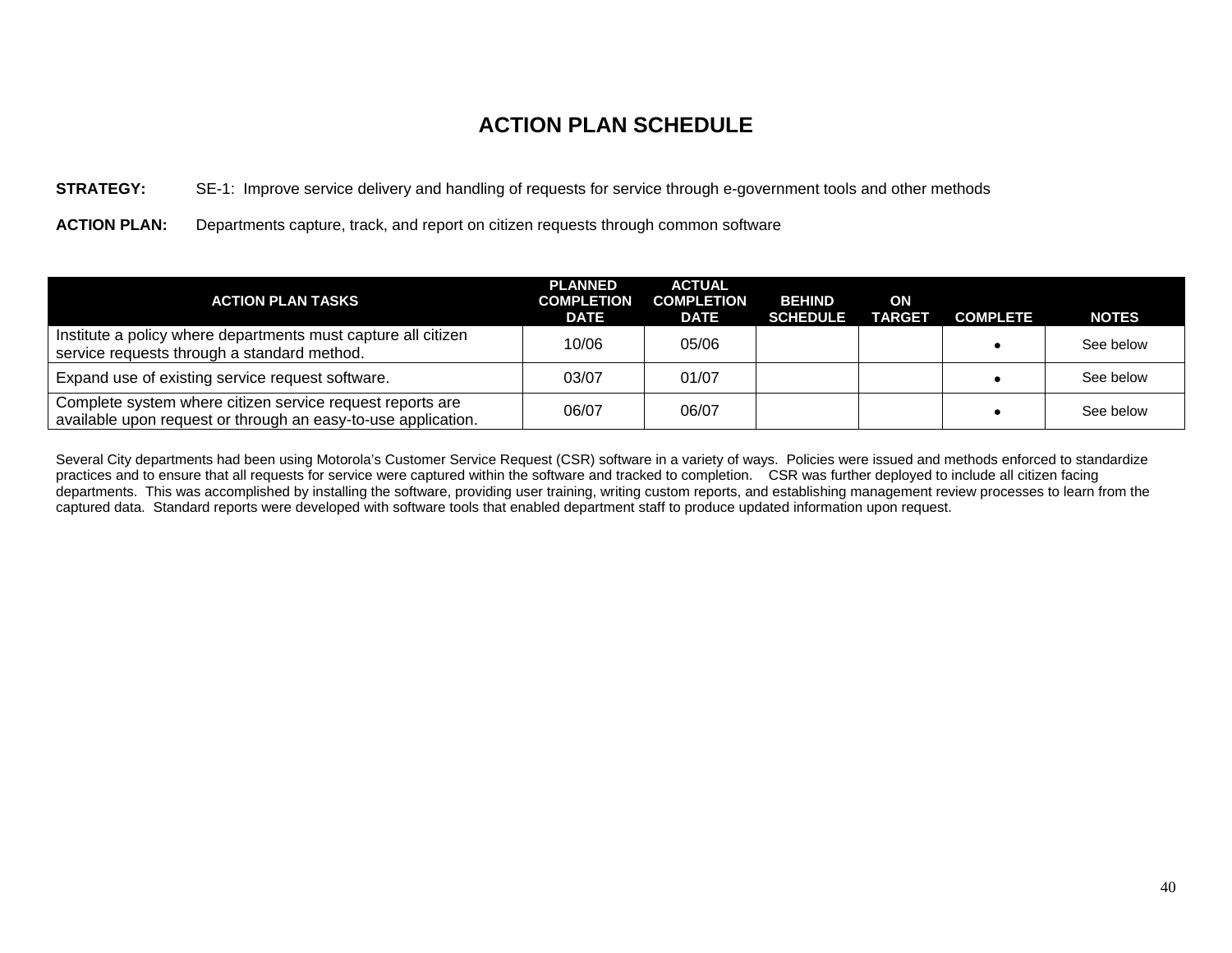#### **STRATEGY:** SE-1: Improve service delivery and handling of requests for service through e-government tools and other methods

#### **ACTION PLAN:** Advertise one telephone number answered by City staff for access to all services

| <b>ACTION PLAN TASKS</b>                                     | <b>PLANNED</b><br><b>COMPLETION</b><br><b>DATE</b> | <b>ACTUAL</b><br><b>COMPLETION</b><br><b>DATE</b> | <b>BEHIND</b><br><b>SCHEDULE</b> | ON<br><b>TARGET</b> | <b>COMPLETE</b> | <b>NOTES</b>                                                                                                                  |
|--------------------------------------------------------------|----------------------------------------------------|---------------------------------------------------|----------------------------------|---------------------|-----------------|-------------------------------------------------------------------------------------------------------------------------------|
| Complete a feasibility study for a consolidated call center. | 07/06                                              | 07/06                                             |                                  |                     |                 | See below                                                                                                                     |
| Recommend steps for converting to a single telephone number. | 12/06                                              | 12/06                                             |                                  |                     |                 | See below                                                                                                                     |
| Determine whether to consolidate or distribute call taking.  | 12/06                                              | 12/06                                             |                                  |                     |                 | See below                                                                                                                     |
| Implement program for Phase I.                               | 06/07                                              | 06/07                                             |                                  |                     |                 | See below                                                                                                                     |
| Implement program for Phase II.                              | 06/08                                              | 06/08                                             |                                  |                     |                 | See below                                                                                                                     |
| Implement program for Phase III.                             | 06/10                                              |                                                   |                                  |                     |                 | Utilities billing<br>integrated into City<br>Link as of October<br>2009. Evaluation<br>of remaining<br>functions<br>underway. |

A detailed study was conducted to understand 1) the volume of service request calls within each citizen-facing department, 2) what processes are used to service the calls, and 3) the number of staff involved in managing the requests. This information was considered in determining the staffing requirements to handle the same volume of requests in a centralized call center as compared to staffing in a distributed design. Several methods of consolidating telephone numbers were evaluated, with a final recommendation being to keep existing department numbers, but have them forwarded to a single telephone number (727-8000).

It was determined that existing staff from within departments could be re-assigned to a central call center. The methods for capturing, transferring, tracking, and closing out service requests had to be defined for individual services. Three departments were part of the initial, Phase I implementation of City Link. New service requests and business processes were then defined for the departments included in Phase II. This included most City departments with the exception of Police, Fire, and Revenue. The remaining departments are planned for a future Phase III. A date for full integration of Phase III departments has not yet been determined.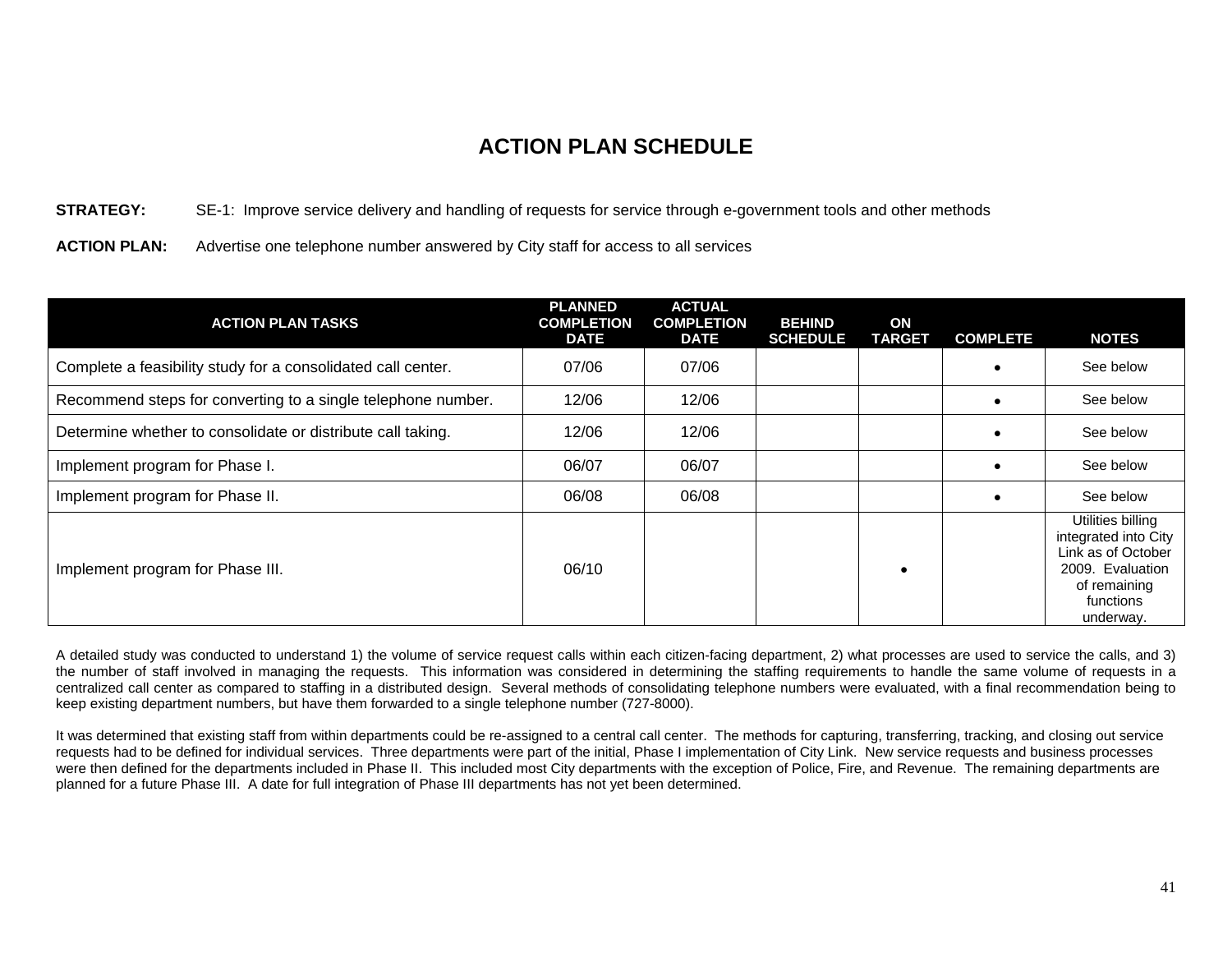#### **STRATEGY:** SE-1: Improve service delivery and handling of requests for service through e-government tools and other methods

#### **ACTION PLAN:** Use an electronic document for creation of Council agenda books

| <b>ACTION PLAN TASKS</b>                                                                                                | <b>PLANNED</b><br><b>COMPLETION</b><br><b>DATE</b> | <b>ACTUAL</b><br><b>COMPLETION</b><br><b>DATE</b> | <b>BEHIND</b><br><b>SCHEDULE</b> | ON<br><b>TARGET</b> | <b>COMPLETE</b> | <b>NOTES</b> |
|-------------------------------------------------------------------------------------------------------------------------|----------------------------------------------------|---------------------------------------------------|----------------------------------|---------------------|-----------------|--------------|
| Evaluate and recommend software to assist in the Council agenda<br>book development.                                    | 10/06                                              | 01/07                                             |                                  |                     |                 | See below    |
| Consider effect of technology changes on existing processes.                                                            | 12/06                                              | 03/07                                             |                                  |                     |                 | See below    |
| Purchase, customize, and deploy software based upon new<br>processes.                                                   | 01/07                                              | 03/07                                             |                                  |                     |                 | See below    |
| Train staff in use of software.                                                                                         | 02/07                                              | 09/07                                             |                                  |                     |                 | See below    |
| Deploy electronic solution that integrates e-agenda, support<br>materials, video, and minutes onto the City's web site. | 05/07                                              | 01/08                                             |                                  |                     |                 | See below    |

The objective was to take the labor intensive paper process of collecting, formatting, and publishing the Council agenda books and convert it into an all-electronic process. This entailed breaking down the informal methods and defining formal processes that produced acceptable results. Software was evaluated and a final product selected that offered sufficient flexibility to be customized as needed. A distributed workflow was defined involving all City departments that enabled agenda submissions and that imposed proper levels of review and approvals. All participating staff received multiple types of training, and specialized computer equipment and software was installed in the public meeting rooms. Several iterations of software enhancements were required to achieve an acceptable agenda book generated through an electronic submission and review process. The last part of the process was to integrate the meeting minutes with the agendas and the online video software.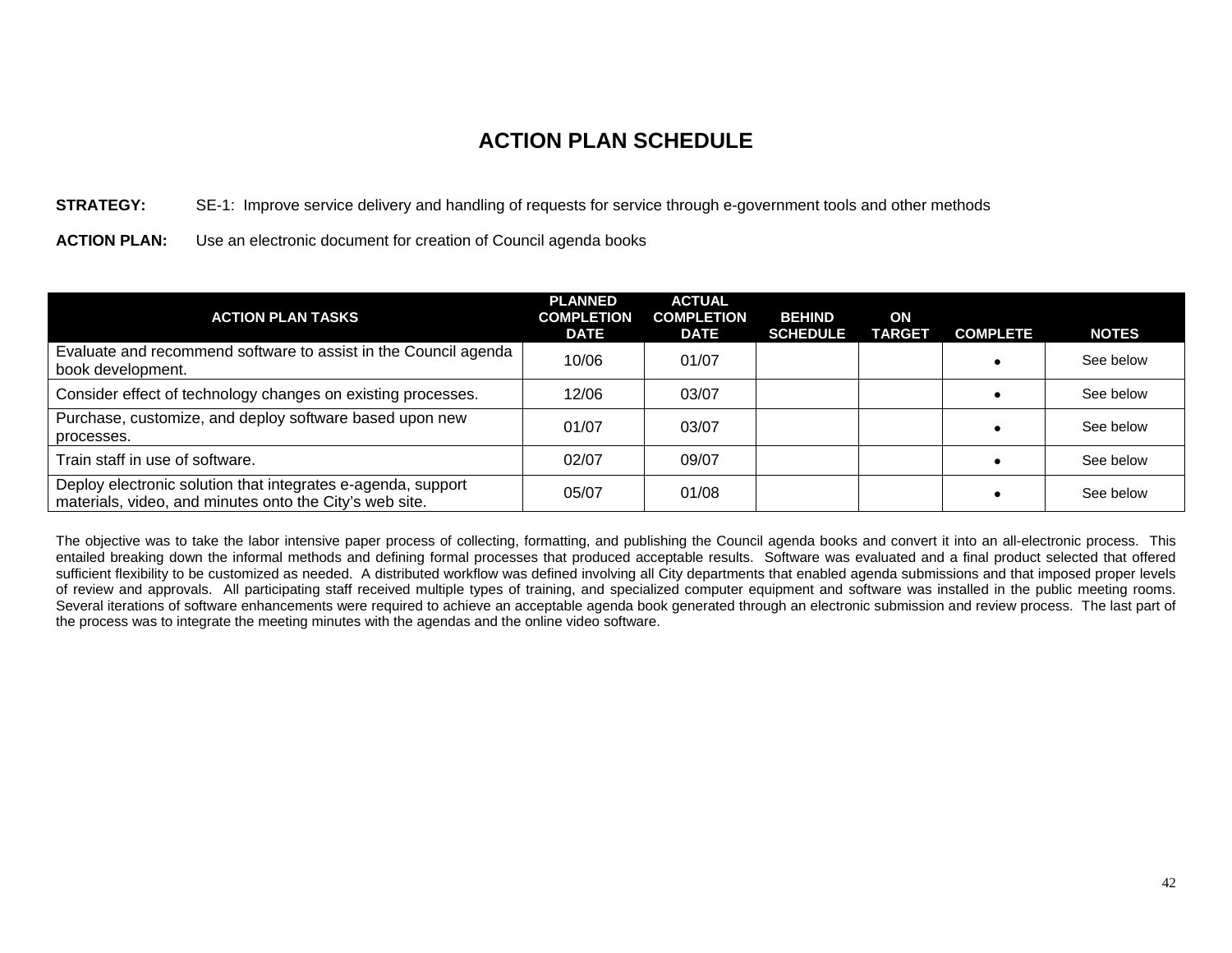#### **STRATEGY:** SE-2: Develop a plan for full utilization of space in new police building

#### **ACTION PLAN:** Same as Strategy

| <b>ACTION PLAN TASKS</b>                                            | <b>PLANNED</b><br><b>COMPLETION</b><br><b>DATE</b> | <b>ACTUAL</b><br><b>COMPLETION</b><br><b>DATE</b> | <b>BEHIND</b><br><b>SCHEDULE</b> | ON<br><b>TARGET</b> | <b>COMPLETE</b> | <b>NOTES</b> |
|---------------------------------------------------------------------|----------------------------------------------------|---------------------------------------------------|----------------------------------|---------------------|-----------------|--------------|
| Evaluate costs and benefits for developing and locating an          |                                                    |                                                   |                                  |                     |                 |              |
| emergency operations center in the building.                        | 06/09                                              |                                                   |                                  |                     |                 | See below    |
| Develop a plan to use the building for meeting temporary space      |                                                    |                                                   |                                  |                     |                 |              |
| needs while renovating the Public Safety Center.                    | 06/09                                              |                                                   |                                  |                     |                 | See below    |
| Police evidence storage and police training to occupy the facility. | 02/09                                              | 08/09                                             |                                  |                     |                 | See below    |
| Implement a phase two utilization of remaining space in building.   | 07/10                                              |                                                   |                                  |                     |                 | See below    |

The City purchased the Thomasville Building (now the Alexander R. Beaty Public Safety Training and Support Center) in 2006 and initially planned to renovate the building for various police functions moving from the Public Safety Center. As work proceeded on the Beaty Building, revisions to the scope of work and proper placement of work units in the building were evaluated and revised to make the most efficient use of space and function in both buildings. Ultimately, the Beaty Building was dedicated in August 2009 and houses police evidence storage and support staff and training/classroom facilities for both police and fire.

Staff has established an evaluation team to assess the phase two utilization of the remaining space in the Beaty Building, and will consider the logical and most efficient placement of police staff between the two buildings, both temporarily and permanently, and consider appropriate location of an emergency operations center. Opportunities to collaborate with the county will also be considered . Proposed funding and a comprehensive timeline for addressing public safety logistical needs will be presented to City Council at a future date.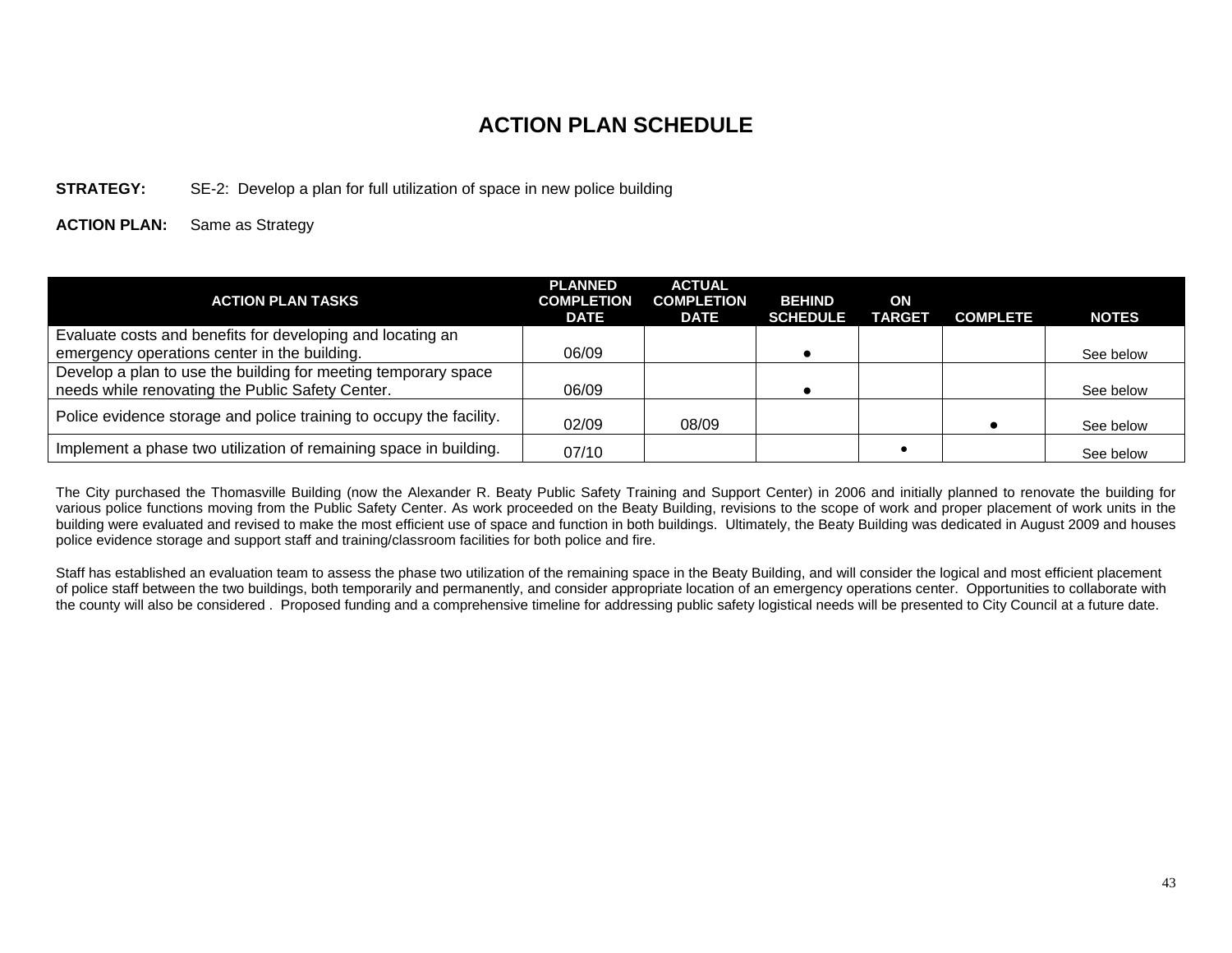STRATEGY: SE-3: Have annexation area services, including police and fire facilities, ready to go on effective date, and place new areas within ward boundaries as soon as possible

**ACTION PLAN:** Same as Strategy

| <b>ACTION PLAN TASKS</b>                                                                      | <b>PLANNED</b><br><b>COMPLETION</b><br>DATE | <b>ACTUAL</b><br><b>COMPLETION</b><br>DATE | <b>BEHIND</b><br><b>SCHEDULE</b> | ON<br><b>TARGET</b> | <b>COMPLETE</b> | <b>NOTES</b> |
|-----------------------------------------------------------------------------------------------|---------------------------------------------|--------------------------------------------|----------------------------------|---------------------|-----------------|--------------|
| Prepare welcome packages for newly annexed citizens.                                          | 09/06                                       | 09/06                                      |                                  |                     |                 |              |
| Ensure that staffing and operational requirements for annexation<br>are ready for deployment. | 09/06                                       | 09/06                                      |                                  |                     |                 |              |
| Prepare interim ward assignment plan for Council adoption.                                    | 09/06                                       | 10/06                                      |                                  |                     |                 |              |
| Prepare final ward assignment plan that includes redrawn existing<br>ward boundaries.         | 10/06                                       | 10/06                                      |                                  |                     |                 |              |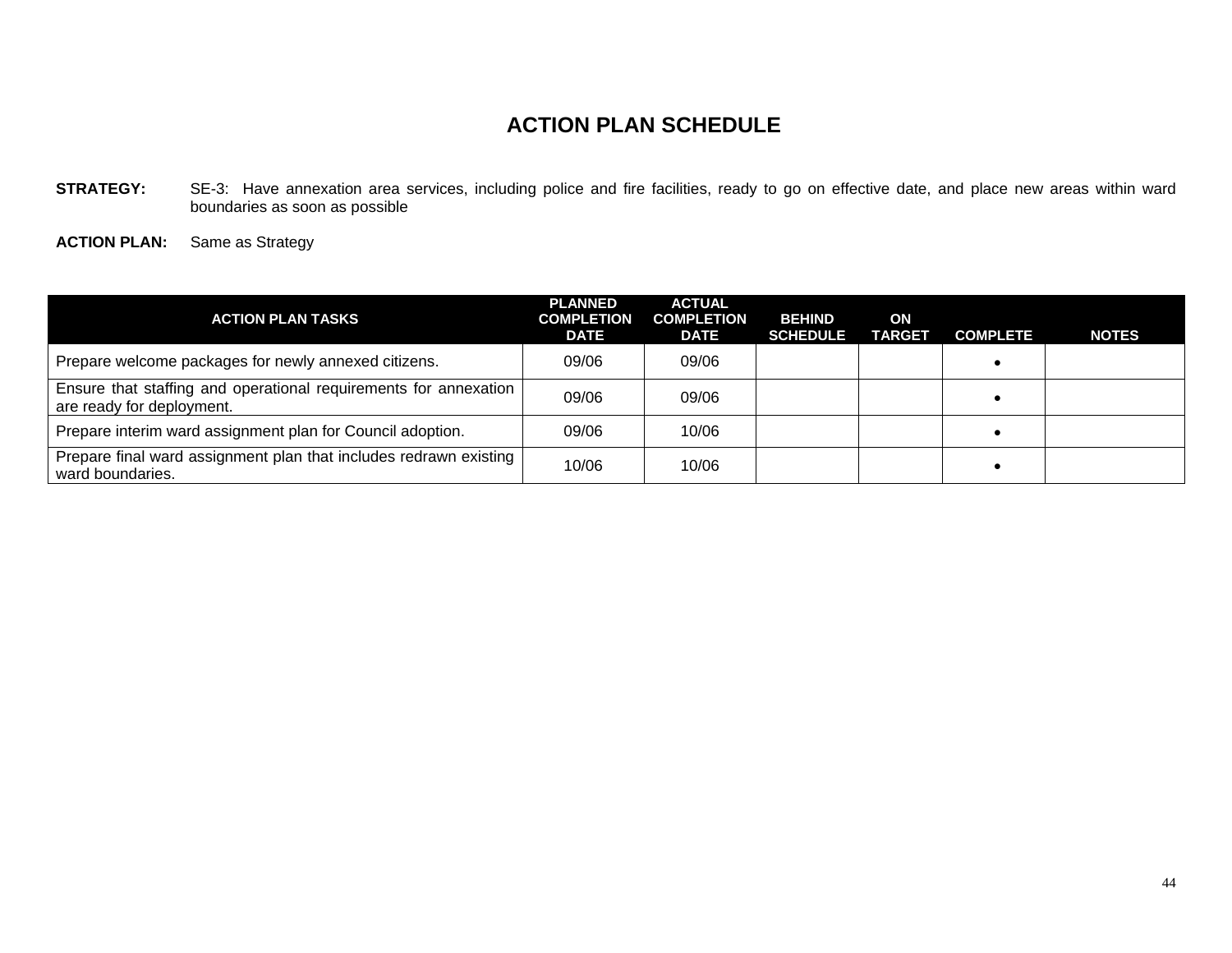**STRATEGY:** SE-4: Set specific collection goals for leaves/brush

**ACTION PLAN:** Same as Strategy

| <b>ACTION PLAN TASKS</b>                                                                                                                                                                                                                                                                                                                                                 | <b>PLANNED</b><br><b>COMPLETION</b><br><b>DATE</b> | <b>ACTUAL</b><br><b>COMPLETION</b><br><b>DATE</b> | <b>BEHIND</b><br><b>SCHEDULE</b> | ON<br><b>TARGET</b> | <b>COMPLETE</b> | <b>NOTES</b>                                                                                                                                                                                                                                                                                                                                                                                                             |
|--------------------------------------------------------------------------------------------------------------------------------------------------------------------------------------------------------------------------------------------------------------------------------------------------------------------------------------------------------------------------|----------------------------------------------------|---------------------------------------------------|----------------------------------|---------------------|-----------------|--------------------------------------------------------------------------------------------------------------------------------------------------------------------------------------------------------------------------------------------------------------------------------------------------------------------------------------------------------------------------------------------------------------------------|
| Prepare a report on leaf collection that:<br>describes the City's current leaf, brush, and Christmas tree<br>collection processes;<br>discusses the factors that affect the collection of these<br>materials;<br>provides comparison information on the methods used in other<br>cities;<br>presents options for collection of these materials with a time<br>guarantee. | 10/06                                              | 10/06                                             |                                  |                     |                 | The report<br>summarized the<br>typical concerns<br>citizens have with<br>the leaf and brush<br>collection programs<br>and the typical<br>special requests<br>that are made for<br>service. The report<br>also provided four<br>options for<br>improved service.<br>After the<br>presentation of this<br>report, the City<br>provided more<br>information on<br>when the collection<br>would be on a<br>specific street. |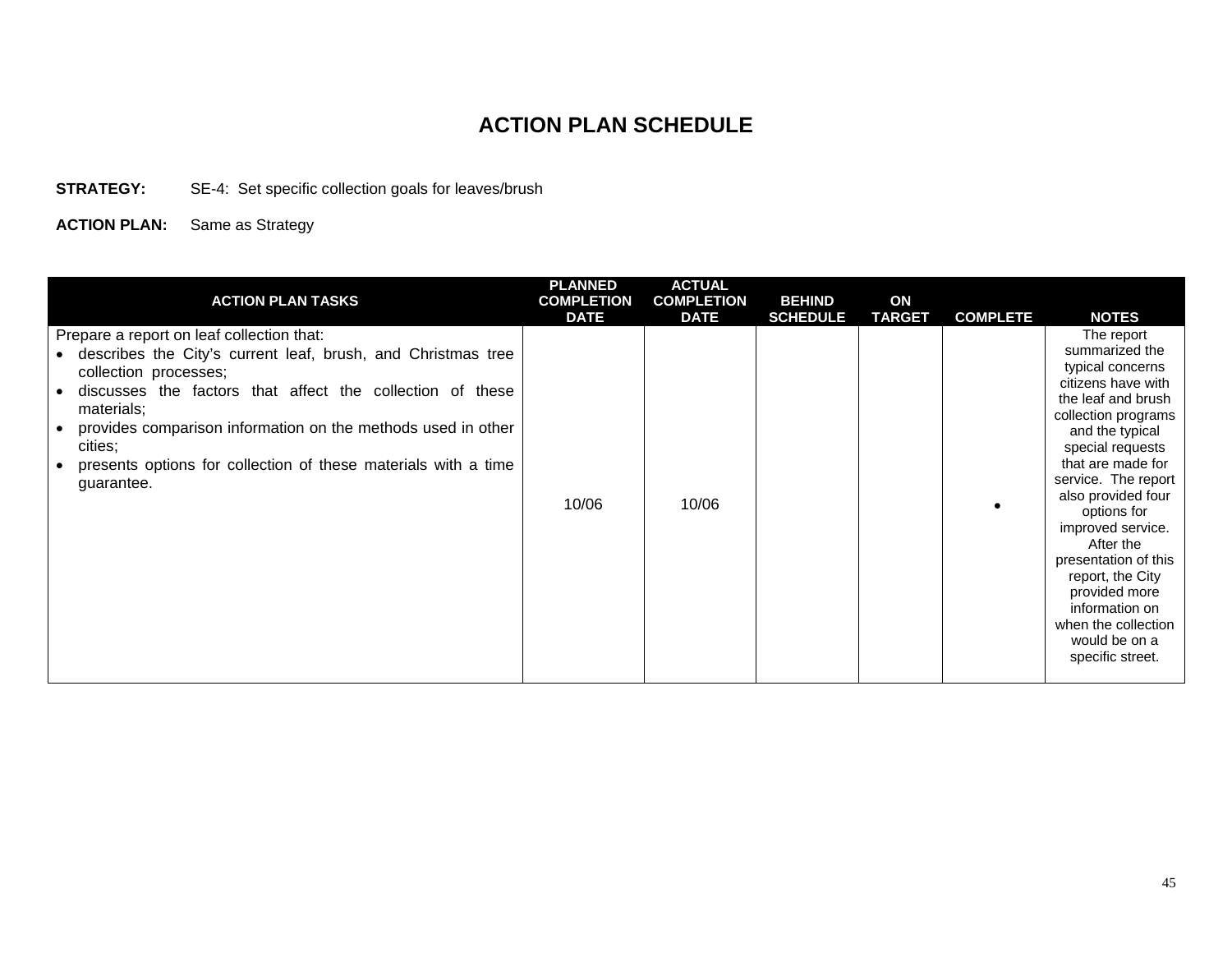#### **STRATEGY:** SE-5: Publicize rules/procedures under existing ordinances; enforce codes on books

**ACTION PLAN:** Same as strategy

| <b>ACTION PLAN TASKS</b>                                                                                                                                                                                                                                                                     | <b>PLANNED</b><br><b>COMPLETION</b><br><b>DATE</b> | <b>ACTUAL</b><br><b>COMPLETION</b><br><b>DATE</b> | <b>BEHIND</b><br><b>SCHEDULE</b> | ON<br><b>TARGET</b> | <b>COMPLETE</b> | <b>NOTES</b>                                                                                                                                                                 |
|----------------------------------------------------------------------------------------------------------------------------------------------------------------------------------------------------------------------------------------------------------------------------------------------|----------------------------------------------------|---------------------------------------------------|----------------------------------|---------------------|-----------------|------------------------------------------------------------------------------------------------------------------------------------------------------------------------------|
| Work with Human Relations and Housing Neighborhood Services<br>on their Neighborhood Improvement Plan. One element of the<br>project is to create a booklet that uses pictures to depict the<br>correct and incorrect ways of doing things (i.e., disposing of<br>garbage, lawn care, etc.). | 03/07                                              | 05/07                                             |                                  |                     |                 | A booklet was<br>created containing<br>pictures of various<br>code violations and<br>was translated into<br>Spanish and<br>distributed at<br>community<br>outreach meetings. |
| Create a frequently asked question and answer program on<br>WSTV 13 and on the City's web site.                                                                                                                                                                                              | 01/07                                              | 10/07                                             |                                  |                     | ٠               | A TV program<br>entitled Tu<br>Communidad is<br>broadcasted<br>quarterly on TV-13<br>providing<br>information on<br>various city<br>departments and<br>services              |
| Work with<br>distribute<br>information<br>area realtors to<br>to<br>new<br>homebuyers.                                                                                                                                                                                                       | 01/07                                              | 05/07                                             |                                  |                     | $\bullet$       |                                                                                                                                                                              |
| Produce television programs for sanitation on garbage collection,<br>recycling, bulky item pick-up, and the proper use of yard carts.                                                                                                                                                        | 06/07                                              | 10/07                                             |                                  |                     |                 | Programs are<br>ongoing on<br>WSTV13                                                                                                                                         |
| Assist sanitation in creating an online newsletter that reinforces<br>the proper methods of recycling, garbage collection, and yard cart<br>use.                                                                                                                                             | 06/07                                              | 06/07                                             |                                  |                     |                 | "Cart & Bin"<br>produced quarterly.                                                                                                                                          |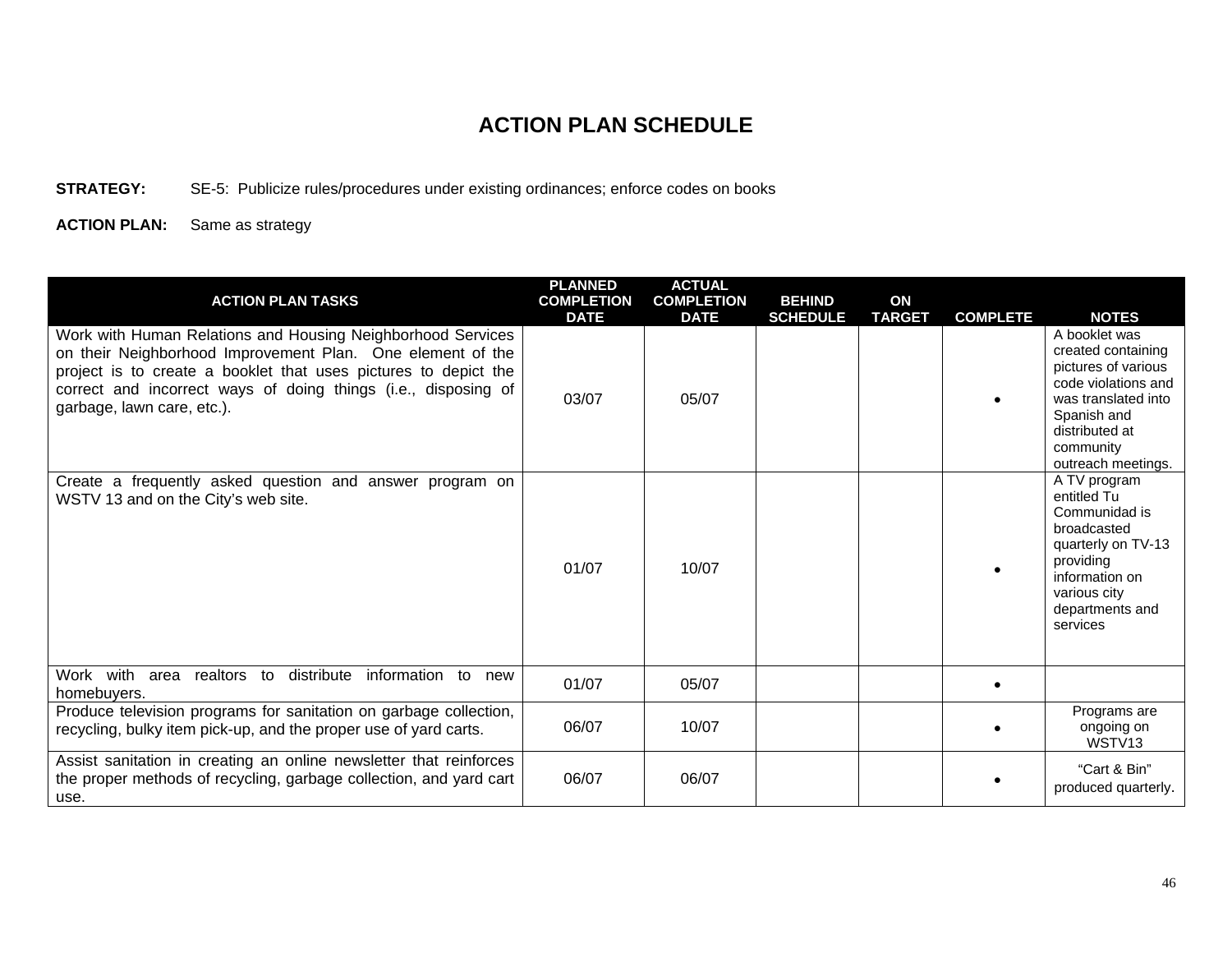#### **STRATEGY:** SE-6: Make law enforcement more comprehensive

#### **ACTION PLAN:** Enhance/collaboration with other agencies

| <b>ACTION PLAN TASKS</b>                                                                                                          | <b>PLANNED</b><br><b>COMPLETION</b><br><b>DATE</b> | <b>ACTUAL</b><br><b>COMPLETION</b><br><b>DATE</b> | <b>BEHIND</b><br><b>SCHEDULE</b> | ON<br><b>TARGET</b> | <b>COMPLETE</b> | <b>NOTES</b>                                                                                                                                                                                                                                                          |
|-----------------------------------------------------------------------------------------------------------------------------------|----------------------------------------------------|---------------------------------------------------|----------------------------------|---------------------|-----------------|-----------------------------------------------------------------------------------------------------------------------------------------------------------------------------------------------------------------------------------------------------------------------|
| Partner with other agencies, countywide, in grant applications to<br>further enhance law enforcement abilities.                   | Ongoing                                            | Ongoing                                           |                                  |                     |                 | A gang coordinator<br>was hired to work<br>local agencies<br>coordinate the<br>efforts of<br>prevention,<br>intervention, and<br>suppression. Also<br>awarded Smart<br>Policing Grant,<br>which involves<br>partnership with<br>WSSU & CCS.                           |
| Continue information-sharing efforts with other agencies in the<br>region through advancements in technology.                     | Ongoing                                            | Ongoing                                           |                                  | ٠                   |                 | Pursued as<br>available.                                                                                                                                                                                                                                              |
| Continue efforts to construct a joint training facility for police, fire,<br>and emergency operations center personnel.           | Ongoing                                            | Ongoing                                           |                                  |                     |                 | Police/Fire Training<br>& Evidence Facility<br>opened. Additional<br>facilities being<br>planned.                                                                                                                                                                     |
| Construct joint training facility to be shared by Forsyth County<br>Sheriff's Department and the Winston-Salem Police Department. | Ongoing                                            | Ongoing                                           |                                  |                     |                 | Discussions with<br>Forsyth Tech and<br>Forsyth County to<br>address legal,<br>budget, and<br>potential cost<br>sharing for a Joint<br><b>Firearms Training</b><br>Facility are<br>ongoing. Cost<br>estimates and<br>funding<br>opportunities are<br>being evaluated. |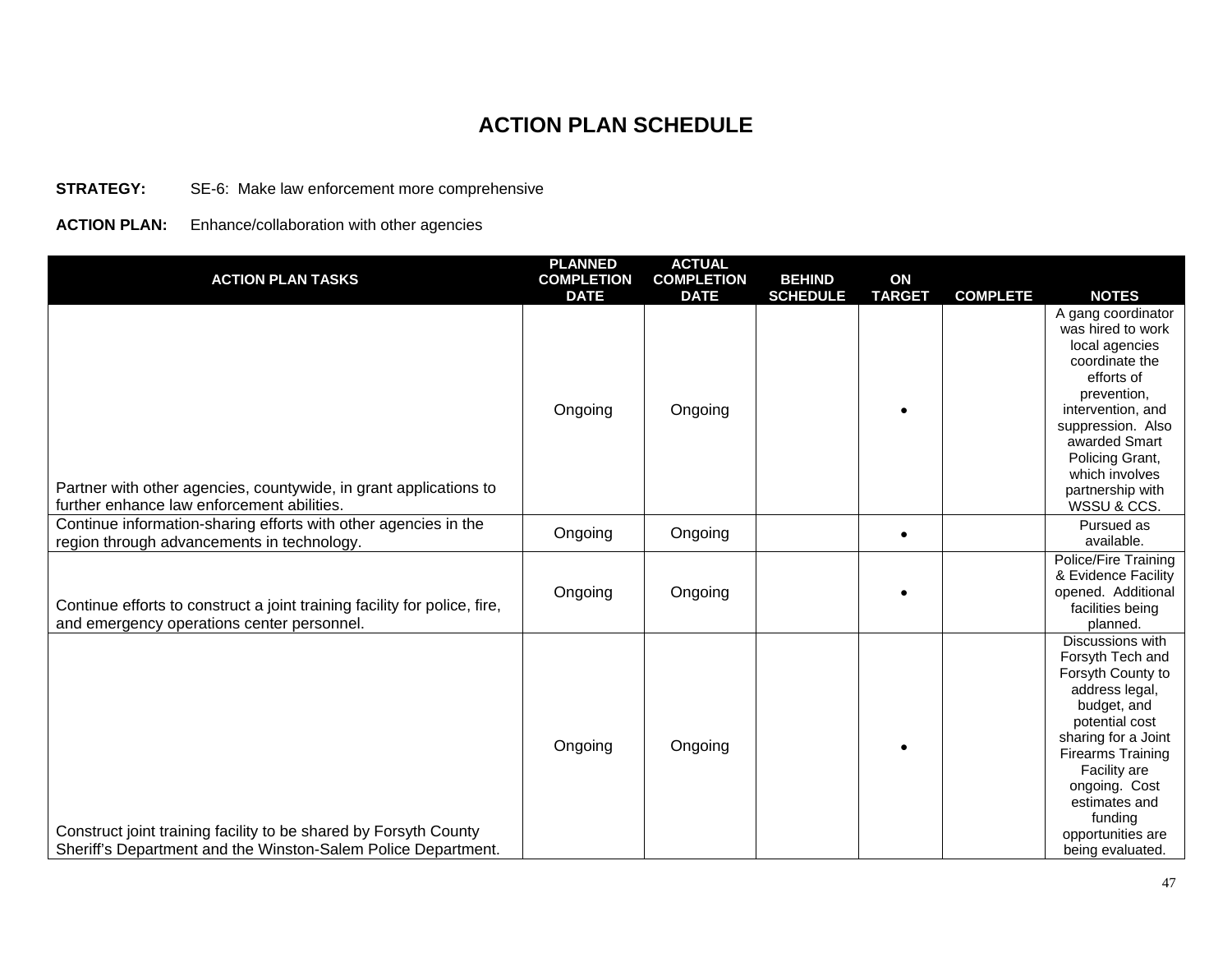| Work with other law enforcement agencies in the county as well as<br>WS/FC schools and regional partners.                                         | Ongoing | Ongoing |  | Implemented SRO<br>Program                                                                                                                                                                                                                                                                                                                                                                                                                        |
|---------------------------------------------------------------------------------------------------------------------------------------------------|---------|---------|--|---------------------------------------------------------------------------------------------------------------------------------------------------------------------------------------------------------------------------------------------------------------------------------------------------------------------------------------------------------------------------------------------------------------------------------------------------|
| Continue efforts to address root cause of crime by partnering with<br>other city agencies on Operation Impact initiatives.                        | Ongoing | Ongoing |  | Personnel<br>assigned to the<br>FSB also serve as<br>representatives<br>with other city<br>departments and<br>federal agencies to<br>improve the quality<br>of life for residents<br>and reduce criminal<br>activity. Our joint<br>involvement<br>include: Operation<br>Impact, Trash<br>Busters, ZAP, and<br><b>Project Safe</b><br>Neighborhoods.<br>Personnel are also<br>assigned to the FBI<br>Gang Task force,<br>and the ATF Task<br>force |
| Support WFU School of Medicine in securing new grant funding<br>for AIDS impact study.                                                            | 12/06   | 12/06   |  | WFU was unable<br>to proceed with<br>the grant                                                                                                                                                                                                                                                                                                                                                                                                    |
| Continue participation on the Child Fatality Prevention Team by<br>providing investigative reports/findings and reviews of preventable<br>deaths. | Ongoing | Ongoing |  | <b>WSPD Staff are</b><br>actively involved<br>with the committee.                                                                                                                                                                                                                                                                                                                                                                                 |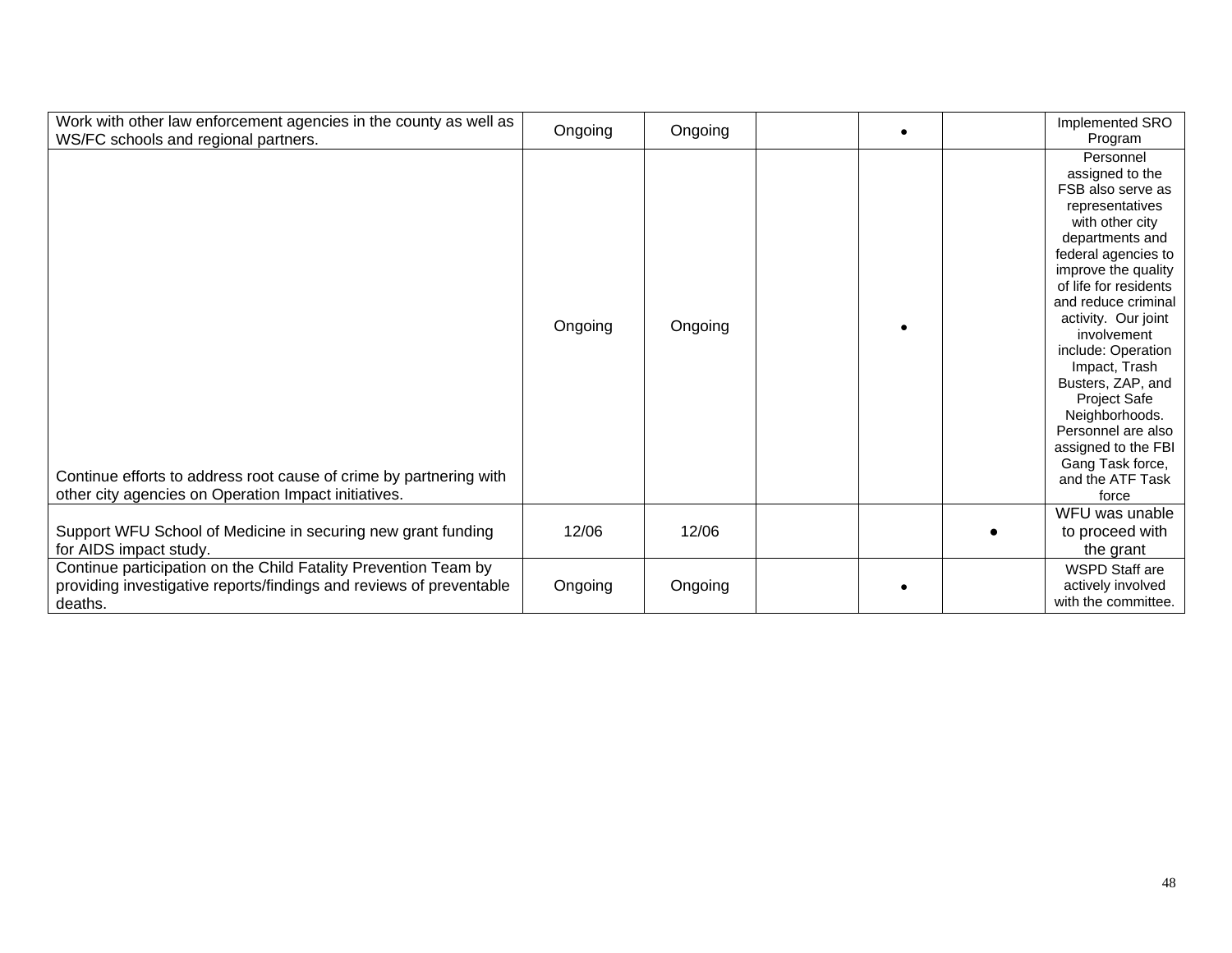#### **STRATEGY:** EN -1: Examine stormwater and floodplain management issues, and develop policies/funding to address them

**ACTION PLAN:** Evaluate stormwater maintenance policy as it relates to private property and present policy revisions options

| <b>ACTION PLAN TASKS</b>                                                                                                                                                                   | <b>PLANNED</b><br><b>COMPLETION</b><br><b>DATE</b> | <b>ACTUAL</b><br><b>COMPLETION</b><br><b>DATE</b> | <b>BEHIND</b><br><b>SCHEDULE</b> | ON<br><b>TARGET</b> | <b>COMPLETE</b> | <b>NOTES</b>                                                                                                                                                                                                                                                                                                                 |
|--------------------------------------------------------------------------------------------------------------------------------------------------------------------------------------------|----------------------------------------------------|---------------------------------------------------|----------------------------------|---------------------|-----------------|------------------------------------------------------------------------------------------------------------------------------------------------------------------------------------------------------------------------------------------------------------------------------------------------------------------------------|
| Research other major North Carolina cities' policies concerning<br>stormwater structure maintenance on private property, including<br>funding and legal implications.                      | 01/07                                              | 02/07                                             |                                  |                     |                 | The information<br>was presented at<br>multiple meetings<br>of the City Council<br><b>Public Works</b><br>Committee<br>between June 2007<br>and May 2008                                                                                                                                                                     |
| Research history of Winston-Salem's 60/40 stormwater policy and<br>its costs and impacts on City services.                                                                                 | 01/07                                              | 02/07                                             |                                  |                     |                 | The research was<br>considered by the<br>City Council which<br>approved a more<br>generous program<br>that increased the<br>City's participation<br>to 70%, raised the<br>maximum project<br>price to \$50,000<br>per property, and<br>increased the types<br>of stormwater<br>problems which<br>qualify for the<br>program. |
| Prepare a report for City Council detailing results from research<br>and the different options for handling stormwater structure<br>maintenance on private property and the related costs. | 03/07                                              | 05/08                                             |                                  |                     |                 | See Item 1                                                                                                                                                                                                                                                                                                                   |
| Study and make recommendations on whether to extend the<br>restrictions on floodway fringe filling activities to something beyond<br>the present 50% limitation.                           | 12/08                                              | Projected<br>03/10                                |                                  |                     |                 | The Public Works<br>Committee was<br>briefed on this<br>issue at its June,                                                                                                                                                                                                                                                   |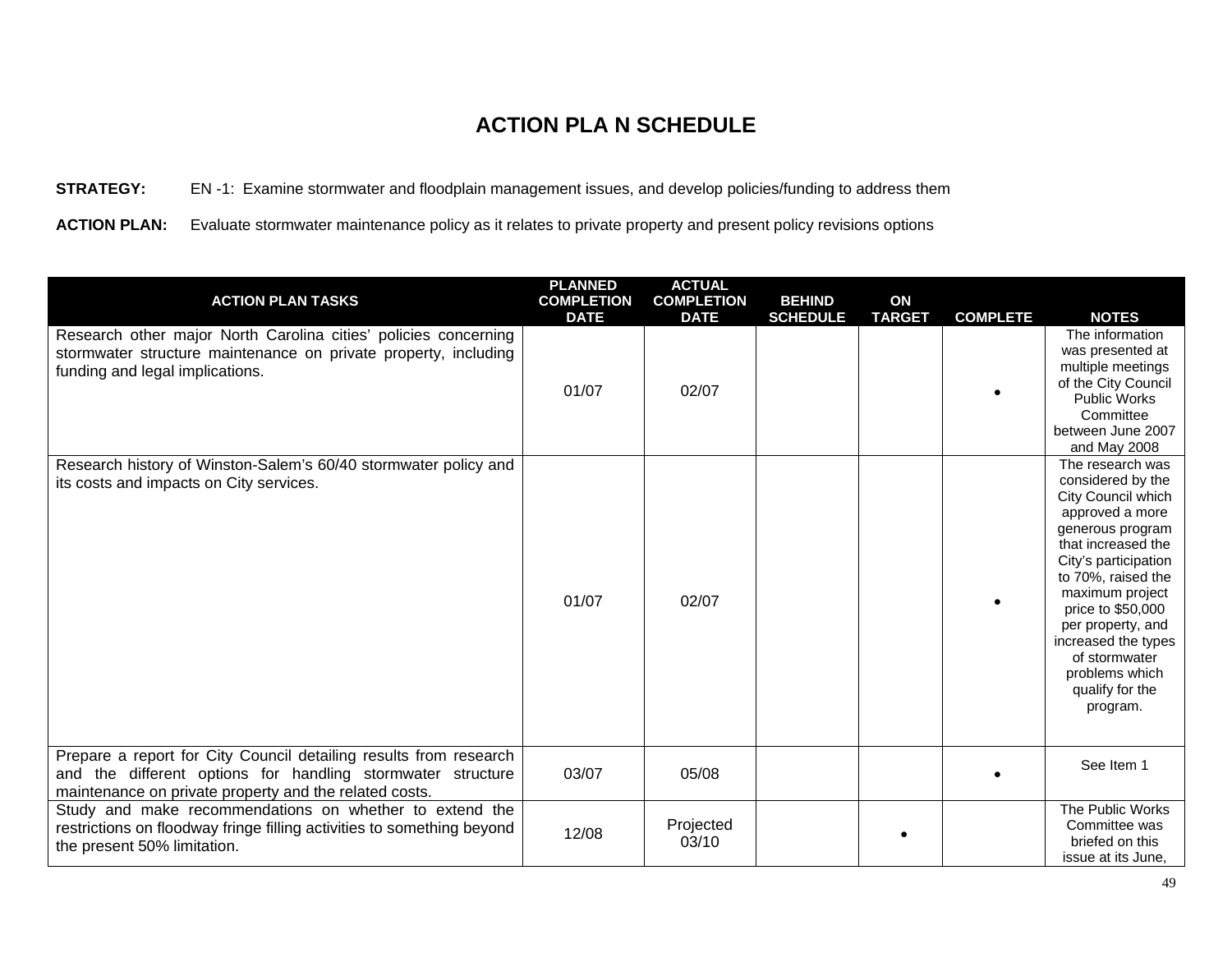|                                                                                                                            |       |  |  | July, and<br>December 2009<br>meetings and<br>requested more<br>work be done       |
|----------------------------------------------------------------------------------------------------------------------------|-------|--|--|------------------------------------------------------------------------------------|
| Conduct an inventory survey of the private stormwater system in  <br>the city including pipes, streams, and major ditches. | 12/11 |  |  | A consultant has<br>been hired and is<br>currently<br>conducting this<br>inventory |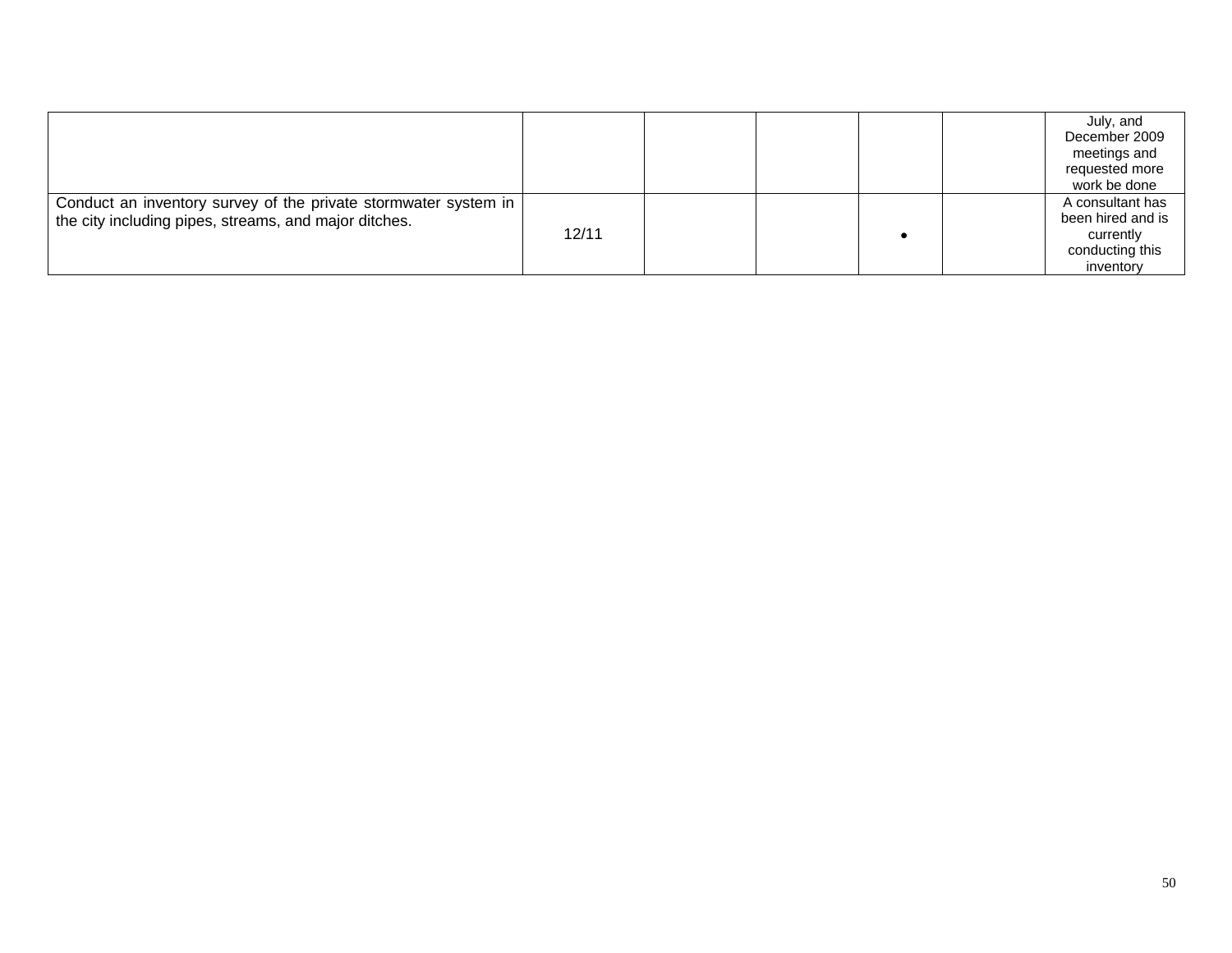#### **STRATEGY**: EN-1: Examine stormwater and floodplain management issues, and develop policies/funding to address them

ACTION PLAN: Investigate assistance options for homeowners that are incurring damages from flooding

| <b>ACTION PLAN TASKS</b>                                                                                                             | <b>PLANNED</b><br><b>COMPLETION</b> | <b>ACTUAL</b><br><b>COMPLETION</b> | <b>BEHIND</b>   | ON            |                 |                                                                                                                                                                                                                                                                                                                                                                                                                                                                                                                                  |
|--------------------------------------------------------------------------------------------------------------------------------------|-------------------------------------|------------------------------------|-----------------|---------------|-----------------|----------------------------------------------------------------------------------------------------------------------------------------------------------------------------------------------------------------------------------------------------------------------------------------------------------------------------------------------------------------------------------------------------------------------------------------------------------------------------------------------------------------------------------|
|                                                                                                                                      | <b>DATE</b>                         | <b>DATE</b>                        | <b>SCHEDULE</b> | <b>TARGET</b> | <b>COMPLETE</b> | <b>NOTES</b>                                                                                                                                                                                                                                                                                                                                                                                                                                                                                                                     |
| Investigate "Repetitive Loss" and "Increased Cost of Compliance"<br>programs through FEMA.                                           | 01/07                               | 02/07                              |                 |               |                 | These federal<br>programs were<br>investigated.<br>Representatives of<br>the State of North<br>Carolina,<br>Department of<br>Crime Control and<br>Public Safety,<br>Division of<br>Emergency<br>Management, the<br>City's Stormwater<br>Division, and the<br>City/County<br>Emergency<br>Management<br>Division presented<br>information on the<br>possibility of these<br>two helping with<br>the City's<br>stormwater<br>problems. The<br>presentation was<br>made at the<br>February 2007<br><b>Public Works</b><br>Committee |
| Determine the level of participation and develop policy to provide<br>local assistance through the National Flood Insurance Program. | 01/08                               | 10/07                              |                 |               |                 | As a result of the<br>research, the City<br>has applied for and<br>received four                                                                                                                                                                                                                                                                                                                                                                                                                                                 |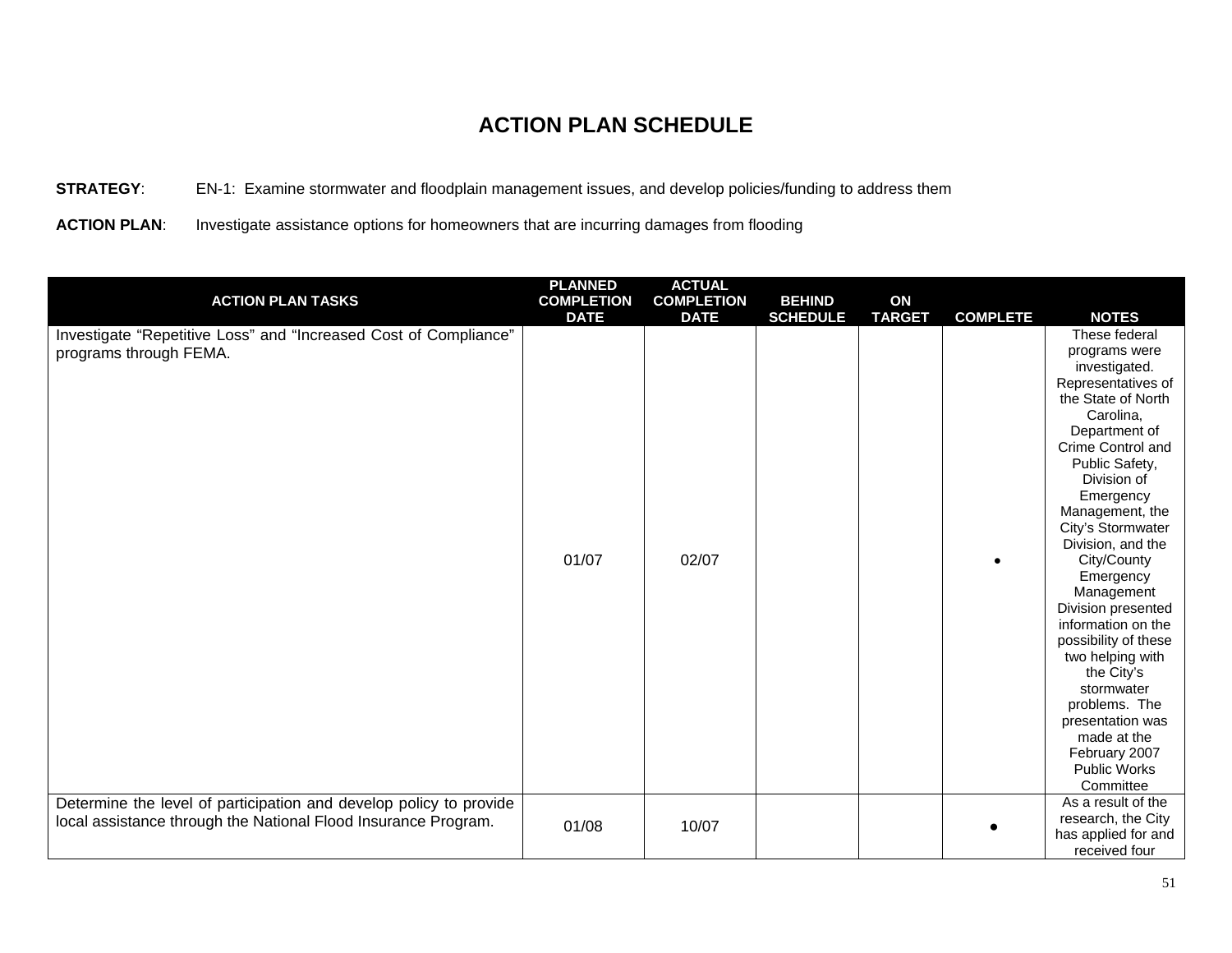|  | grants to help with<br>residential<br>stormwater<br>problems in the<br>City. These<br>projects are on<br>Queensbury Drive,<br>Linda Circle (two<br>locations), and<br>Kinard Drive. |
|--|-------------------------------------------------------------------------------------------------------------------------------------------------------------------------------------|
|--|-------------------------------------------------------------------------------------------------------------------------------------------------------------------------------------|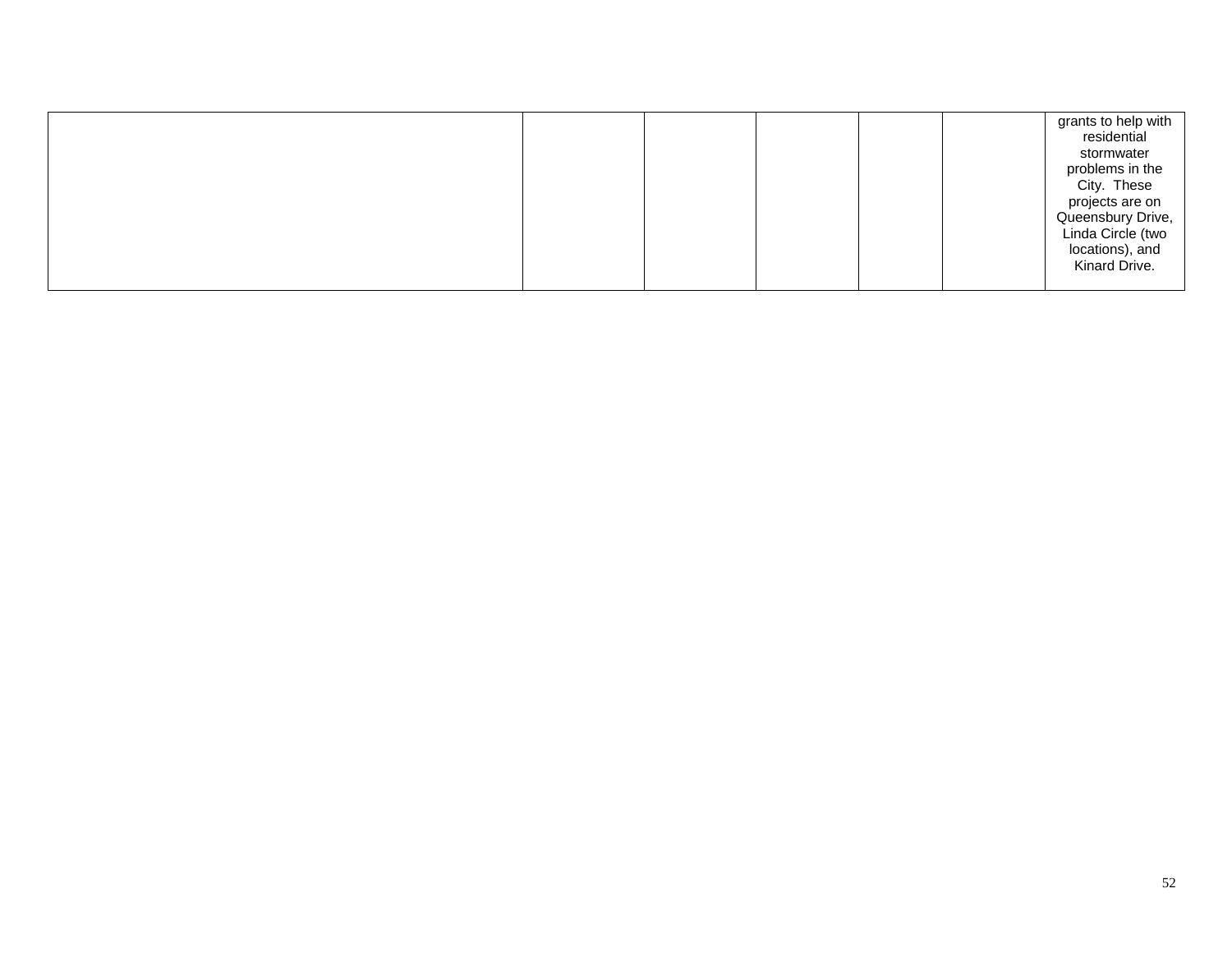#### **STRATEGY:** EN-1:Examine stormwater and floodplain management issues, and develop policies/funding to address them

**ACTION PLAN:** Increase citizens' awareness regarding the purchase of property with stormwater devices or drainage easements on the property

| <b>ACTION PLAN TASKS</b>                                                                                                                                                                                                                       | <b>PLANNED</b><br><b>COMPLETION</b><br><b>DATE</b> | <b>ACTUAL</b><br><b>COMPLETION</b><br><b>DATE</b> | <b>BEHIND</b><br><b>SCHEDULE</b> | ON<br><b>TARGET</b> | <b>COMPLETE</b> | <b>NOTES</b>                                                                                                                                                                                                                                                                                                                                                   |
|------------------------------------------------------------------------------------------------------------------------------------------------------------------------------------------------------------------------------------------------|----------------------------------------------------|---------------------------------------------------|----------------------------------|---------------------|-----------------|----------------------------------------------------------------------------------------------------------------------------------------------------------------------------------------------------------------------------------------------------------------------------------------------------------------------------------------------------------------|
| Investigate options to increase disclosure of easements and piped<br>stormwater systems on private properties, and propose possible<br>legislative actions to Council for consideration during the Council's<br>legislative planning sessions. | 12/06                                              | 12/06                                             |                                  |                     |                 | State laws on<br>closing on real<br>estate sales require<br>a survey for most<br>transactions. The<br>survey provides<br>this information,<br>and City staff<br>concluded the best<br>way to address this<br>concern is to<br>increase the<br>amount of<br>information<br>requested on<br>engineering plan<br>reviews so this can<br>be part of the<br>survey. |
| Publicize and adopt revised FEMA floodplain maps as each map<br>becomes available.                                                                                                                                                             | Ongoing                                            | Ongoing                                           |                                  |                     |                 | These maps have<br>been made<br>available through<br>ncfloodmaps.com.<br>This line is on the<br>front of the<br>Emergency<br>Management<br>website. In<br>addition, flooding<br>information is sent<br>to all property                                                                                                                                         |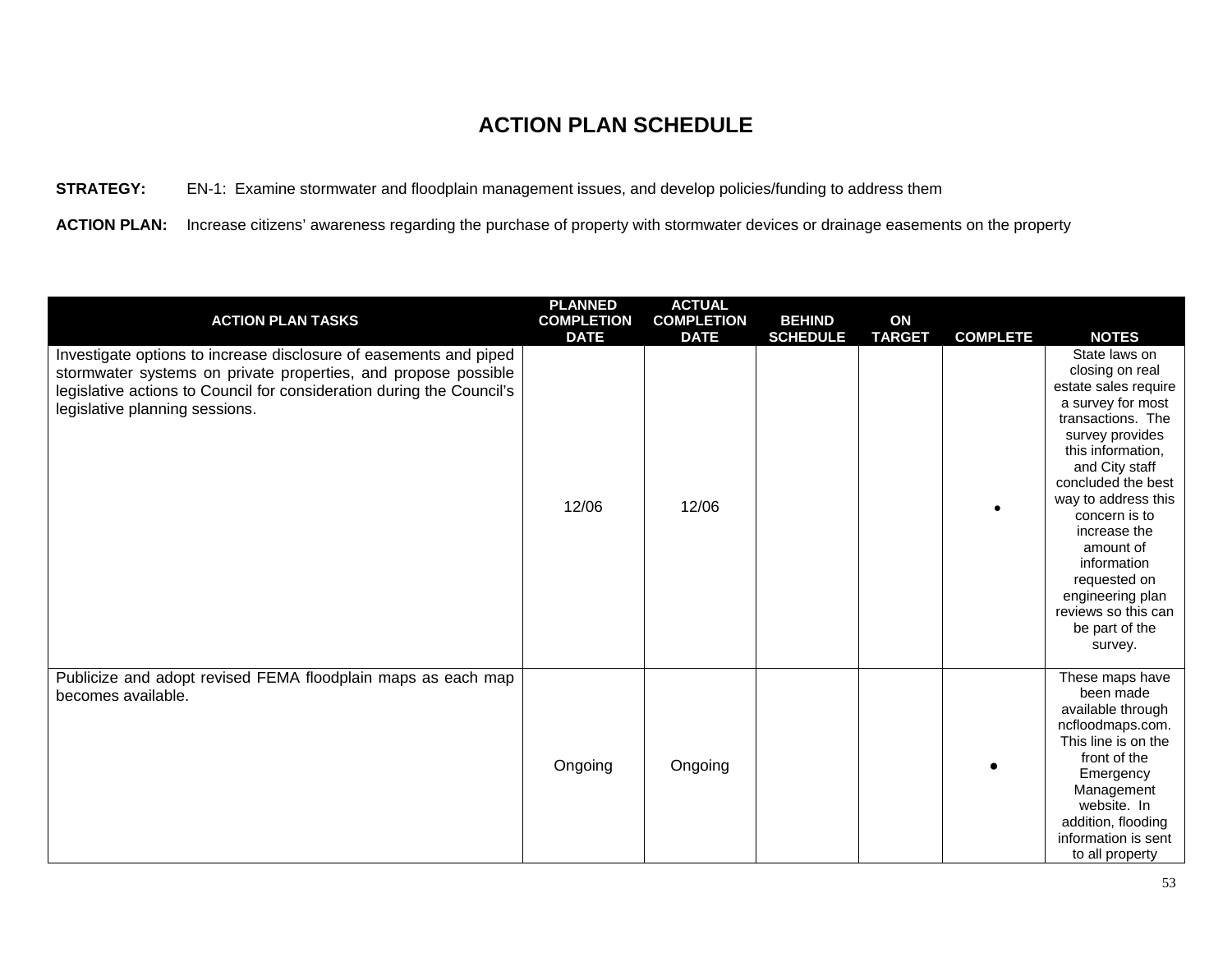| Management |
|------------|
|------------|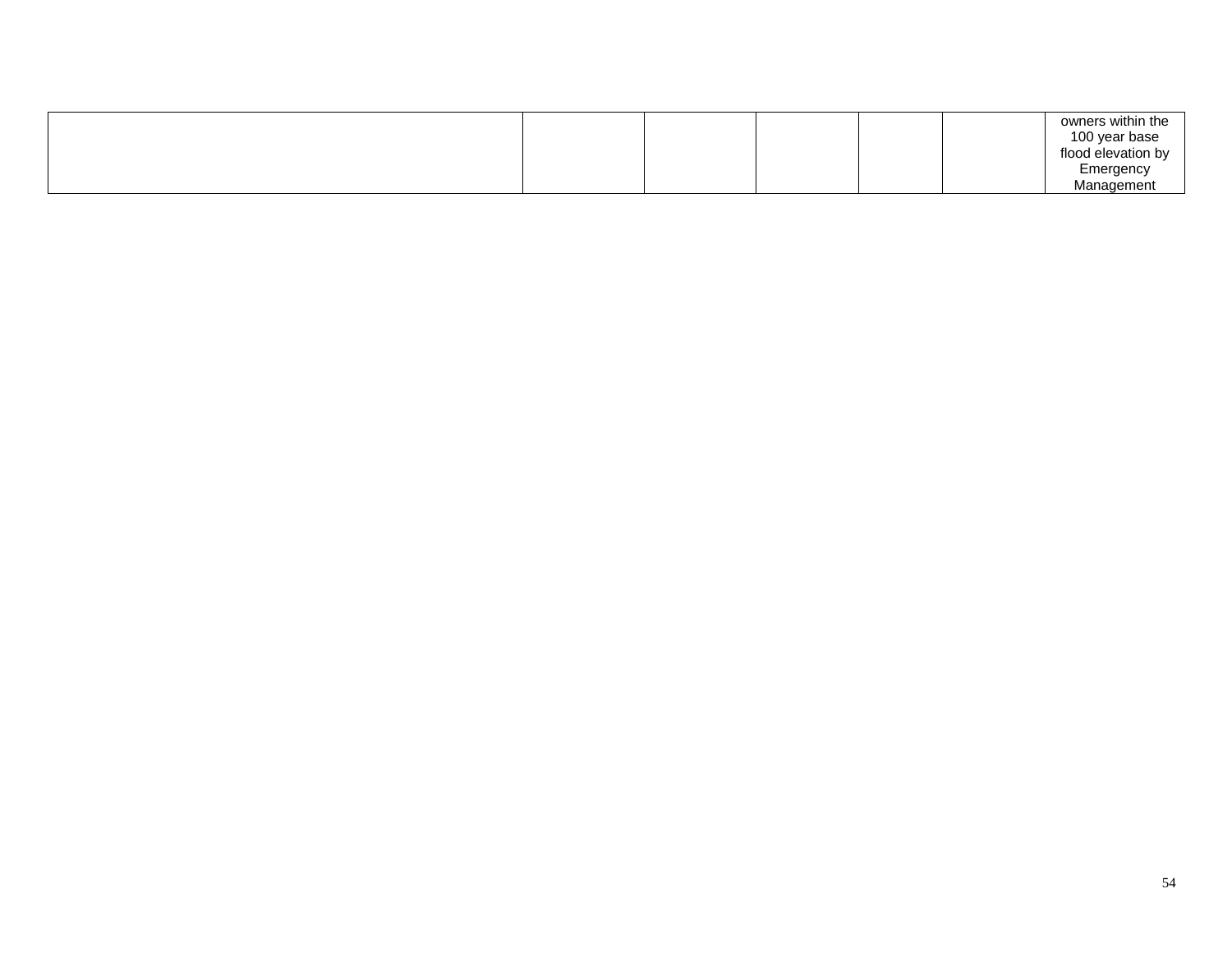**STRATEGY:** EN-1: Examine stormwater and floodplain management issues, and develop policies/funding to address them

**ACTION PLAN:** Create electronic database of existing structures located within FEMA mapped Special Flood Hazard Areas

| <b>ACTION PLAN TASKS</b>                                                                                            | <b>PLANNED</b><br><b>COMPLETION</b><br><b>DATE</b> | <b>ACTUAL</b><br><b>COMPLETION</b><br><b>DATE</b> | <b>BEHIND</b><br><b>SCHEDULE</b> | ON<br><b>TARGET</b> | <b>COMPLETE</b> | <b>NOTES</b>                                                                                                                                                                                                                                                                                                                                                                                                                                               |
|---------------------------------------------------------------------------------------------------------------------|----------------------------------------------------|---------------------------------------------------|----------------------------------|---------------------|-----------------|------------------------------------------------------------------------------------------------------------------------------------------------------------------------------------------------------------------------------------------------------------------------------------------------------------------------------------------------------------------------------------------------------------------------------------------------------------|
| Prepare inventory of existing structures within flood hazard areas<br>as shown on aerial maps.                      | 06/07                                              | 02/06                                             |                                  |                     | $\bullet$       |                                                                                                                                                                                                                                                                                                                                                                                                                                                            |
| Research existing records and perform field verifications as<br>necessary to assemble structure and elevation data. | 12/07                                              | 12/07                                             |                                  |                     |                 | In 2009 the City<br>received<br>updated Flood<br><b>Insurance Rate</b><br>Maps from<br>FEMA which<br>identify<br>structures within<br>the special flood<br>hazard areas.<br>This information,<br>in addition to<br>flood claim files<br>histories<br>received from<br>State Office of<br>Emergency<br>Management<br>was used to<br>develop a list of<br>properties<br>located within<br>the 100yr<br>floodplain or<br>floodway of the<br>municipal limits. |
| Complete electronic database with necessary information to<br>create GIS data layer.                                | 12/11                                              |                                                   |                                  | $\bullet$           |                 | As part of the<br>ongoing Basin<br>Study updates,                                                                                                                                                                                                                                                                                                                                                                                                          |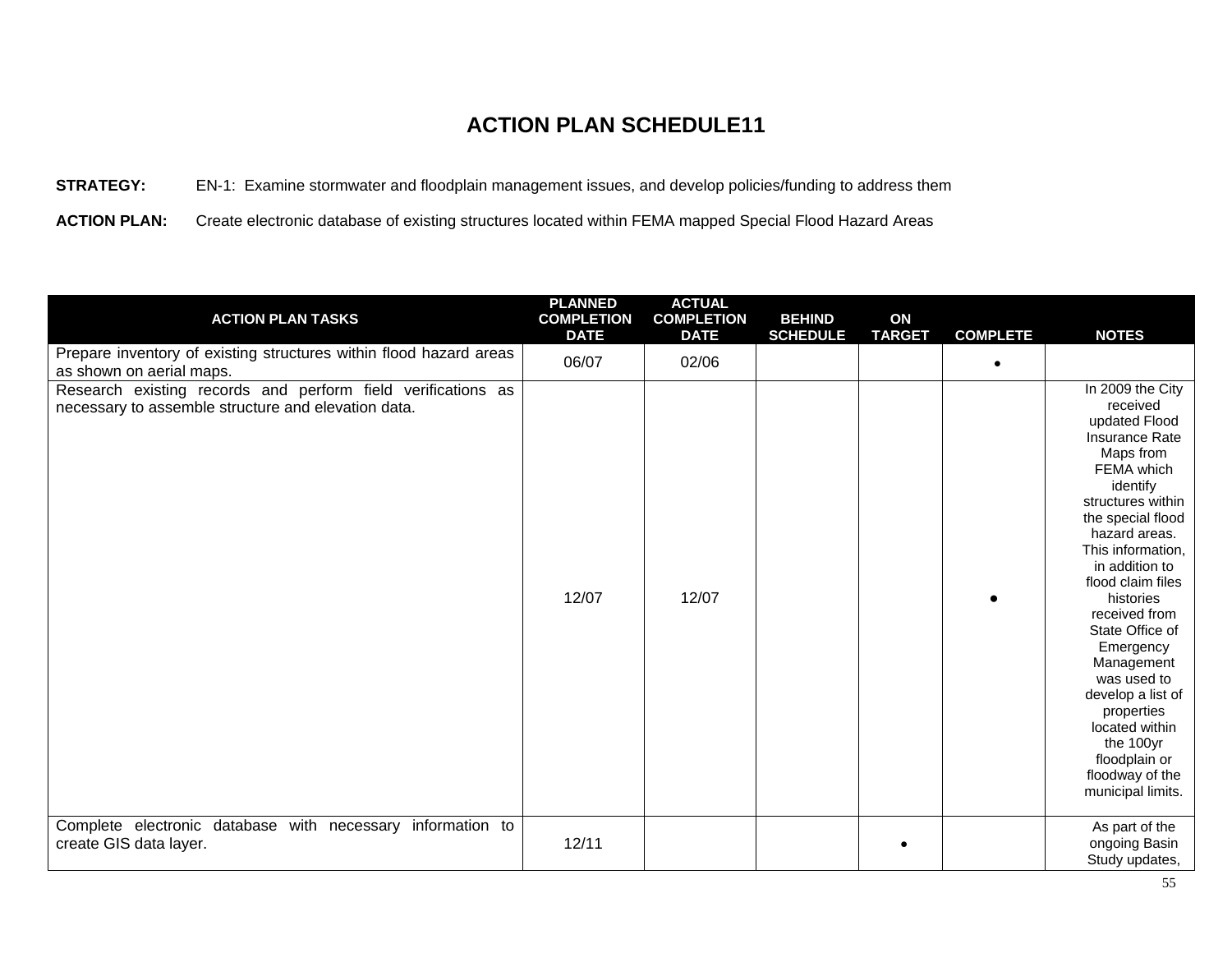|  |  |  | the consultant     |
|--|--|--|--------------------|
|  |  |  | will provide the   |
|  |  |  | City with a        |
|  |  |  | detailed           |
|  |  |  | watershed          |
|  |  |  | model which        |
|  |  |  | denotes            |
|  |  |  | properties within  |
|  |  |  | the 100 year       |
|  |  |  | floodplain along   |
|  |  |  | with               |
|  |  |  | recommended        |
|  |  |  | solutions for      |
|  |  |  | each problem       |
|  |  |  | cluster. Existing  |
|  |  |  | topography         |
|  |  |  | mapping will be    |
|  |  |  | utilized to obtain |
|  |  |  | the elevation of   |
|  |  |  | each flooding      |
|  |  |  | structure. A       |
|  |  |  | geo-database       |
|  |  |  | will be            |
|  |  |  | developed by       |
|  |  |  | the consultant     |
|  |  |  | for each if the 15 |
|  |  |  | basins within the  |
|  |  |  | City. Staff will   |
|  |  |  | utilize this       |
|  |  |  | information        |
|  |  |  | when applying      |
|  |  |  | for flood grants   |
|  |  |  | on behalf of       |
|  |  |  | citizens           |
|  |  |  | requesting         |
|  |  |  | assistance.        |
|  |  |  |                    |
|  |  |  |                    |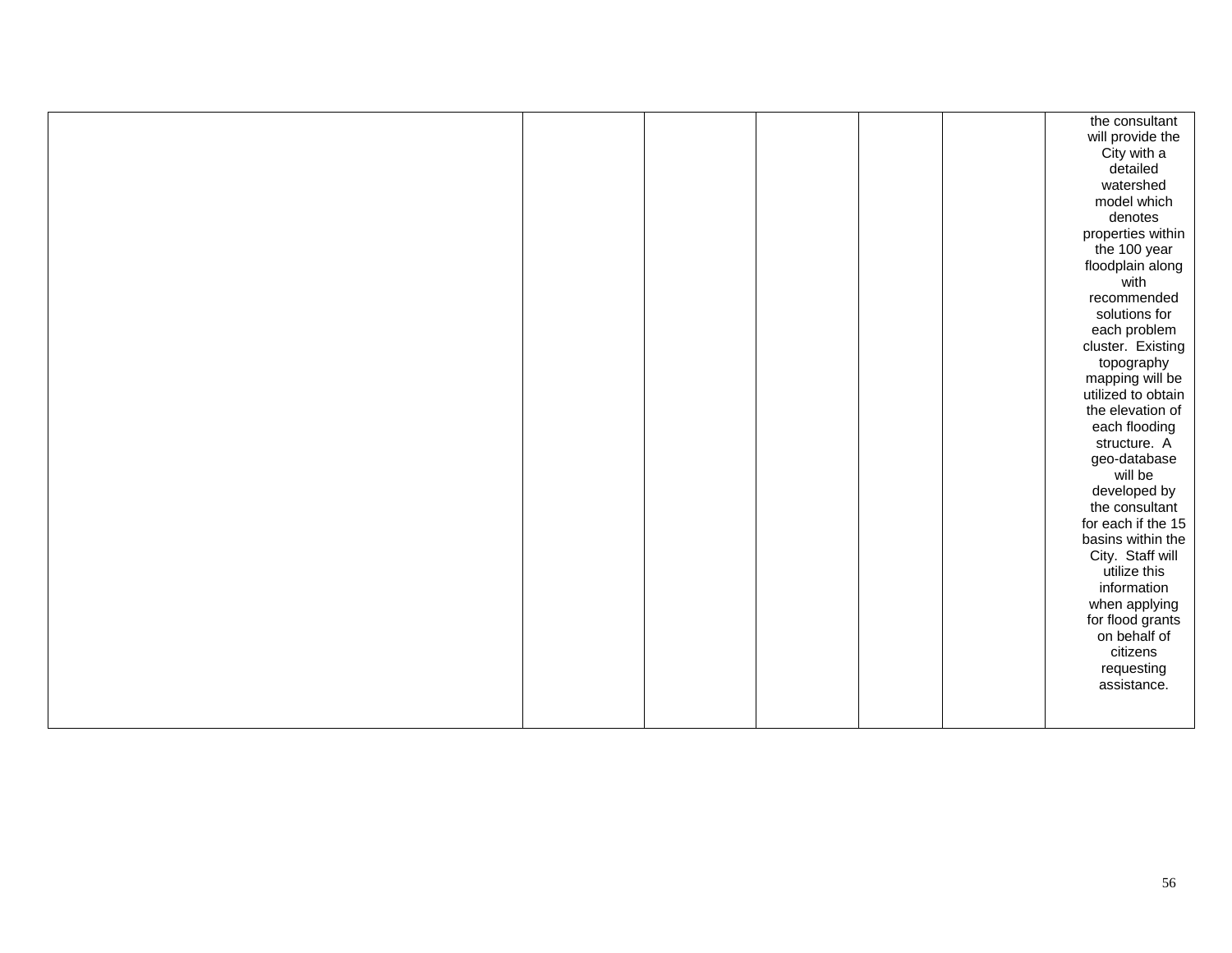**STRATEGY:** EN-1: Examine stormwater and floodplain management issues, and develop policies/funding to address them

**ACTION PLAN:** Evaluate appropriateness of the ten-year storm as the City's design standard

| <b>ACTION PLAN TASKS</b>                                                                                                                           | <b>PLANNED</b><br><b>COMPLETION</b><br><b>DATE</b> | <b>ACTUAL</b><br><b>COMPLETION</b><br><b>DATE</b> | <b>BEHIND</b><br><b>SCHEDULE</b> | ON<br><b>TARGET</b> | <b>COMPLETE</b> | <b>NOTES</b>                                                                                                                                                                                                  |
|----------------------------------------------------------------------------------------------------------------------------------------------------|----------------------------------------------------|---------------------------------------------------|----------------------------------|---------------------|-----------------|---------------------------------------------------------------------------------------------------------------------------------------------------------------------------------------------------------------|
| Determine adequacy of the ten-year design standard. Incorporate<br>benchmarking study of post construction stormwater control<br>design standards. | 01/07                                              | 02/07                                             |                                  |                     |                 | This information<br>was presented as<br>part of the<br>February 2007<br>Report to the City<br>Council Public<br><b>Works Committee</b><br>as well as in<br>several subsequent<br>meetings of the<br>Committee |
| Adjust policy to most suitable design standard.                                                                                                    | 02/07                                              | 02/07                                             |                                  |                     |                 | The City eventually<br>settled on a 25-<br>year storm for the<br>design<br>standard<br>storm.                                                                                                                 |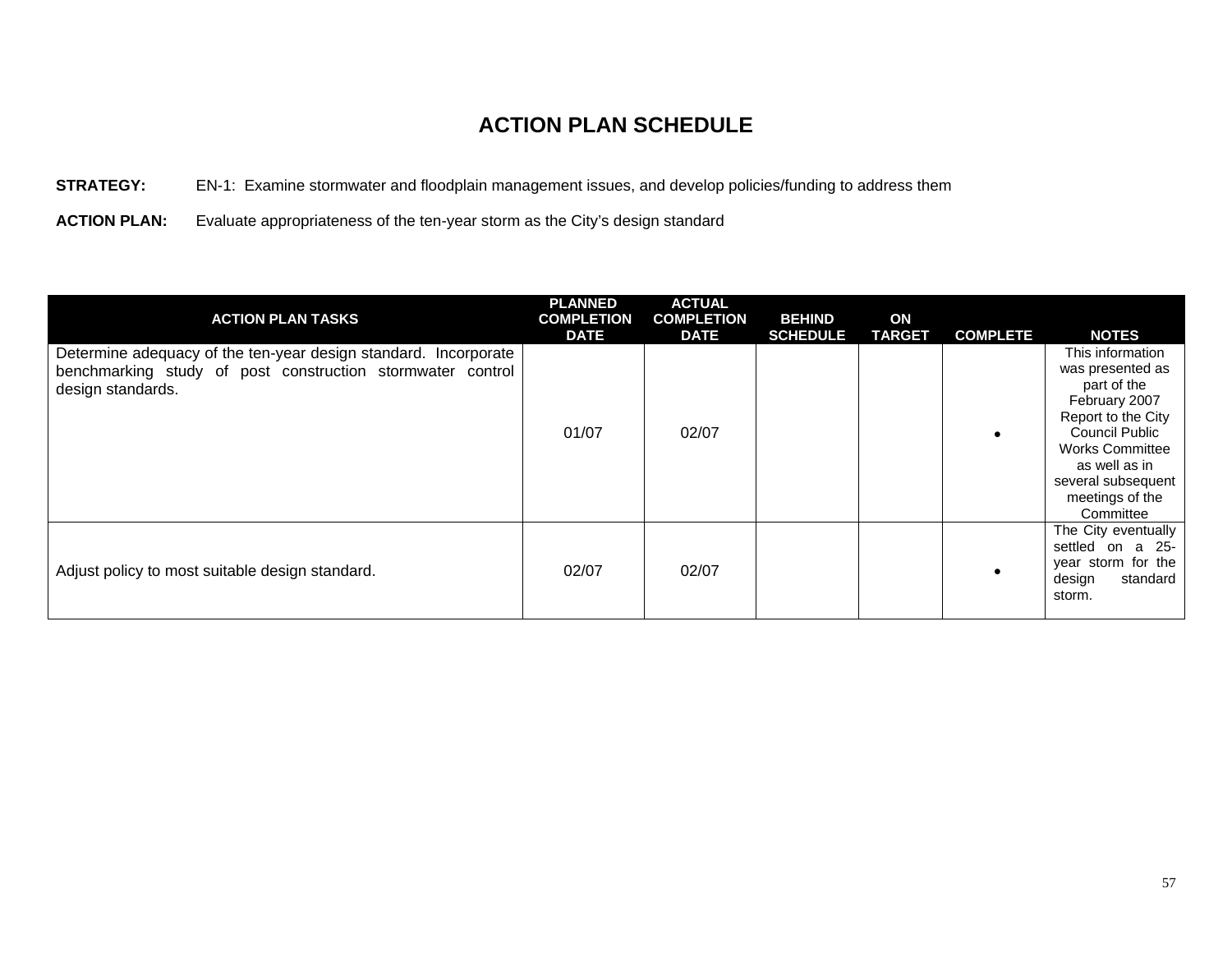**STRATEGY:** EN-1: Examine stormwater and floodplain management issues, and develop policies/funding to address them

ACTION PLAN: Benchmarking study to review existing stormwater regulations

| <b>ACTION PLAN TASKS</b>                                                                                                                                                                               | <b>PLANNED</b><br><b>COMPLETION</b><br><b>DATE</b> | <b>ACTUAL</b><br><b>COMPLETION</b><br><b>DATE</b> | <b>BEHIND</b><br><b>SCHEDULE</b> | ON<br><b>TARGET</b> | <b>COMPLETE</b> | <b>NOTES</b>                                                                                                                                                                                                                                                                                  |
|--------------------------------------------------------------------------------------------------------------------------------------------------------------------------------------------------------|----------------------------------------------------|---------------------------------------------------|----------------------------------|---------------------|-----------------|-----------------------------------------------------------------------------------------------------------------------------------------------------------------------------------------------------------------------------------------------------------------------------------------------|
| Prepare a benchmarking study to compare the City's stormwater<br>control requirements against other major cities.                                                                                      | 08/06                                              | 08/06                                             |                                  |                     |                 | This<br>information<br>was presented to<br>City<br>Council<br>at<br>meetings<br>several<br>and covered design<br>ribbon<br>storm,<br>paved<br>street<br>standards,<br>liability<br>insurance<br>on<br>stormwater ponds,<br>and benchmarking<br>study other cities<br>stormwater<br>standards. |
| Generate a stormwater quality and quantity control ordinance that<br>will address stormwater impacts from all new developments above<br>specified impervious area thresholds.                          | 12/06                                              | 03/07                                             |                                  |                     |                 | <b>City Council</b><br>approved a revised<br>ordinance and the<br>creation of a<br>Stormwater<br>Appeals Board in<br>the May 10, 2009<br>meeting                                                                                                                                              |
| Review existing records and public correspondence to develop a<br>report of specific stormwater concerns, in order to create other<br>task initiatives to address the most common stormwater concerns. | 05/08                                              | 03/07                                             |                                  |                     |                 | Done as part of the<br>City Council's 18<br>month discussion<br>and work effort to<br>develop a<br>stormwater<br>management<br>ordinance.                                                                                                                                                     |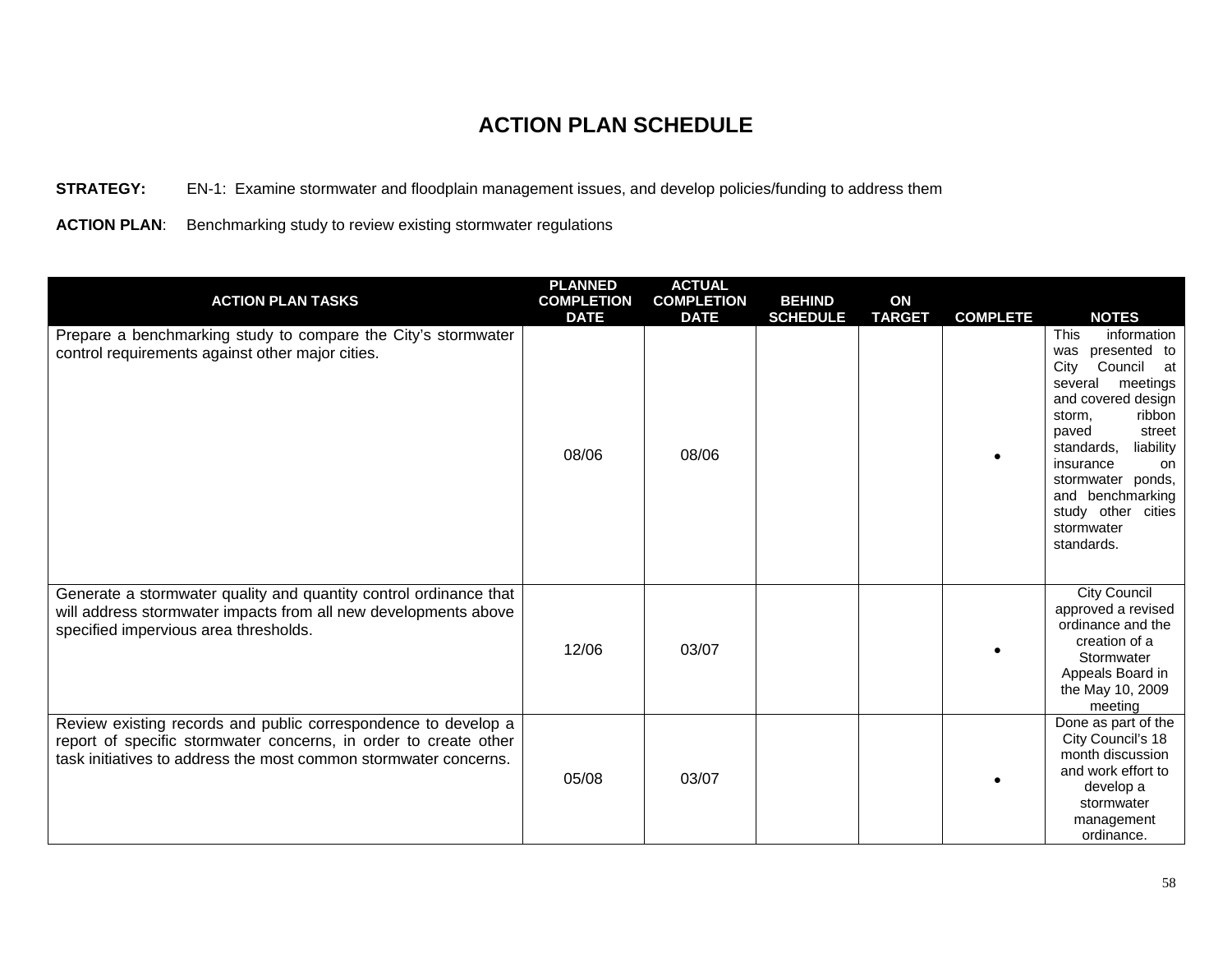#### **STRATEGY:** EN-1: Examine stormwater and floodplain management issues, and develop policies/funding to address them

**ACTION PLAN:** Revise stormwater policy to address structural controls for planned residential developments

| <b>ACTION PLAN TASKS</b>                                                                                                                                               | <b>PLANNED</b><br><b>COMPLETION</b><br><b>DATE</b> | <b>ACTUAL</b><br><b>COMPLETION</b><br><b>DATE</b> | <b>BEHIND</b><br><b>SCHEDULE</b> | ON<br><b>TARGET</b> | <b>COMPLETE</b> | <b>NOTES</b>                                                                                                       |
|------------------------------------------------------------------------------------------------------------------------------------------------------------------------|----------------------------------------------------|---------------------------------------------------|----------------------------------|---------------------|-----------------|--------------------------------------------------------------------------------------------------------------------|
| Establish new policy requiring structural stormwater management<br>controls to reduce runoff rates from new residential developments<br>to pre-development conditions. | 12/06                                              | 11/07                                             |                                  |                     |                 | These items were<br>incorporated into<br>the City<br><b>Stormwater Control</b><br>Ordinance adopted<br>in May 2008 |
| Prepare ordinance to address interim stormwater runoff controls of<br>developments during the construction process.                                                    | 12/06                                              | 12/07                                             |                                  |                     |                 | These items were<br>incorporated into<br>the City<br>Stormwater Control<br>Ordinance adopted<br>in May 2008        |
| Prepare an ordinance requiring structural stormwater controls for<br>planned residential developments.                                                                 | 12/06                                              | 05/08                                             |                                  |                     |                 | These items were<br>incorporated into<br>the City<br><b>Stormwater Control</b><br>Ordinance adopted<br>in May 2008 |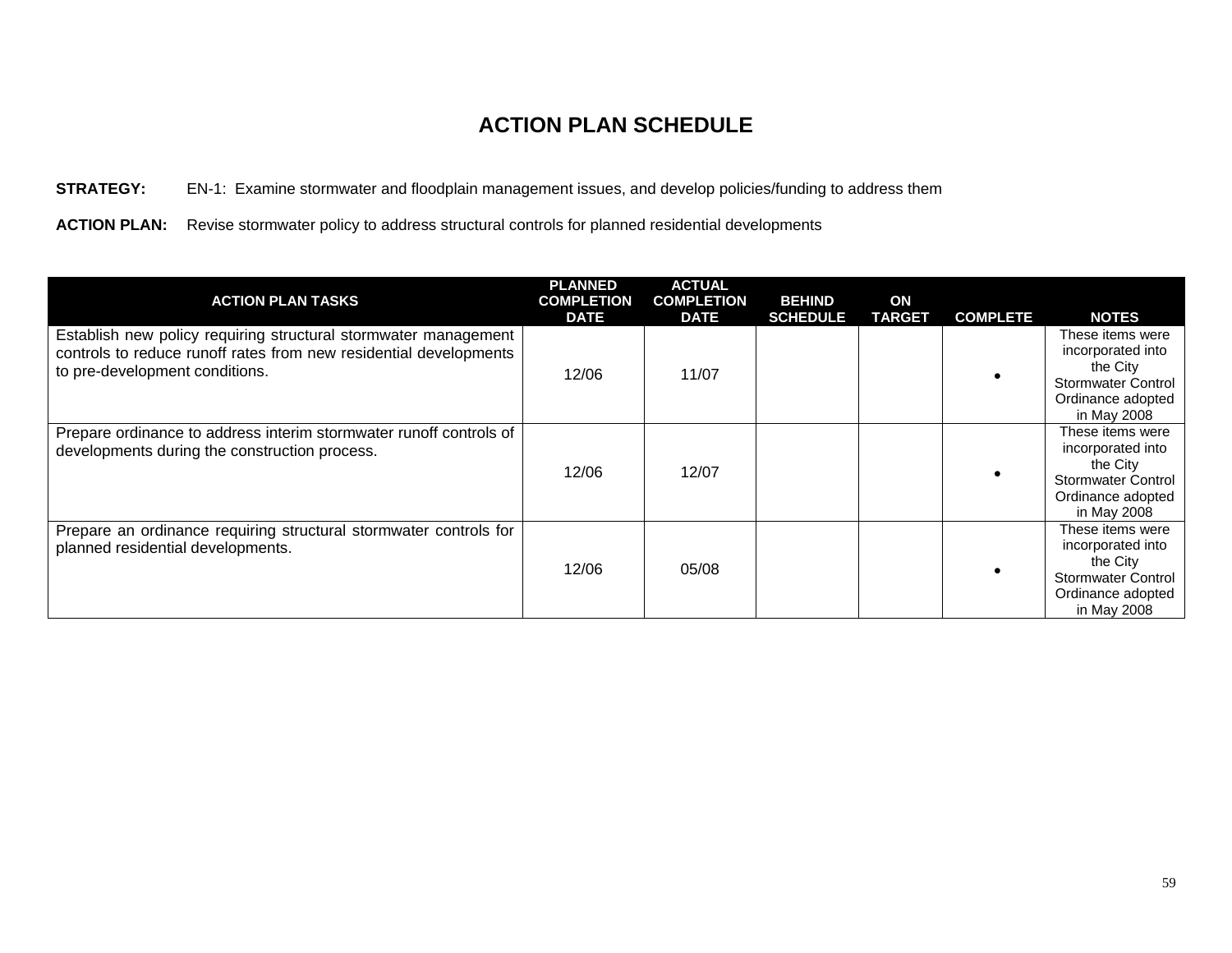#### **STRATEGY:** EN-2: Take actions to improve air quality, protect water quality, and protect sensitive lands

**ACTION PLAN:** Promote transportation air quality projects

| <b>ACTION PLAN TASKS</b>                                                                                     | <b>PLANNED</b><br><b>COMPLETION</b><br><b>DATE</b> | <b>ACTUAL</b><br><b>COMPLETION</b><br><b>DATE</b> | <b>BEHIND</b><br><b>SCHEDULE</b> | ON<br><b>TARGET</b> | <b>COMPLETE</b> | <b>NOTES</b>                                                                                                                                             |
|--------------------------------------------------------------------------------------------------------------|----------------------------------------------------|---------------------------------------------------|----------------------------------|---------------------|-----------------|----------------------------------------------------------------------------------------------------------------------------------------------------------|
| Begin to replace, as needed, heavy-duty equipment with new<br>engine technology.                             | Ongoing                                            | Ongoing                                           |                                  |                     |                 | New engines<br>starting with the<br>2009 model year<br>have clean air<br>controls. Several<br>large engine<br>purchases held<br>until this model<br>vear |
| Implement fuel consumption reducing and air quality<br>improvements approved by City Council for City fleet. | 09/06                                              | 04/06                                             |                                  |                     |                 | City began<br>acquiring hybrid<br>passenger and<br>transit buses.                                                                                        |
| Update list of roadway projects that would improve air quality.                                              | 12/06                                              | 12/06                                             |                                  |                     |                 | List was<br>incorporated into<br>the City's local<br>transportation<br>improvement plan<br>(LTHP)                                                        |
| Update Winston-Salem's computerized traffic signal system.                                                   | 06/09                                              | 12/09                                             |                                  |                     |                 | This action was<br>completed<br>December 2009.<br>Additional<br>upgrades of field<br>equipment are<br>planned for 2010<br>and beyond                     |
| Begin purchasing ultra low sulfur diesel.                                                                    | 10/06                                              | 10/06                                             |                                  |                     | $\bullet$       | The City has been<br>purchasing ultra<br>low sulfur diesel<br>fuel since Oct 2006                                                                        |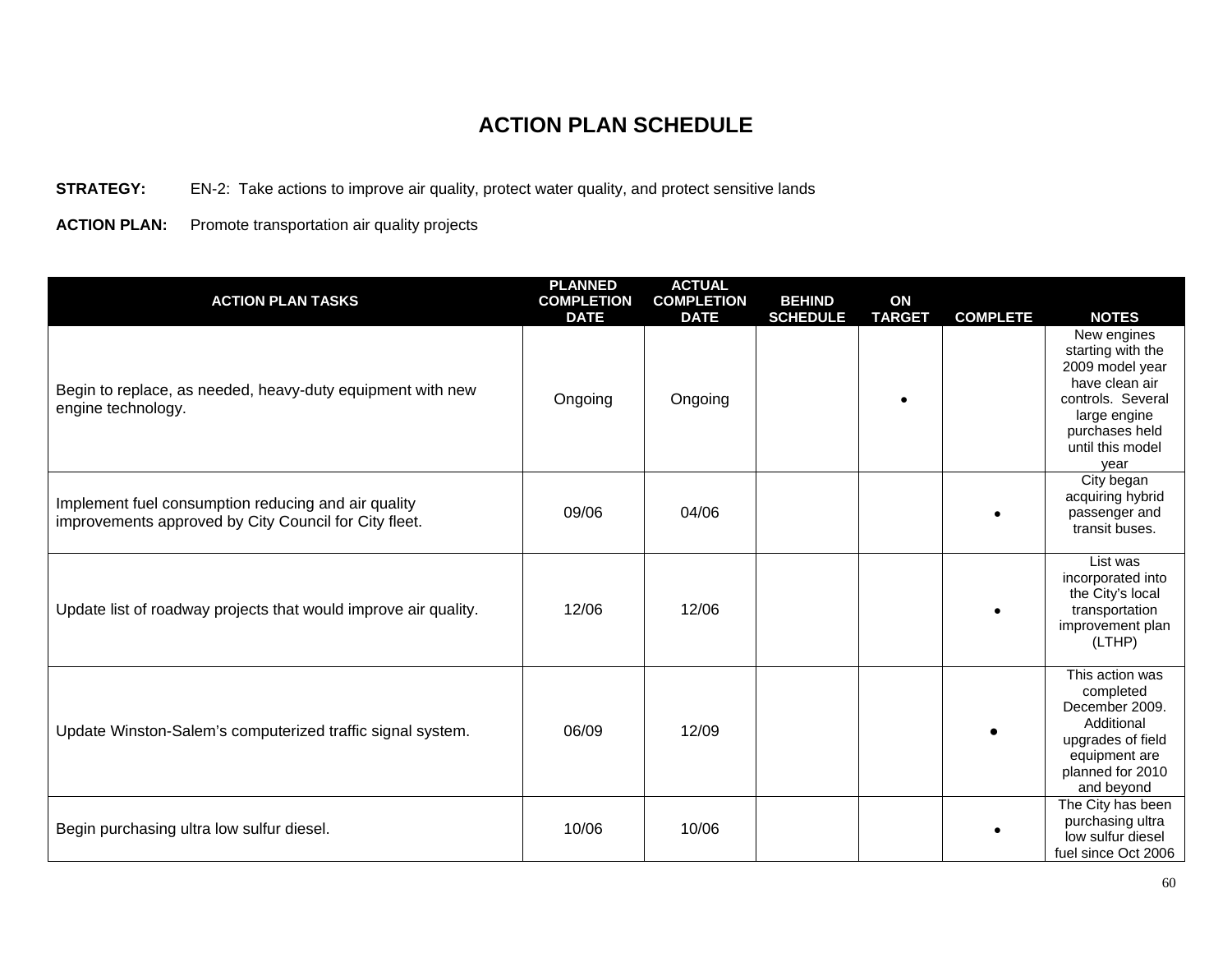|                                                                                                                          |         |         | and purchases<br>approximately<br>600,000-700,000<br>gallons a year for<br>use in both<br>highway and off-<br>road vehicles. |
|--------------------------------------------------------------------------------------------------------------------------|---------|---------|------------------------------------------------------------------------------------------------------------------------------|
| Implement projects identified on bicycle, sidewalk, and greenway<br>plans that provide alternatives for congested areas. | 12/09   |         | Projects included in<br>the City's LTIP and<br>in the Capital<br>Improvement Plan<br><b>CIP</b>                              |
| Continue to work toward regional commuter rail as a<br>transportation alternative.                                       | Ongoing | Ongoing | Work is continuing<br>on this project                                                                                        |
| Report to the Triad Early Action Compact on implementation of<br>adopted air quality strategies.                         | Ongoing | Ongoing | This committee<br>meets monthly and<br>is updated<br>quarterly on the<br>implementation of<br>air quality<br>strategies      |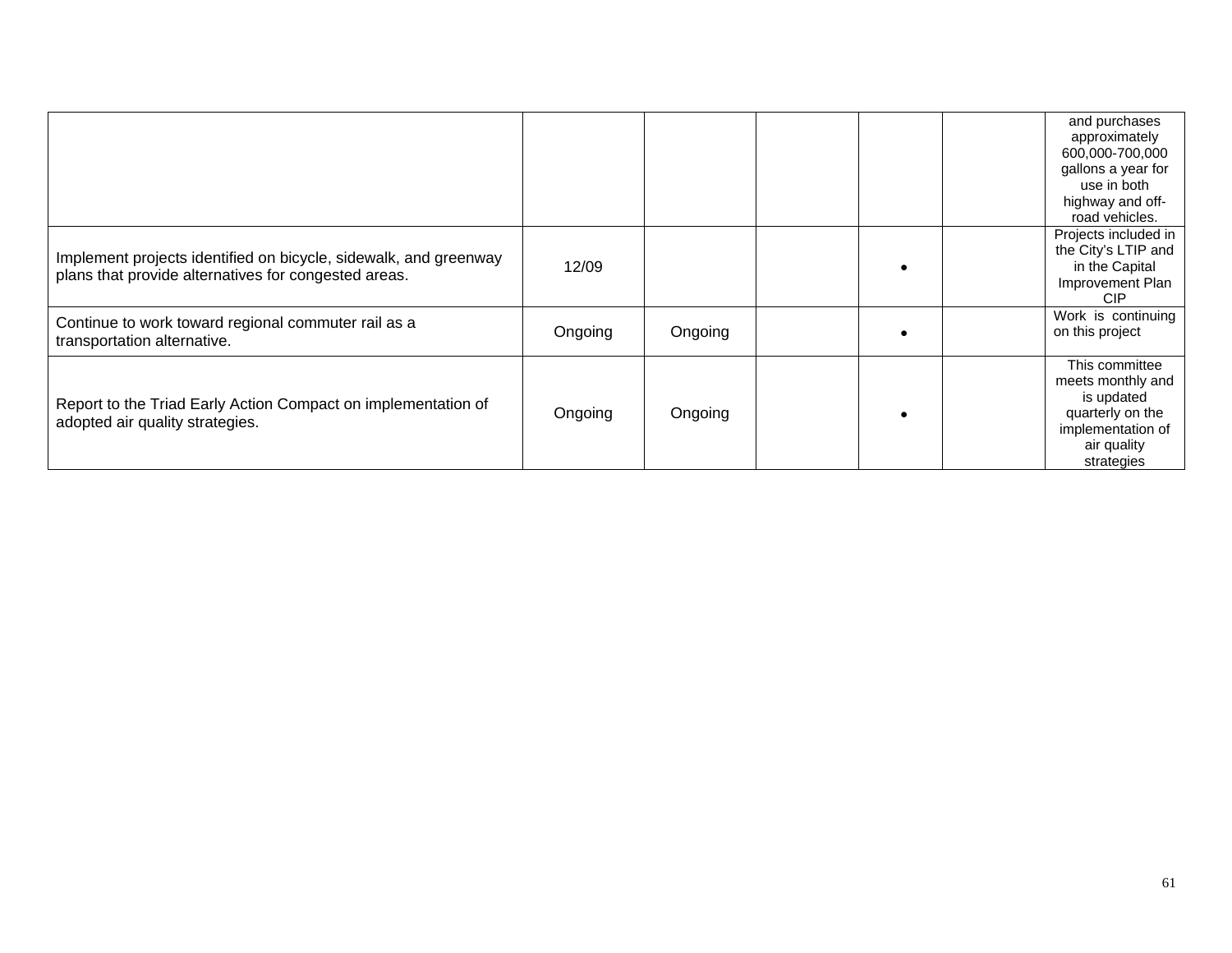**STRATEGY:** EN-2: Take actions to improve air quality, protect water quality, and protect sensitive lands

**ACTION PLAN**: Promote water quality projects

| <b>ACTION PLAN TASKS</b>                                                                                                                   | <b>PLANNED</b><br><b>COMPLETION</b><br><b>DATE</b> | <b>ACTUAL</b><br><b>COMPLETION</b><br><b>DATE</b> | <b>BEHIND</b><br><b>SCHEDULE</b> | ON<br><b>TARGET</b> | <b>COMPLETE</b> | <b>NOTES</b>                                                                                                                                                                                                                                                                                                                                                                               |
|--------------------------------------------------------------------------------------------------------------------------------------------|----------------------------------------------------|---------------------------------------------------|----------------------------------|---------------------|-----------------|--------------------------------------------------------------------------------------------------------------------------------------------------------------------------------------------------------------------------------------------------------------------------------------------------------------------------------------------------------------------------------------------|
| Prepare an interim report of the ongoing efforts to preserve and<br>protect water quality.                                                 | 02/07                                              | 02/07                                             |                                  |                     |                 | Report presented<br>to City Council<br>February of 2007<br>as part of the<br>Stormwater<br>Preliminary<br>discussion.                                                                                                                                                                                                                                                                      |
| Pursue funding to implement stream restoration and water quality<br>improvement projects.                                                  | 01/08                                              | 09/07                                             |                                  |                     |                 | \$3,000,000 grant<br>revised from the<br><b>NC Clean Water</b><br>Trust Fund for Bath<br>Branch, and a<br>\$3,000,000 grant<br>has been approved<br>by Clean Water<br>Revolving Fund.<br>Other grants will be<br>pursued as<br>opportunities arise.<br>(Received \$1.8)<br>million from Clean<br>Water<br>Management Trust<br>Fund for restoration<br>of Salem Creek<br>and Civitan Parks. |
| Inspect industries with national pollutant discharge elimination<br>system permits to ensure compliance with water quality<br>regulations. | Ongoing                                            | Ongoing                                           |                                  |                     |                 | City inspects a<br>minimum of 12<br>NPDES permitted<br>facilities annually<br>as part of its<br>NPDES permit<br>compliance                                                                                                                                                                                                                                                                 |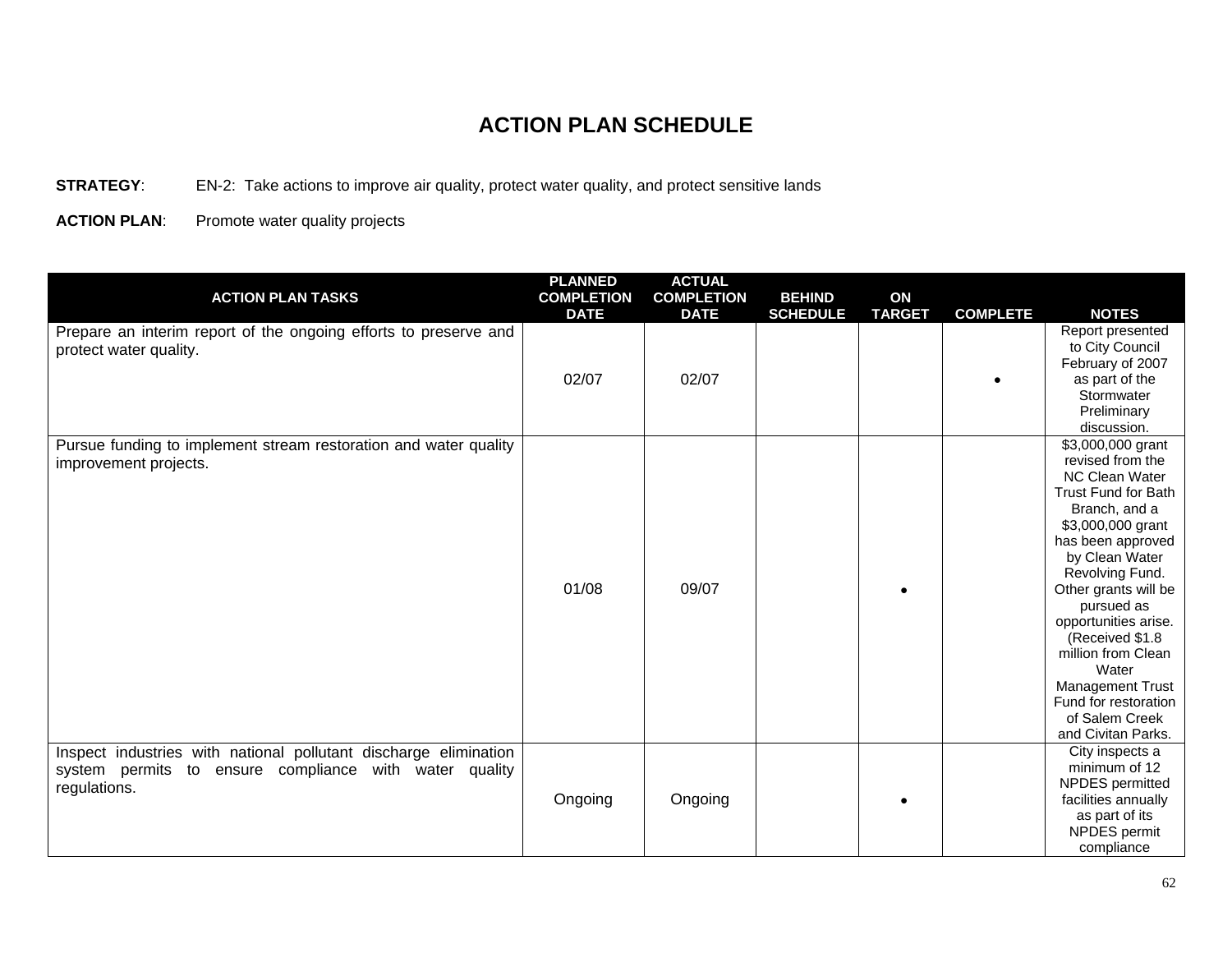| Continue to enforce the City's illicit new discharge ordinance in<br>order to reduce the amount of pollutants entering streams. | Ongoing | Ongoing |  |  |  | This is an ongoing<br>intrinsic function of<br>the Stormwater<br>Department. |
|---------------------------------------------------------------------------------------------------------------------------------|---------|---------|--|--|--|------------------------------------------------------------------------------|
|---------------------------------------------------------------------------------------------------------------------------------|---------|---------|--|--|--|------------------------------------------------------------------------------|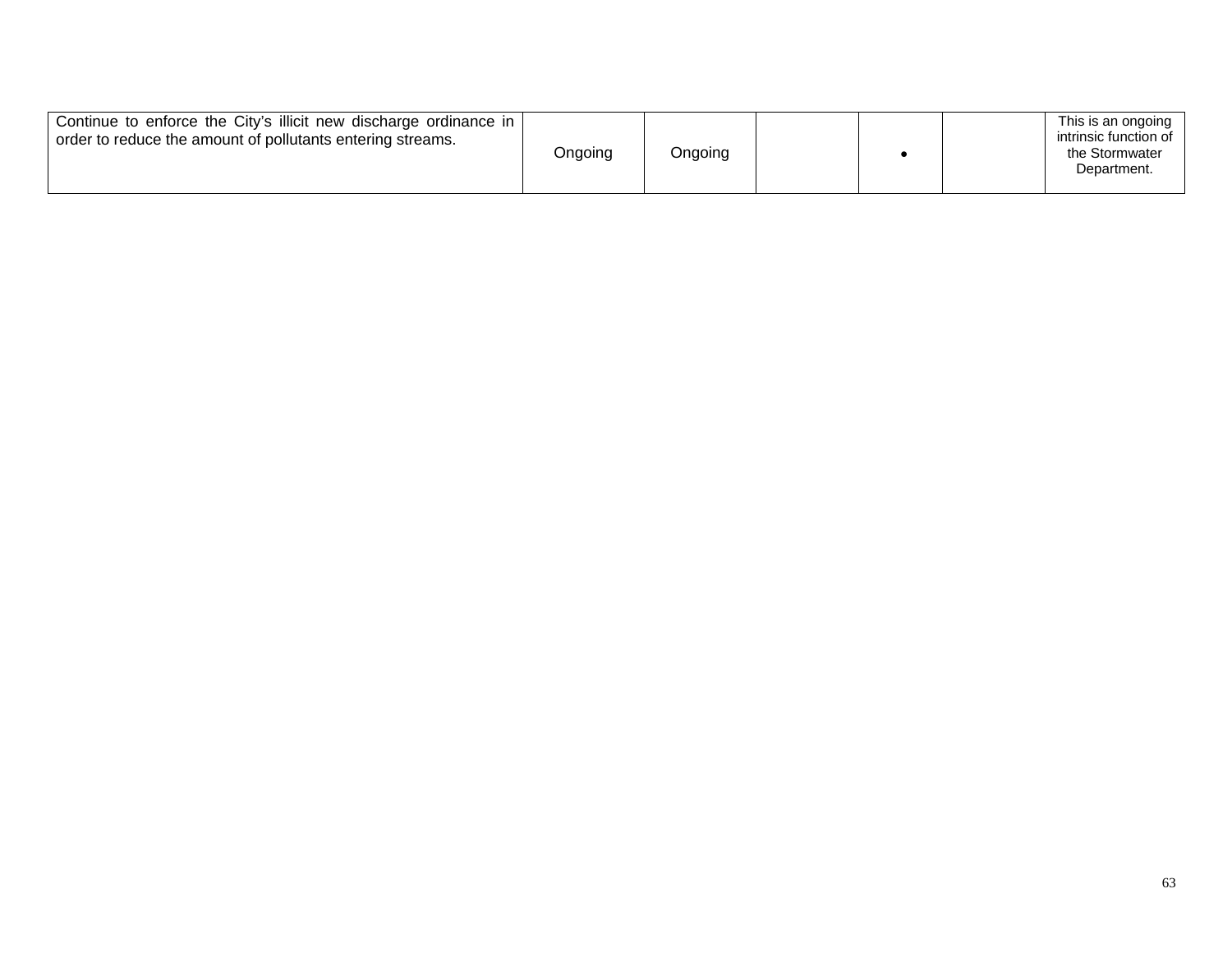#### **STRATEGY:** EN-2: Take actions to improve air quality, protect water quality, and protect sensitive lands

**ACTION PLAN**: Develop regulations to protect sensitive lands

| <b>ACTION PLAN TASKS</b>                                                                             | <b>PLANNED</b><br><b>COMPLETION</b><br><b>DATE</b> | <b>ACTUAL</b><br><b>COMPLETION</b><br><b>DATE</b> | <b>BEHIND</b><br><b>SCHEDULE</b> | ON<br><b>TARGET</b> | <b>COMPLETE</b> | <b>NOTES</b>                                                                                                                                                                                                     |
|------------------------------------------------------------------------------------------------------|----------------------------------------------------|---------------------------------------------------|----------------------------------|---------------------|-----------------|------------------------------------------------------------------------------------------------------------------------------------------------------------------------------------------------------------------|
| Prepare a report on recently adopted erosion control ordinance on<br>regressing cleared sites.       | 12/06                                              | 2/07                                              |                                  |                     |                 | Report presented<br>as part of the City's<br>Stormwater<br>Discussion                                                                                                                                            |
| Complete the process for preparing a revised tree preservation<br>ordinance for the city and county. | 06/08                                              | 07/09                                             |                                  |                     |                 | A compromise<br>version of<br>UDO122 was<br>adopted by City<br>Council in July<br>2009. The<br>regulations call<br>for a combination<br>of tree<br>preservation and<br>tree planting on<br>development<br>sites. |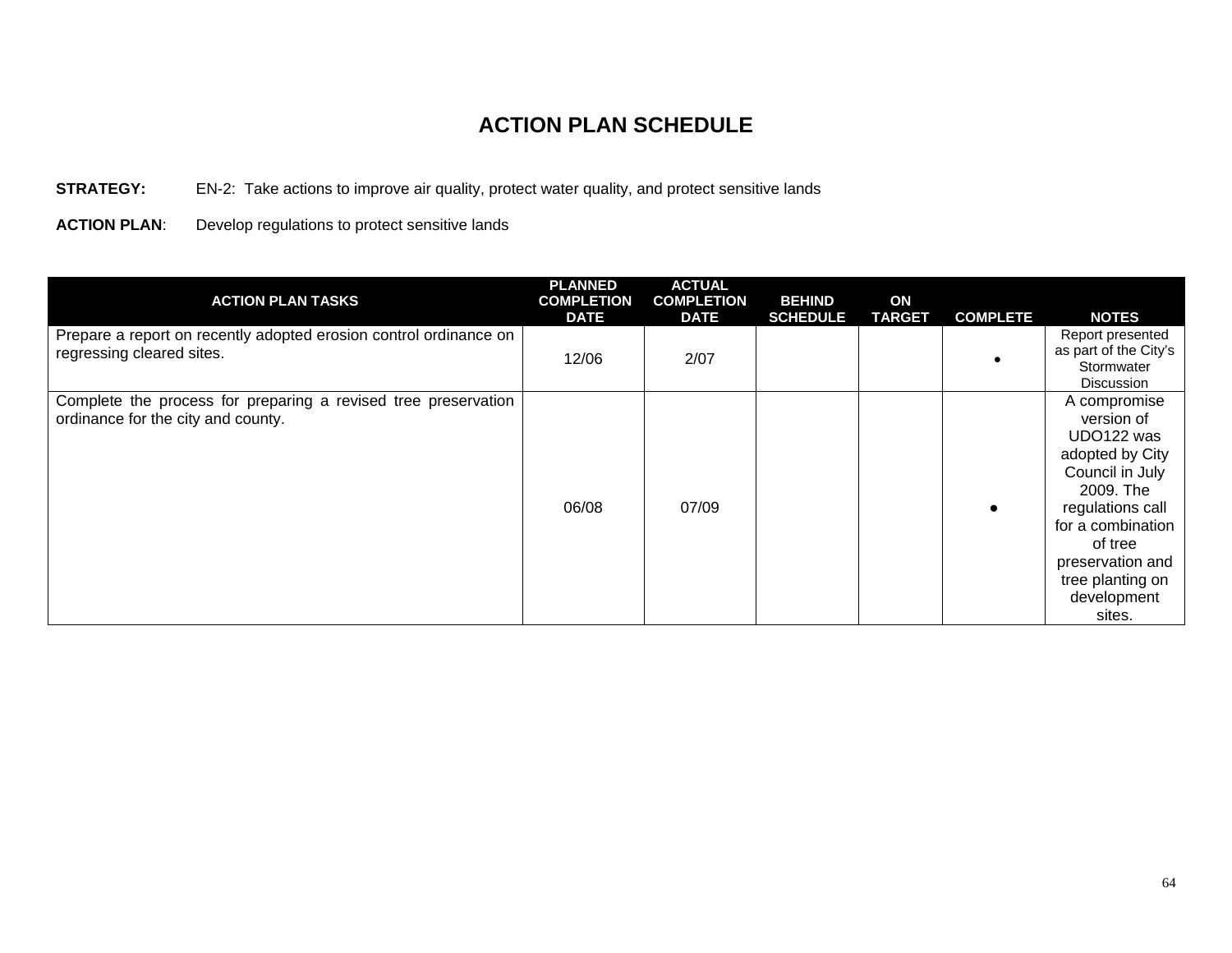#### **STRATEGY:** EN-2: Take actions to improve air quality, protect water quality, and protect sensitive lands

**ACTION PLAN:** Establish an enforcement program to control off-site sedimentation for all single-family construction sites

| <b>ACTION PLAN TASKS</b>                                                                                                     | <b>PLANNED</b><br><b>COMPLETION</b><br><b>DATE</b> | <b>ACTUAL</b><br><b>COMPLETION</b><br><b>DATE</b> | <b>BEHIND</b><br><b>SCHEDULE</b> | ON<br><b>TARGET</b> | <b>COMPLETE</b> | <b>NOTES</b> |
|------------------------------------------------------------------------------------------------------------------------------|----------------------------------------------------|---------------------------------------------------|----------------------------------|---------------------|-----------------|--------------|
| Finalize policies and procedures for installation and maintenance<br>of erosion control measures on single-family sites.     | 12/06                                              | 04/06                                             |                                  |                     |                 | See below    |
| Prepare informational materials and conduct presentations to<br>educate homebuilding contractors on the enforcement program. | 02/07                                              | 06/06                                             |                                  |                     |                 | See below    |
| Begin pro-active enforcement of the program including sanctions<br>and penalties.                                            | 05/07                                              | 10/06                                             |                                  |                     |                 | See below    |
| Continue pro-active enforcement and in response to complaints,<br>make adjustments in policies and procedures as needed.     | Ongoing                                            | Ongoing                                           |                                  |                     |                 | See below    |

Items handled through the City/County Inspections Department. Specific accomplishments:

- Submitted FY2005-06 budget request for additional Erosion Control Inspector position (02/2005)
- Additional Erosion Control Inspector position approved and funded for FY2005-06 (06/2005)
- Additional Erosion Control Inspector hired and commenced development of single family erosion control program (01/2006)
- Developed and finalized policies and procedures for installation and maintenance of erosion control measures on single family sites (02/2006-04/2006)
- Prepared informational materials and conducted educational presentations about the new enforcement program to local homebuilding contractors (04/2006-06/2006)
- Began pro-active enforcement of new program including penalties (10/2006)
- Continue to pro-actively monitor single family construction sites and respond to complaints in accordance with adopted policies & procedures (Ongoing)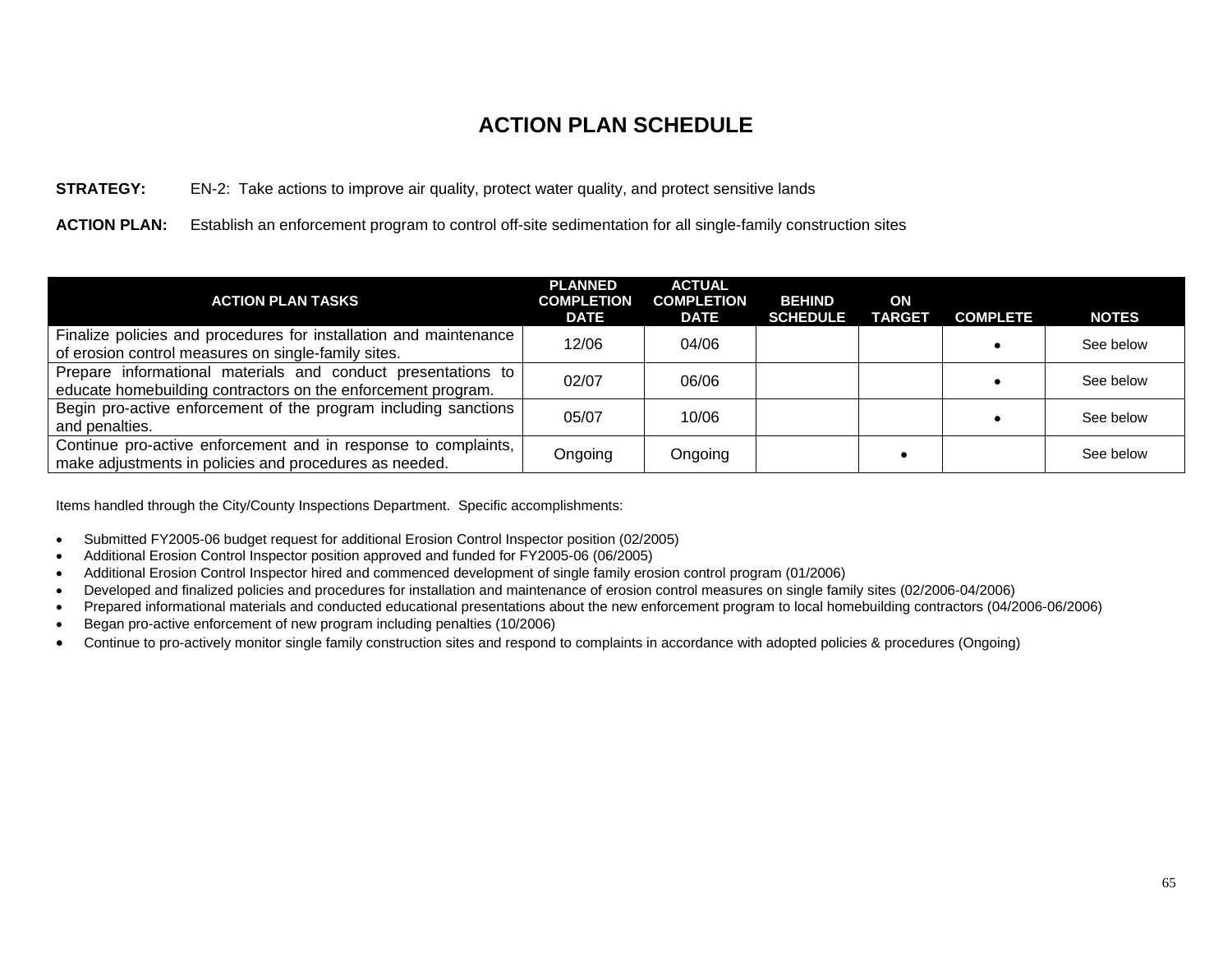#### **STRATEGY:** EN-3: Combat sprawl through careful infill development and improved planning

**ACTION PLAN:** Complete and adopt infill development regulations applicable to appropriate growth management areas in *Legacy*

| <b>ACTION PLAN TASKS</b>                                           | <b>PLANNED</b><br><b>COMPLETION</b><br><b>DATE</b> | <b>ACTUAL</b><br><b>COMPLETION</b><br><b>DATE</b> | <b>BEHIND</b><br><b>SCHEDULE</b> | ON<br><b>TARGET</b> | <b>COMPLETE</b> | <b>NOTES</b> |
|--------------------------------------------------------------------|----------------------------------------------------|---------------------------------------------------|----------------------------------|---------------------|-----------------|--------------|
| Develop draft infill regulations.                                  | 06/07                                              | 12/07                                             |                                  |                     |                 | See below    |
| Review draft with key stakeholders.                                | 12/07                                              | 1207                                              |                                  |                     |                 | See below    |
| Introduce UDO text amendment for Planning Board public<br>hearing. | 03/08                                              | 04/08                                             |                                  |                     |                 | See below    |
| Planning Board recommendation to elected bodies.                   | 05/08                                              | 06/08                                             |                                  |                     |                 | See below    |
| City Council conducts public hearing and considers adoption.       | 07/08                                              | 07/08                                             |                                  |                     |                 | See Below    |

UDO 188 was adopted by Council in July 2008. It sets standards for residential development on infill lots in Growth Management Area 2 (Urban Neighborhoods) requiring general conformity in setbacks, sensitivity in regards to garage placement, and design of multi-family development and its associated parking. Streets standards have been revised. Mixed use districts were amended to include these elements.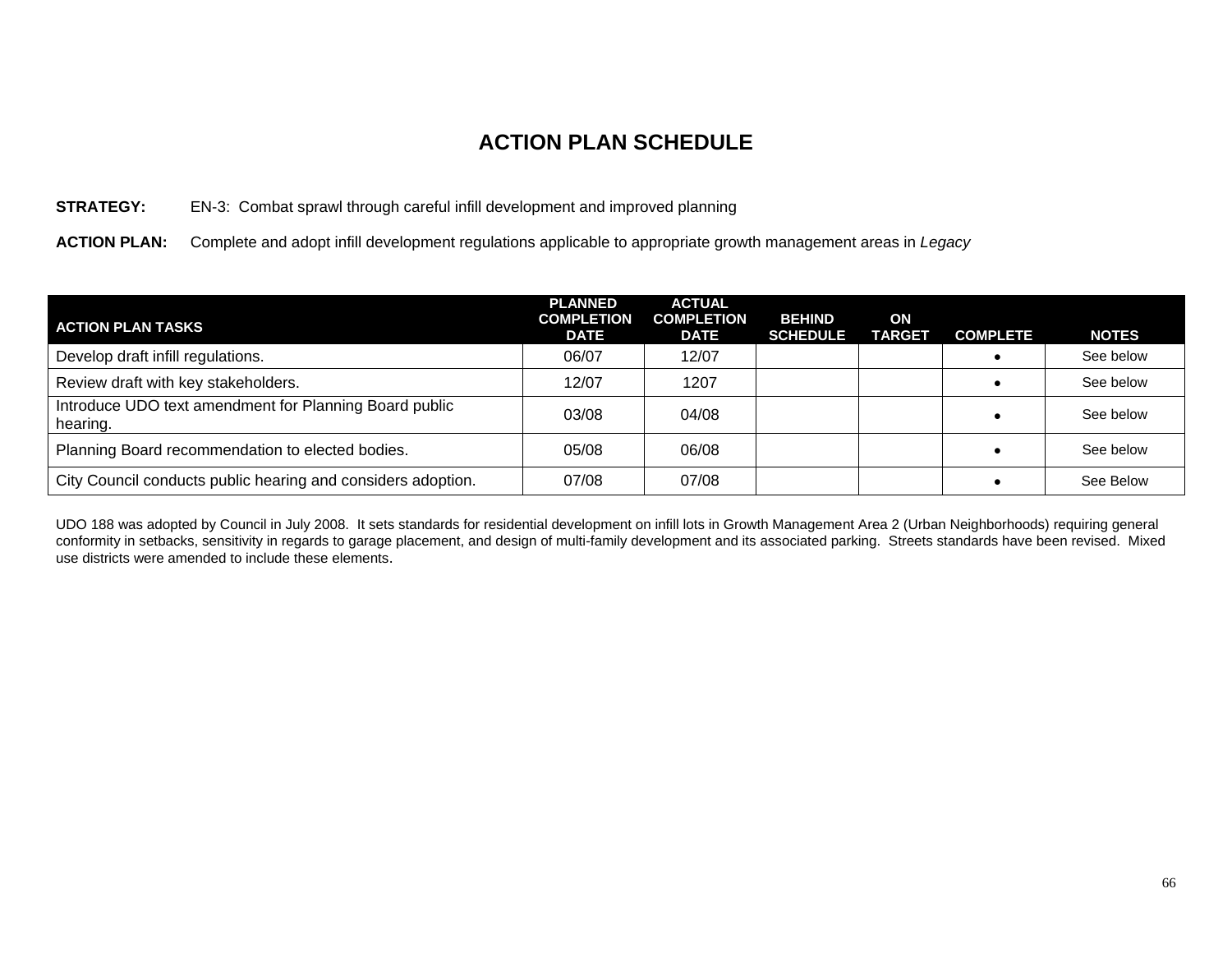#### **STRATEGY**: EN-3: Combat sprawl through careful infill development and improved planning

**ACTION PLAN:** Complete and adopt zoning regulations allowing for traditional neighborhood developments in residential districts

| <b>ACTION PLAN TASKS</b>                                           | <b>PLANNED</b><br><b>COMPLETION</b><br><b>DATE</b> | <b>ACTUAL</b><br><b>COMPLETION</b><br><b>DATE</b> | <b>BEHIND</b><br><b>SCHEDULE</b> | ON<br><b>TARGET</b> | <b>COMPLETE</b> | <b>NOTES</b> |
|--------------------------------------------------------------------|----------------------------------------------------|---------------------------------------------------|----------------------------------|---------------------|-----------------|--------------|
| Complete draft of proposed regulations.                            | 06/07                                              | N/A                                               |                                  |                     |                 | See below    |
| Review draft with key stakeholders.                                | 09/07                                              | N/A                                               |                                  |                     |                 | See below    |
| Introduce UDO text amendment for Planning Board public<br>hearing. | 11/07                                              | N/A                                               |                                  |                     |                 | See below    |
| Planning Board recommendation to elected bodies.                   | 01/08                                              | N/A                                               |                                  |                     |                 | See below    |
| City Council conducts public hearing and considers adoption.       | 03/08                                              | N/A                                               |                                  |                     |                 | See below    |

This item was determined already addressed through a combination of earlier adopted UDO text amendments requiring more pedestrian-friendly streets, a revision of mixed-use district standards, and infill development regulations.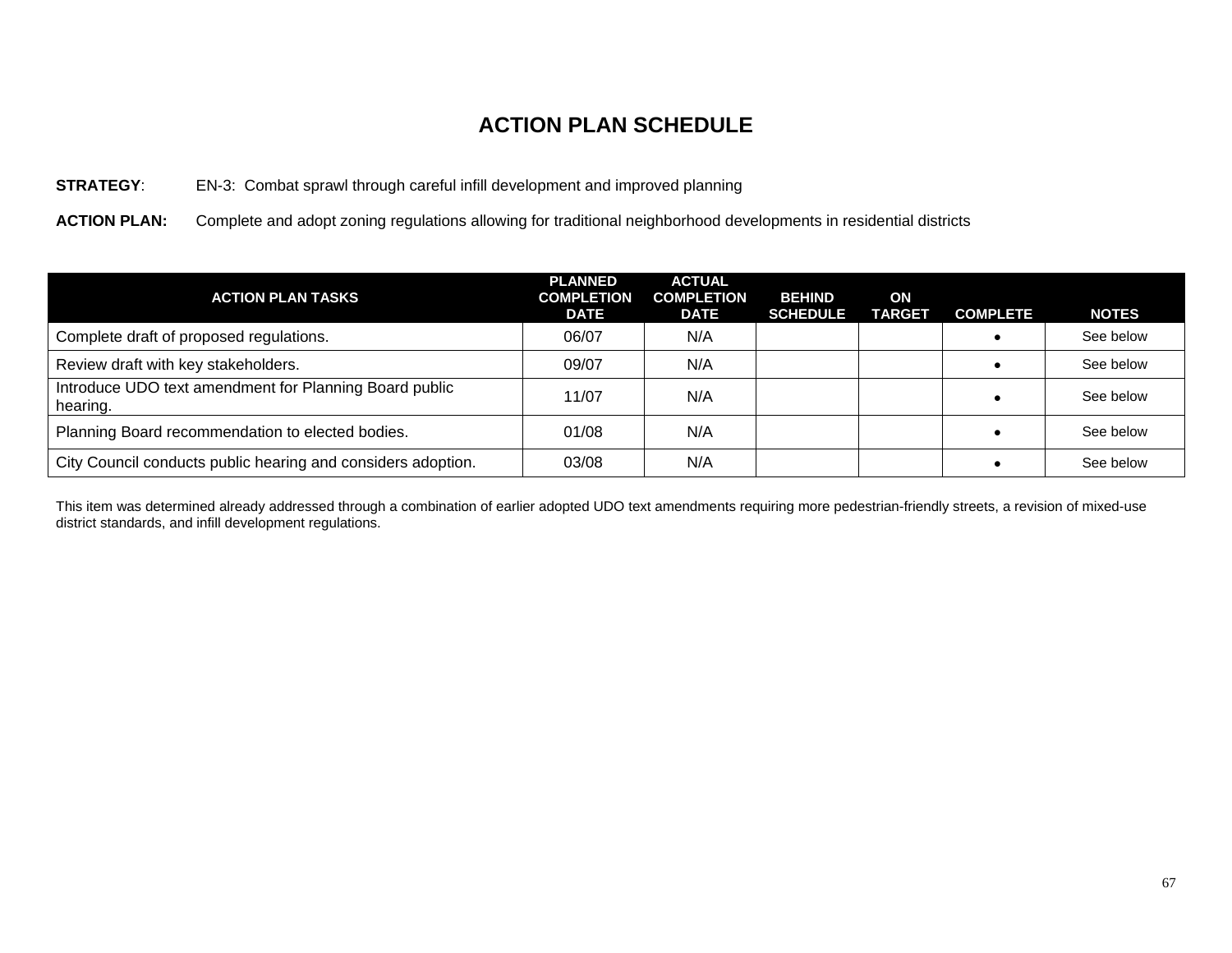#### **STRATEGY:** EN-3: Combat sprawl through careful infill development and improved planning

**ACTION PLAN**: Complete and adopt revisions to the mixed-use district

| <b>ACTION PLAN TASKS</b>                                     | <b>PLANNED</b><br><b>COMPLETION</b><br><b>DATE</b> | <b>ACTUAL</b><br><b>COMPLETION</b><br><b>DATE</b> | <b>BEHIND</b><br><b>SCHEDULE</b> | ON<br><b>TARGET</b> | <b>COMPLETE</b> | <b>NOTES</b> |
|--------------------------------------------------------------|----------------------------------------------------|---------------------------------------------------|----------------------------------|---------------------|-----------------|--------------|
| Complete draft of amendments.                                | 03/06                                              | 03/06                                             |                                  |                     |                 | See below    |
| Seek comments from key stakeholders.                         | 04/06                                              | 04/06                                             |                                  |                     |                 | See below    |
| Conduct Planning Board hearing and obtain recommendation.    | 04/06                                              | 04/06                                             |                                  |                     |                 | See below    |
| City Council conducts public hearing and considers adoption. | 05/06                                              | 05/06                                             |                                  |                     |                 | See below    |

This item was addressed through two UDO amendments: UDO 152, adopted by City Council in March 2006, allowing for more flexibility in building setbacks between different uses; and UDO 159, which was a more extensive overhaul of the mixed use district (MU-S).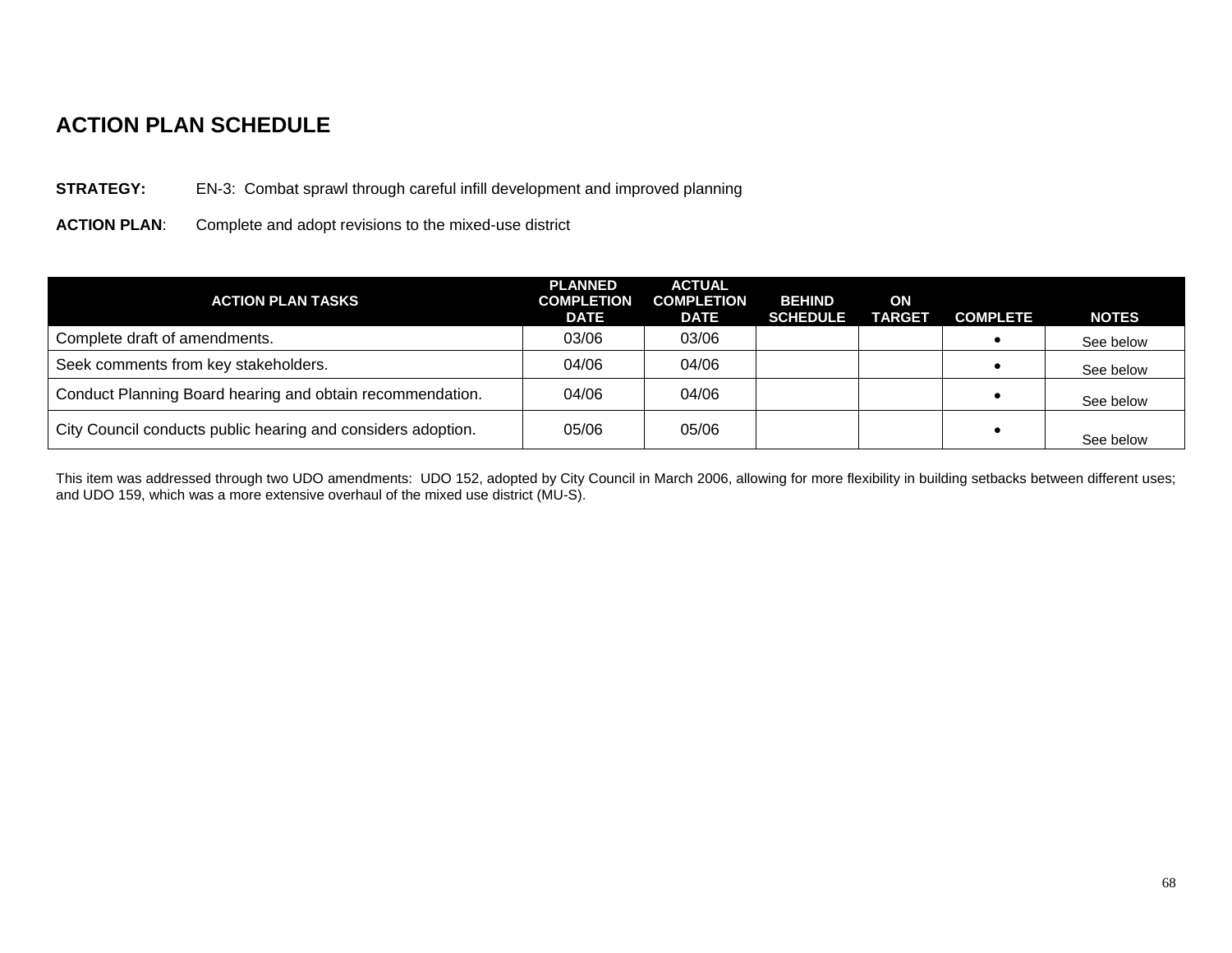#### **STRATEGY:** EN-3: Combat sprawl through careful infill development and improved planning

ACTION PLAN: Complete and adopt revision to the current regulations for planned residential density development that incorporates and encourages the use of open space planning concepts

| <b>ACTION PLAN TASKS</b>                                           | <b>PLANNED</b><br><b>COMPLETION</b><br><b>DATE</b> | <b>ACTUAL</b><br><b>COMPLETION</b><br><b>DATE</b> | <b>BEHIND</b><br><b>SCHEDULE</b> | ON<br><b>TARGET</b> | <b>COMPLETE</b> | <b>NOTES</b> |
|--------------------------------------------------------------------|----------------------------------------------------|---------------------------------------------------|----------------------------------|---------------------|-----------------|--------------|
| Complete draft of proposed regulations.                            | 06/07                                              | 06/07                                             |                                  |                     |                 | See below    |
| Review draft with key stakeholders.                                | 10/07                                              | 10/07                                             |                                  |                     |                 | See below    |
| Introduce UDO text amendment for Planning Board public<br>hearing. | 12/07                                              | 11/07                                             |                                  |                     |                 | See below    |
| Planning Board recommendation to elected bodies.                   | 02/08                                              | 12/07                                             |                                  |                     |                 | See below    |
| City Council conducts public hearing and considers adoption.       | 04/08                                              | 01/08                                             |                                  |                     |                 | See below    |

The existing Planned Residential Development (PRD) regulations were revised in UDO 183, adopted by City Council in January 2008. These revisions set new standards for the quality, amount and location of open space to be set aside in subdivisions which are designed to allow clustered lots with no increase in overall density, and with the savings in lot area devoted to common open space.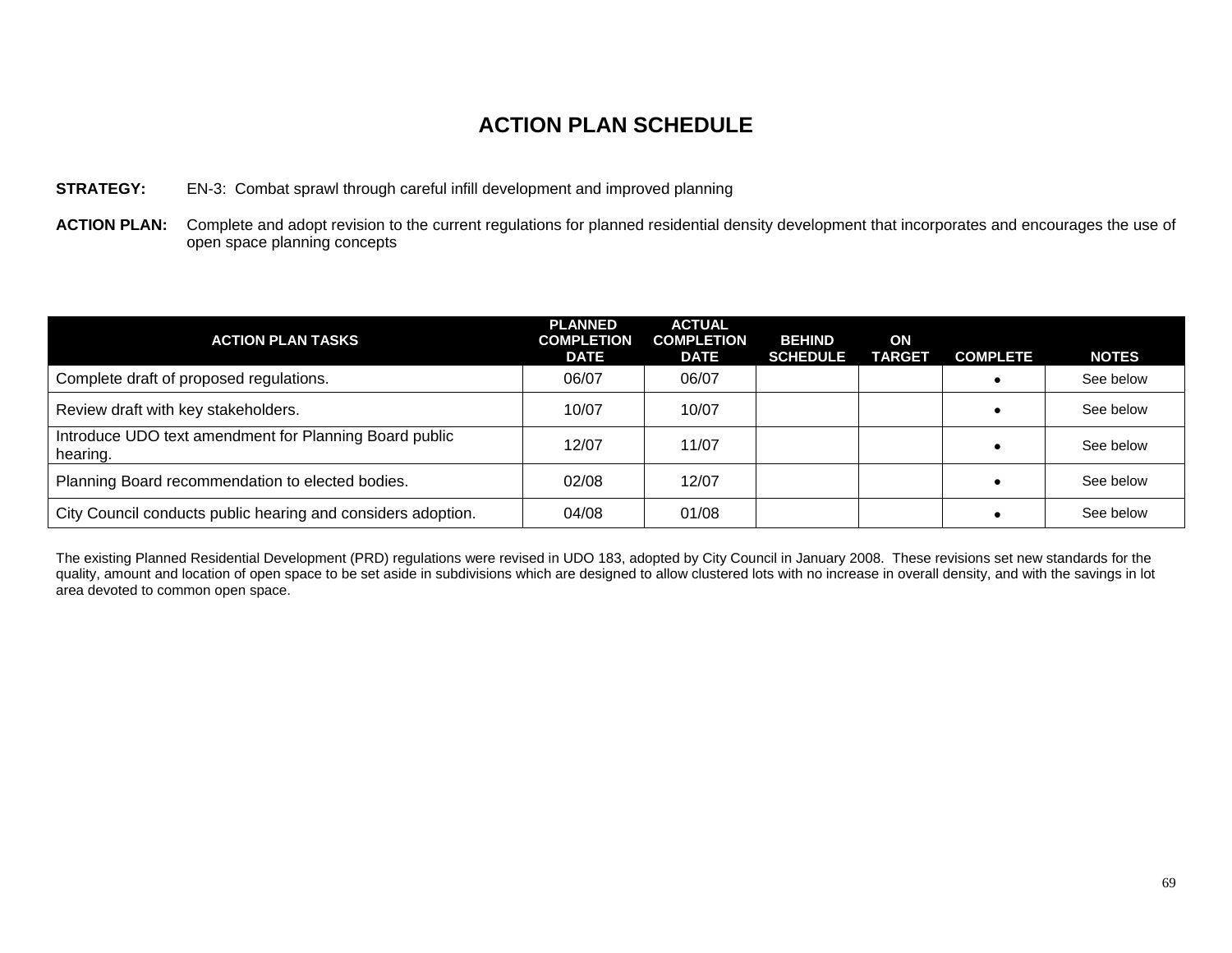#### **STRATEGY:** EN-3: Combat sprawl through careful infill development and improved planning

**ACTION PLAN:** Adopt new on-premise sign regulations

| <b>ACTION PLAN TASKS</b>                                           | <b>PLANNED</b><br><b>COMPLETION</b><br><b>DATE</b> | <b>ACTUAL</b><br><b>COMPLETION</b><br><b>DATE</b> | <b>BEHIND</b><br><b>SCHEDULE</b> | ON<br><b>TARGET</b> | <b>COMPLETE</b> | <b>NOTES</b> |
|--------------------------------------------------------------------|----------------------------------------------------|---------------------------------------------------|----------------------------------|---------------------|-----------------|--------------|
| Complete draft of proposed regulations.                            | 09/05                                              | 01/06                                             |                                  |                     |                 | See below    |
| Review draft with key stakeholders.                                | 05/06                                              | 07/06                                             |                                  |                     |                 | See below    |
| Introduce UDO text amendment for Planning Board public<br>hearing. | 09/06                                              | 09/06                                             |                                  |                     |                 | See below    |
| Planning Board recommendation to elected bodies.                   | 12/06                                              | 03/07                                             |                                  |                     |                 | See below    |
| City Council conducts public hearing and considers adoption.       | 02/07                                              | 05/07                                             |                                  |                     |                 | See below    |

After extensive public input and deliberation by both the Planning Board and City Council, UDO 164 was adopted by City Council in May 2007. The amendment reduced the sixe and height of freestanding signs, revised regulations about temporary signs, and set standards for signage on buildings. The amendment also set an amortization period after which all non-conforming signs must comply with the new standards. UDO 164 was further amended by City Council later in 2007 to distinguish standards for the rate of change allowed in existing electronic changeable-copy signs from those that would apply to electronic signs permitted after that date.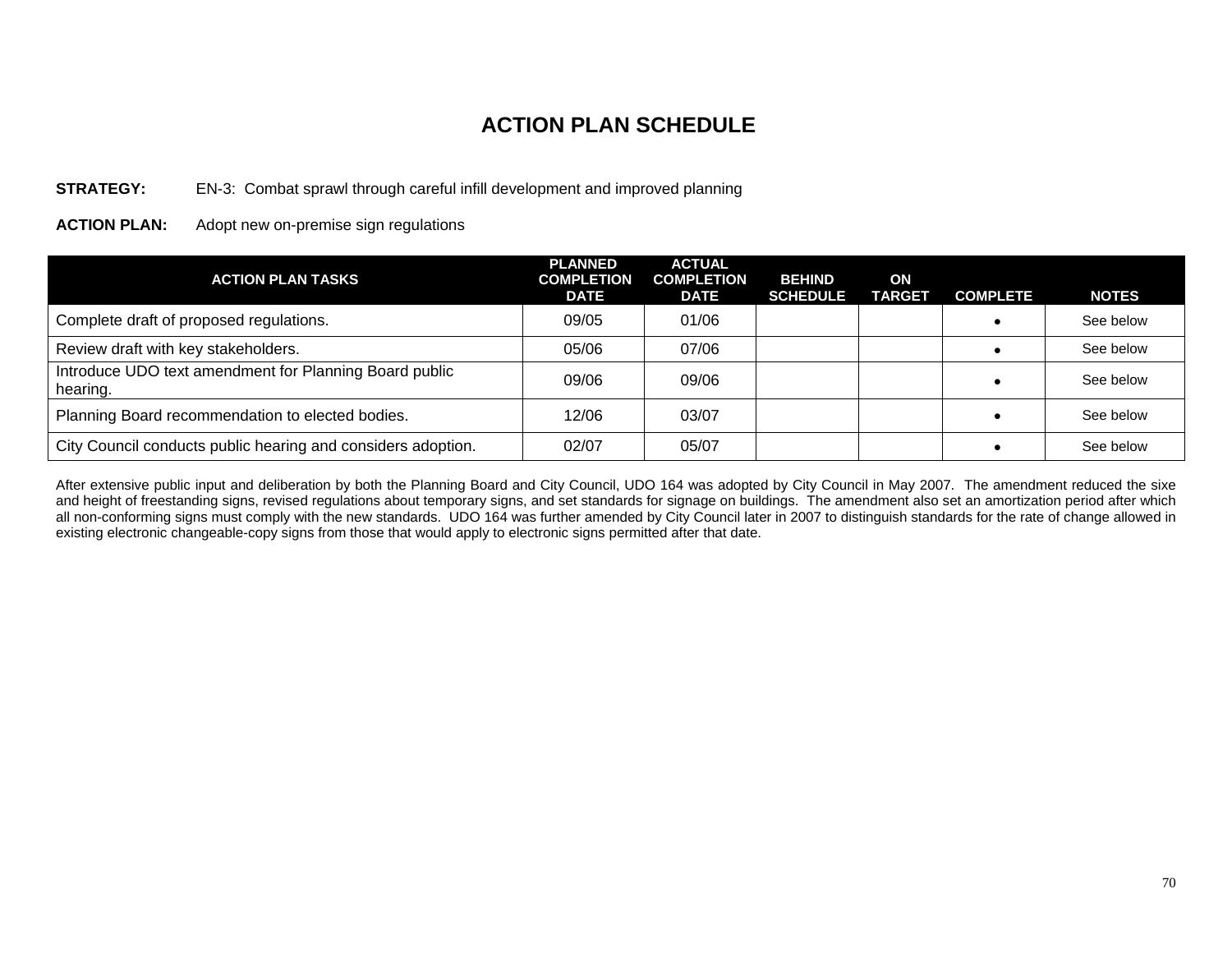#### **STRATEGY:** EN-3: Combat sprawl through careful infill development and improved planning

**ACTION PLAN**: Complete all central city area plans (NE, SW, and NW)

| <b>ACTION PLAN TASKS</b>                                            | <b>PLANNED</b><br><b>COMPLETION</b><br><b>DATE</b> | <b>ACTUAL</b><br><b>COMPLETION</b><br><b>DATE</b> | <b>BEHIND</b><br><b>SCHEDULE</b> | ON<br><b>TARGET</b> | <b>COMPLETE</b> | <b>NOTES</b> |
|---------------------------------------------------------------------|----------------------------------------------------|---------------------------------------------------|----------------------------------|---------------------|-----------------|--------------|
| Complete North Central Area Plan and present to Planning Board.     | 01/07                                              | 01/07                                             |                                  |                     |                 |              |
| Complete East/Northeast Area Plan and present to Planning<br>Board. | 09/07                                              | 05/08                                             |                                  |                     |                 |              |
| Complete Southwest Area Plan and present to Planning Board.         | 12/09                                              | 10/09                                             |                                  |                     |                 |              |
| Complete Northwest Area Plan and present to Planning Board.         | 12/10                                              |                                                   |                                  |                     |                 |              |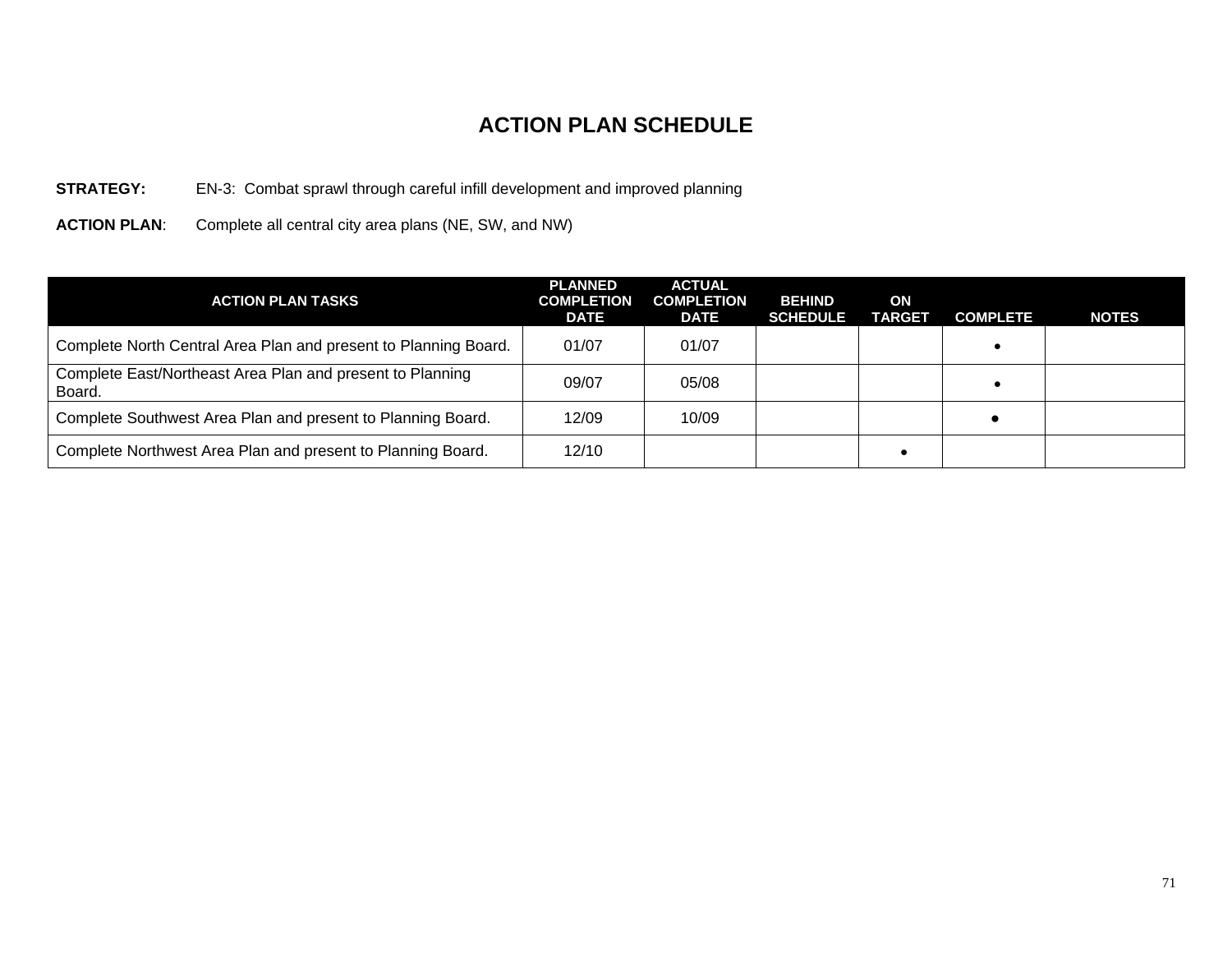#### **STRATEGY:** EN-3: Combat sprawl through careful infill development and improved planning

**ACTION PLAN:** Prepare zoning recommendations for Piedmont Triad Research Park

| <b>ACTION PLAN TASKS</b>                                               | <b>PLANNED</b><br><b>COMPLETION</b><br><b>DATE</b> | <b>ACTUAL</b><br><b>COMPLETION</b><br><b>DATE</b> | <b>BEHIND</b><br><b>SCHEDULE</b> | ON<br><b>TARGET</b> | <b>COMPLETE</b> | <b>NOTES</b> |
|------------------------------------------------------------------------|----------------------------------------------------|---------------------------------------------------|----------------------------------|---------------------|-----------------|--------------|
| Review regulatory changes and zoning map changes with<br>stakeholders. | 10/06                                              | 11/06                                             |                                  |                     |                 | See below    |
| Conduct Planning Board public hearing and make<br>recommendation.      | 12/06                                              | 11/06                                             |                                  |                     |                 | See below    |
| Conduct City Council public hearing and adopt.                         | 02/07                                              | 02/07                                             |                                  |                     |                 | See below    |

UDO 168 was adopted by City Council in February 2007 and overhauled the old Central Industrial District regulations to allow for the uses and site design that would accommodate Piedmont Triad Research Park.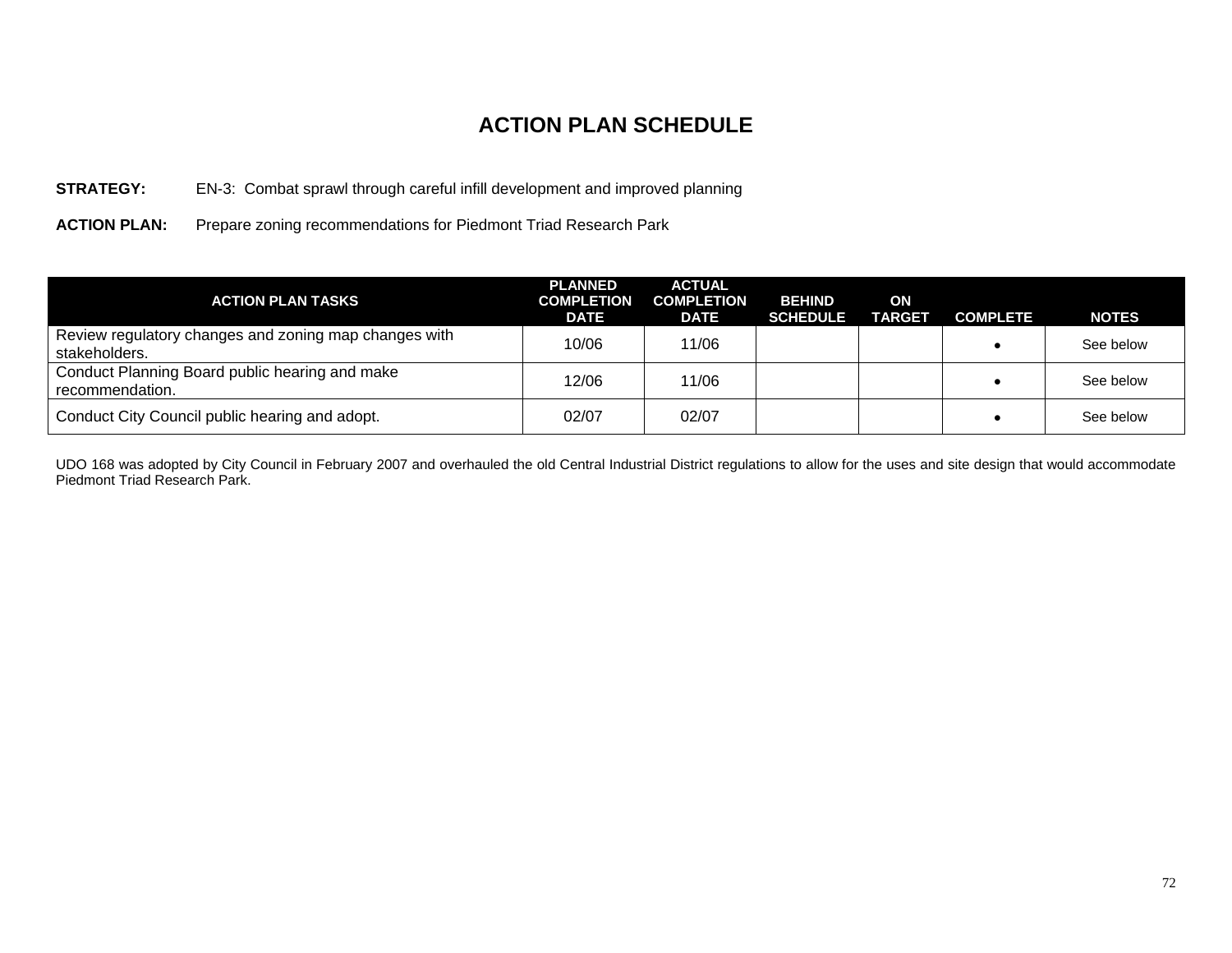#### **STRATEGY:** EN-3: Combat sprawl through careful infill development and improved planning

**ACTION PLAN:** Study and make recommendations for overhaul of parking requirements applicable to older, existing commercial areas

| <b>ACTION PLAN TASKS</b>                                                                                                                                              | <b>PLANNED</b><br><b>COMPLETION</b><br><b>DATE</b> | <b>ACTUAL</b><br><b>COMPLETION</b><br><b>DATE</b> | <b>BEHIND</b><br><b>SCHEDULE</b> | ON<br><b>TARGET</b> | <b>COMPLETE</b> | <b>NOTES</b> |
|-----------------------------------------------------------------------------------------------------------------------------------------------------------------------|----------------------------------------------------|---------------------------------------------------|----------------------------------|---------------------|-----------------|--------------|
| Study alternative ways to provide relief from typical minimum<br>parking requirements for older buildings for uses that do not<br>create significant parking demands. | 03/06                                              | 02/06                                             |                                  |                     |                 | See below    |
| Prepare draft parking regulation amendments.                                                                                                                          | 03/06                                              | 02/06                                             |                                  |                     |                 | See below    |
| Discuss with key stakeholders.                                                                                                                                        | 03/06                                              | 03/06                                             |                                  |                     |                 | See below    |
| Conduct Planning Board hearing and make recommendation.                                                                                                               | 04/06                                              | 04/06                                             |                                  |                     |                 | See below    |
| Conduct City Council public hearing and consideration of<br>adoption.                                                                                                 | 05/06                                              | 08/06                                             |                                  |                     |                 | See below    |

Parking requirement applicable to existing commercial buildings in Growth Management Area 1 and 2 (Downtown and Urban Neighborhoods) were revised in UDO 160, adopted by City Council in May and August 2006. The revisions gave more flexibility for these older areas to not have to meet the same standards for parking in suburban commercial areas, thereby encouraging their reuse and revitalization. Parking for restaurant uses in these older buildings would have to receive City Council approval for a lesser number of spaces than the code normally requires.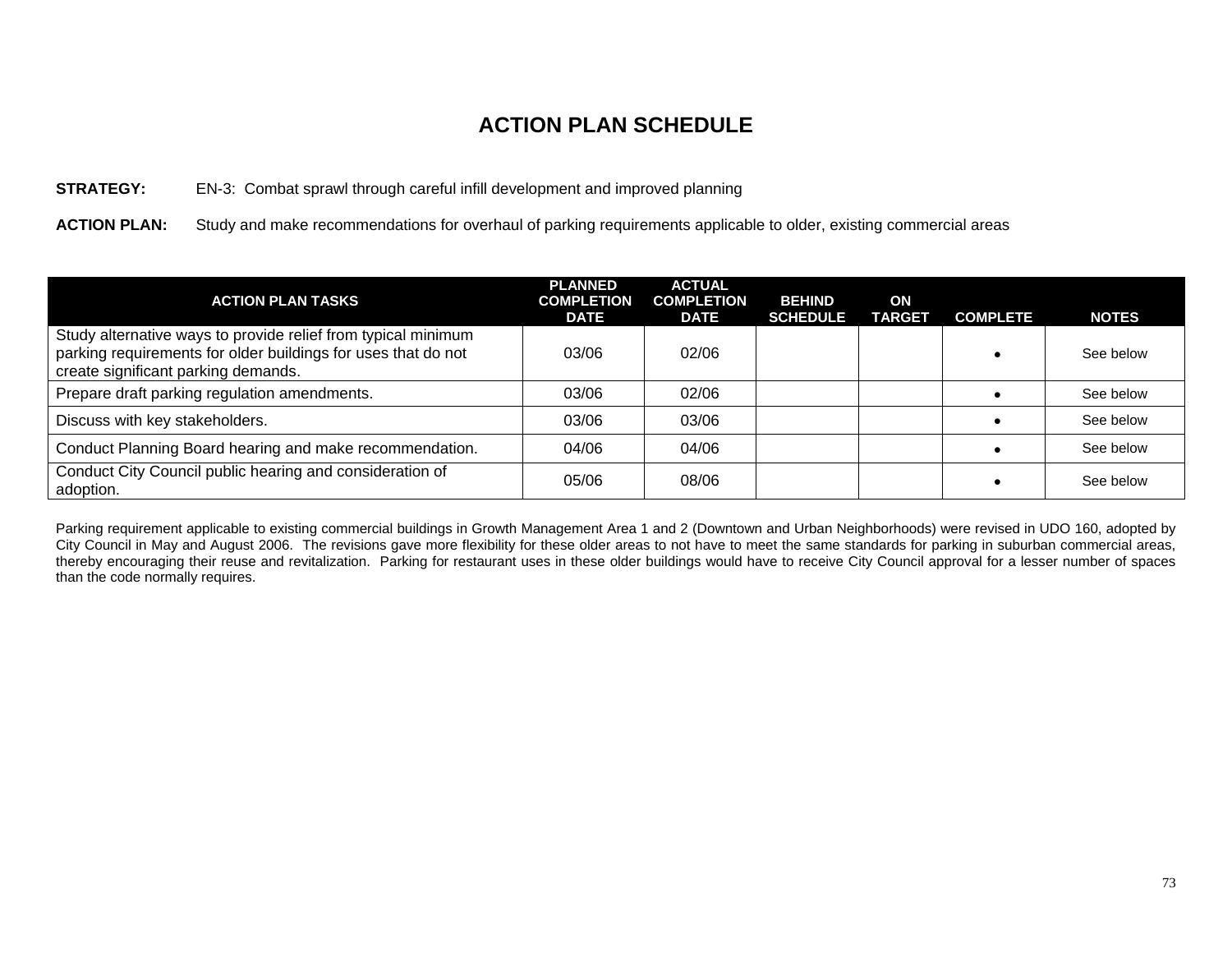**STRATEGY:** EN-4: Identify dumping issues in neighborhoods, and develop strategies to eliminate and prevent them

| <b>ACTION PLAN TASKS</b>                                                                                                                                                                                                                     | <b>PLANNED</b><br><b>COMPLETION</b><br><b>DATE</b> | <b>ACTUAL</b><br><b>COMPLETION</b><br><b>DATE</b> | <b>BEHIND</b><br><b>SCHEDULE</b> | ON<br><b>TARGET</b> | <b>COMPLETE</b> | <b>NOTES</b>                                                                                                                                                                                                                                                                                                             |
|----------------------------------------------------------------------------------------------------------------------------------------------------------------------------------------------------------------------------------------------|----------------------------------------------------|---------------------------------------------------|----------------------------------|---------------------|-----------------|--------------------------------------------------------------------------------------------------------------------------------------------------------------------------------------------------------------------------------------------------------------------------------------------------------------------------|
| Explore creating a special trash operations patrol team to monitor<br>dumping sites on non-traditional schedules, for removal on public<br>property, citing owners on private property, and identifying<br>violators.                        | 01/07                                              | 01/07                                             |                                  |                     |                 | Periodically, the<br><b>Field Maintenance</b><br>Crew will alter their<br>work schedule to<br>work on a Saturday<br>cutting grass or<br>picking up trash<br>and using this<br>opportunity to<br>monitor known<br>illegal dumping<br>sites                                                                                |
| Explore creating collaborations with private trash haulers who,<br>after being advised when violation notices are issued, can contact<br>violators for possible removal within a shorter time frame and less<br>expensive than City removal. | 03/07                                              | 03/07                                             |                                  |                     |                 | A list of contractors<br>was created and<br>enclosed in<br>violation notices                                                                                                                                                                                                                                             |
| Evaluate impact of fully implemented Trash Busters and Cameras<br>On Patrol programs.                                                                                                                                                        | 06/07                                              | 06/07                                             |                                  |                     |                 | The Trash Busters<br>Program has been<br>successful in<br>identifying and<br>arresting violators<br>who illegally dump<br>and staff<br>recommends its<br>continued use.<br>The Cameras on<br>Patrol Program<br>was not as<br>successful as<br>hoped for due to<br>the constant theft<br>of the cameras as<br>well as the |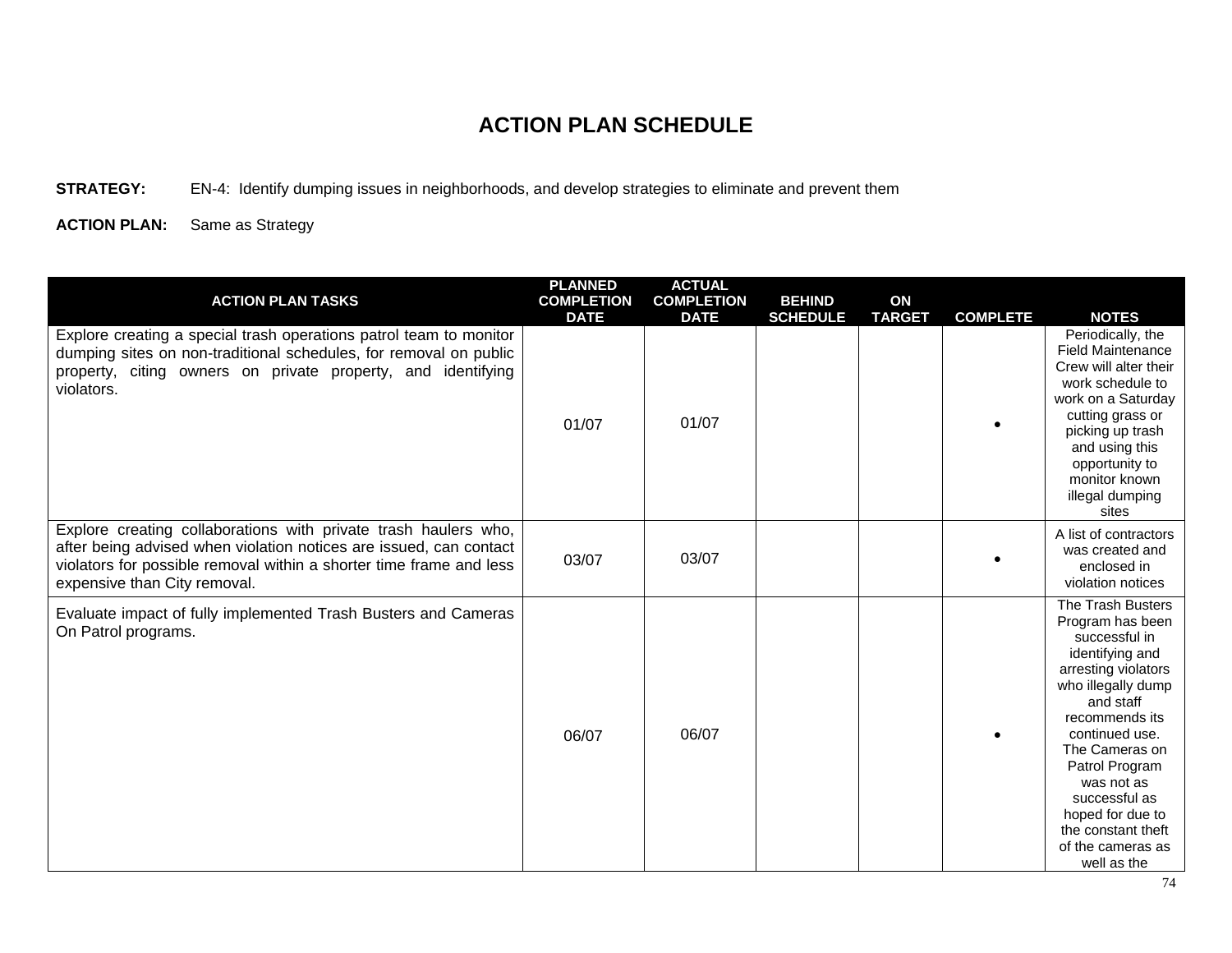|                            |       |         |  | usefulness of the<br>pictures. In some<br>areas, the cameras<br>proved effective. |
|----------------------------|-------|---------|--|-----------------------------------------------------------------------------------|
| Adjust programs as needed. | 07/07 | Ongoing |  |                                                                                   |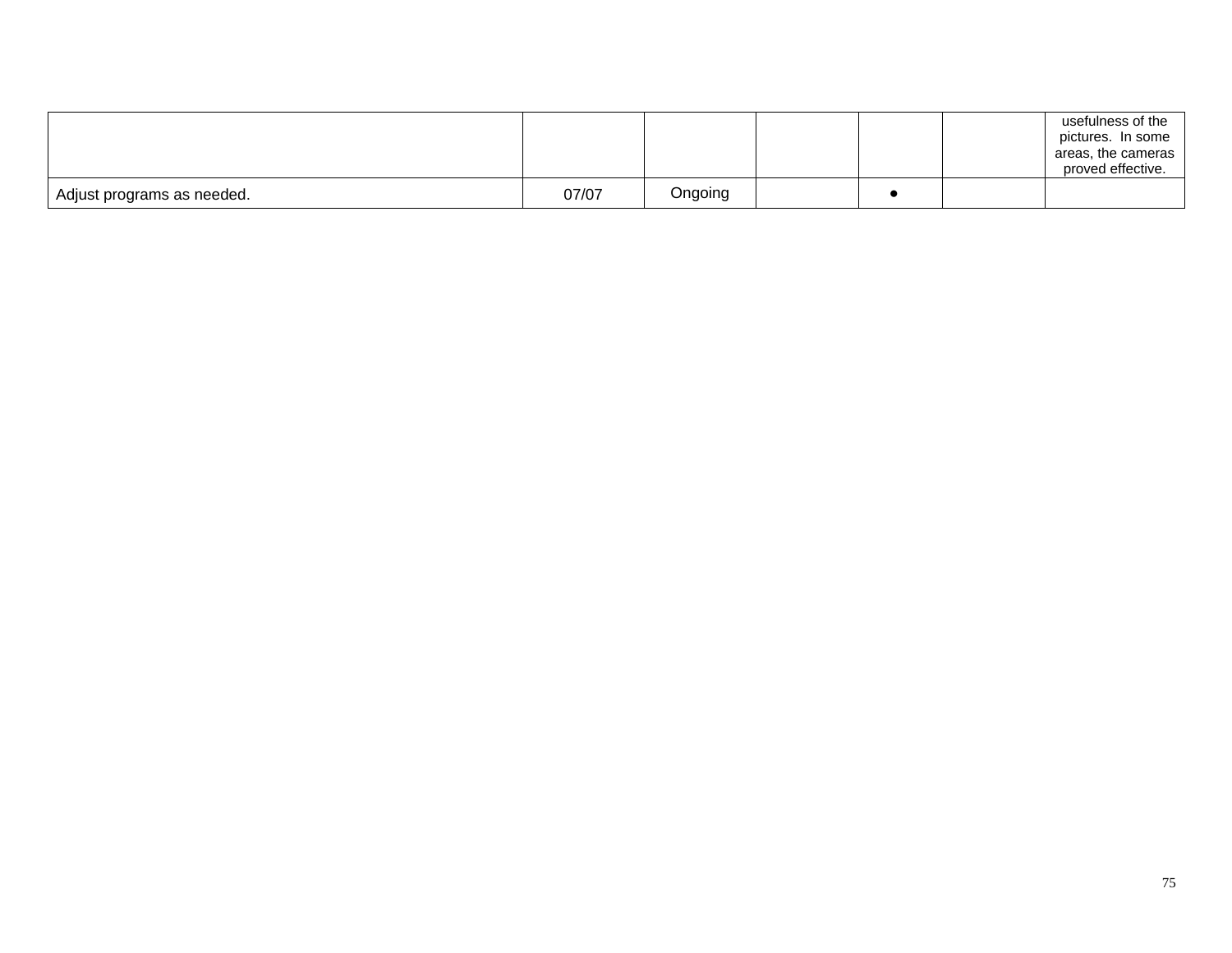#### **STRATEGY:** EN-5: Make more effective use of landfill and recycling program and define how funded

**ACTION PLAN:** Same as Strategy

| ACTION PLAN TASKS                                                                      | <b>PLANNED</b><br><b>COMPLETION</b><br><b>DATE</b> | <b>ACTUAL</b><br><b>COMPLETION</b><br><b>DATE</b> | <b>BEHIND</b><br><b>SCHEDULE</b> | ON<br><b>TARGET</b> | <b>COMPLETE</b> | <b>NOTES</b> |
|----------------------------------------------------------------------------------------|----------------------------------------------------|---------------------------------------------------|----------------------------------|---------------------|-----------------|--------------|
| Prepare a report that:                                                                 |                                                    |                                                   |                                  |                     |                 |              |
| assesses the effects of current operational conditions on the<br>City/County landfill; |                                                    |                                                   |                                  |                     |                 |              |
| makes a multi-year financial forecast of the solid waste fund;                         | 03/07                                              | 09/07                                             |                                  |                     |                 |              |
| reviews the state of the art in methods of financing recycling                         |                                                    |                                                   |                                  |                     |                 |              |
| programs.                                                                              |                                                    |                                                   |                                  |                     |                 |              |
| Provide all assembled materials to decision makers for their use.                      |                                                    |                                                   |                                  |                     |                 |              |

This item was studied extensively by the City's Budget Office with the Assistance of the City/County Utilities Division and the City's Finance Department. The study culminated in a report by the Budget Office at a special meeting of the City Council in August of 2007.

The key findings were that without significant changes in how solid waste management programs were funded, the Solid Waste Fund would run out of money in the next few years. The report indicated that alternative methods of funding the non-disposal programs would be lessen the financial requirements and extend the life of the fund. Other options included imposing flow control ordinances on waste generated with in Forsyth County or the City of Winston-Salem.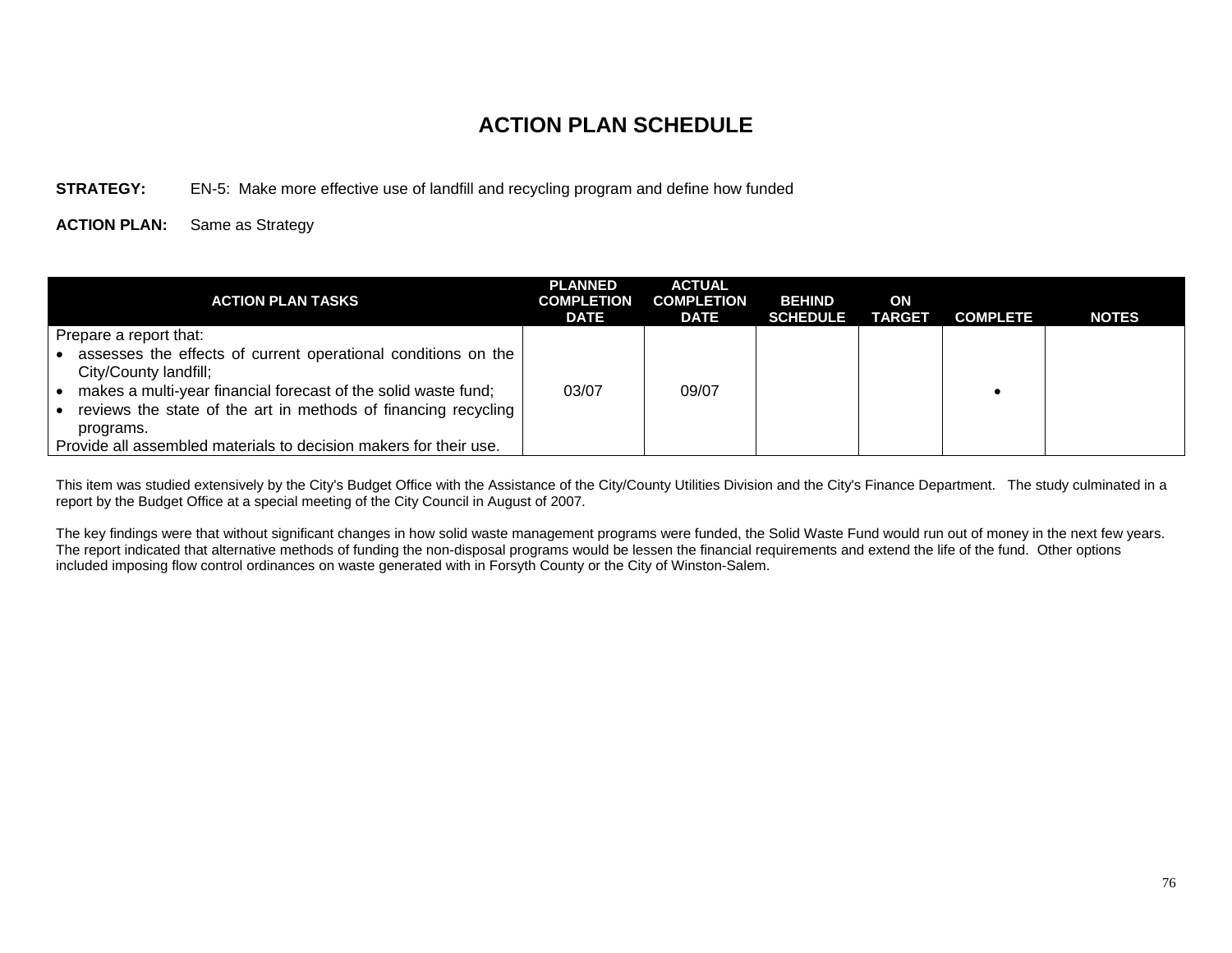#### **STRATEGY:** G-1: Examine future role of Housing Authority and means of City oversight

| <b>ACTION PLAN TASKS</b>                                                                                                                                                                                                             | <b>PLANNED</b><br><b>COMPLETION</b><br><b>DATE</b> | <b>ACTUAL</b><br><b>COMPLETION</b><br><b>DATE</b> | <b>BEHIND</b><br><b>SCHEDULE</b> | ON<br><b>TARGET</b> | <b>COMPLETE</b> | <b>NOTES</b>                                                                                                                              |
|--------------------------------------------------------------------------------------------------------------------------------------------------------------------------------------------------------------------------------------|----------------------------------------------------|---------------------------------------------------|----------------------------------|---------------------|-----------------|-------------------------------------------------------------------------------------------------------------------------------------------|
| Prepare a report for Council consideration that 1) reviews the<br>statutory options available to North Carolina municipalities in<br>organizing the public housing function; and 2) surveys actual<br>practice in comparable cities. | 08/08                                              | 08/08                                             |                                  |                     |                 | A report was<br>presented to<br>Finance and<br>CD/H/GG<br>committees in<br>August 2008. No<br>changes in City<br>oversight<br>recommended |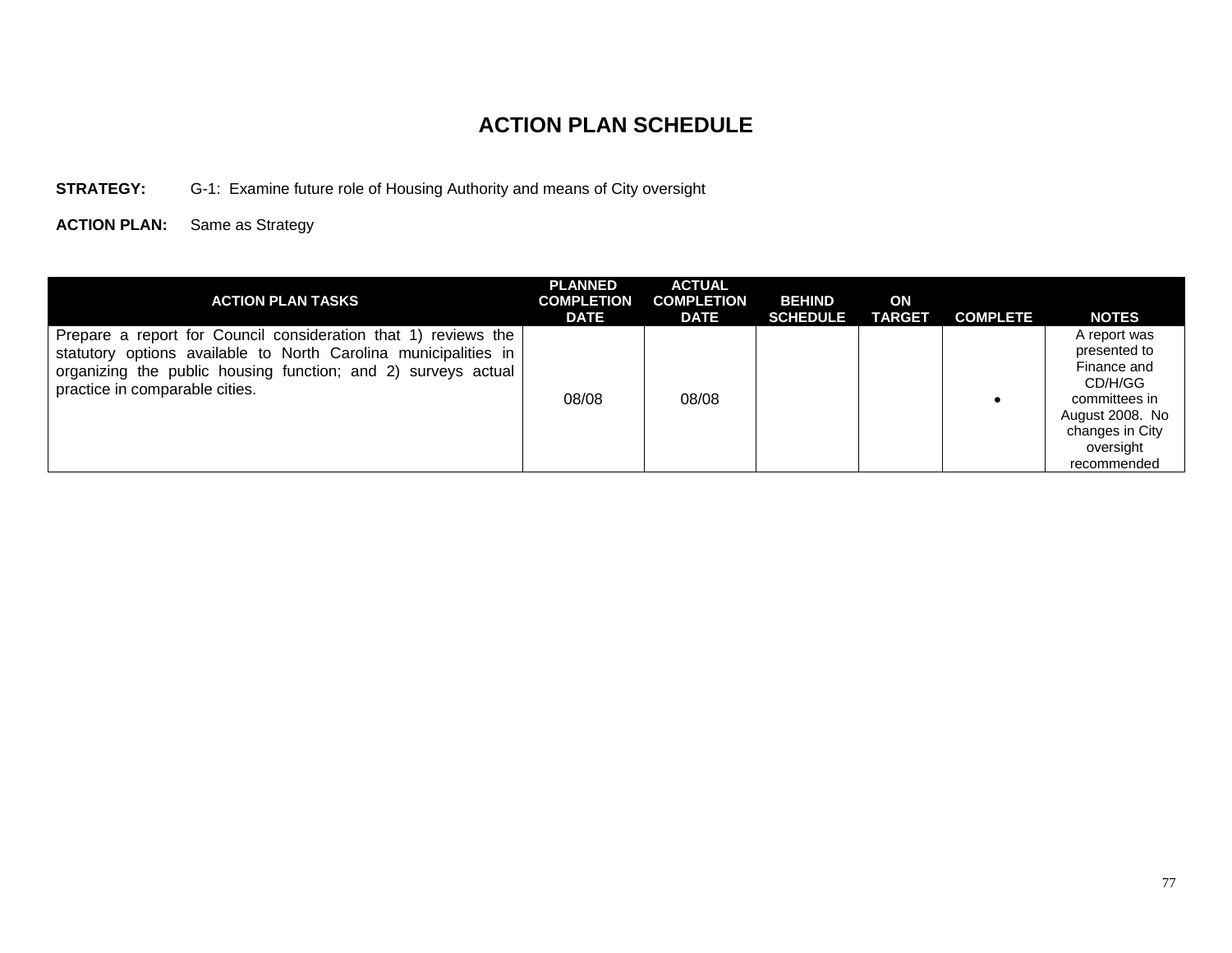#### **STRATEGY:** G-2: Develop capital needs list to consider for a new bond referendum

**ACTION PLAN:** Prepare for a potential general obligation bond referendum

| <b>ACTION PLAN TASKS</b>                                                                                             | <b>PLANNED</b><br><b>COMPLETION</b><br><b>DATE</b> | <b>ACTUAL</b><br><b>COMPLETION</b><br><b>DATE</b> | <b>BEHIND</b><br><b>SCHEDULE</b> | ON<br><b>TARGET</b> | <b>COMPLETE</b> | <b>NOTES</b>                                                            |
|----------------------------------------------------------------------------------------------------------------------|----------------------------------------------------|---------------------------------------------------|----------------------------------|---------------------|-----------------|-------------------------------------------------------------------------|
| Report on funded and unfunded capital needs.                                                                         | 11/07                                              | 02/08                                             |                                  |                     |                 | Prepared annually<br>as part of the<br>budget preparation<br>process.   |
| City Council review of a potential list of bond-financed projects<br>and issues relating to capital financing.       | 02/08                                              | 03/08                                             |                                  |                     |                 | Prepared annually<br>as a part of the<br>budget preparation<br>process. |
| Community meetings to discuss capital needs and priorities.                                                          | Ongoing                                            | Ongoing                                           |                                  |                     |                 |                                                                         |
| Council makes informal decision on whether to proceed with a<br>bond referendum, including ballot items and amounts. | 06/10                                              |                                                   |                                  |                     |                 |                                                                         |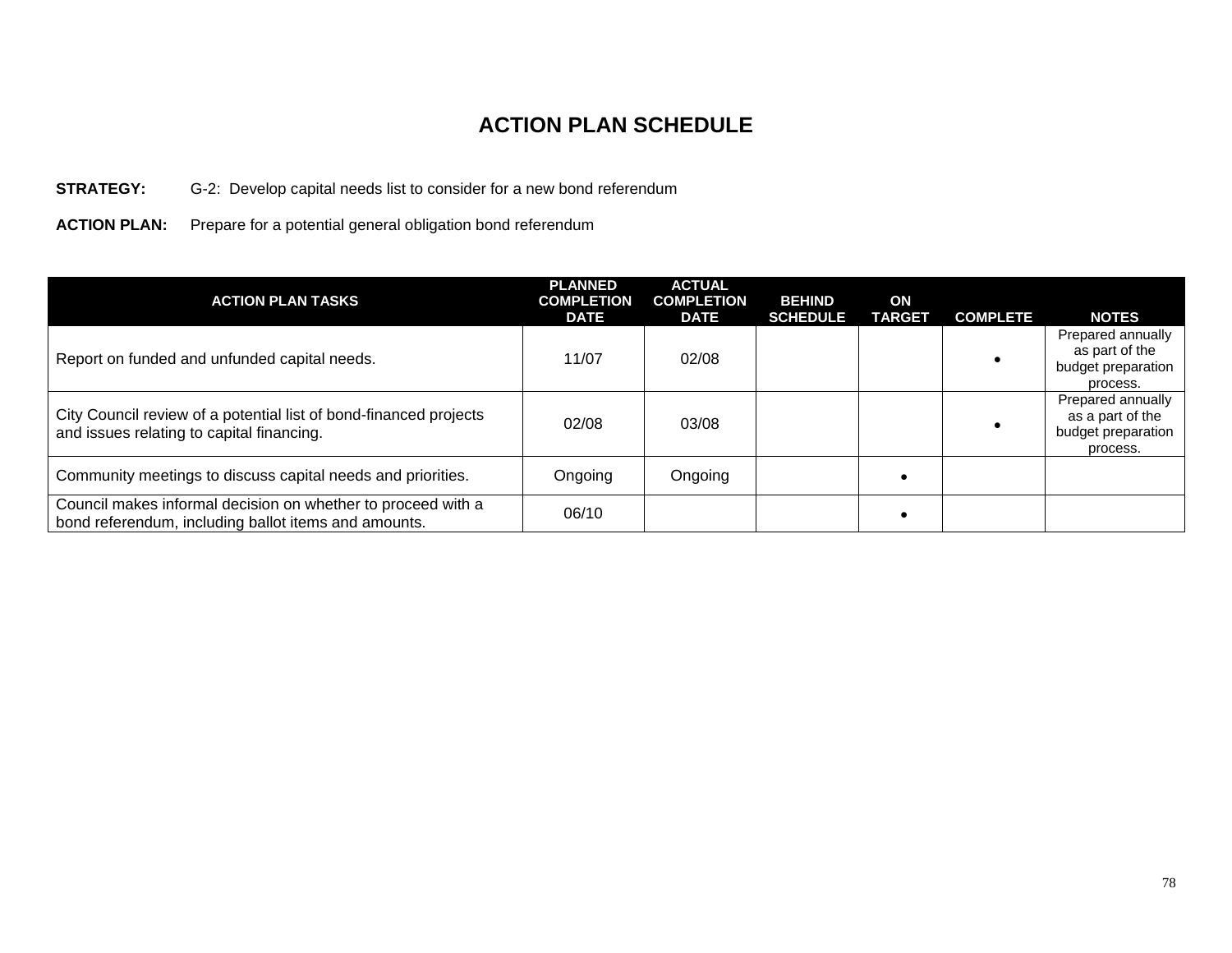#### **STRATEGY**: G-2: Develop capital needs list to consider for a new bond referendum

**ACTION PLAN**: Develop a potential 2010 general obligation bond referendum schedule

| <b>ACTION PLAN TASKS</b>                                                                                                                                        | <b>PLANNED</b><br><b>COMPLETION</b><br><b>DATE</b> | <b>ACTUAL</b><br><b>COMPLETION</b><br><b>DATE</b> | <b>BEHIND</b><br><b>SCHEDULE</b> | ON<br><b>TARGET</b> | <b>COMPLETE</b> | <b>NOTES</b> |
|-----------------------------------------------------------------------------------------------------------------------------------------------------------------|----------------------------------------------------|---------------------------------------------------|----------------------------------|---------------------|-----------------|--------------|
| City Council adopts resolution directing publication of notice of<br>intent.                                                                                    | 07/10                                              |                                                   |                                  |                     |                 |              |
| Introduce bond order at City Council meeting.                                                                                                                   | 08/10                                              |                                                   |                                  |                     |                 |              |
| City Council holds public hearing on adoption of the bond order;<br>City Council adopts the bond order and the resolution setting a<br>special bond referendum. | 08/10                                              |                                                   |                                  |                     |                 |              |
| Referendum.                                                                                                                                                     | 11/10                                              |                                                   |                                  |                     |                 |              |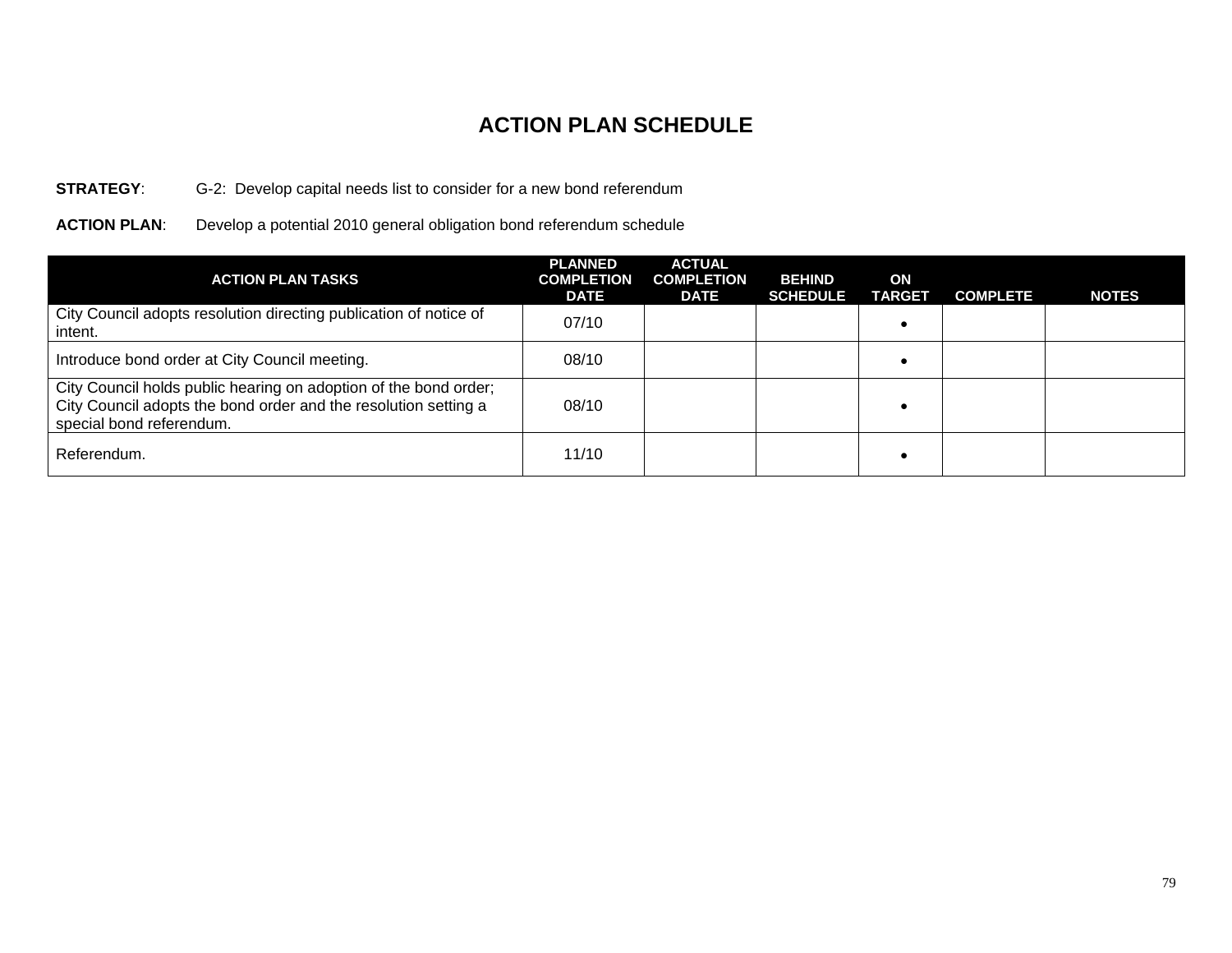**STRATEGY:** G-3: Have departments conduct a self-study of functions, accomplishments, needs, and coordination of efforts with other departments

**ACTION PLAN:** Update performance measurement programs using data collected from departments

| <b>ACTION PLAN TASKS</b>                                                                                                                                            | <b>PLANNED</b><br><b>COMPLETION</b><br><b>DATE</b> | <b>ACTUAL</b><br><b>COMPLETION</b><br>DATE | <b>BEHIND</b><br><b>SCHEDULE</b> | ON<br><b>TARGET</b> | <b>COMPLETE</b> | <b>NOTES</b> |
|---------------------------------------------------------------------------------------------------------------------------------------------------------------------|----------------------------------------------------|--------------------------------------------|----------------------------------|---------------------|-----------------|--------------|
| Review<br>with I<br>existing<br>performance measures,<br>update<br>and<br>measures that are indicators of performance against department<br>objectives and mission. | 03/07                                              | 12/06                                      |                                  |                     |                 | See below    |
| Review existing application support systems for meaningful<br>measures.                                                                                             | 06/07                                              | 06/07                                      |                                  |                     |                 | See below    |
| Report measures where available within support systems, or<br>determine if measures should be collected through other methods.                                      | 06/07                                              | 06/07                                      |                                  |                     |                 | See below    |

Performance measures for all departments, including workload, output (efficiency), and outcome (effectiveness) measures were developed for comprehensive review, monitoring, and reporting. Performance data is evaluated during the budget preparation process and performance measures for key departments providing direct constituent service are reported to the public in the city's annual; performance scorecard report.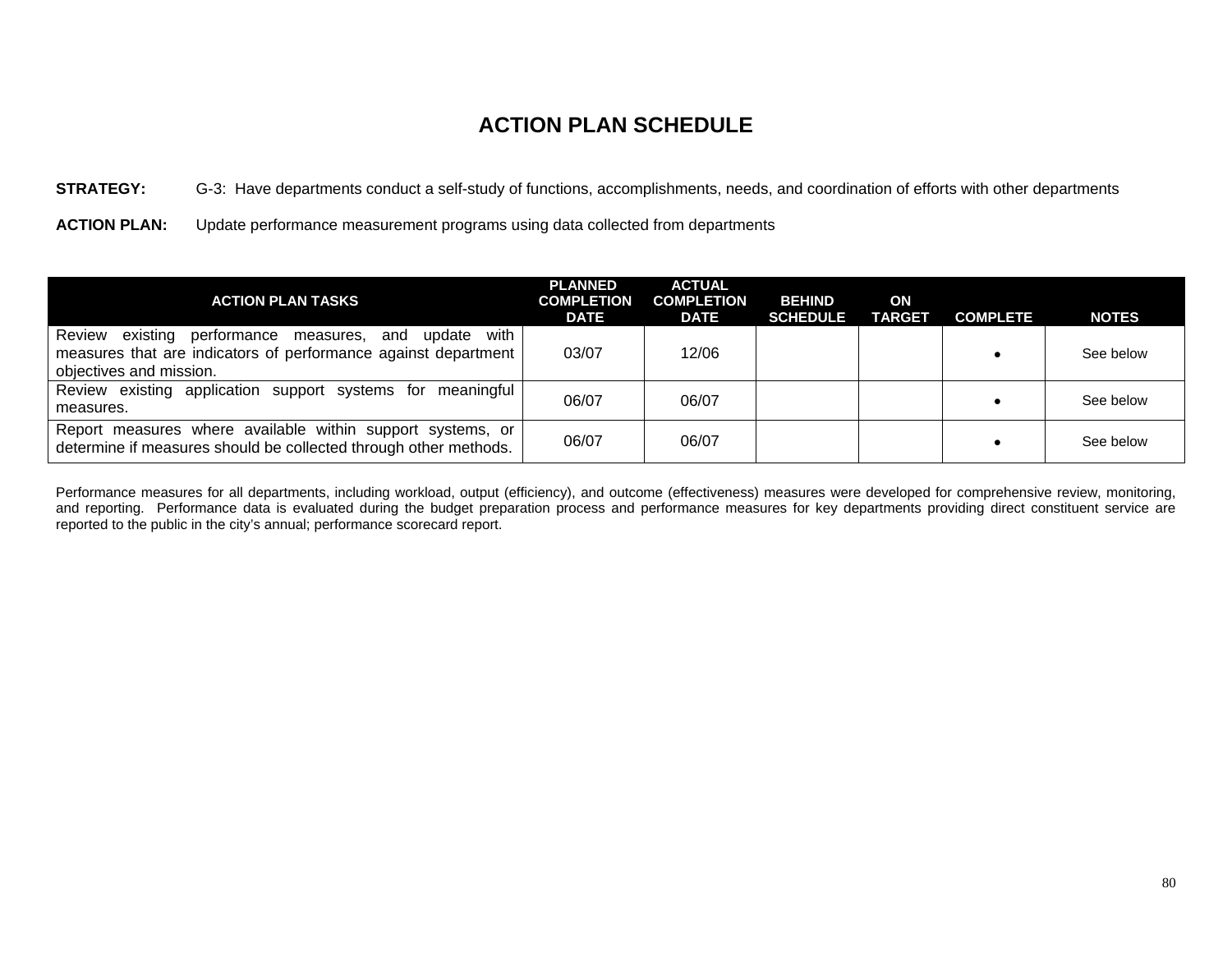**STRATEGY:** G-3: Have departments conduct a self-study of functions, accomplishments, needs, and coordination of efforts with other departments

**ACTION PLAN:** Determine the impact on call-answering positions of a single telephone number for accessing all City services

| <b>ACTION PLAN TASKS</b>                                                                   | <b>PLANNED</b><br><b>COMPLETION</b><br><b>DATE</b> | <b>ACTUAL</b><br><b>COMPLETION</b><br><b>DATE</b> | <b>BEHIND</b><br><b>SCHEDULE</b> | ON<br><b>TARGET</b> | <b>COMPLETE</b> | <b>NOTES</b> |
|--------------------------------------------------------------------------------------------|----------------------------------------------------|---------------------------------------------------|----------------------------------|---------------------|-----------------|--------------|
| Evaluate impact of a new call answering system on department's<br>existing processes.      | 12/06                                              | 03/07                                             |                                  |                     |                 | See below    |
| Recommend changes within and between departments to benefit<br>from possible efficiencies. | 03/07                                              | 04/07                                             |                                  |                     |                 | See below    |
| Implement changes.                                                                         | 06/07                                              | 06/07                                             |                                  |                     |                 | See below    |

These tasks were completed in the context of SE-1, 'Advertise one telephone number answered by City staff for access to all services'. Call volume, call answering methods, and staffing impact information was collected for most departments. Following a decision to implement a centralized contact center, recommendations were made regarding staffing allocation changes to adjust for the redirection of department telephone numbers to a single telephone number (727-8000).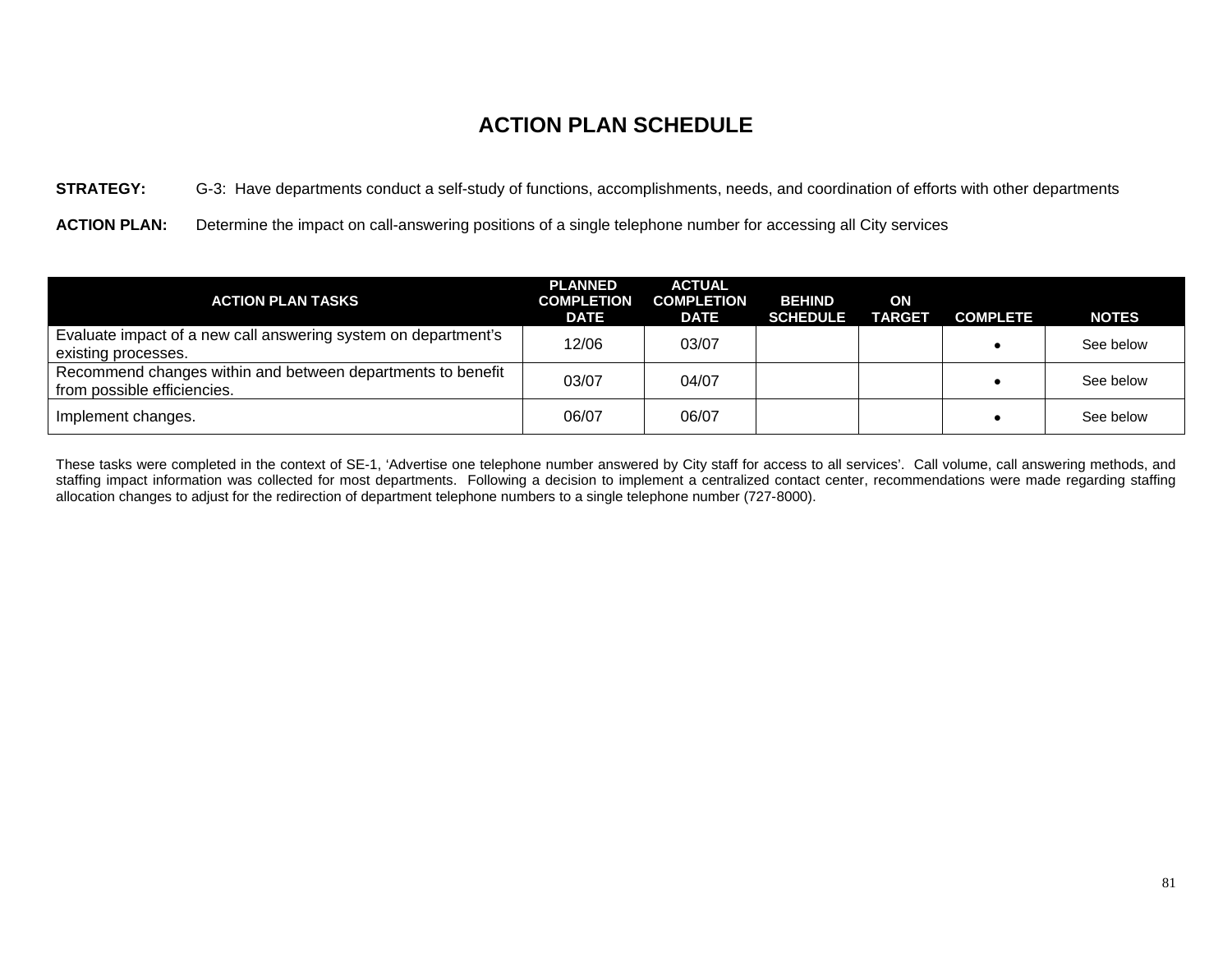**STRATEGY:** G-3: Have departments conduct a self-study of functions, accomplishments, needs, and coordination of efforts with other departments

**ACTION PLAN:** Use a common service request tracking system that captures information to be used for managing work processes and staffing allocations

| <b>ACTION PLAN TASKS</b>                                                                                         | <b>PLANNED</b><br><b>COMPLETION</b><br><b>DATE</b> | <b>ACTUAL</b><br><b>COMPLETION</b><br><b>DATE</b> | <b>BEHIND</b><br><b>SCHEDULE</b> | ON<br><b>TARGET</b> | <b>COMPLETE</b> | <b>NOTES</b> |
|------------------------------------------------------------------------------------------------------------------|----------------------------------------------------|---------------------------------------------------|----------------------------------|---------------------|-----------------|--------------|
| A policy is instituted where departments must capture all citizen<br>service requests through a standard method. | 10/06                                              | 10/06                                             |                                  |                     |                 | See below    |
| A policy is instituted where departments must manage all work<br>through existing work order systems.            | 12/06                                              | 10/06                                             |                                  |                     |                 | See below    |
| Performance reporting is used to analyze quality of services<br>against work area priorities.                    | 06/07                                              | 06/07                                             |                                  |                     |                 | See below    |
| Staffing adjustments are regularly made with an understanding of<br>impact on services.                          | 06/07                                              | 06/07                                             |                                  |                     |                 | See below    |

A policy was instituted that required citizen–facing departments to capture service requests within the CRM software. Depending on the type of service request, the software was configured to automatically assign the work to an appropriate work area, track work to completion, and report on whether the request was satisfied within a pre-defined time period. CRM was also selected as the primary management tool for the contact center, which enables service requests to be initiated centrally while the work is assigned and completed by the responsible department. Information from CRM reports is used to evaluate staffing needs and adjust assignments based upon the impact on services.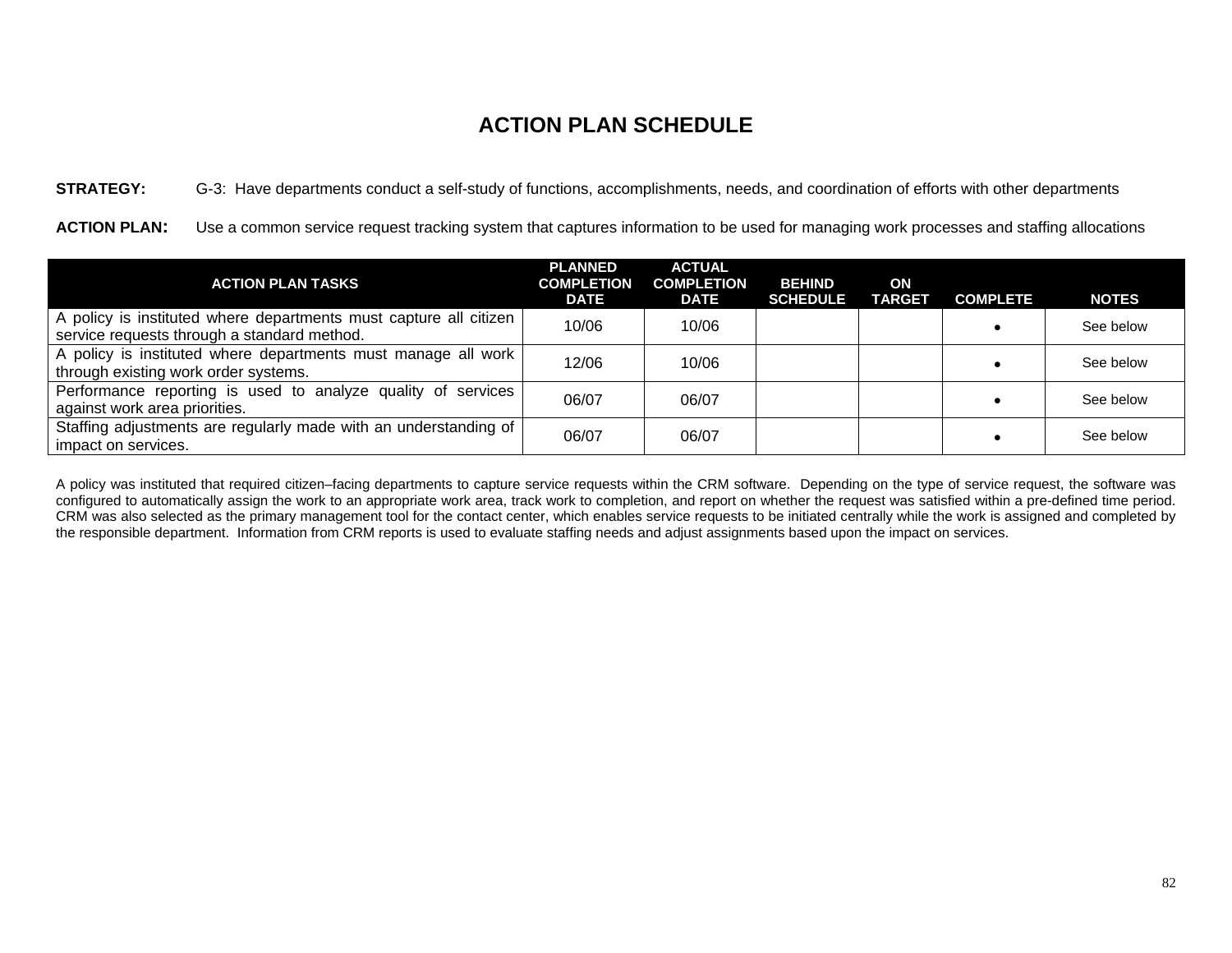**STRATEGY:** G-3: Have departments conduct a self-study of functions, accomplishments, needs, and coordination of efforts with other departments

**ACTION PLAN:** Establish performance measures for new customer service initiatives and evaluate programs annually

| <b>ACTION PLAN TASKS</b>                                                                | <b>PLANNED</b><br><b>COMPLETION</b><br><b>DATE</b> | <b>ACTUAL</b><br><b>COMPLETION</b><br><b>DATE</b> | <b>BEHIND</b><br><b>SCHEDULE</b> | ON<br><b>TARGET</b> | <b>COMPLETE</b> | <b>NOTES</b> |
|-----------------------------------------------------------------------------------------|----------------------------------------------------|---------------------------------------------------|----------------------------------|---------------------|-----------------|--------------|
| goals for new initiatives and establish measurable<br>Quantify<br>outputs and outcomes. | Ongoing                                            | Ongoing                                           |                                  |                     |                 | See below    |
| Review existing performance measures and benchmark data for<br>comparable programs.     | Ongoing                                            | Ongoing                                           |                                  |                     |                 | See below    |
| Compare program achievement to actual outcomes annually.                                | Ongoing                                            | Ongoing                                           |                                  |                     |                 | See below    |

New programs, if considered, are evaluated through consideration of its alignment with the City of Winston-Salem's mission statement, goals, and values, and within the context of established performance goals and objectives. Programs are compared through analysis of trend data, citizen satisfaction surveys and through comparison of peer cities included in the North Carolina Municipal Benchmarking Project. Information is reported to City Council and the citizens of the City of Winston-Salem in its annual Performance Scorecard.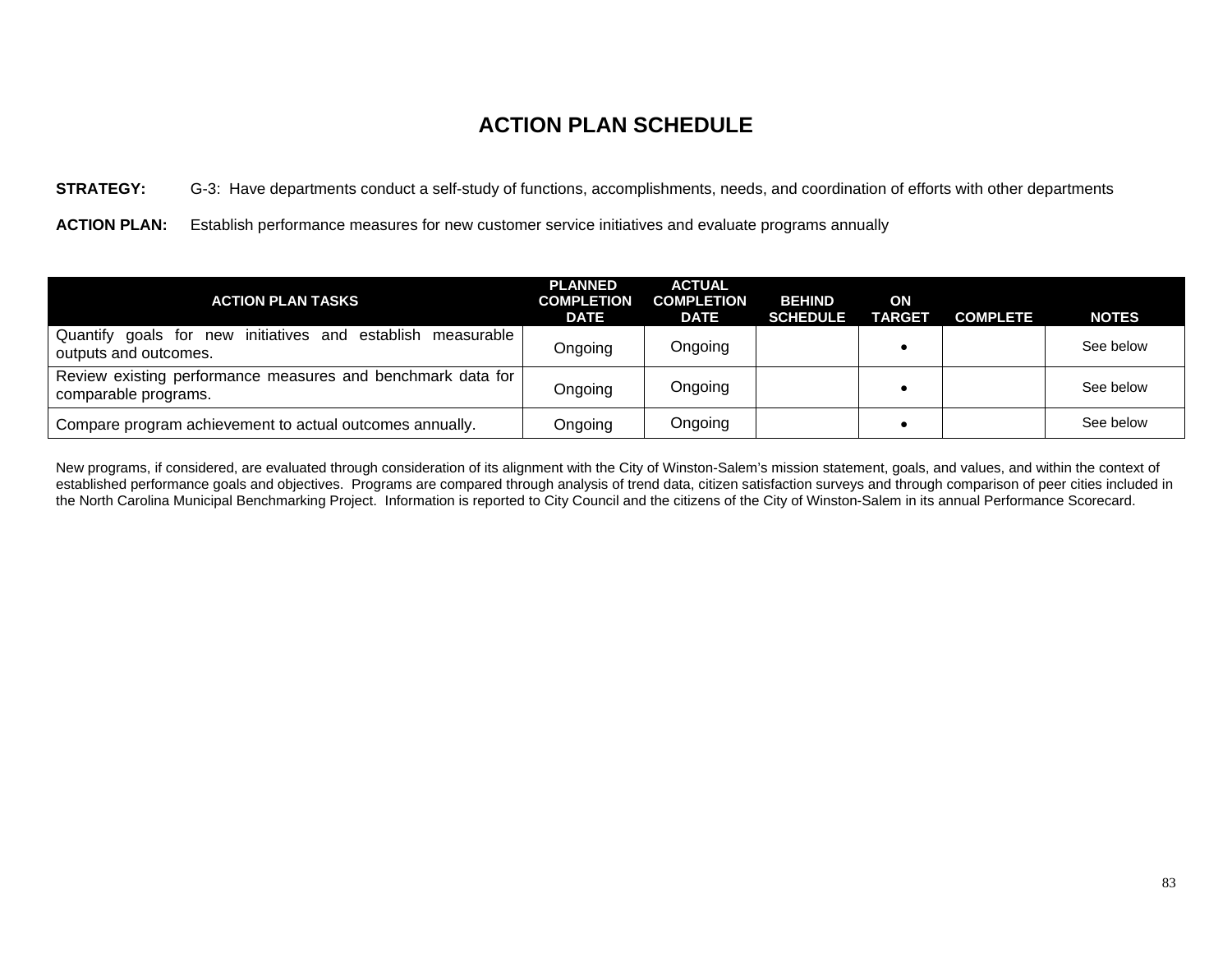**STRATEGY:** G-3: Have departments conduct a self-study of functions, accomplishments, needs, and coordination of efforts with other departments

**ACTION PLAN:** Assist departments through independent field investigations and contract compliance evaluation

| <b>ACTION PLAN TASKS</b>                                                                                                  | <b>PLANNED</b><br><b>COMPLETION</b><br><b>DATE</b> | <b>ACTUAL</b><br><b>COMPLETION</b><br><b>DATE</b> | <b>BEHIND</b><br><b>SCHEDULE</b> | ON<br><b>TARGET</b> | <b>COMPLETE</b> | <b>NOTES</b>                                                                                                                      |
|---------------------------------------------------------------------------------------------------------------------------|----------------------------------------------------|---------------------------------------------------|----------------------------------|---------------------|-----------------|-----------------------------------------------------------------------------------------------------------------------------------|
| Identify existing City programs appropriate for field audit review.                                                       | 02/07                                              | Ongoing                                           |                                  |                     |                 | See below                                                                                                                         |
| Review vendor contractual obligations or City guidelines for<br>providing service.                                        | Ongoing                                            | Ongoing                                           |                                  |                     |                 | Included in Key<br>Work Items                                                                                                     |
| Design field audit processes and incorporate into annual audit<br>work plan.                                              | 03/07                                              | Ongoing                                           |                                  |                     |                 | See Item 1                                                                                                                        |
| Provide feedback and recommendations to improve service,<br>where applicable, to departments for performance improvement. | Ongoing                                            | Ongoing                                           |                                  |                     |                 | Included as a part<br>of Performance<br>Evaluation, Budget<br>Preparation and<br>Internal and<br><b>External Audit</b><br>Reviews |

Field audits were conducted in FY 2007-08 using a random selection process. Pending completion of more detailed field audit process criteria that more comprehensively address follow-up and managerial authority responsibilities, routine field audit reviews will remain the responsibility of the service department, with external review by Internal Audit as included in the annual work plan. Reports of alleged inefficient or inappropriate use or misappropriation of city resources, including human resources, will continue to be investigated. Audit work plans will continue to use field observation and verification as necessary to perform comprehensive reviews.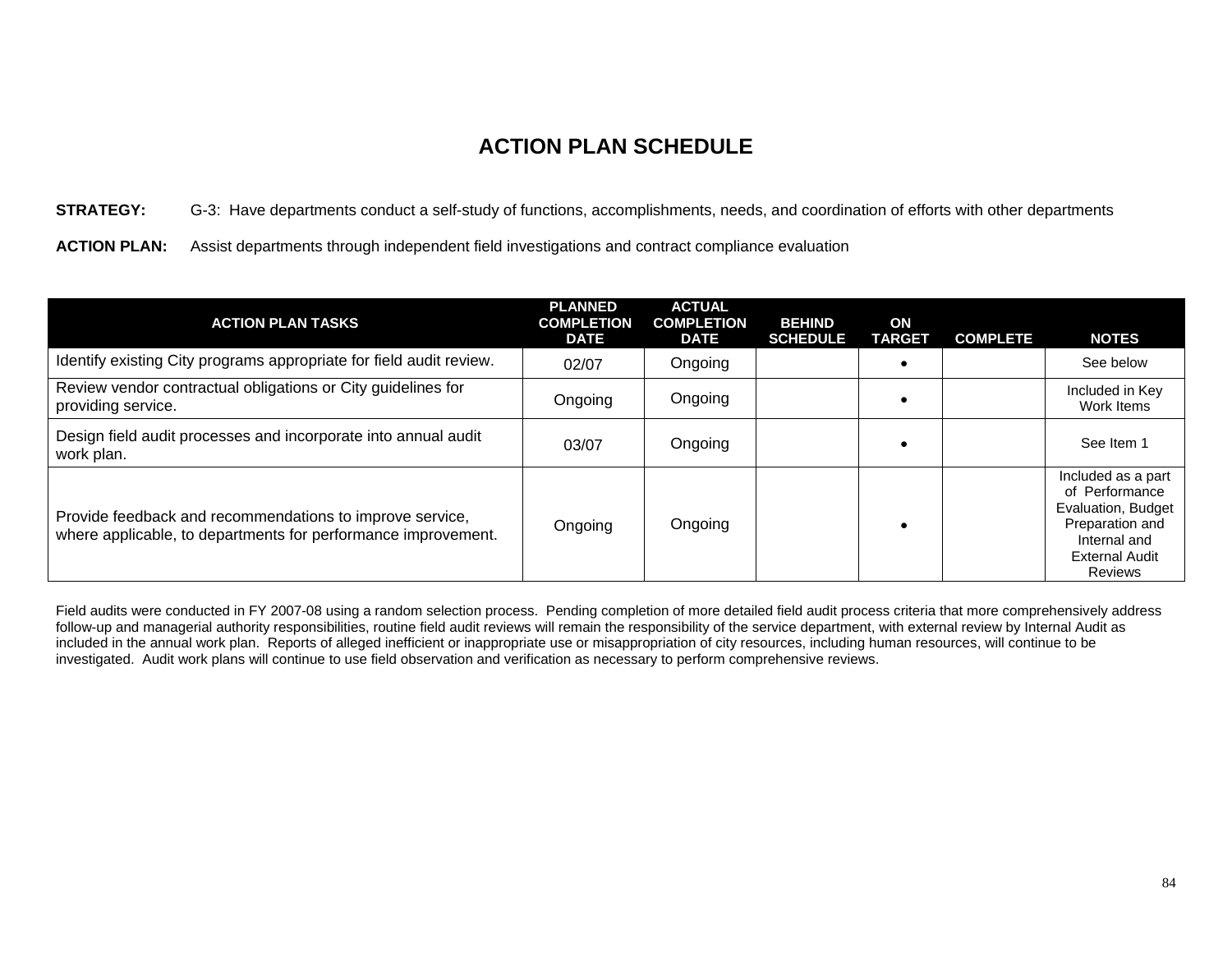**STRATEGY:** G-3: Have departments conduct a self-study of functions, accomplishments, needs, and coordination of efforts with other departments

**ACTION PLAN:** Continue to use zero-based budgeting to systematically review City programs

| <b>ACTION PLAN TASKS</b>                    | <b>PLANNED</b><br><b>COMPLETION</b><br><b>DATE</b> | <b>ACTUAL</b><br><b>COMPLETION</b><br><b>DATE</b> | <b>BEHIND</b><br><b>SCHEDULE</b> | ON<br><b>TARGET</b> | <b>COMPLETE</b> | <b>NOTES</b>                                                                                                                                                                            |
|---------------------------------------------|----------------------------------------------------|---------------------------------------------------|----------------------------------|---------------------|-----------------|-----------------------------------------------------------------------------------------------------------------------------------------------------------------------------------------|
| Present 2006 findings to Finance Committee. | 05/06                                              | 05/06                                             |                                  |                     |                 |                                                                                                                                                                                         |
| Selection of services for next ZBB review.  | 11/06                                              | 11/06                                             |                                  |                     |                 | New departments<br>considered for ZBB<br>as a part of each<br>year's budget<br>preparation<br>process and as<br>recommended by<br>the Citizen's<br><b>Budget Advisory</b><br>Committee. |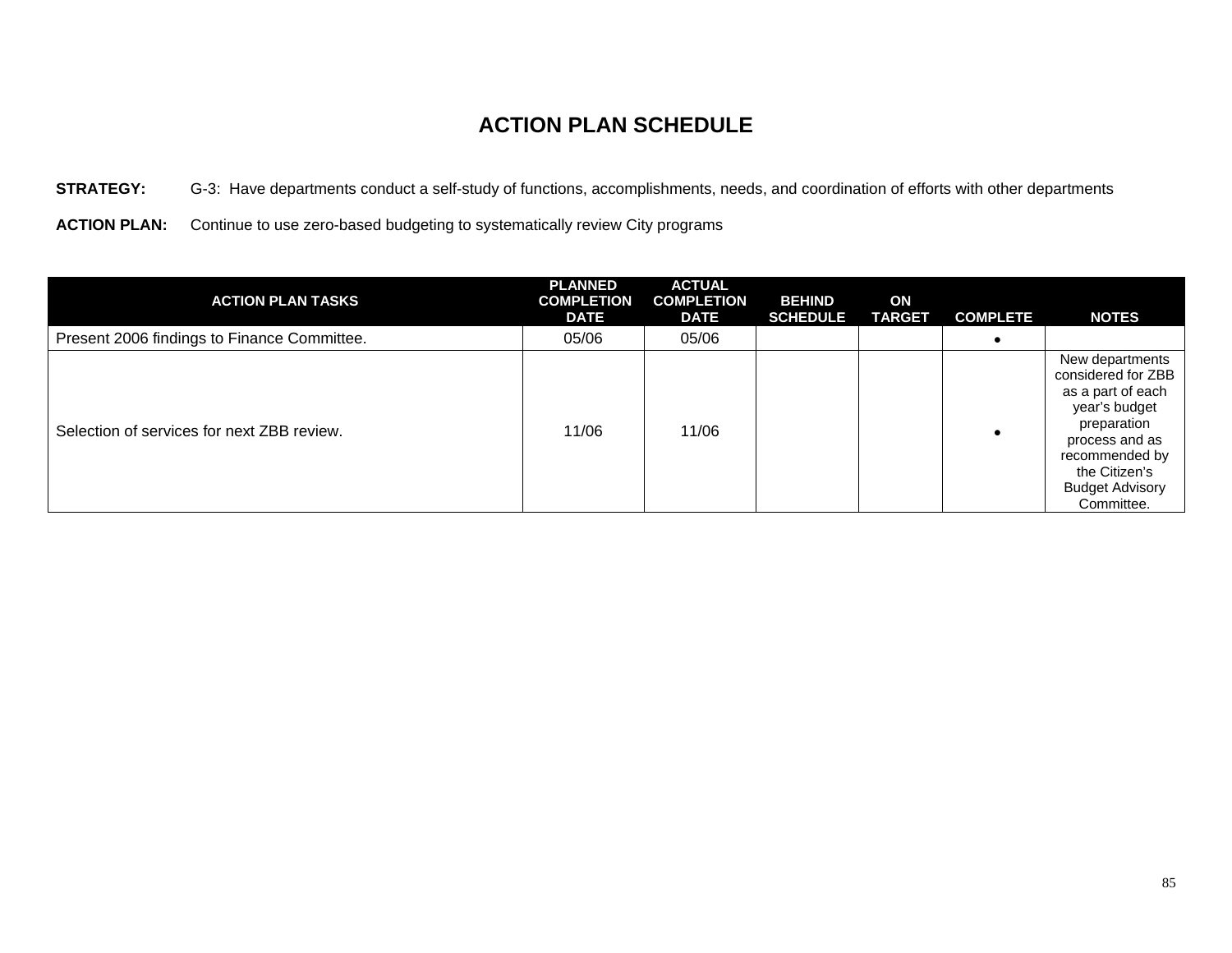**STRATEGY:** G-4: Continue with regular evaluation of boards and commissions

| <b>ACTION PLAN TASKS</b>                            | <b>PLANNED</b><br><b>COMPLETION</b><br><b>DATE</b> | <b>ACTUAL</b><br><b>COMPLETION</b><br><b>DATE</b> | <b>BEHIND</b><br><b>SCHEDULE</b> | ON<br><b>TARGET</b> | <b>COMPLETE</b> | <b>NOTES</b>                                                                                                                                                                                                                                                                                                      |
|-----------------------------------------------------|----------------------------------------------------|---------------------------------------------------|----------------------------------|---------------------|-----------------|-------------------------------------------------------------------------------------------------------------------------------------------------------------------------------------------------------------------------------------------------------------------------------------------------------------------|
| Complete review of Historic Resources Commission.   | 03/06                                              | 03/06                                             |                                  |                     | $\bullet$       |                                                                                                                                                                                                                                                                                                                   |
| Complete review of Sports Commission.               | 12/06                                              | 11/07                                             |                                  |                     | $\bullet$       | Disbanded                                                                                                                                                                                                                                                                                                         |
| Complete review of Cable Review Committee.          | 02/07                                              | 05/07                                             |                                  |                     | $\bullet$       | Disbanded                                                                                                                                                                                                                                                                                                         |
| Complete review of Community Appearance Commission. | 06/07                                              | 12/07                                             |                                  |                     | $\bullet$       |                                                                                                                                                                                                                                                                                                                   |
| Complete review of Youth Council.                   | 11/08                                              | Projected<br>May 2010                             |                                  |                     |                 | Comprehensive<br>review of Youth<br>Council was<br>delayed to allow for<br>work of Youth<br><b>Advisory Task</b><br>Force to<br>commence in Nov<br>2008 and<br>evaluation of<br>summer activities<br>in 2008 and 2009.<br>Review has been<br>further delayed to<br>consider curfews<br>and youth crime<br>issues. |
| Complete review of Utility Commission.              | 01/09                                              | 05/09                                             |                                  |                     |                 | <b>The Utilities</b><br>Review<br>Commission<br>presented a<br>comprehensive<br>review report to the<br><b>Finance Committee</b><br>in May 2009                                                                                                                                                                   |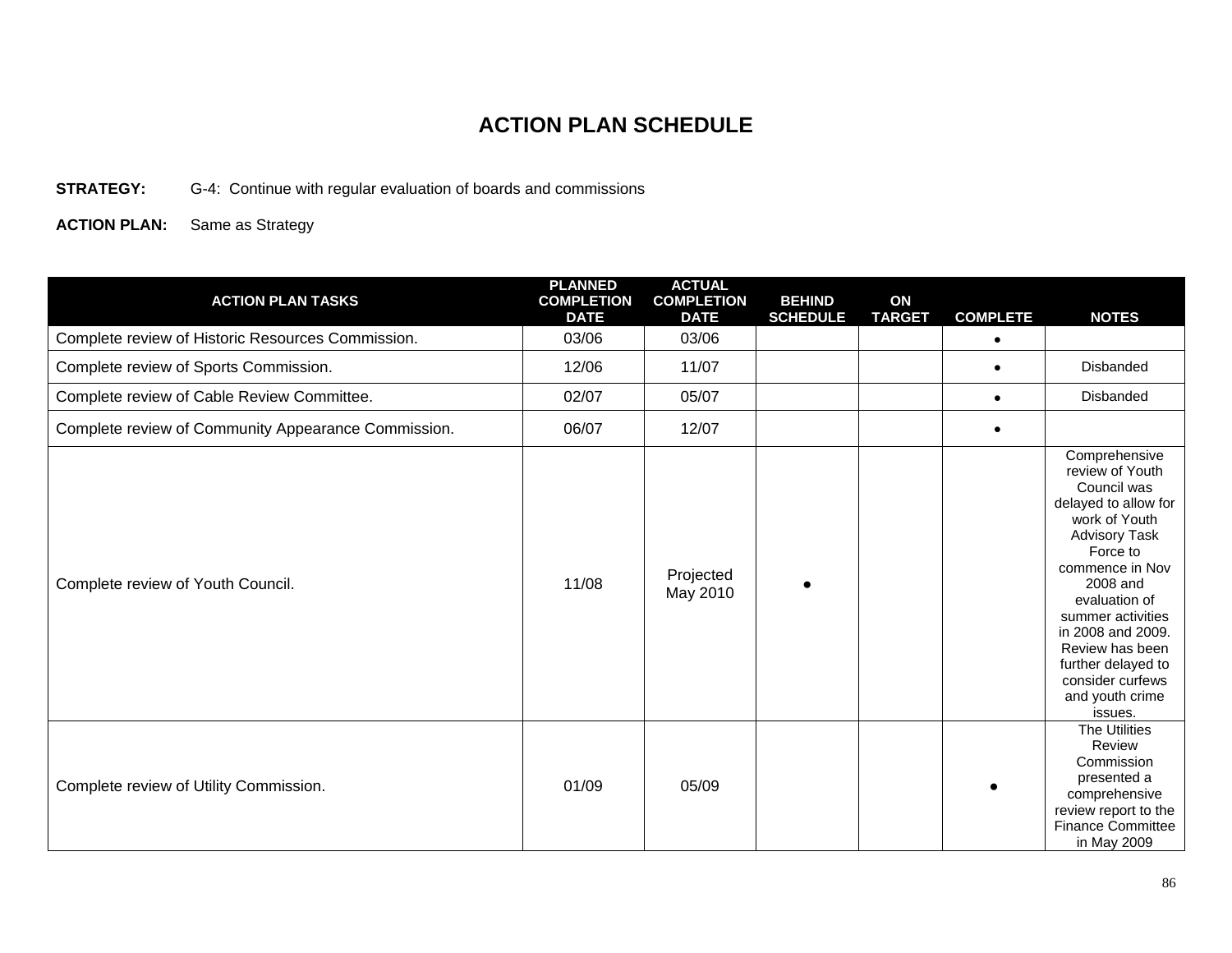| Complete review of Fair Planning Commission.   | 03/09 | Projected<br>August 2010 |  | Additional<br>restructuring of the<br>public assembly<br>facilities into one<br>organization and<br>operational<br>oversight for the<br>Dixie Classic Fair<br>has further<br>changed the role of<br>the Fair Planning<br>Commission. The<br>Public Assembly<br><b>Facilities</b><br>Commission has<br>included this item<br>in its 2010 work<br>plan. |
|------------------------------------------------|-------|--------------------------|--|-------------------------------------------------------------------------------------------------------------------------------------------------------------------------------------------------------------------------------------------------------------------------------------------------------------------------------------------------------|
| Complete review of Human Relations Commission. | 05/09 | 05/09                    |  | Review completed<br>in January 2003<br>and not determined<br>to need reviewed<br>again at this time.                                                                                                                                                                                                                                                  |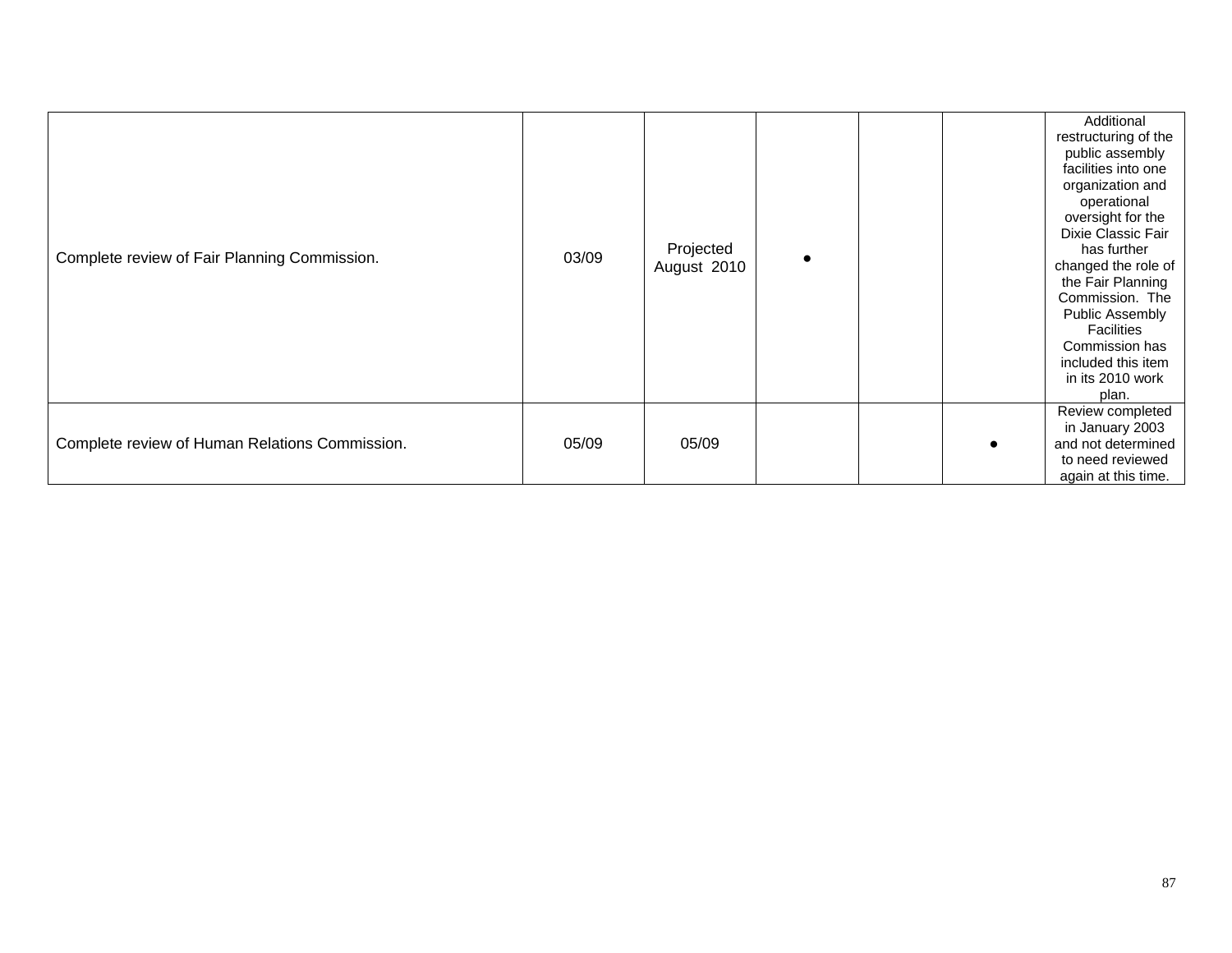**STRATEGY:** G-5: Study potential for non-profit institutions providing services or payments in lieu of taxes

| <b>ACTION PLAN TASKS</b>                                                                                                                                                                                                                                                                                                                                                                                                                                                                                                      | <b>PLANNED</b><br><b>COMPLETION</b><br><b>DATE</b> | <b>ACTUAL</b><br><b>COMPLETION</b><br><b>DATE</b> | <b>BEHIND</b><br><b>SCHEDULE</b> | ON<br><b>TARGET</b> | <b>COMPLETE</b> | <b>NOTES</b>                                                                                                                                                                                    |
|-------------------------------------------------------------------------------------------------------------------------------------------------------------------------------------------------------------------------------------------------------------------------------------------------------------------------------------------------------------------------------------------------------------------------------------------------------------------------------------------------------------------------------|----------------------------------------------------|---------------------------------------------------|----------------------------------|---------------------|-----------------|-------------------------------------------------------------------------------------------------------------------------------------------------------------------------------------------------|
| Prepare a report to the City Council that addresses the following<br>issues:<br>the extent to which the City and the institutions are mutually<br>beneficial:<br>the cost of City services provided to major non-profits;<br>the voluntary contributions from non-profits in other<br>jurisdictions;<br>current and potential non-monetary contributions from the<br>major non-profits;<br>the impact of HB 1647 (Representative Folwell's bill) on the<br>non-profit institutions and on the City and County<br>governments. | 12/06                                              | 09/07                                             |                                  |                     |                 | Efforts to more<br>profit mutually<br>beneficial<br>relationships with<br>non-profit<br>organizations to be<br>addressed at the<br>City Council level<br>as partnership<br>opportunities arise. |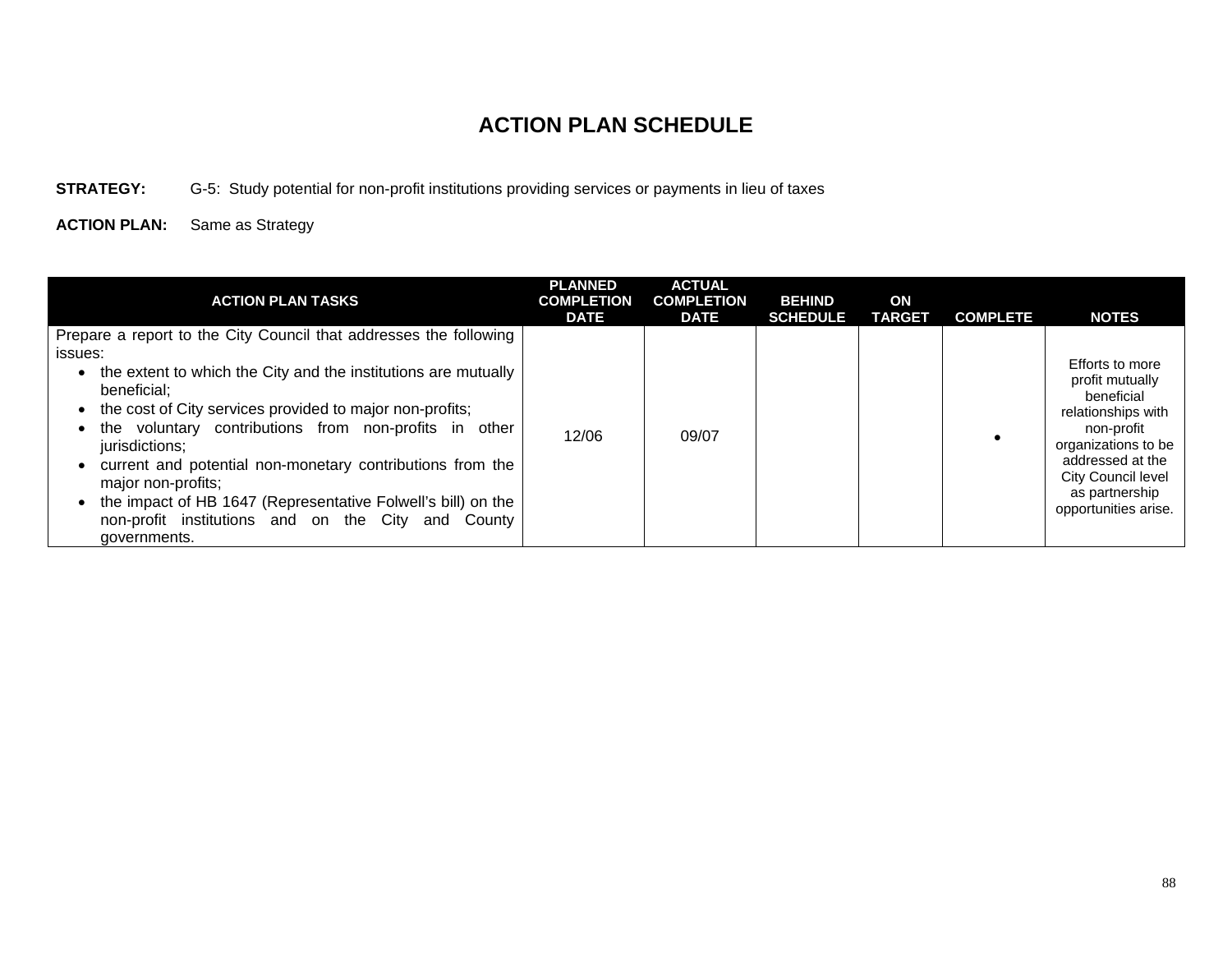- **STRATEGY:** G-6: Develop land use and design guidelines as well as area plans to address use conflicts applicable to all areas of the city, including areas/buildings of historic significance
- **ACTION PLAN:** Complete area plans for the southwest, south, and east suburban areas

| <b>ACTION PLAN TASKS</b>                                                             | <b>PLANNED</b><br><b>COMPLETION</b><br><b>DATE</b> | <b>ACTUAL</b><br><b>COMPLETION</b><br><b>DATE</b> | <b>BEHIND</b><br><b>SCHEDULE</b> | ON<br><b>TARGET</b> | <b>COMPLETE</b> | <b>NOTES</b>                                         |
|--------------------------------------------------------------------------------------|----------------------------------------------------|---------------------------------------------------|----------------------------------|---------------------|-----------------|------------------------------------------------------|
| Complete area plan for the southwest suburban area and present<br>to Planning Board. | 06/08                                              | 08/08                                             |                                  |                     |                 |                                                      |
| Complete area plan for the south suburban area and present to<br>Planning Board.     | 12/10                                              |                                                   |                                  |                     |                 |                                                      |
| Complete area plan for the east suburban area and present to the<br>Planning Board.  | 12/09                                              | 11/09                                             |                                  |                     |                 | Southeast<br>Suburban Area<br>Plan approved<br>11/09 |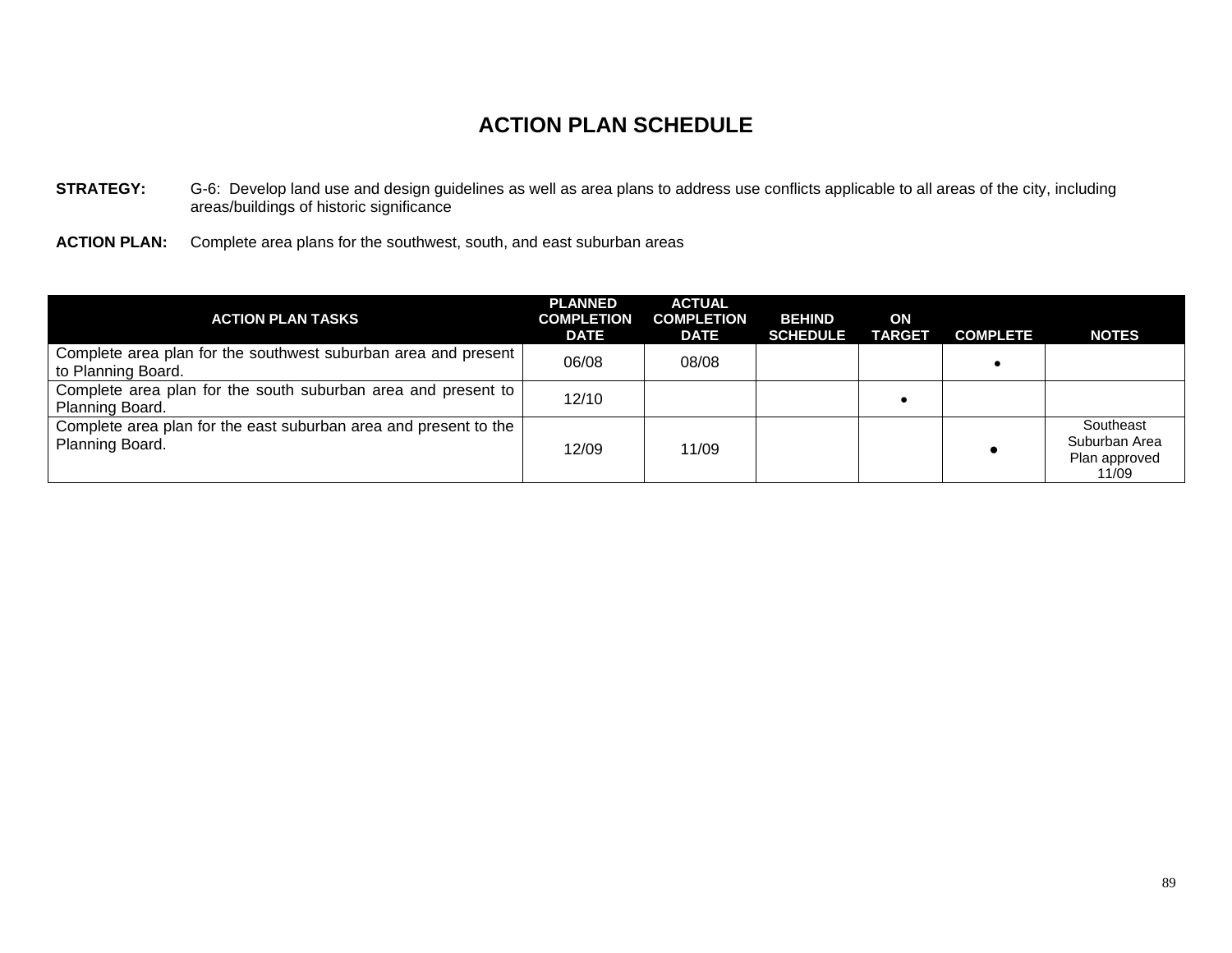- **STRATEGY:** G-6: Develop land use and design guidelines as well as area plans to address use conflicts applicable to all areas of the city, including areas/buildings of historic significance
- **ACTION PLAN:** Increase awareness of historic resources in the city as well as the incentives and tools to protect historic resources

| <b>ACTION PLAN TASKS</b>                                                                     | <b>PLANNED</b><br><b>COMPLETION</b><br><b>DATE</b> | <b>ACTUAL</b><br><b>COMPLETION</b><br><b>DATE</b> | <b>BEHIND</b><br><b>SCHEDULE</b> | ON<br><b>TARGET</b> | <b>COMPLETE</b> | <b>NOTES</b>                                                                                                                                                                                |
|----------------------------------------------------------------------------------------------|----------------------------------------------------|---------------------------------------------------|----------------------------------|---------------------|-----------------|---------------------------------------------------------------------------------------------------------------------------------------------------------------------------------------------|
| Prepare, publish, and distribute historic resources source book.                             | 01/07                                              | 06/07                                             |                                  |                     |                 | The Historic<br>Preservation<br>Sourcebook, and<br>extensive<br>catalogue of<br>information and<br>procedural<br>references on<br>historic<br>preservation was<br>published in May<br>2007. |
| Prepare, make, and publicize a presentation on historic resources,<br>tools, and incentives. | 06/07                                              | 07/07                                             |                                  |                     |                 | A Power Point<br>presentation<br>summarizing<br>information in the<br>Sourcebook was<br>completed and<br>presented to City<br>Council in July<br>2007                                       |
| Update architectural inventory of the City and County (Phase I).                             | 12/07                                              | 08/07                                             |                                  |                     |                 | The Architectural<br>Inventory, Phase I,<br>II and III have been<br>completed.                                                                                                              |